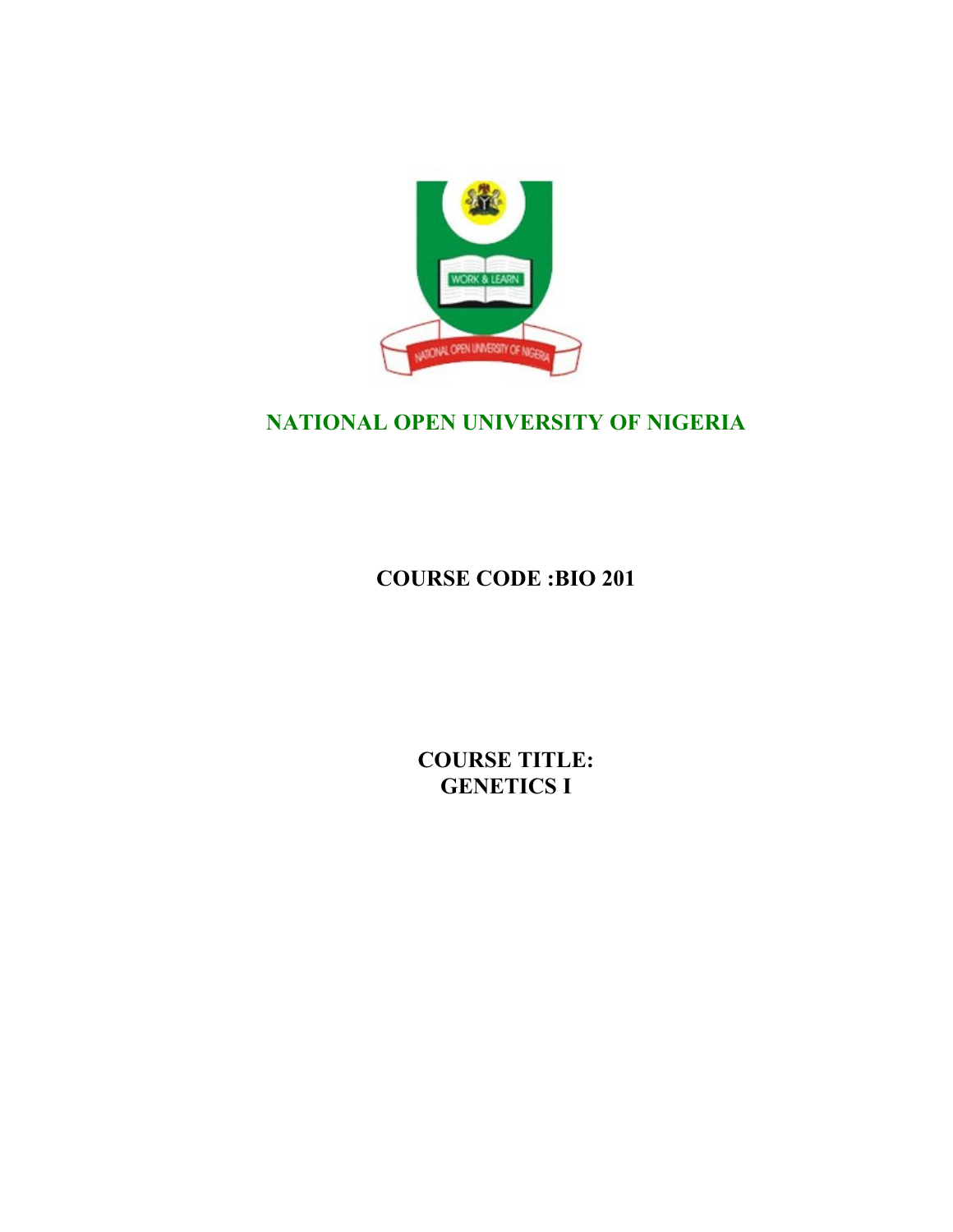| <b>BIO 201: GENETICS I</b><br><b>COURSE DEVELOPMENT</b> |                                                                                                |  |  |  |
|---------------------------------------------------------|------------------------------------------------------------------------------------------------|--|--|--|
| Course Developer                                        | Dr Ado-Baba Ahmed<br>School of Science & Technology<br>NOUN, Victoria Island<br>Lagos, Nigeria |  |  |  |
|                                                         | Okumuga Adegboyega Oyebajo<br>University of Lagos                                              |  |  |  |
| Unit Writer                                             | Dr Ado-Baba Ahmed<br>School of Science & Technology<br>NOUN, Lagos                             |  |  |  |
|                                                         | Okumuga Adegboyega Oyebajo<br>University of Lagos                                              |  |  |  |
| Programme Leaders                                       | Dr Ado-Baba Ahmed<br>School of Science & Technology<br>NOUN, Lagos                             |  |  |  |
|                                                         | Dr S. I. Ogunrinde<br>School of Science & Technology<br>NOUN, Lagos                            |  |  |  |
| <b>Course Coordinating Team</b>                         | Dr Jari Sanusi<br>School of Science & Technology<br>NOUN, Lagos                                |  |  |  |
|                                                         | Mr A. E. Adams<br>School of Science & Technology<br>NOUN, Lagos                                |  |  |  |
|                                                         |                                                                                                |  |  |  |
|                                                         | NATIONAL OPEN UNIVERSITY OF MIGERIA<br>NATIONAL OPEN UNIVERSITY OF NIGERIA                     |  |  |  |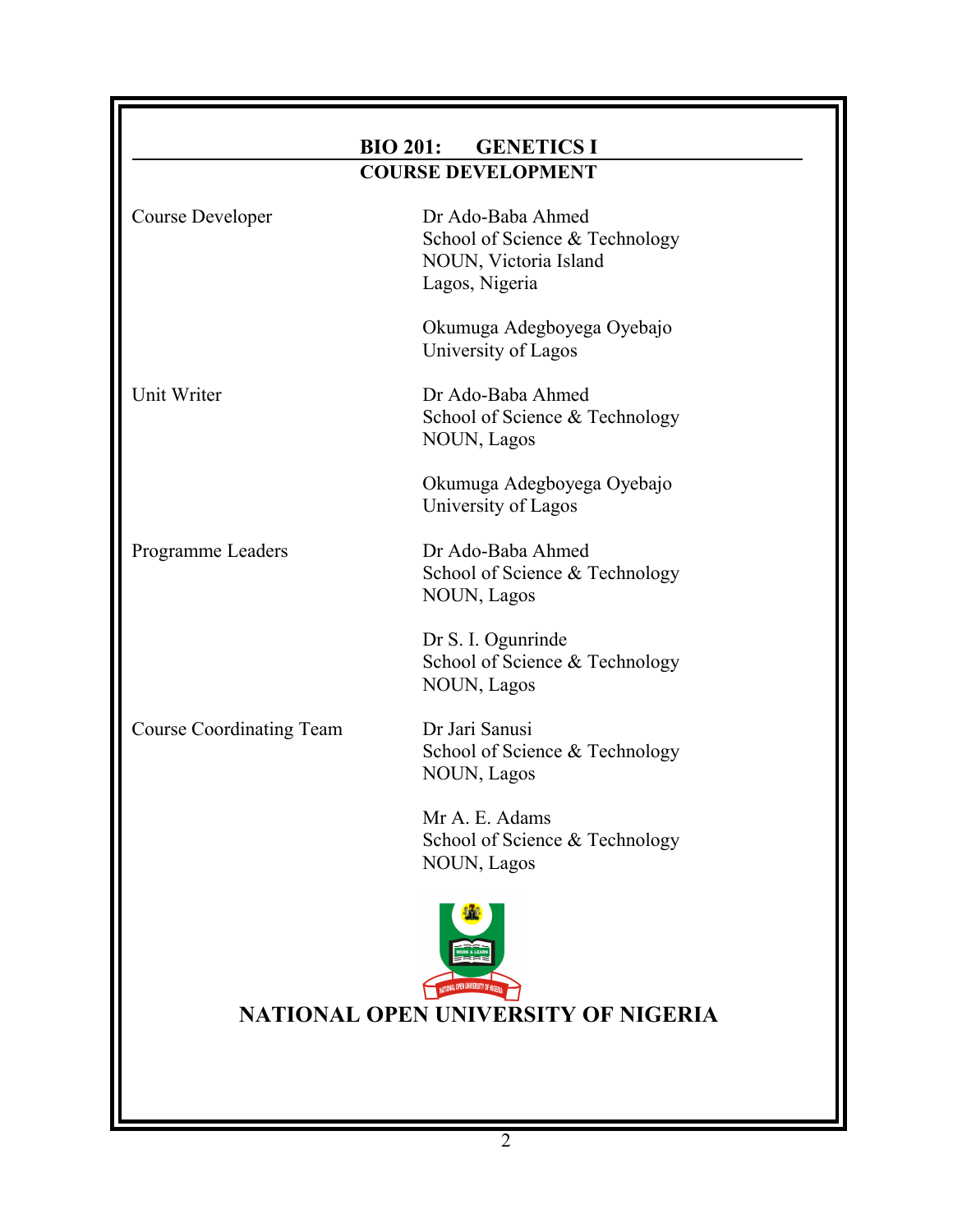### Module 1

| Principles of segregation (Mendel's first law of inheritance) |
|---------------------------------------------------------------|
| Principles of independent assortment (Mendel's second law)    |
|                                                               |

### **UNIT 1 INTRODUCTION TO GENETICS**

- 1.0 Introduction
- 2.0 Objectives
- 3.0 Main Content
- 3.1 History of Genetics
- 4.0 Conclusion
- 5.0 Summary
- 6.0 Tutor-Marked Assignments
- 7.0 Reference/Further Readings

## **1.0 INTRODUCTION**

A feature of students' attitude to Genetics is that it is a very difficult course, which one takes only because it is compulsory. Some students reinforce this negative attitude by the rationalization that they do not intend to do post-graduate work in Genetics. These attitudes are not deceptively correct because they make you neglect some of the more important aims of education. If you avoided the challenge posed by some courses, you would be denying your intellect the stimulation it needs to spur it to greater heights.

Besides, for a long time, Nigerian secondary school students have been denied adequate exposure to Genetics because some people avoided the challenge. Genetics is a vital aspect of everyday life and of Biology, and no biologist, regardless of his level or interest, should avoid a meaningful exposure to it.

Dobzhansky, aptly summarizes the need for a broad exposure as follows:

"The advancement of science is, in the main, the business of specialists. And as science expands, the specialists tend to become narrow specialists. Some specialists have become disgustingly narrow. Narrow specialists are ENDANGERED and DANGEROUS (emphais mine) – endangered because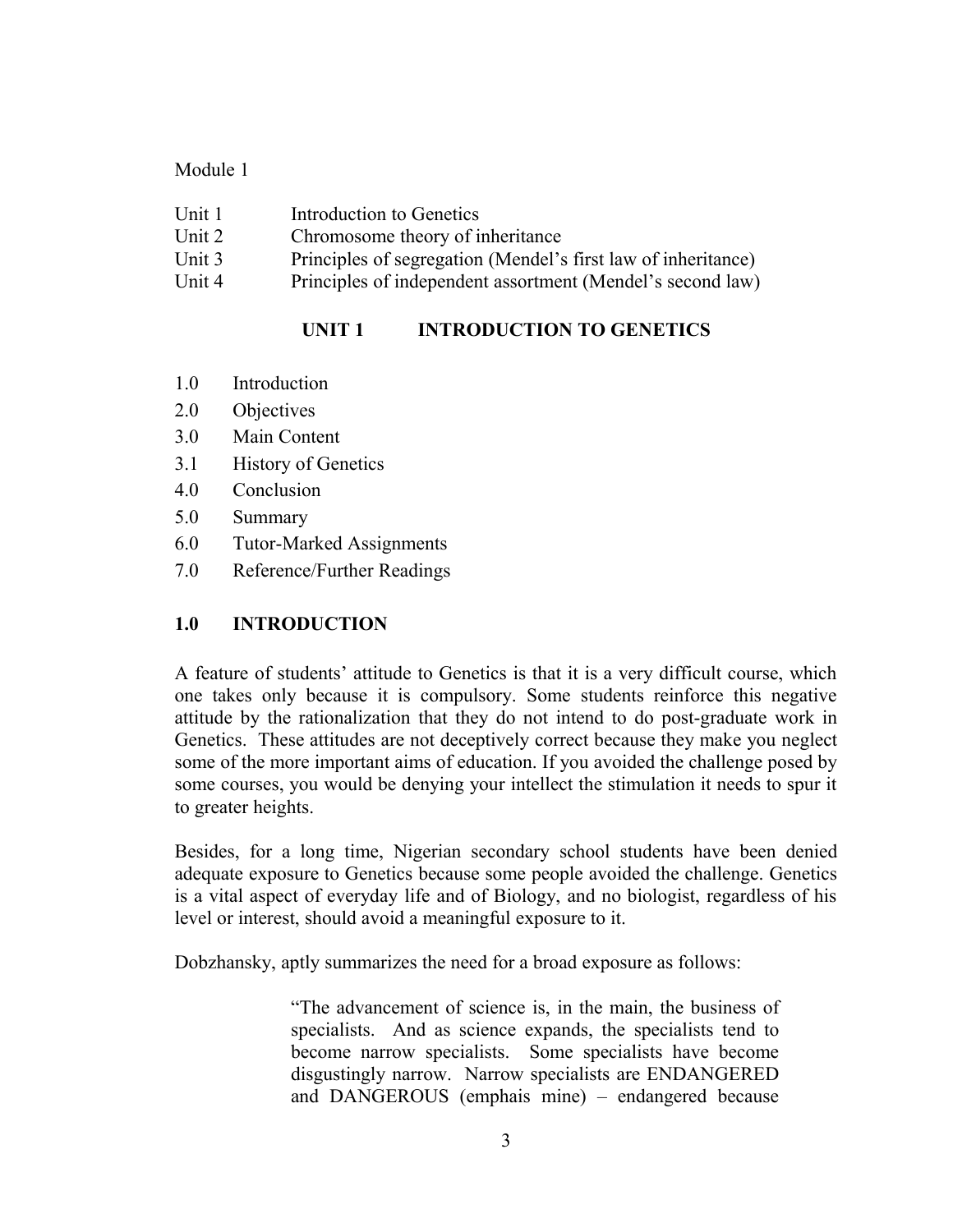their own inner lives are impoverished; dangerous because they are liable to be easy prey for exploitation by those with power or with money, for purposes inimical to both science and to the interests of mankind as a whole … There should exist, however, scientists able and willing now and then to abandon the protective shells of their specialties, and to engage in surveying broad vistas … people at large will have their inner life enriched if they gain an appreciation of what science and scientific attitude really are. Some aspects and achievements of science are everyone's business" (Dobzhansky, 1964).

It is hoped that at the end of the course, you would have gained an understanding of the principles governing the transmission of hereditary traits. All societies are interested in understanding how certain traits are inherited in living things, including man.

The puzzle about genetic inheritance in man is perhaps most succinctly expressed in this portion of a poem by Aldous Huxley's "Fifth philosopher":

> A million million spermatozoa All of them alive; Out of their cataclysm but one poor Noah Dare hope to survive

And among that billion minus one Might have chanced to be Shakespeare, another Newton, a new Donne But the One was Me

Why was that one me? Why do normal parents produce an albino and short parents a tall child, or tall parents a short child? It is important for our well-being that we should be able to answer simple questions about heredity without resorting to "old wives tales". But Genetics is not solely concerned with man, it is of great importance in agriculture.

It is further hoped that at the end of this course, you will be able to appreciate the fact that:

"Increased knowledge of heredity means increased power of control over the living things, and as we come to understand more and more the architecture of the plant or animal we realize what can and what cannot be done towards modification or improvement …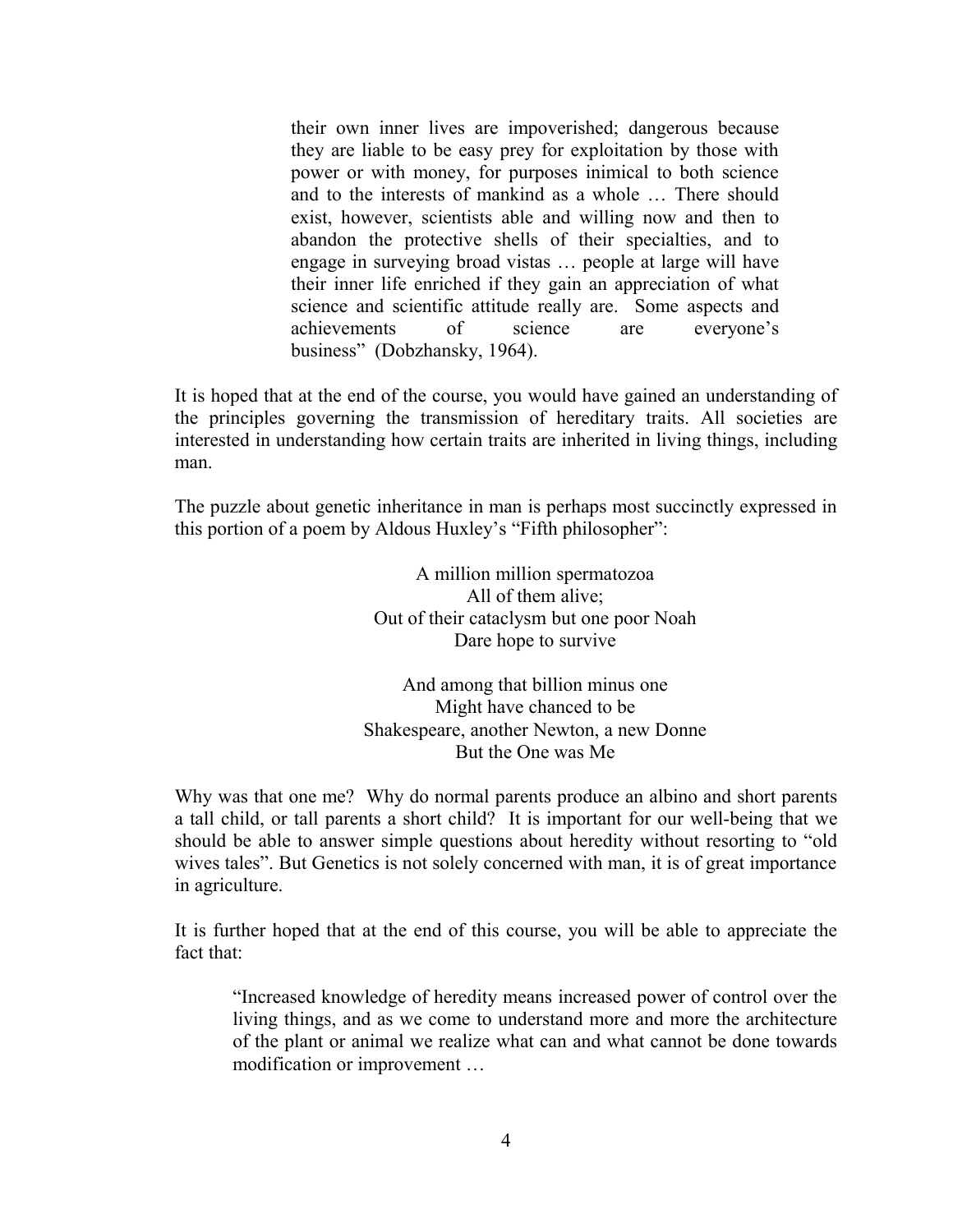It is not, however, in the economic field, important as this may be, that Mendel's discovery is likely to have most meaning for us: rather it is in the new light in which man will come to view himself and his fellow creatures, if it is shown that the qualities of man, his body and his intellect, his immunities and his disease, even his very virtues and vices, are dependent upon the ascertainable presence or absence of definite unit-characters (genes) whose mode of transmission follows fixed laws, and if also man decides that his life shall be ordered in the light of this knowledge, it is obvious that the social system will have to undergo considerable changes" (Punnett, 1910).

This course deals with the basic principles governing heredity. Examples are chosen merely to illustrate these principles. To that extent therefore, you will not be expected to memorize examples, which may be new to you. This approach is dictated not only by the fact that the basic laws of heredity are applicable to most organizations, but also by the belief that with a good understanding of the principles one can make extrapolations to explain particular situations.

Much of the difficulty, which students have with Genetics stems from the fact that they had been used to purely descriptive aspects of biology. Genetics on the other hand largely entails logical reasoning based on a number of interdependent principles often involving some calculations. These calculations are within the scope of anyone who has studied elementary mathematics.

Genetics is a course which demands alertness and consistent work in the forms of reading and practice.

A note of warning should be sounded here: You would be deceiving yourself and also doing yourself a disservice, if you merely read genetics as literature. It indeed entails practicing on questions that boarder on the principles and laws of genetics. You will have to work examples typifying these principles and laws to have the concepts of genetics running in your blood.

## **2.0 OBJECTIVES**

At the end of this unit, you would be expected to:

- 1. Develop an appreciation of the growth of Genetics
- 2. Know some of the important names in the development of Genetics
- 3. Know some of the theories in the evolution of Genetics, as well as the merits and demerits of such theories.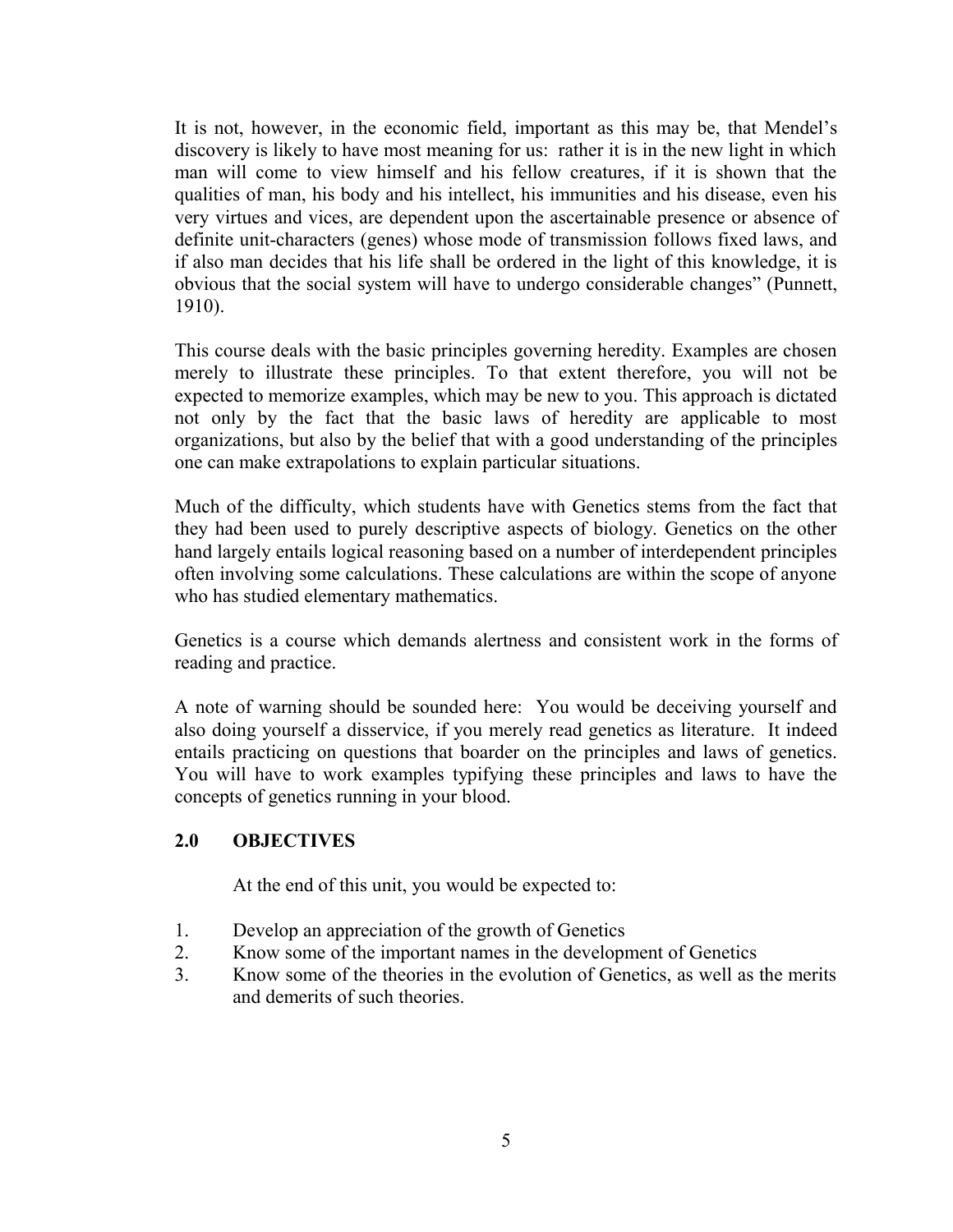# **3.0 MAIN CONTENT**

### **3.1 History of Genetics**

Genetics is primarily and originally a science dealing with heredity i.e. the transmission of characteristics from parents to offspring. From such considerations, laws are derived concerning the relationships. In addition, genetics also involves a study of the factors, which show the relationship between parents and offspring and which also account for the many characteristics which organisms possess. You are familiar with the observations that "Like begets like", that children tend to resemble their parents as well as their siblings (or sibs i.e. their brothers and sisters), but they also tend to vary or look different from one another in many ways.

Genetics is the science, which tries to account for similarities and variations between related individuals. The science studies the transmission of hereditary factors from parents to offspring. Put differently, it is a study of biological "communication" between generations using the hereditary factors. Another facet of the science is the study of the expression or effect of the factors during development.

If one were to put the above "descriptive definition" of Genetics in a capsule form, Bateson, who coined the term Genetics in 1906 aptly defines it as follows:

*Genetics is the science dealing with heredity and variation, seeking to discover laws governing similarities and differences in individuals related to descent. The factors which are transmitted were called "Genes" by Johannsen in 1909.*

As mentioned above, Genetics provide explanations to the phenomenon of heredity and variation. It is therefore, not surprising that the beginning of genetics dated back to the centuries before Christ. Around 400 BC Hippocrates theorized that small representative elements of all parts of the parental body are concentrated in the semen. It is these elements, which provide the building blocks for the corresponding parts of the embryo. According to this theory characteristics acquired by parents can be transmitted to offspring.

Aristotle (384-322 BCE), one century later disproved the theory postulated by Hippocrates (about 470 BC-about 410 BC), pointing out the facts that crippled and mutilated parents do not always produce abnormal offspring.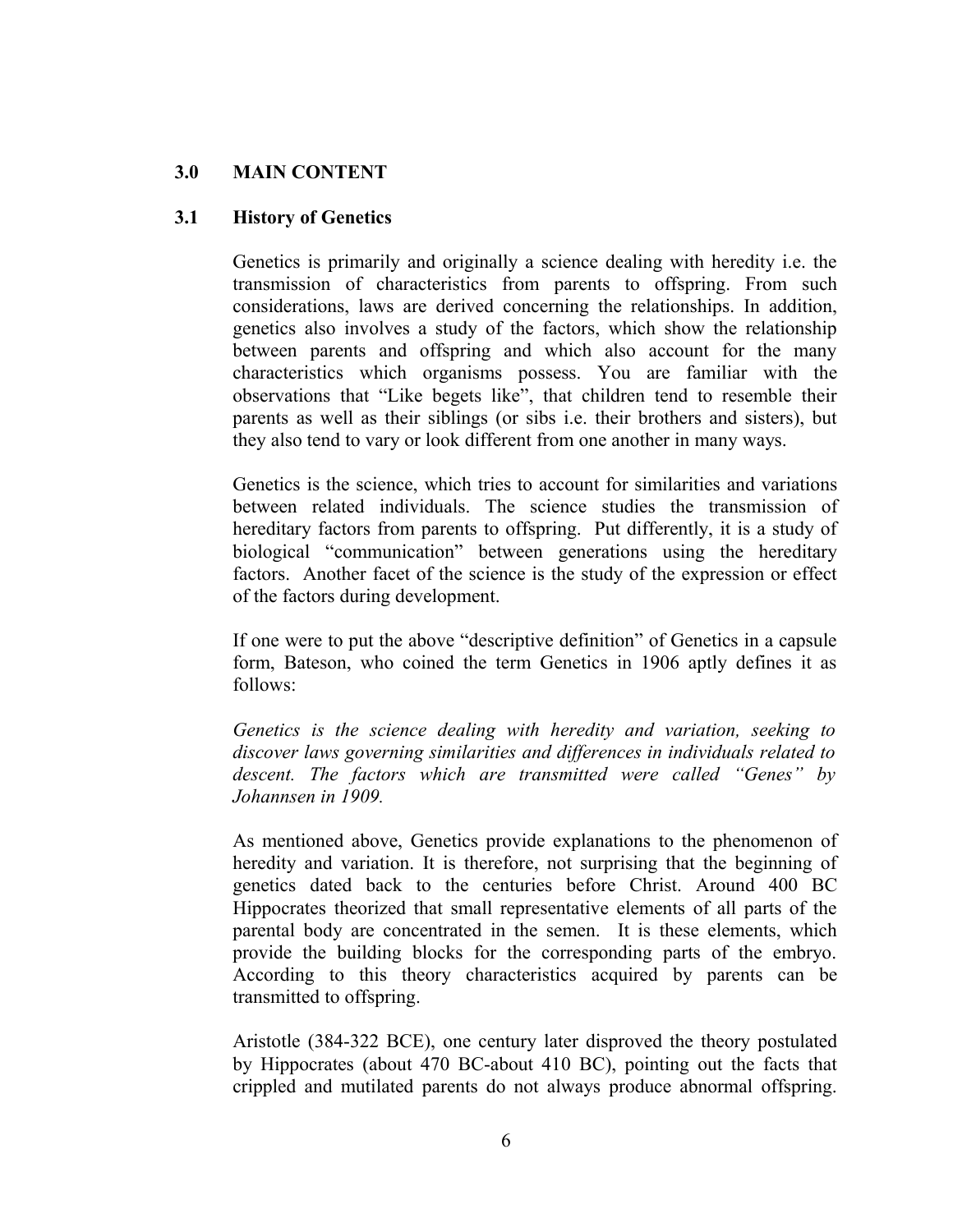Aristotle, in turn advanced the theory that the father's semen provides the plans according to which the amorphous blood of the mother is to be shaped into the offspring. Put differently the semen supplied the FORM while the mother's blood supplied the SUBSTANCES. It is important at this point to note that Aristotle recognized that biological inheritance consists of a transmission of information for embryonic development, and not simply a transmission of samples of body parts. The fact that the information in the seminal fluid could not be seen, it was regarded as a mystical influence. Early in the  $17<sup>th</sup>$  century, Harvey called this influence the AURA SEMINALIS.

In the  $17<sup>th</sup>$  and  $18<sup>th</sup>$  centuries, new theories of inheritance were propounded, following the discoveries of the egg and the sperm. One theory was the PREFORMATION THEORY, which depending on the school of thought, stated that either the egg or the sperm contains the entire organism in a miniaturized but perfect form. In the case of men, the theory postulated a miniature human being, called a homunculus, present in the sperm. This theory was postulated by Jan Swammerdam (1637-1680). Not too surprisingly there were scientists who claimed that they saw homunculi in spermatozoa. They even drew diagrams to illustrate what they saw. One person who made an elaborate drawing of homunculus was Nicolass Hartsoeker (1656-1725). The major drawback with the pre-formation theory is the fact that is implies that one homunculus contained another, which in turn contained yet another ad infinitum.

Another theory of development was the THEORY OF EPIGENESIS. In the  $18<sup>th</sup>$  century, Christian Wolff (1679-1754) discovers that adult structures in plants and animals arise from embryonic tissues, which do not resemble the corresponding adult structures. In other words, there is no pre-formation. But Wolff thought that mysterious vital forces were responsible for what he thought was a *de novo* origin of adult parts. Wolff's view modified in the 19<sup>th</sup> century by Karl Ernst Von Baer (1792-1876) who stated that adult parts arise as a result of a gradual transformation or differentiation of embryonic tissues into increasingly specialized tissues. Although the modified epigenetic theory is correct. It did not account for the form in which the materials to be transformed existed in the original embryonic cell, zygote.

Early in the  $19<sup>th</sup>$  century, Pierre-Louis Maupertuis (1698-1759) postulated that minute particles from each part of the body of the parents are united in sexual reproduction such that during development particles from the male dominate in some cases; in other cases those form the female parent dominate. In one important aspect, this theory recognized the fact that an offspring receives two of each type of particle, one from each parent, but exhibits only one. However, by suggesting that the body parts contribute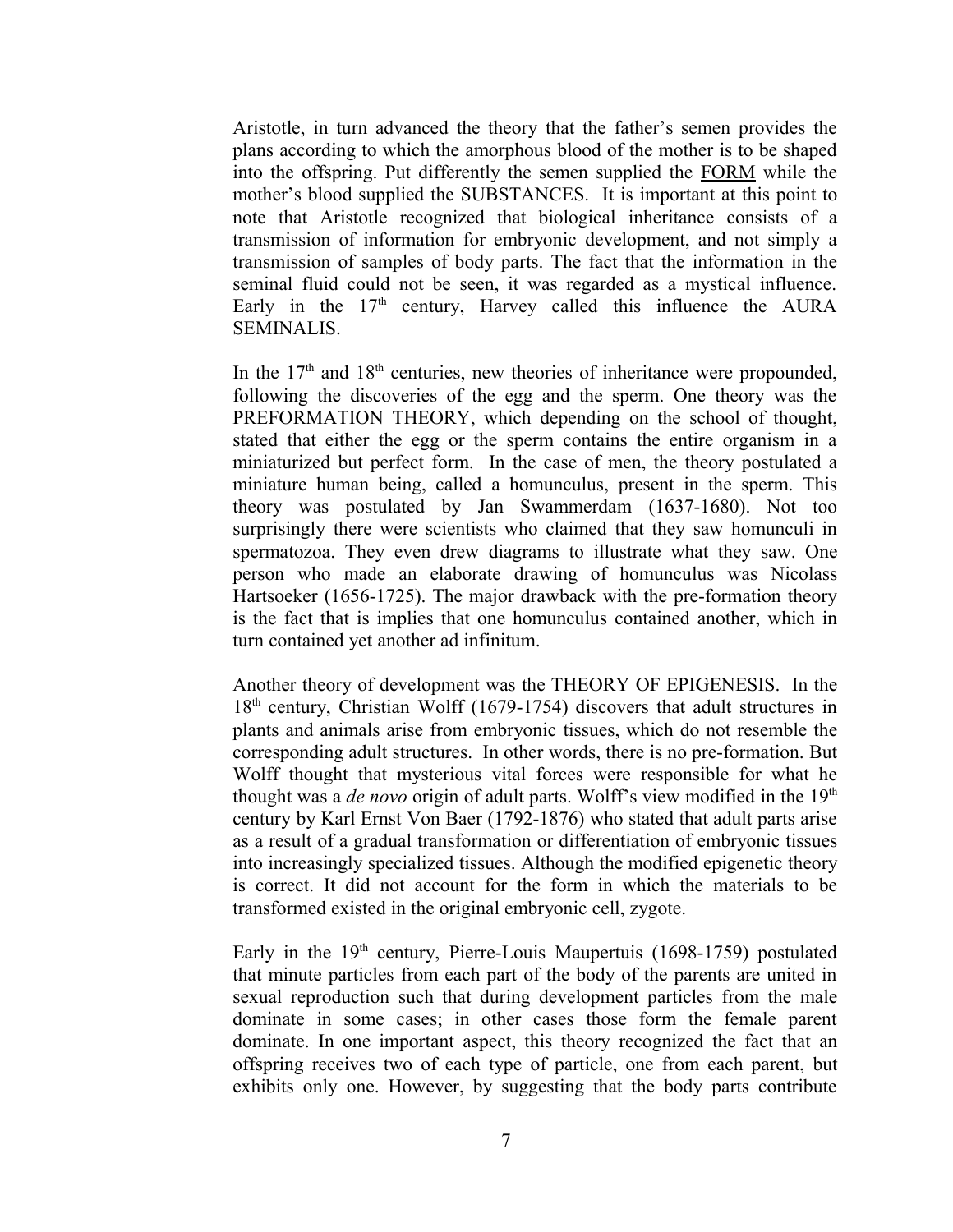particles, this theory leads to the theory of evolution advanced by Jean-Baptiste Lamarck (1744–1829). According to Lamarck's interpretation characteristics such as well-developed muscles acquired by parents in the course of their life can be transmitted to their offspring. This idea was formalized by Charles Darwin (1809-1822) as the "Provisional Hypothesis of Pangenesis." According to Darwin, exact miniature replicas, called *gemmules*, of the body parts and organs are carried in the blood stream, to be assembled in the gametes. In the zygote, the gemmules from both sexes come together and are parceled out to form the appropriate structures during development. Since a gemmule is an exact replica of a parental part it means that acquired characteristics should be inherited by the offspring. If that were so it would be easy to understand evolution. Recall that the theory of pangenesis is essentially the same theory advanced by Hippocrates in the  $5<sup>th</sup>$ century B. C. and disproved by Aristotle.

The theory of pangenesis lends itself readily to testing, and it was tested by August Weismann (1834–1914), toward the end of the  $19<sup>th</sup>$  century. He cut off the tails of mice for 22 generations, yet the offspring of such mince continued to show tails of normal length in every generation. The experiment can be represented schematically as follows:

Generation I: Cut off tails of the mice and mate them.

Generation II: Offspring with tails; repeat operation

Generation III:Offspring with tails; repeat operation

Generation IV: Offspring with tails; repeat operation

Generation XXI: Offspring with tails; repeat operation

Generation XXII: Offspring with tails.

 $: \mathbb{R}^3 \times \mathbb{R}^3 \rightarrow \mathbb{R}^3$ 

 $: \mathbb{R}^3 \times \mathbb{R}^3 \rightarrow \mathbb{R}^3$ 

The result therefore showed that it cannot be true that acquired characteristics can be inherited.

In spite of this proof there are people who still accept the inheritance of acquired characteristics. Perhaps the most prominent adherent in recent times was the Russian, Trofim Lysenko (1898–1976). He coerced many Russian geneticists to accept the theory, because he wielded political power.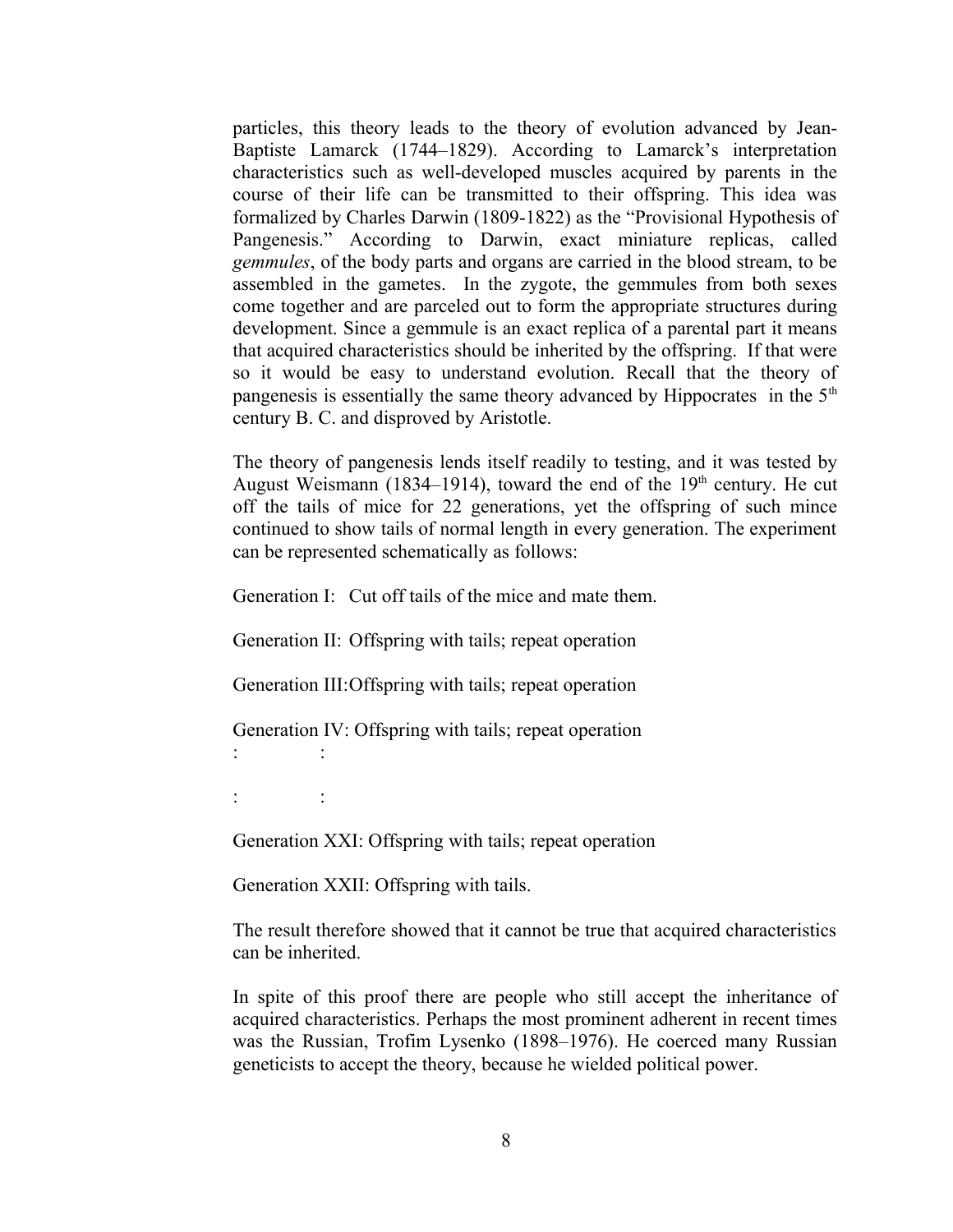To replace the theory of pangenesis August Weismann (1834-1914) proposed the GERMPLASM THEORY in 1885. According to this theory, multicellular organisms are made up of two types of tissues, viz the somatoplasm and the germplasm. The somatoplasm is made up of tissues which are essential for the functioning of the organism, but they do not determine what is transmitted to the offspring. In other words, changes in the somatic tissues are not transmitted. The tail of a mouse is a type of somatic tissue. On the other hand the germplasm is a tissue whose sole function is the formation of gametes. Since the gametes give rise to the offspring, changes in the germplasm may lead to changes in the offspring. Notice, however, that the theory does not indicate what the germplasm transmits.

Many biologists including Josef Gottlieb Kolreuter (1733-1806) compared the similarities and differences between plant hybrids and their parents. A hybrid is an offspring from two different parental types. Kolreuter found that although hybrids from two parental stocks are usually similar, such hybrids if fertile usually produce offspring which show considerable diversity. The results of such hybridization studies were recorded simply as qualitative observations.

Kolreuter and many others after him did not record the ratios in which the original parental characters occurred among the progeny. As we shall see later, it is therefore not surprising that the early hybridizers did not discover any underlying principles of inheritance. Thus, even though they made many important observations, the hybridizers pre-date the origin of genetics.

In many ways Genetics is a precise and somewhat mathematical science dealing with specific offspring ratios which are predictable on the basis of the known genetic constitutions of the parents. In the reverse process, the genetic constitution of the different types of offspring they produced.

Gregor Johann Mendel (1822-1884), an Austrian monk, is regarded as the father of Genetics. It is generally agreed that Mendel's success can be attributed to the fact that he was lucky in choosing the garden pea, *Pisum sativum,* for his studies. This plant, although, normally self-pollinating can be easily cross-pollinated. Mendel was also successful because he studied the inheritance of single contrasting characters (i.e. smooth versus wrinked), unlike his predecessors who studied several characters simultaneously. Equally important was the fact that Mendel counted and carefully recorded the numbers of each type of offspring from each of his crosses.

Mendel published his results in 1866 after he had reported them at a Natural Science meeting in 1865. He clearly stated the laws of inheritance which can be derived from his results. The law constitute the foundation stones of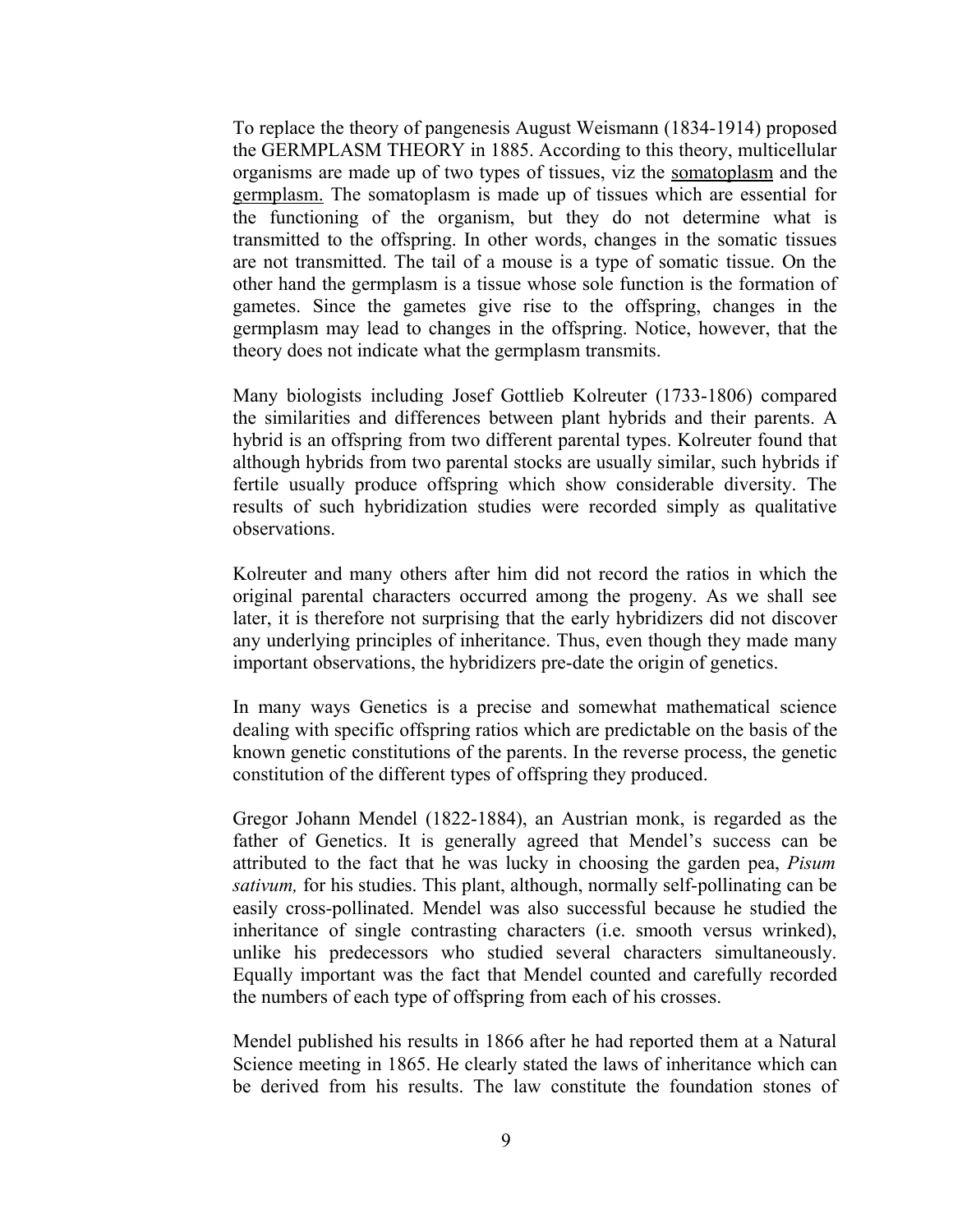Genetics. In spite of the fundamental nature of Mendel's discoveries and the clarity with which he stated his results and conclusions, his papers had no immediate impact on the scientific world. However, one Russian botanist, Ivan Ivanovich Schmalhausen (1884-1963) stressed the importance of Mendel's findings soon after they were published. Mendel's discovery did not have an immediate effect because the related information required for understanding his deductions were not available at the time. Thus it may be said that Mendel was "ahead of his time".

After publication of Mendel's results other relevant information about development were provided by various workers. In 1875, Oscar Hertwig (1849-1922) and later, Hermann Fol, and Eduard Strasburger described the process of fertiliztion including the fusion of the egg and the sperm nuclei. Between 1880 and 1885, Fleming, van Beneden and Strasburger described chromosomes and their division in mitosis as well as their constancy in number. Later Hertwig and Strasburger developed the theory that the nucleus contains hereditary materials. These discoveries were reflected in Weismann's theory of the Germplasm. Weismann postulated that in the process of gametogenesis, i.e. the formation of gametes there must be a reduction in half of the number of chromosomes. If that were not so, there would be a doubling of the chromosome number at each fertilization. However, as mentioned earlier the chromosome number is constant from generation to generation. The postulate by Weismann of reduction in chromosome number was later observed by Boveri and other investigators. The process involved is *meiosis.*

Three investigators unaware of Mendel's work and results independently carried out similar plant breeding experiments. During the process of writing their findings for publication, they each came across Mendel's paper and they referred to it in their rediscovery of the Mendelian laws of inheritance. Although the three people, Correns, Hugo de Vries and Tschermak are generally regarded as the rediscoverers, some scientists (Stern & Sherwood, 1966) do not think that Tschermak's work on its own could have yielded the laws of inheritance. Hence, there should be only two rediscoverers.

Although the laws of inheritance were first demonstrated with plants, Bateson in 1902 showed that the laws apply equally to animals.

From this brief history of Genetics one would hope that you would derive and appreciate the tortuous steps leading to the establishment of various laws in science.

#### **4.0 CONCLUSION**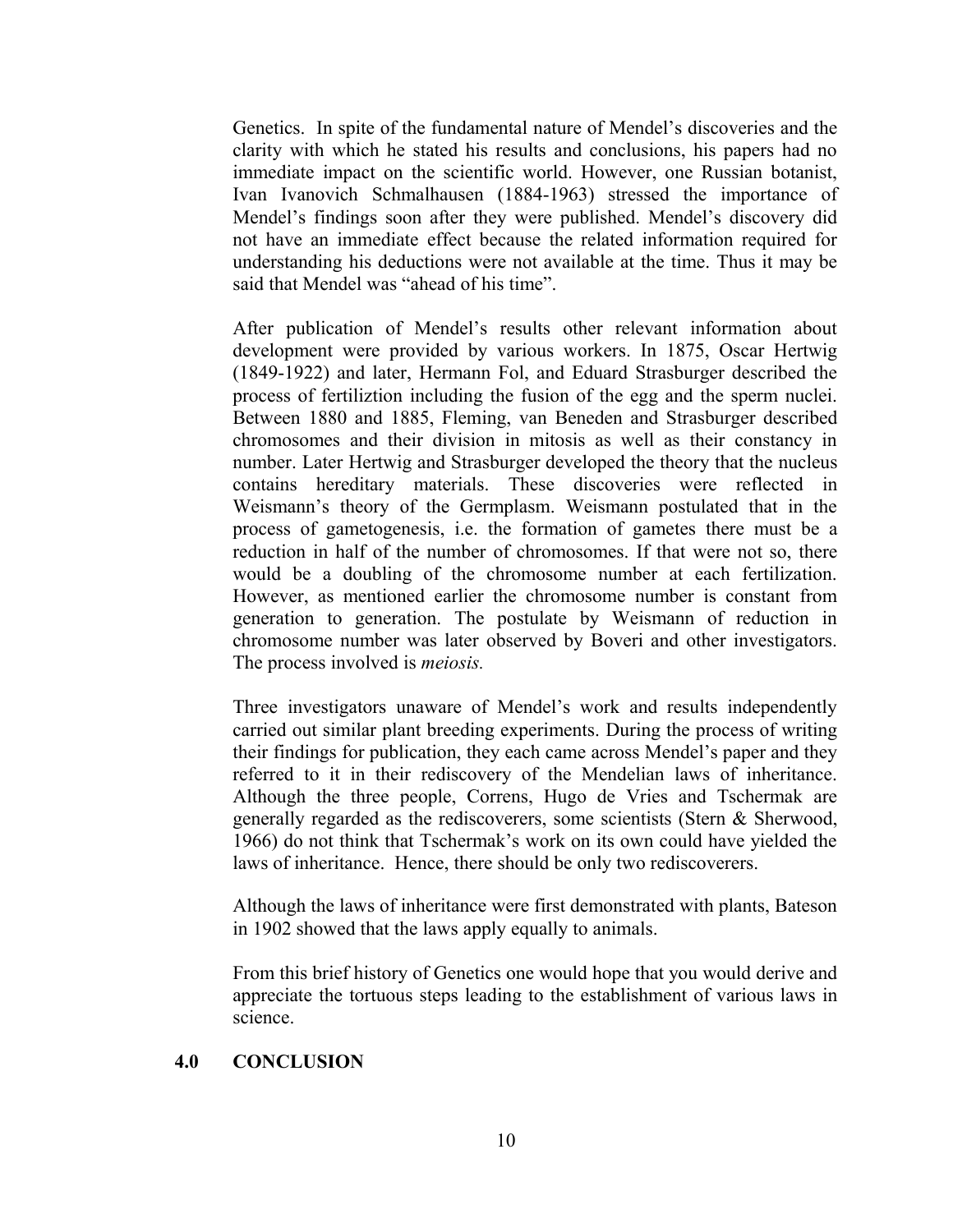The history of genetics has been discussed in the Unit so as to let you appreciate the toils and labour of those who had worked in the field before. You could also develop your own ideas in Genetics and be reckoned with as one of the greats.

### **5.0 SUMMARY**

Genetics is a vital aspect of everyday life and of biology and biologists, and even non-biologists, should be fully exposed to it. Every father wants to be sure that the baby brought from the hospital is his own, and farmers want improved farm products – both animals and plants.

These aspects are being further improved by genetic engineering which results in better agricultural products. Increased knowledge of heredity through genetics means increased power of control over living things.

Genetics is the science dealing with heredity and variation and is governed by laws. The history of genetics dated even before Christ. Hippocrates, Aristotle Maupertuis, Lamark, Mendel and Charles Darwin are some of the eminent scientists who have contributed to the knowledge of Genetics.

Genetics is a precise and somewhat mathematical science dealing with specific offspring ratios which are predictable on the basis of the known genetic constitutions of the parents. It should not be studied like literature but examples should be worked out so as to be acquainted with the mathematical rules guiding heredity.

## *Self Assessment Questions*

- 1) Discuss the beliefs of Hippocrates with regards to inheritance
- 2) What was Aristotle's theory that shattered Hippocrate's theory on heredity

### *Answers to Self Assessment Questions*

- 1) Refer to Section 3.1
- 2) Refer to Section 3.1

## **6.0 TUTOR MARKED ASSIGNMENT**

1) Discuss the current theories regarding heredity.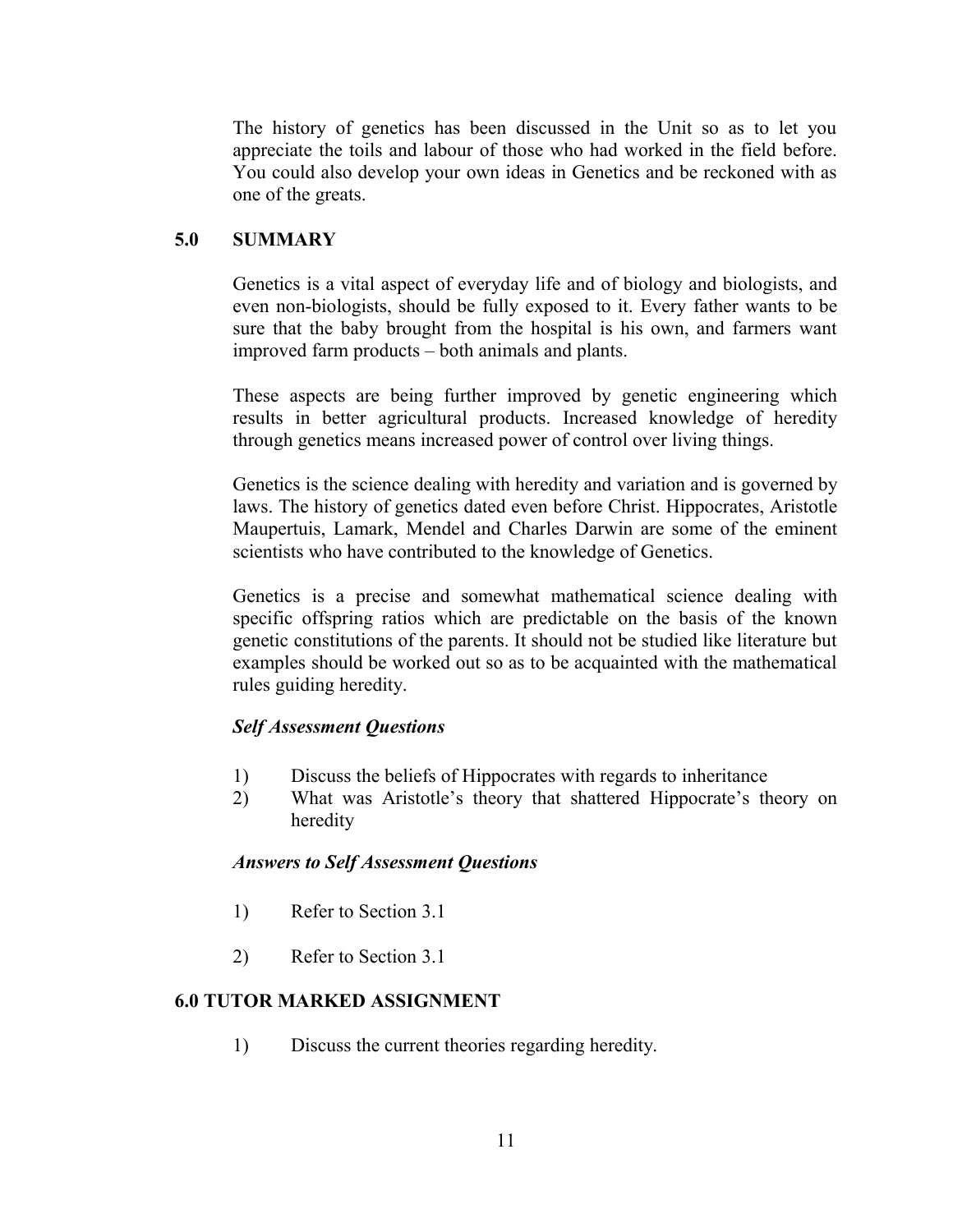# **7.0 REFERENCES**

Williams, G. O. (2001). BIY 302 – Genetics – I. Distance Learning Institute, University of Lagos.

Stern, C., and E. R. Sherwood. 1966. *The Origin of Genetics*. W. H. Freeman and Company.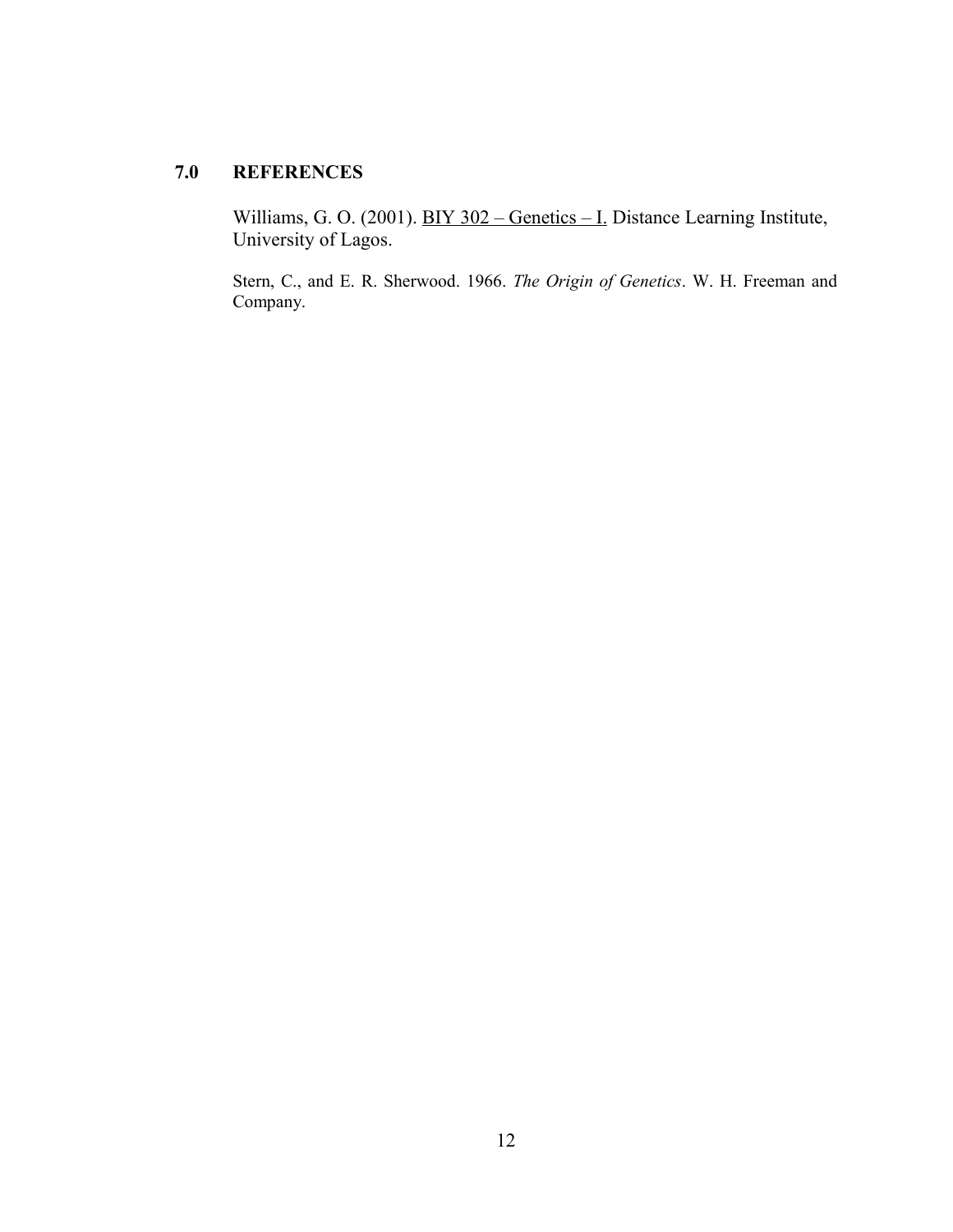# **UNIT 2 CHROMOSOME THEORY OF INHERITANCE**

- 1.0 Introduction
- 2.0 Objectives
- 3.0 Main Content
- 3.1 Deductions of chromosome Theory of Inheritance
- 3.2 Other Evidence in Support of the Chromosome Theory
- 4.0 Conclusion
- 5.0 Summary
- 6.0 Tutor-Marked Assignments
- 7.0 Reference/Further Readings

# **1.0 INTRODUCTION**

Some of the materials covered under this topic is repetition of what we covered as part of the "History of Genetics." However, this is necessary in order to reduce the problem of recall at such an early stage.

The chromosomal theory of inheritance is the idea that genes, the units of [heredity,](http://www.answers.com/topic/heredity) are physical in nature and are found in the chromosomes. The theory arose at the turn of the twentieth century, and became one of the cornerstones of the modern understanding of genetics.

## **2.0 OBJECTIVES**

The nucleus controls the activity of the cell. It is therefore, reasonable to assume that the genes which constitute the ultimate basis of what a cell is must also be in the nucleus, specifically, on the chromosomes. You should be able to explain:

- 1) The parallels between the behaviour of genes and chromosomes, which led to the formation of the chromosome theory of inheritance;
- 2) The essential features of the chromosome theory;
- 3) The evidence in support of the theory.

## **3.0 MAIN CONTENT**

## 3.1 **Deduction of Chromosome Theory of Inheritance**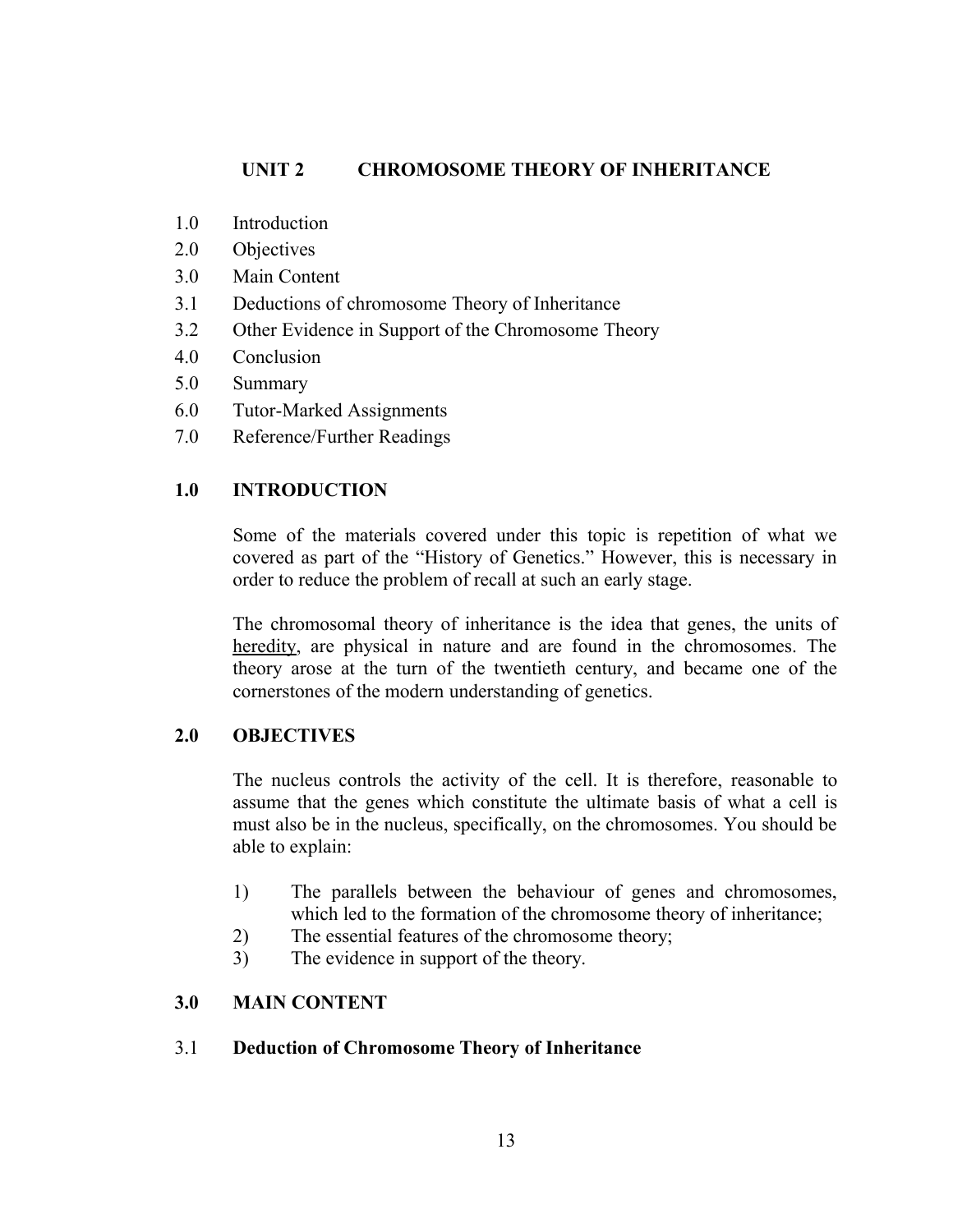Hertwiig working with sea urchins and some other investigators working with other organisms, discovered that two equal-sized nuclei, one from the sperm and the other from the egg fuse at fertilization. This is in spite of the fact that the egg is much larger than the sperm. In other, words the difference is in the amount of cytoplasm not the nuclear content. Based partly on this fact and the results of crossing (mating) different types, Hertvig, and Strasburger also in 1885 advanced the theory that the cell nucleus must contain the hereditary materials.

Earlier in 1883, Eduoard van Beneden (1846-1910) had discovered in Parascaris equorum (formerly Ascaris megalocephala – these names seems to be still preferred) that the fertilized egg of this nematode contains only four chromosomes. Furthermore, at the time of fertilization, the sperm and the egg nuclei contain two chromosomes each. In the light of this fact one could be more specific about the equal nuclear contribution by both the male and female parent to the zygote. The components of the nucleus that are visibly distributed during cell division are the chromosomes. It is therefore, quite logical to conclude that because the parents contribute equal numbers of chromosomes, the chromosomes must be the carriers of hereditary material.

Reasoning without the benefit of knowledge of van Beneden's discovery, Wilhelm Roux (1850-1924), also in 1883, in a purely hypothetical discussion of the significance of the mitotic process strongly implied (did not say so categorically) that the chromosomes are the bearers of hereditary materials. Roux's approach was teleological i.e. he started from the standpoint that there must be a reason for the elaborate mitotic process. (For example, it is teleological to say that we developed eyes because we needed to see). The question in essence was "why should the division of a simple structure like nucleus be so complicated?'

According to Roux, if one assumed that there are in the nucleus, very many submicroscopic units which control the life processes of cell, then it would be understandable that great care should be taken in dividing the nuclear content.

On the other hand, mere constriction of the cell would be sufficient for dividing the cytoplasm. Roux reasoned that a suitable method for ensuring an identical distribution of the very many submicroscopic units into each daughter cell would be for each unit to be divided first, and then the sister units would be separated. The tasks of division and separation would however be greatly facilitated if the units were arranged like beads on a string. There would be several such assemblies, carrying different units, in the cell. During cell division each "string of beads" would then split longitudinally, and the halves would move into separate daughter cells. Roux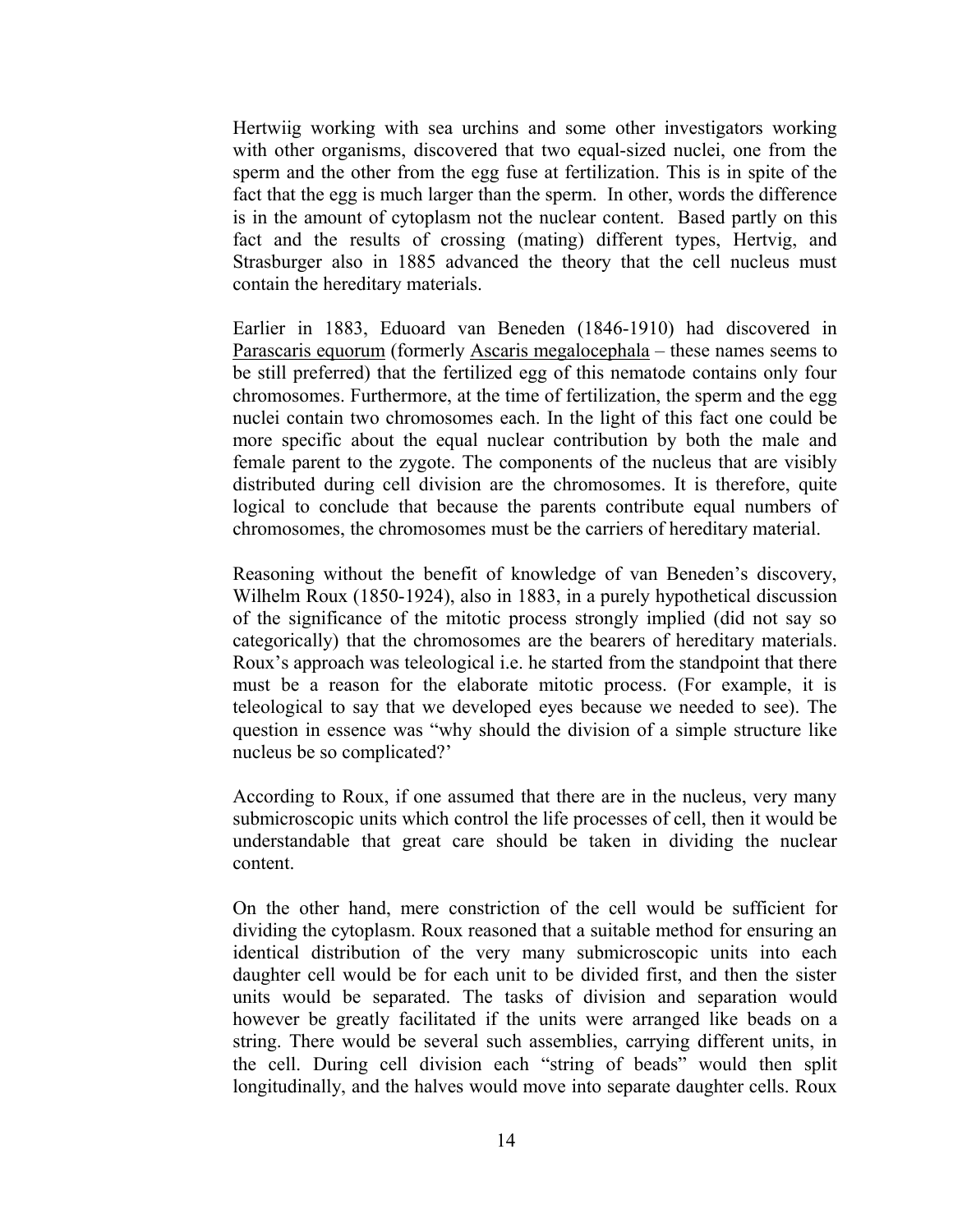then went on to say that because the mitotic process is so elaborate it must serve a purpose in the organism. The purpose is the equal distribution of the nuclear material important for the physiological and developmental processes of the cell. We know today that Roux's "units" are the *genes,* the hereditary material, and they are carried on the chromosomes.

In formulating his theory of the Germplasm in 1885, Weismann specifically said that the chromosomes function as the carriers of hereditary units, but the chromosome theory was still to be clearly stated.

After the rediscovery of the Mendelian Laws in 1900, it did not take long before the genes and the chromosomes were identified. The fact that the observable type of transmission of chromosomes (i.e. the cytological evidence) corresponds to the deduced type of transmission of genes (the Mendelian Laws of inheritance) was pointed out independently by Sutton and by Boveri in 1903. Their conclusions constitute the Chromosomes Theory of Inheritance. The main points of the theory are:

- 1. That genes are located on chromosomes such that one member of a pair of genes is on one chromosome and the other member is on a partner chromosome, i.e. the homologous chromosome with which it synapses in meiosis.
- 2. Different pairs of genes are located on different chromosomes. This is not to say that there is only one gene on each chromosomes. Rather, the point is that non-homologous chromosomes carry different genes. There is more than one gene on each chromosome.

The parallels between the genetic and cytological facts which form the basis for the theory are:

- i) In diploid organisms, genes occur in pairs and so do chromosomes.
- ii) Members of a gene pair separate at the time of gamete formation so that each gamete receives only one member of the pair. The same is true for chromosomes (cf. Anaphase-I).
- iii) The members of different gene pairs recombine at random at the time of segregation during gamete formation.

Sutton and Boveri did not have corresponding evidence for chromosomes but they also did not have evidence to the contrary. Recall the fact that the metaphase-I orientation of one bivalent did not influence the orientation of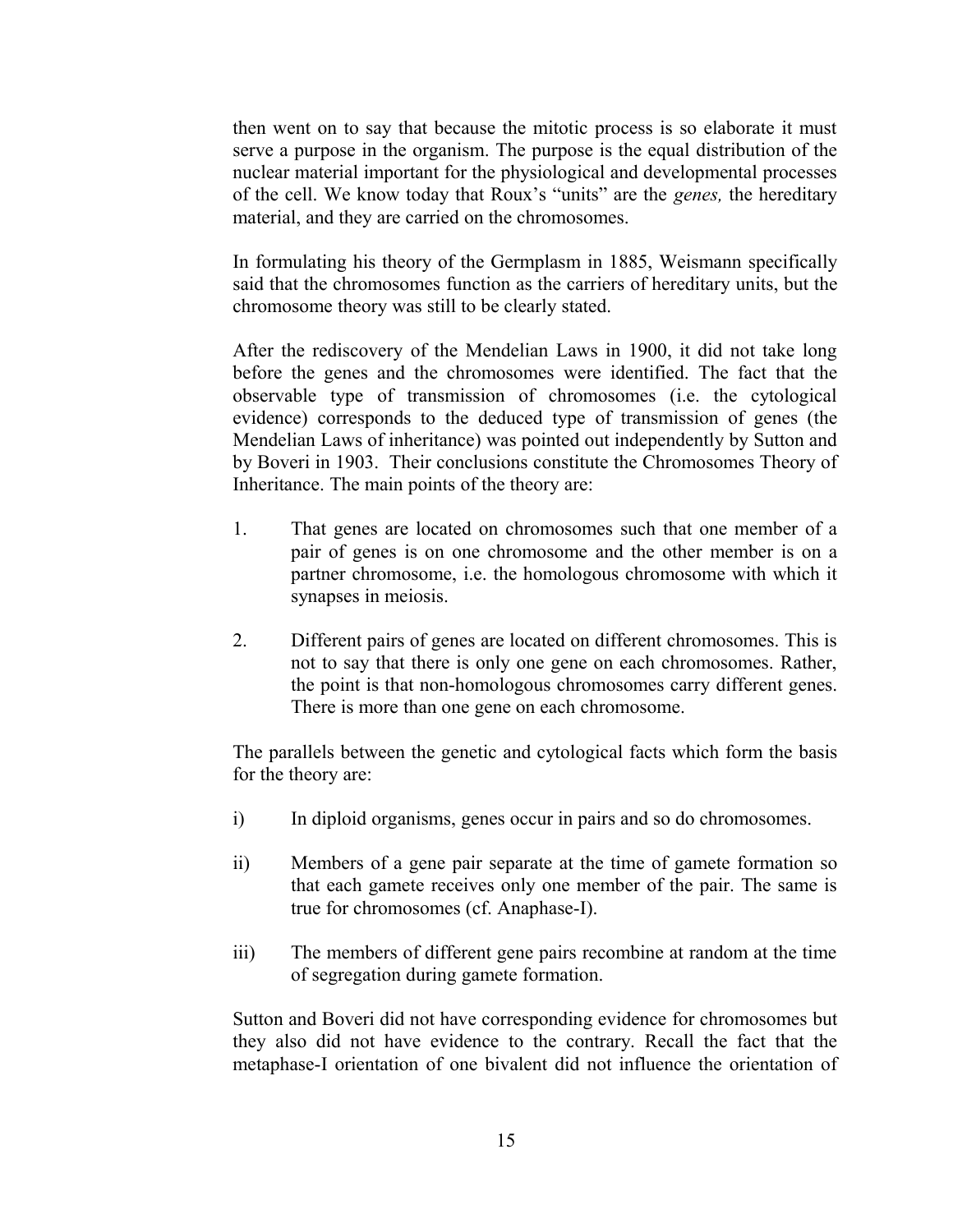another vivalent. This piece of evidence was provided later and it confirmed the assumption that No. (iii) was also applicable to chromosomes.

The most convincing proof of the theory that genes are on chromosomes was provided by Theodor Boveri in his experiments with the sea urchin. Boveri worked with a species in which  $2n = 36$ . In other words at fertilization each gamete contributes a haploid number of chromosomes of  $n = 18$ . Normally, only one sperm fertilizes an egg but there are rare exceptions in which more than one sperm fertilizes the egg. This condition is called polyspermy. It is called dispermy when only two sperm are involved. Polyspermic embryos die early in development. We shall consider the simplest case, i.e. the dispermic embryos. Boveri found that there was great viariability in the time of death and also in the type of organ whose abnormal development led to death.

The sea urchin embryo can be divided into four quadrants, each of which arose from one of the first four cleavage blastomeres cells. Boveri observed that the four quadrants often develop differently, thus one quadrant may be normal and the other three abnormal but in different ways and to different degrees. This variability in development of different parts of the same embryo was a very important observation by Boveri. How does one acccount for it?

At fertilization in the sea urchin the sperm contributes a centriole which divides to form the two poles i.e. the asters of the mitotic spindle which is formed as the asters move apart. Each of the 18 chromosomes contributed by each gamete in normal fertilization becomes duplicated and comes to lie at the metaphase plate (equatorial plate). This is normal mitosis. The zygote contains 36 chromosomes and two blastomeres are formed as a result of the first cleavage. Following the second cleavage a total of four blastomeres gives rise to cells which will form one quadrant of the embryo.

When there is dispermy, two centrioles are introduced into the egg. Each divides giving rise to two asters. The effect of dispermy is the production of four asters in the zygote. The four asters are arranged like the corners of a square. When such a zygote divides, four blastomeres are formed at once in the first division. As mentioned earlier, each blastomere gives rise to a quadrant in the embryo.

In order to answer the question we posed earlier, we have to try to answer another question, namely, "How do the chromosomes behave in a quadripolar division?' The zygote in question is made up of contributions from two sperm and the egg. The nucleus of each of these gametes contains 18 chromosomes, therefore, there will be 54 chromosomes. This is a 3n number of chromosomes and it is said to be a triploid number. The chromosomes are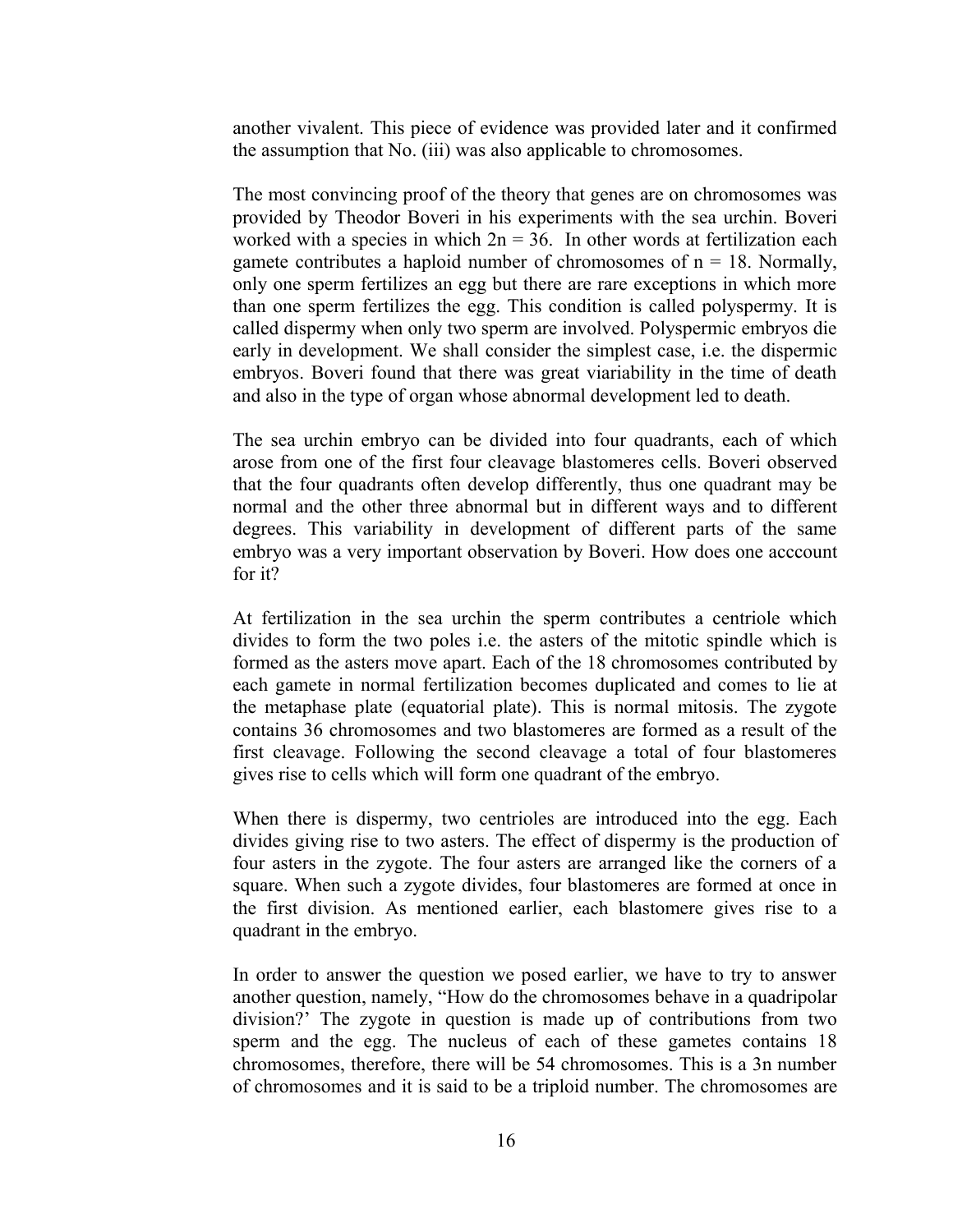duplicated as in normal mitosis. However, when they move on to the equatorial plates of the spindle, they are distributed at random on the spindles. The consequence of this random distribution is that each of the four resulting blastomeres may contain different types of numbers of chromosomes.

Boveri was able to show that the abnormal development of a dispermic embryo was the result of the erratic chromosome distribution rather than dispermy per se. In other words, dispermy does not invariably lead to abnormal development. Bovery analyzed his results as follows: He found that the size of a nucleus is dependent on the number of chromosomes present in it. Therefore, he compared the sizes of the nuclei with the degree of developmental success (i.e. the degree of normal development) in each quadrant of an embryo as well as with degree of developmental success in quadrants having similar-sized nuclei in other embryo.

**Table 2.1 Comparison of Development in Two Dispermic Embryos**

|         | <b>EMBRYO A</b>  |  |   | <b>EMBRYO B</b> |                  |    |     |  |
|---------|------------------|--|---|-----------------|------------------|----|-----|--|
| Nuclear | <b>QUADRANTS</b> |  |   |                 | <b>QUADRANTS</b> |    |     |  |
| Size    |                  |  | Ш |                 |                  |    |     |  |
|         |                  |  |   |                 |                  | 11 | 111 |  |
|         |                  |  |   |                 |                  |    |     |  |

 $1111$  = Highest degree of developmental success.

From Table 2.1, one can see that similar-sized nuclei may result in different abnormalities, hence the different degrees of developmental success. Boveri therefore concluded that the variability in development is a reflection of qualitative rather than quantitative differences between nuclei in different quadrants. For instance if development were dependent on nuclear size only, quadrants I and III having similar-sized nuclei should have had similar degrees of developmental success.

Let us now look at a hypothetical example using only four instead 18 types of chromosomes. In this example we shall also assume that in order to have normal development, each type of chromosome must be represented at least once. Since  $n = 4$ , the dispermic zygote would contain 12 chromosomes.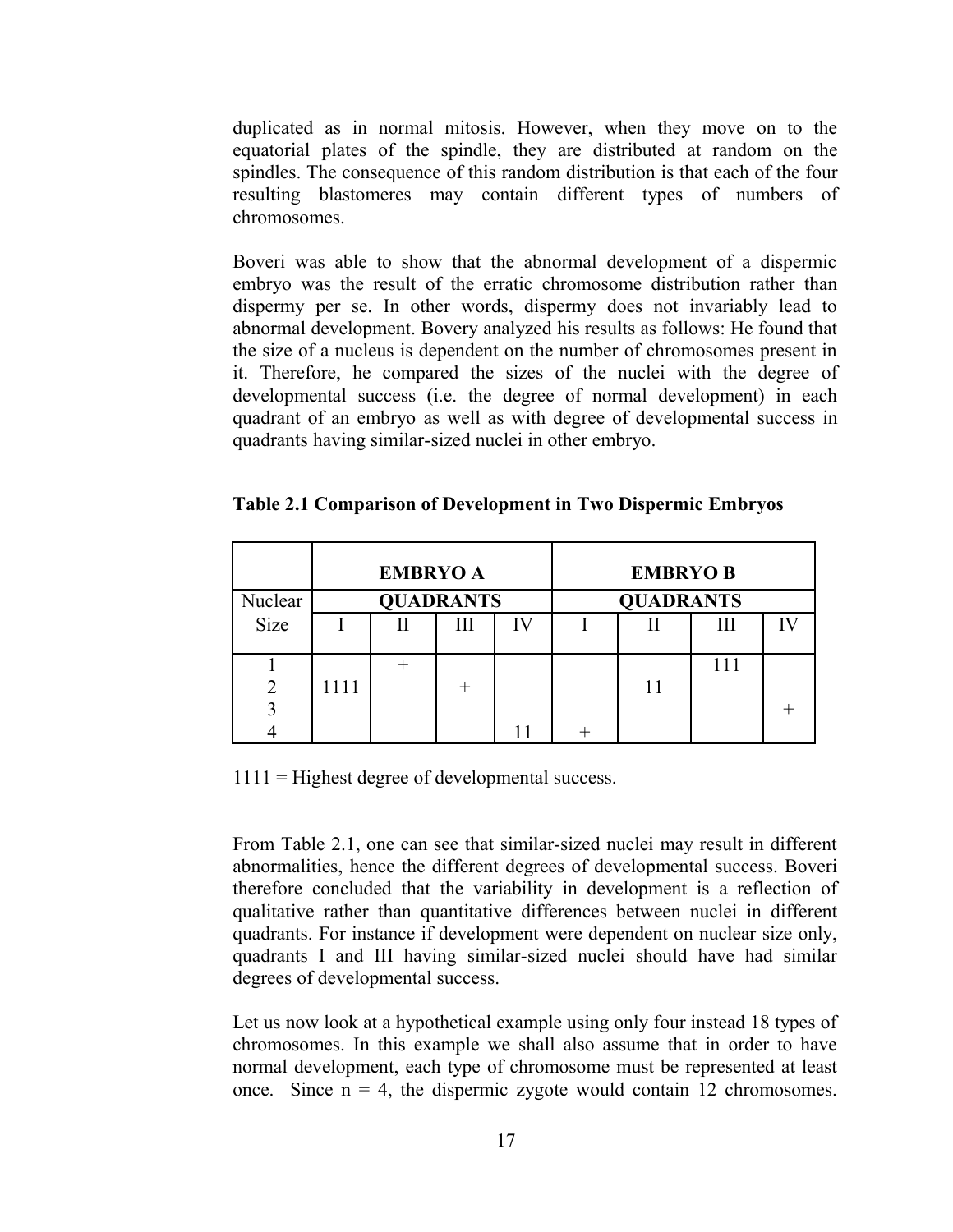Recall that the distribution of the chromosomes on the spindles is a random process. The diagram below is therefore only one of many possible ways in which the 12 chromosomes might be distributed on the four spindles. In this arrangement, only one quadrant develops normally.



Note:  $1 - 4 =$  Chromosome types

 $1 - IV$  = Blastomeres that will form quadrants

I & IV = Have equal-sized nuclei. Some for II and III.

Only IV is normal since all 4 types of chromosomes are present.

Since Boveri was aware that the chromosomes vary in shape and size he concluded that there are qualitative differences between chromosomes. Specific abnormalities would therefore, arise when particular chromosomes were missing. This would be the case only if different chromosomes carried different genes.

As a further test of his hypothesis about qualitative differences between chromosomes, Boveri found the expected frequency with which any quadrant might lack all three of any one of the 18 types of chromosomes. He found that the expected frequency compared favourably with the observed frequency of abnormally developing quadrants.

One of the main points of the chromosome theory is that different chromosomes carry different genes. It is pertinent under the circumstances to ask whether the chromosomes are stable structures or whether they disintegrate during interphase and are reassembled during prophase. If that were so it would also be probable that genes would "move" from one chromosome to possibly a non-homologous chromosome. There would also be the possibility that the genes are not normally carried on chromosomes. The fact that chromosomes are stable structures which maintain their integrity even during interphase, was established by Boveri using the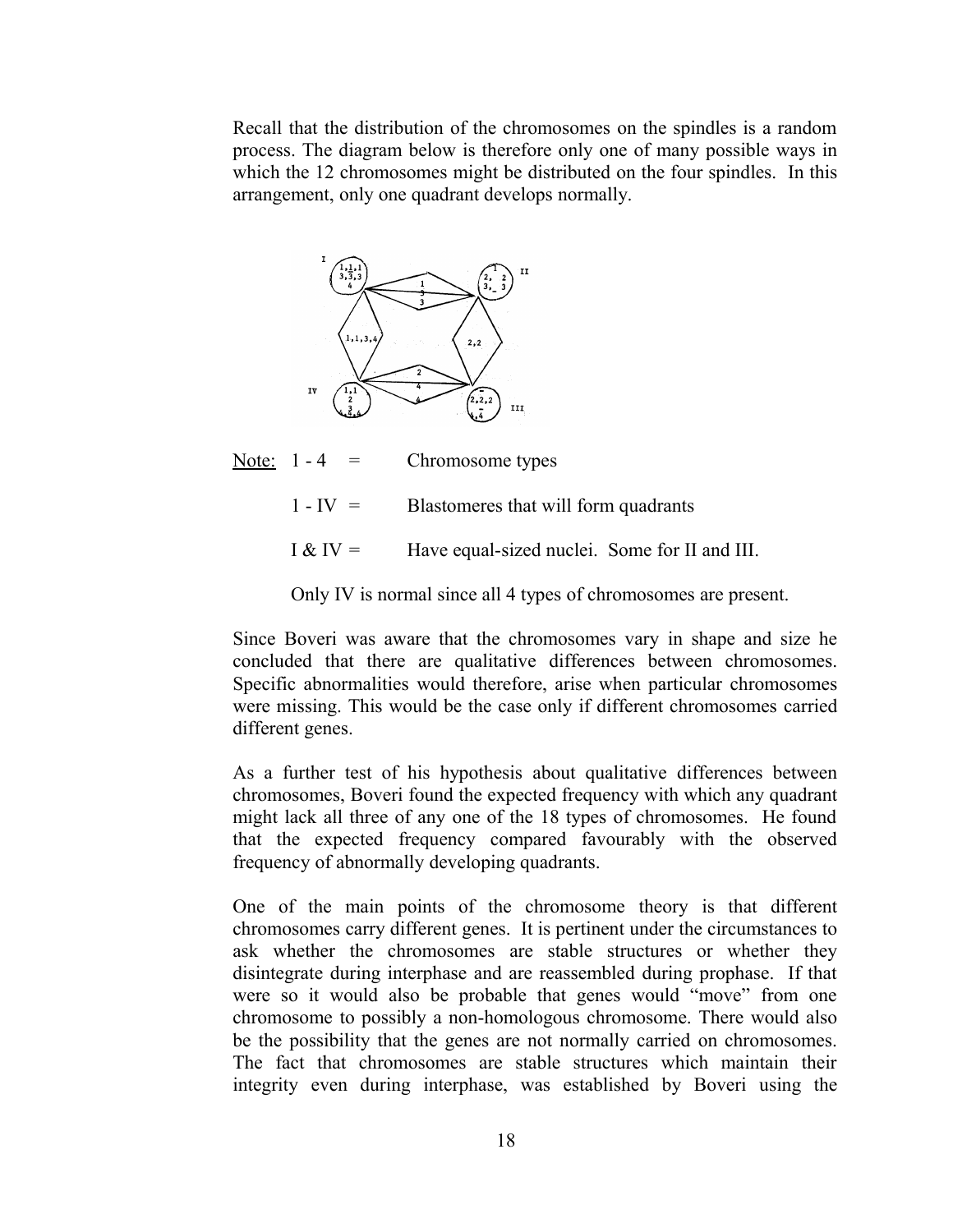fertilized eggs of *Parascaris equorum.* In this nematode the arms of the chromosomes are not completely retracted at the end of telophase to give a spherical nucleus. Boveri found that at the end of telophase, the two daughter nuclei are mirror images of each other as shown in Fig. 2.2.



#### **Fig. 2.1: Mitotic Daughter Nuclei of** *P. Equorum* **(2n = 2)**

These nuclei retain their shape until the next prophase when the chromosomes reappear. The chromosomes reappear with their tips still in the projectins from the nucleus. It is therefore, reasonable to conclude that the chromosomes did not lose their identity from generation to generation.

#### 3.2 **Other Evidence in Support of the chromosome Theory**

In our consideration of cell division, we found that the chromosomes in a cell could be considered as sets, such that a diploid cell would have two sets of chromosomes. The general terms used to describe the number of whole sets of chromosomes is ""ploidy". Continuing on the same theme, there are *euploid aneuploidy* conditions. The term euploidy is used to describe variations in the numbers of whole sets of chromosomes haploid  $= n$ ; diploid = 2n; traploid = 3n. These variations which involve whole sets of chromosomes generally result in normal development. Aneuploidy on the other hand refers to variations in the numbers of individual chromosomes. Such variations give unbalanced sets of chromosomes.

From the discussion of Boveri's sea urchin experiments above, it is obvious that aneuploidy provides a lot of information in support of the theory that genes are located on chromosomes. The same is true for the assertion that different chromosomes carry different genes. In this section then we shall be considering mainly evidence from aneuploid conditions.

In discussions of chromosomes one often talks of karyotype and idiogram. A karyotype is an individual's chromosomes complement in terms of number and size of chromosomes as well as the location of the centromere in the different chromosomes. The idiogram on the other hand is a diagrammatic representation of an individual's karyotype with the different chromosomes arranged in order of decreasing size.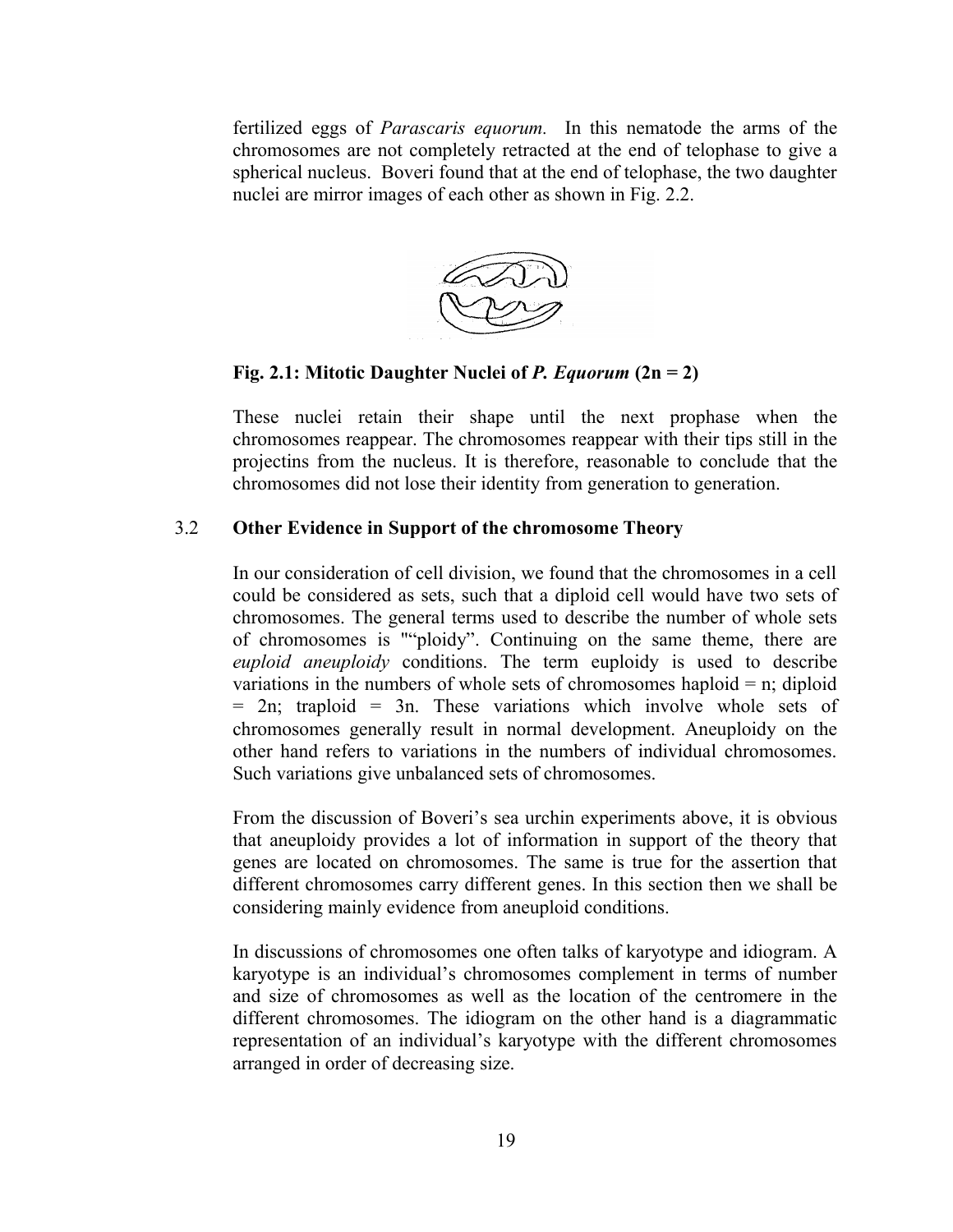In the plant, *Datura,* the haploid number is 12. Occasionally unusual plants may arise. These unusual plants contain 25 instead of the normal 24 chromosomes. These plants look different from the normal diploid plant.

Twelve different types each having 25 chromosomes can be identified in terms of the seed capsule. It was found that each of the twelve variants possessed a different one of the twelve types of chromosomes. In other words, in each variant, a given chromosome was present in triplicate. This aneuploid condition in which three instead of two of a given chromosome are present is described as a trisomy. Thus, if the different chromosomes are numbered  $1 - 12$ , an individual with Trisomy  $-1$  (or Triplo  $-1$ ) has three of  $chromosomes - 1$  present. Note that as we said earlier, these trisomic plants have only one chromosomes extra, hence the total number is  $25$  or  $24 + 1$ which can be stated as  $2n + 1$ ; with the exception of the particular chromosome under consideration all the other chrommosomes are in pairs. With respect to the example of Datura under consideration, the aneuplooid effect due to Trisomy  $-2$  and so on. Because the effect of each trisomy is distinguishable from all the others, it is logical to conclude that different chromosomes carry different genes.

Normally in mitosis, the two daughter chromosomes move to opposite poles during anaphase. Very rarely, however, mistakes do occur and both daughter chromosomes migrate to the same pole. This situation is described as nondisjunction. Non-disjunction can also occur in both meiosis –I and meiosis-II. In the former case, homologous chromosomes would be involved while the latter would be similar to mitotic non-disjunction. Non-disjunction will give rise to aneuploid conditions.

Trisomic conditions also occur in man. One example is Trisomy  $-21$ . This chromosome imbalance produces a condition known as Down's syndrome. The term syndrome is used when a number of symptoms characterise an ailment. This particular case was first described by Down. In man, the diploid number is 46 but those affected with Down's syndrome have 47 chromosomes, the extra being chromosome  $-21$ . Amongst other symptoms, affected individuals are mentally retarded.

Where it has been studied (e.g. U.S.A.) the occurrence of Trisomy  $-21$ (production of an egg with 24 chromosomes) has been found to be associated with the age of the mother. The proof of the effect of maternal age is that in general population, the occurrence of Trisomy – 21 is one in 600 live births.

However, when different age groups are considered separately, the frequency for mothers about 20 years old is one in 3,000, but for mothers around 45 years, the frequency of occurrence rises to one in 40 live births. The rise in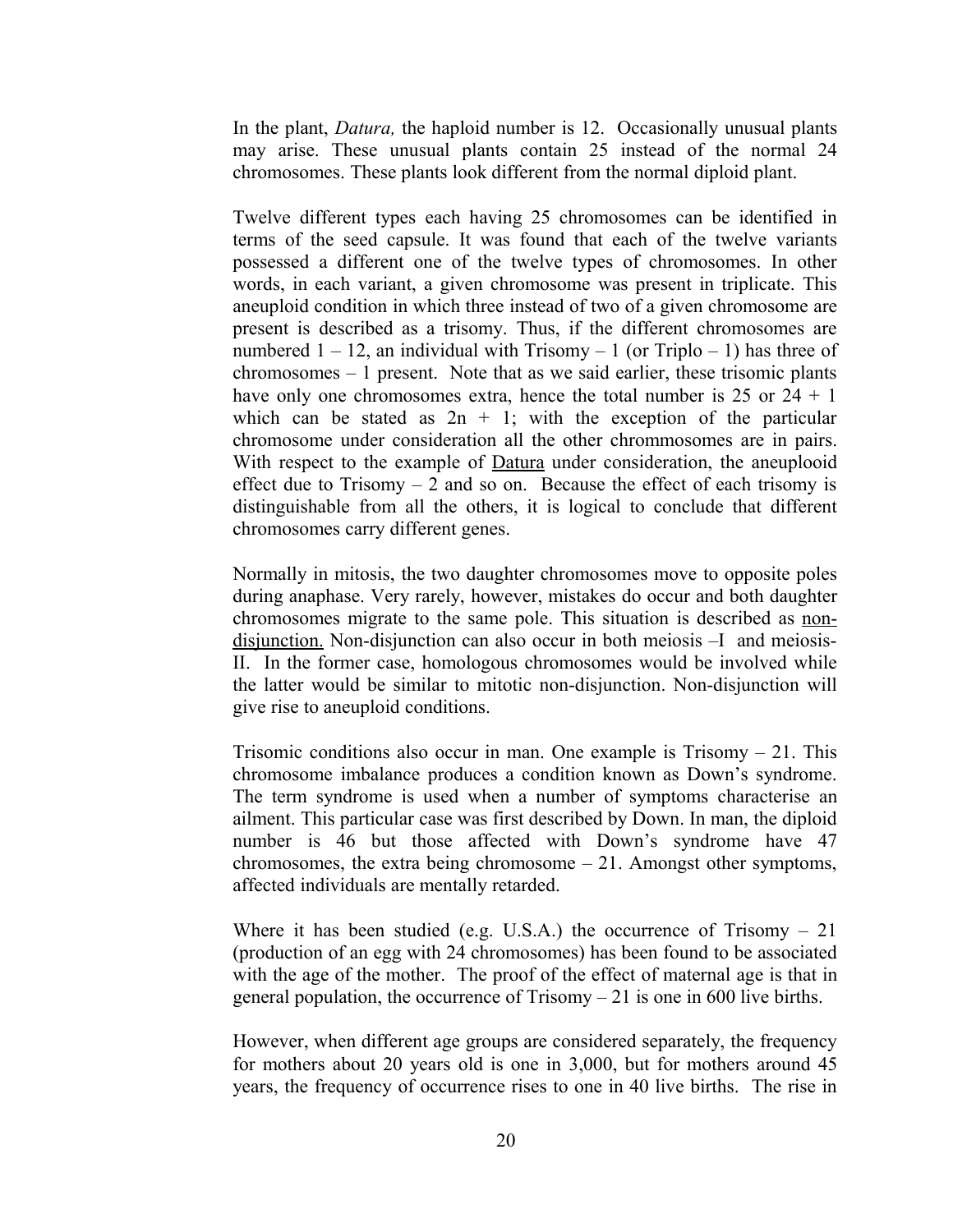frequency starts when the woman is about 35 years. A corresponding study keeping the female age fairly constant but varying the father's age does not show any difference between age groups. The reason for the association with the age of the mother is not known.

Non-disjunction is not the only cause of Trisomy  $-21$ . Although it was said earlier that every chromosome maintain its integrity (with the exception of reciprocal exchange between homologues during crossing-over) it sometimes happens that a portion of one chromosome is transferred to another chromosome, usually or non-homologue. This phenomenon is known as trans-location. Chromosome  $-21$  is a very small chromosome while 14 is fairly large. In some very rare individuals the bulk of 21 has been translocated to 14 to give a chromosome designated 14.21.



**Figure 2.2: Translocations Involving Human Chromosomes 14 and 21**

The translocation occurs as shown above in a diploid individual. The small chromosome 21.14 is lost without any adverse effect and so the person has 45 chromosomes, but is normal because virtually all of 14 and 21 are combined in the 14.21 chromosome. If the egg produced carries both the 14.21 and the free 21, it would have two doses instead of one of 21. Fertilisation by a normal sperm would therefore, produce an individual with 46 chromosomes but with three effective doses of chromosome  $-21$ . Notice that the fact that particular effects are associated with specific trisomic conditions and also, the fact that the translocated 14.21 can be transmitted unchanged are proof that chromosomes retain their integrity.

If non-disjunction can produce a gamete containing two of one type of chromosome, the reverse situation is also possible. There are cases known in which as organism carries only one instead of two of a given chromosome; such individuals are said to be monosomic for that chromosome. Monosomy – 21 is not known in man, so the condition is assumed to be non-viable. The same is true for monosomy  $-14$ . These cases illustrate the point that in some organisms, unlike the sea urchin studied by Boveri, the mere presence of some genes is not a sufficient condition for normal development, rather the genes must be present in a balanced dose. In *Drosophila melanogaster*, a fruit fly, the haplo – IV (monosomy – IV) condition survives although the fines have reduced viability and fertility. Some other aneuploid conditions are: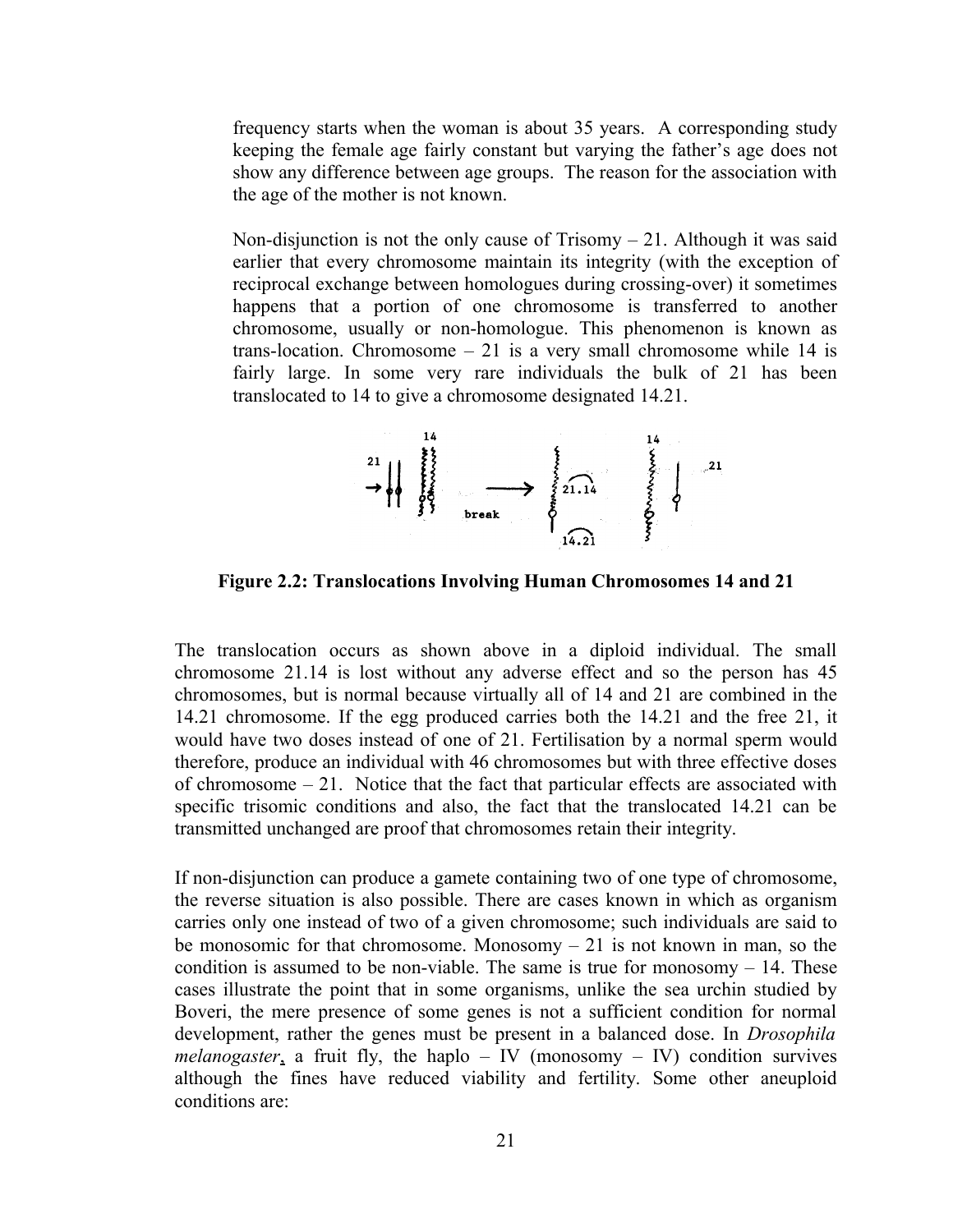Tetrasomy =  $2n + 2$  i.e. two extra of a given chromosome. Double Trisomy =  $2n + 1 + 1$  i.e. one extra of each of two different chromosomes.

Nullisomy =  $2n - 2$  i.e. a given chromosome has both members absent.

The significance of chromosomes as well as dosage of chromosomes with respect to characteristics exhibited by organisms extends to sex determination as we shall see later. It is sufficient to mention one extreme example here, namely, the honey –bee in which male are haploid while females are diploid.

When an organism has more than two whole sets of chromosomes i.e. 3n or more such as individual is described as being polyploid. The 3n individual is a triploid individual; tetraploid = 4n and pentaploid = 5n. Polyploidy is rather common in plants but it is rare and often easily recognizable because with certain limits they are larger than their diploid counterparts.

## **4.0 CONCLUSION**

Rather than try to summarize the examples considered, it is sufficient to say that the chromosome theory of inheritance states that the genes are an integral part of the chromosomes. The basis for this generalization is the fact that particular deviations from say the normal diploid chromosome number, whether euploid or aneuploid have specific detectable effects. These specific effects are an indication that chromosomes carry genes and more specifically that different chromosomes carry different groups of genes.

## **5.0 SUMMARY**

We have learnt that genes are borne on chromosomes, and occur in pairs in diploid organisms. The gene pairs separate at the time of gamete formation so that each gamete receives only one member of the pair. Pairing is restored when members of different gene pairs recombine at random. The randomness of recombination is the basis of genetics.

## *Self Assessment Questions*

1) Explain the following terms:

a) Haploid b) Diploid c) Polyploidy

2) Describe what is meant by non-disjunctions 3) Explain trisomy in man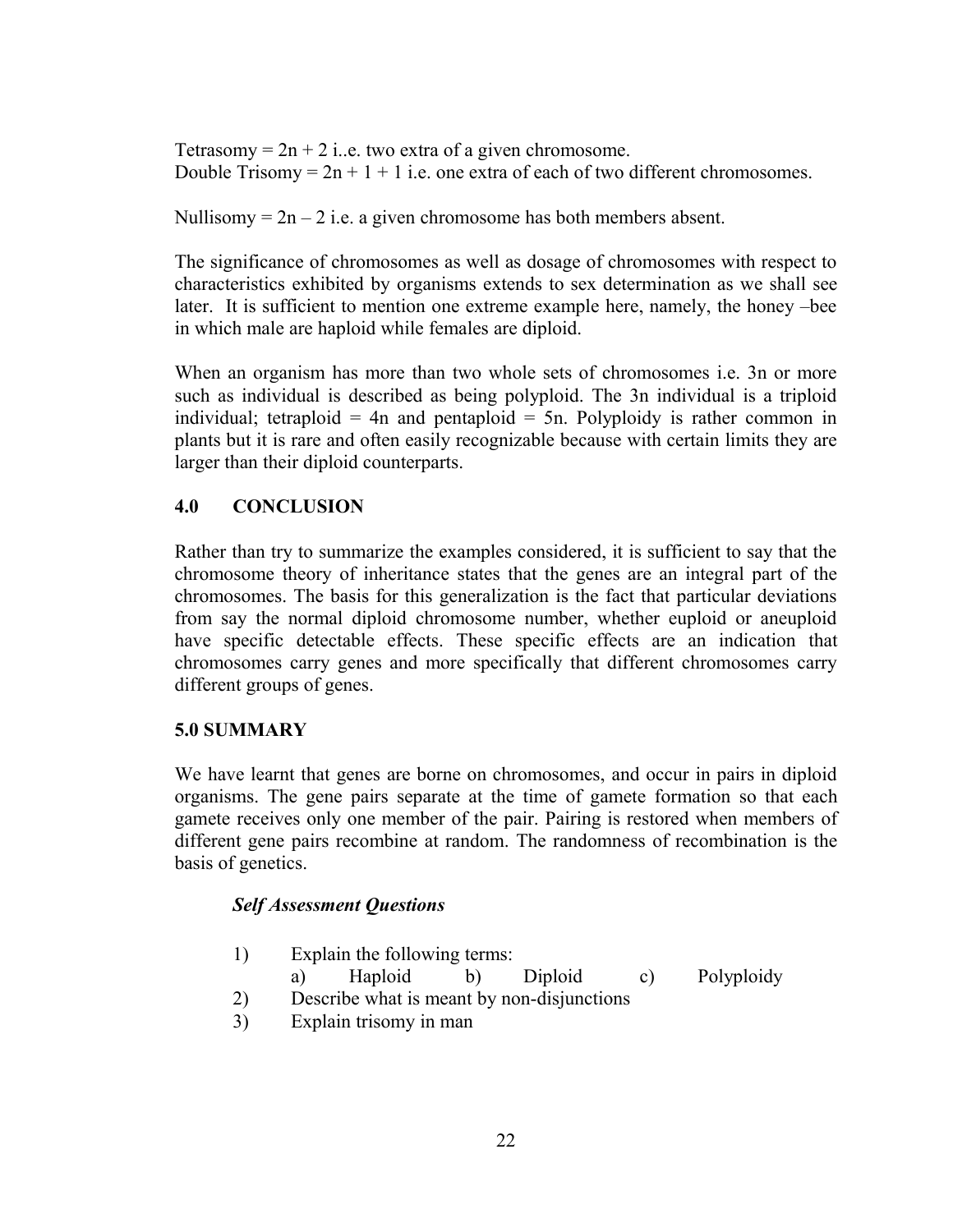## *Answers to self Assessment Questions*

- 1. a) Haploid: Set of chromosomes (impaired) that occurs in sex cells; denoted by (n)
	- b) Diploid: Set of Chromosomes (paired) that are found in somatic

cells; denoted by (2n)

- c) Polyploidy: Set of chromosomes more than 2n i.e. 3n or more; more common in plants than in animals. Polyploid individuals are often easily recognizable because with certain limits they are larger than their diploid counterparts.
- 2 Non-disjunction is when in mitosis the two daughter chromosomes move to some poles during anaphase.
- 3 Trisomy in man usually involves chromosome 21, which instead of being in pairs occurs in triplet. This chromosome imbalance produces a condition known as Down's Syndrome.

# **6.0 TUTOR MARKED ASSIGNMENT**

1) Explain the conditions that give out the chromosomes (DNA) as the genetic materials

## **7.0 REFERENCES**

Williams, G. o. 2001: biy 302 – Gnetics – 1 Module. Distance Learning Institute, University of Lagos.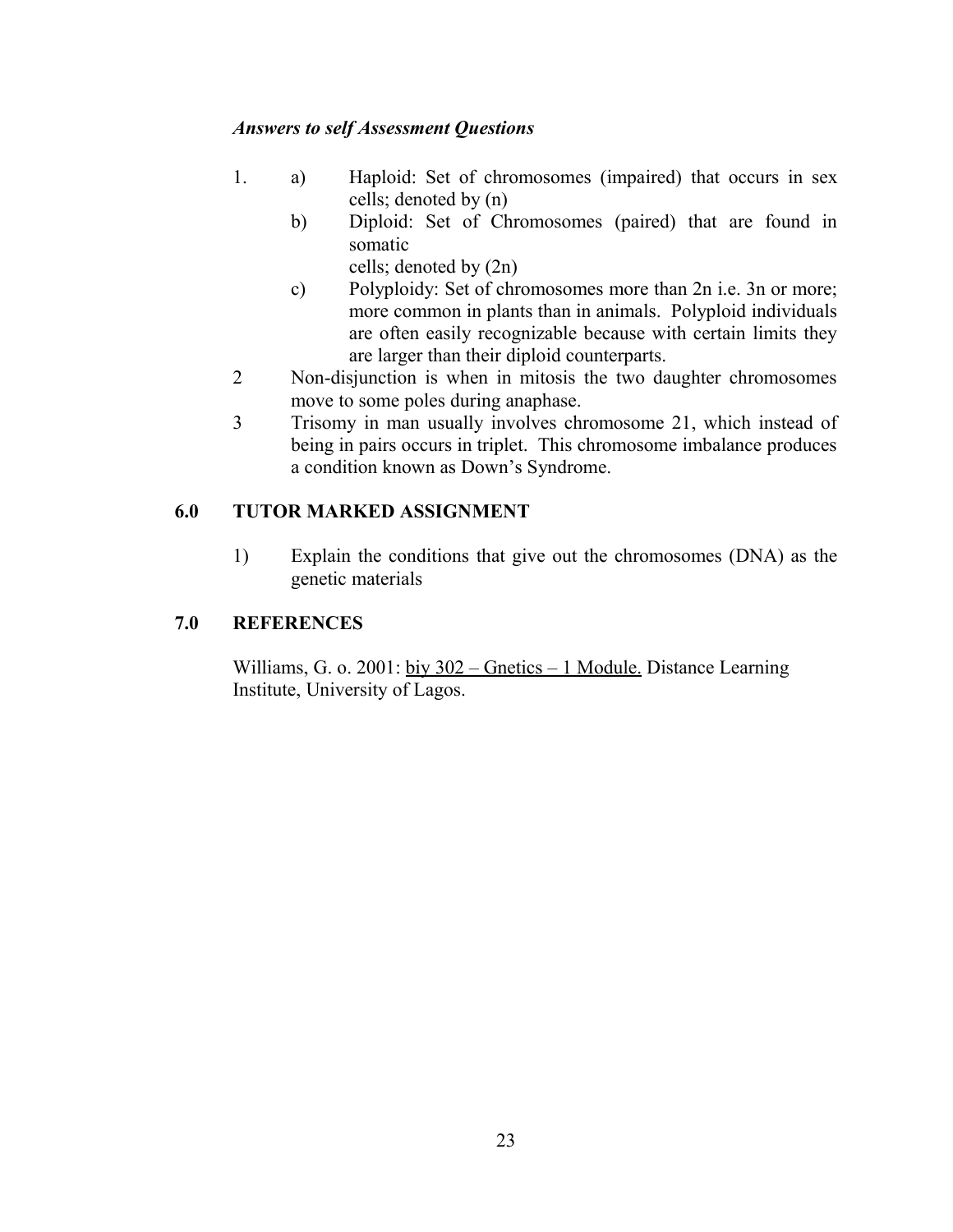# **UNIT 3 PRINCIPLES OF SEGREGATION (MENDEL'S FIRST LAW OF INHERITANCE)**

- 1.0 Introduction
- 2.0 Objectives
- 3.0 Main content
- 3.1 Mendel's First Law of Inheritance
- 3.2 Some Definitions
- 3.2.1 Locus
- 3.2.2 Homozygous/Heterozygous
- 3.2.3 Backcross
- 3.2.4 Testcross
- 3.2.5 Phenotypic Ratio
- 3.2.6 Genotypic Ratio
- 3.2.7 Monohybrid Cross
- 3.2.8 Genetic Symbols
- 4.0 Conclusion
- 5.0 Summary
- 6.0 Tutor-marked Assignment
- 7.0 References

### **1.0. INTRODUCTION**

You will recall that Mendel succeeded where many before and after him had failed. Mendel succeeded for two major reasons.

- 1. He analyzed his results both in a qualitative as well as in a quantitative way.
- 2. In making his initial crosses, he chose pairs of clearly contrasting characters for which each of the plants he started with words true/pure breeding. The term true breeding is used to describe cases in which a cross between two individuals possessing the same character yields only progeny which are identical with one another and with the parents with respect to that character. It is also applicable to cases of self-fertilization yielding the same results.

## **2.0 Objectives**

In this and subsequent units you are not expected to memorise specific examples, instead, you should understand how the principles involved can be derived from the examples used. This unit is supposed to inculcate an understanding of: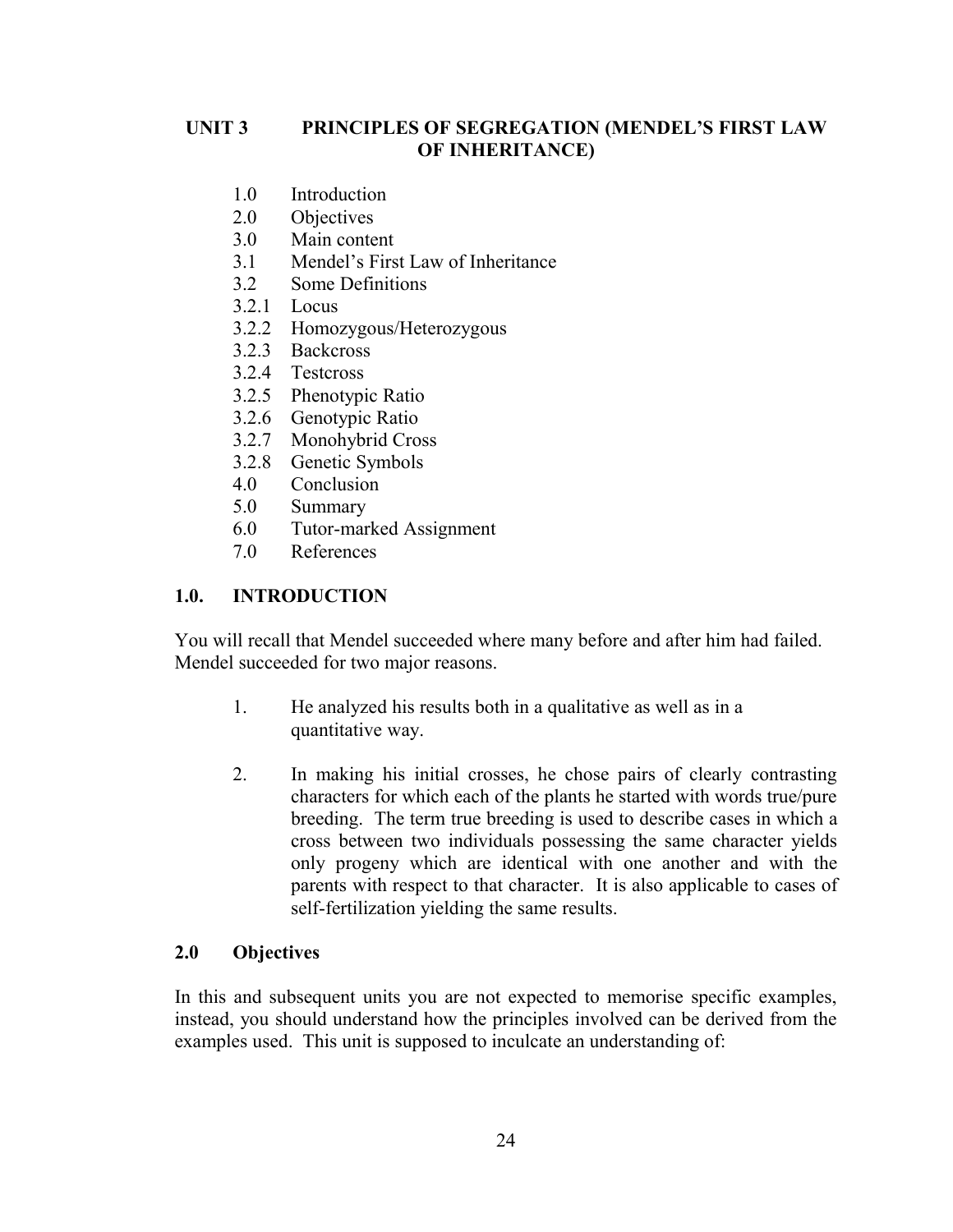- 1. Some of the terms used in Genetics. In this and other units new terms are used. They are an essential part of the vocabulary of Genetics. You have to learn them whenever they occur.
- 2. What is involved when a cross is written.
- 3. The steps, types of evidence and types of deductions which led to Mendel's formulation of the first law of inheritance.
- 4. To recognize the evidence which indicates monohybrid inheritance.
- 5. To explain the bases for the various phenotypic and genotypic ratios.
- 6. To make the necessary deductions of phenotype from genotype and vice-versa, as well as derive offspring from parents and vice-versa.
- 7. To state and explain the first law in your own words.

# **3.0 MAIN CONTENT**

## **3.1 Mendel's first Law of Inheritance**

Mendel made many crosses, and for each cross he used a pair of characters which were such that a plant can only exhibit one but not both characters. A cross was made by transferring pollen grains from the anthers of one plant to the stigma of another plant or of the same plant for cross-pollination and self-pollination respectively.

The plants used for the initial cross constitute the parental or P-generation. Their progeny constitute the First Filial generation, abbreviated as  $F_1$  – generation. The progeny of the  $F_1$  as a result of either crossing two  $F_1$  or of self pollinating an  $F_1$ constitute the  $F_2$  or, second filial generation.

In one experiment, Mendel crossed parents which were true breeding for yellow seeds with parents which were true breeding for green seeds. This cross was done in two ways:

- 1. Yellow (ovum) x green (pollen)  $\longrightarrow$  Yellow F<sub>1</sub>
- 2. Green (ovum) x yellow (pollen)  $\longrightarrow$  Yellow F<sub>1</sub>

In cross-1, the yellow parent was the female parent and in cross-2 the role were reversed. Cross-2 is referred to as a reciprocal cross of cross-1 or vice-versa. In other words the characters used in a reciprocal cross are exactly the same at the initial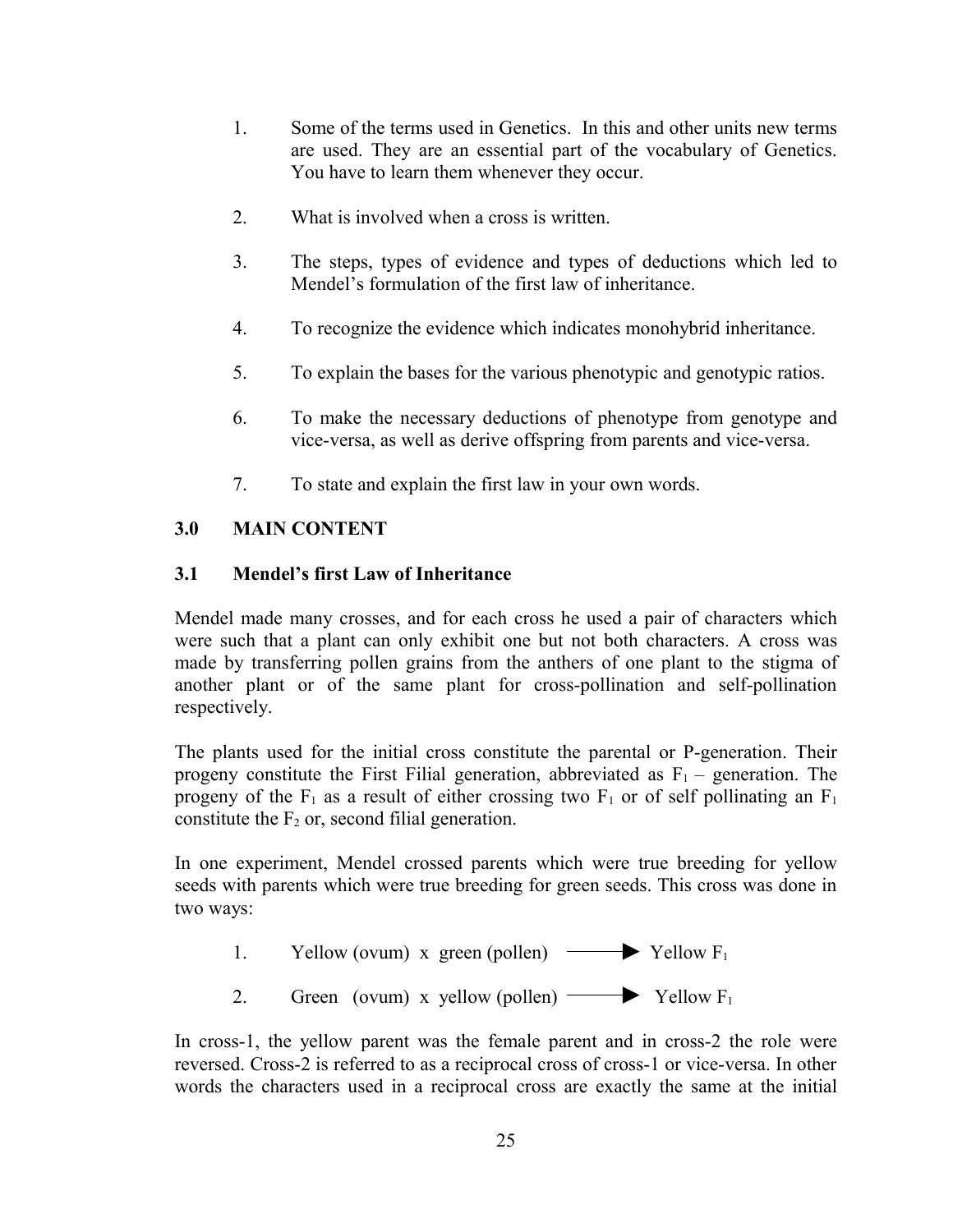cross; the difference is merely a reversal of male and female roles. The  $F_1$  progeny of the two crosses are indistinguishable from each other and from the yellow parent. In both crosses also all the  $F_1$  were yellow.

The reciprocal cross provides a very important piece of information. The fact that the progeny of the two crosses are identical indicates that the male and female contributions to the progeny are equal. This is in spite of the fact that the pollen grain contributes virtually no cytoplasm to the offspring. Mendel deduced that fact of equal hereditary contribution from his results and as we saw earlier, it was only much later that Hertwig and others provided cytological evidence that the nuclear contributions are indeed equal. Mendel's conclusions for reciprocal crosses are also applicable to animals. The result obtained from the reciprocal cross is therefore, evidence in support of the chromosomes theory of inheritance.

In the next step of the experiment, Mendel planted the yellow  $F_1$  seeds and selfpollinated (selfed) them when they flowered. This step of the experiment is the same as crossing two  $F_1$  yellow. The yellow  $F_1$  seeds gave different results from crosses between two parental yellow types. While the parental yellows were pure breeding the  $F_1$  yellow were not. Yellow  $F_1$  progeny from reciprocal crosses gave identical  $F_2$ , confirming the initial conclusion. The  $F_2$  progeny consisted of yellow and green seeds. When Mendel pooled the results of the  $F_1$  crosses he got 6,022 yellow and 2,001 green F2. Further analysis gave a ratio of 3.01 yellow: 1 green among the  $F_2$ .

Using the same scheme Mendel tested a number of characters. His results for some crosses are shown below:

Note that it is no longer necessary to specify the sex of each parental type. You are not expected to memorize this table. It is simply to give credence to the conclusions drawn.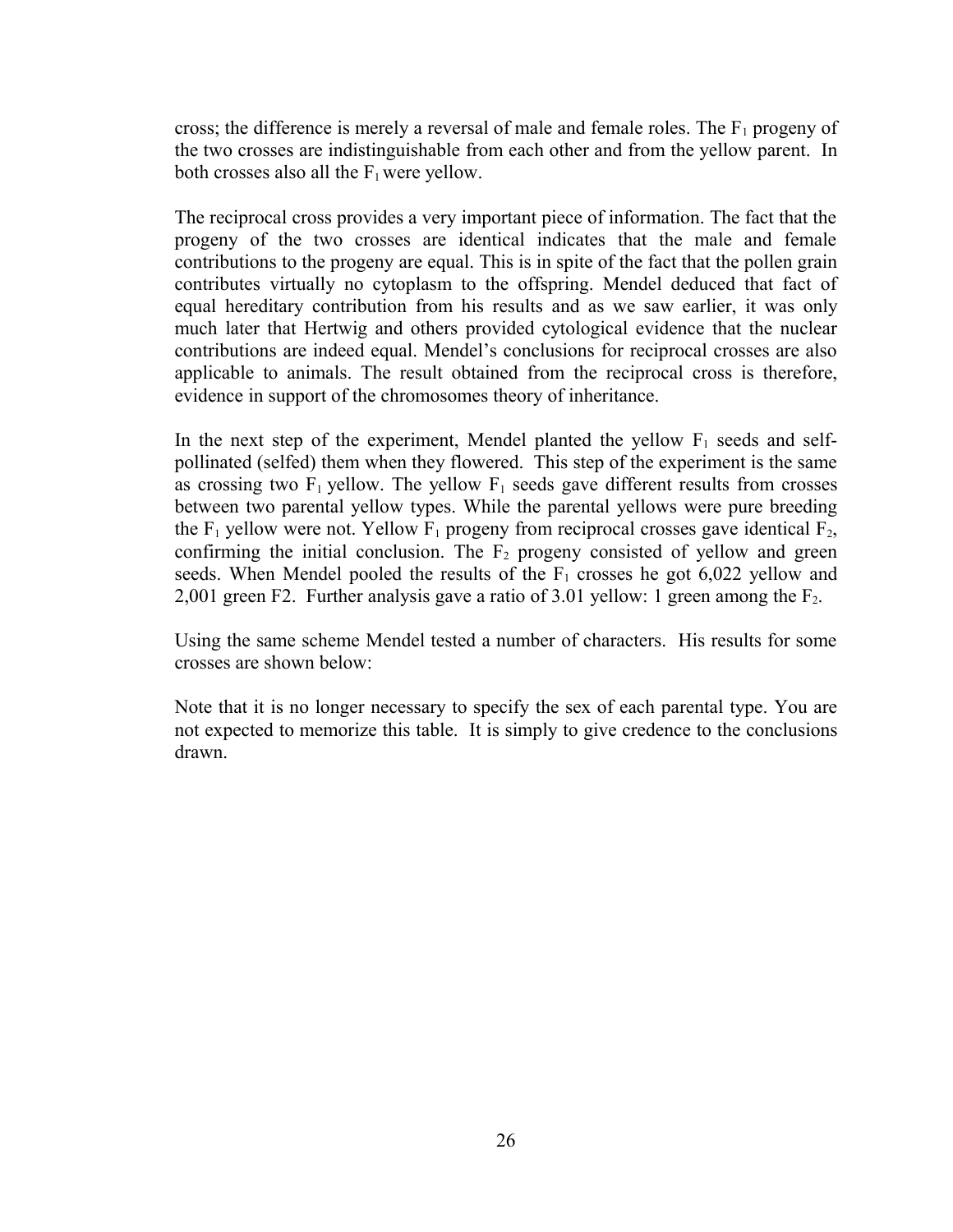| S/No | Parental                    | F <sub>1</sub> | F <sub>2</sub>               | Ratios |
|------|-----------------------------|----------------|------------------------------|--------|
|      | Characters                  |                |                              |        |
|      | Yellow x Green<br>Seed      | All yellow     | 6022 yellow; 2001<br>green   | 3.01;1 |
|      |                             |                |                              |        |
| 2    | Round x wrinkled            | All round      | 5474 round; 1850<br>wrinkled | 2.96:1 |
| 3.   | Green x yellow<br>Pods      | All green      | 428, green; 152<br>yellow    | 2.82:1 |
| 4.   | Axial x terminal<br>flowers | All axial      | 651 axial: 207<br>terminal   | 3.14:1 |

**Table 3.1: Some results of Mendel's experiments on Sweet Pea**

Although only four crosses are shown in the table, it is obvious that even though a particular character is not visible in the  $F_1$  it is not lost nor is it modified i.e. it does not blend with the other character. The fact that it remains unchanged can be shown by comparing the  $F_2$  green with the parental green; they are indistinguishable in other words the hereditary unit responsible for the green colour was merely latent in the  $F_1$ . Mendel called the hereditary units "factors". Wilhelm Ludvig Johannsen (1857-1927) called them "genes" later.

Also in the table we find that in each cross all the  $F_1$  resemble one parent and there is a constant ratio of approximately 3:1 of the two parental characters. In order to account for these results Mendel made assumptions and explained his results along the following lines.

He assumed that each of the true breeding parents carries two identical hereditary factors which are responsible for their particular character. For instance, in the first cross the yellow parent would carry two identical factors making for yellowness, and the same would be true for the green parent. These factors can be represented with symbols. We can, therefore, represent the two factors in the yellow parent as YY. The two factors in the green parent can be represented as YY. When each parent produces gametes, the pairs of factors separate so that only one factor enters a gamete (compare Mendel's assumption which the separation of homologous chromosomes in anaphase-I and also with August Weismann's theory of reduction). As a result of the separation, the gametes from the yellow parent contain only Y factor and those from the green parent contains only one y factor also. Each parent produces only one type of gamete but there is no way to distinguish between the two Ys or the two ys in the green parent.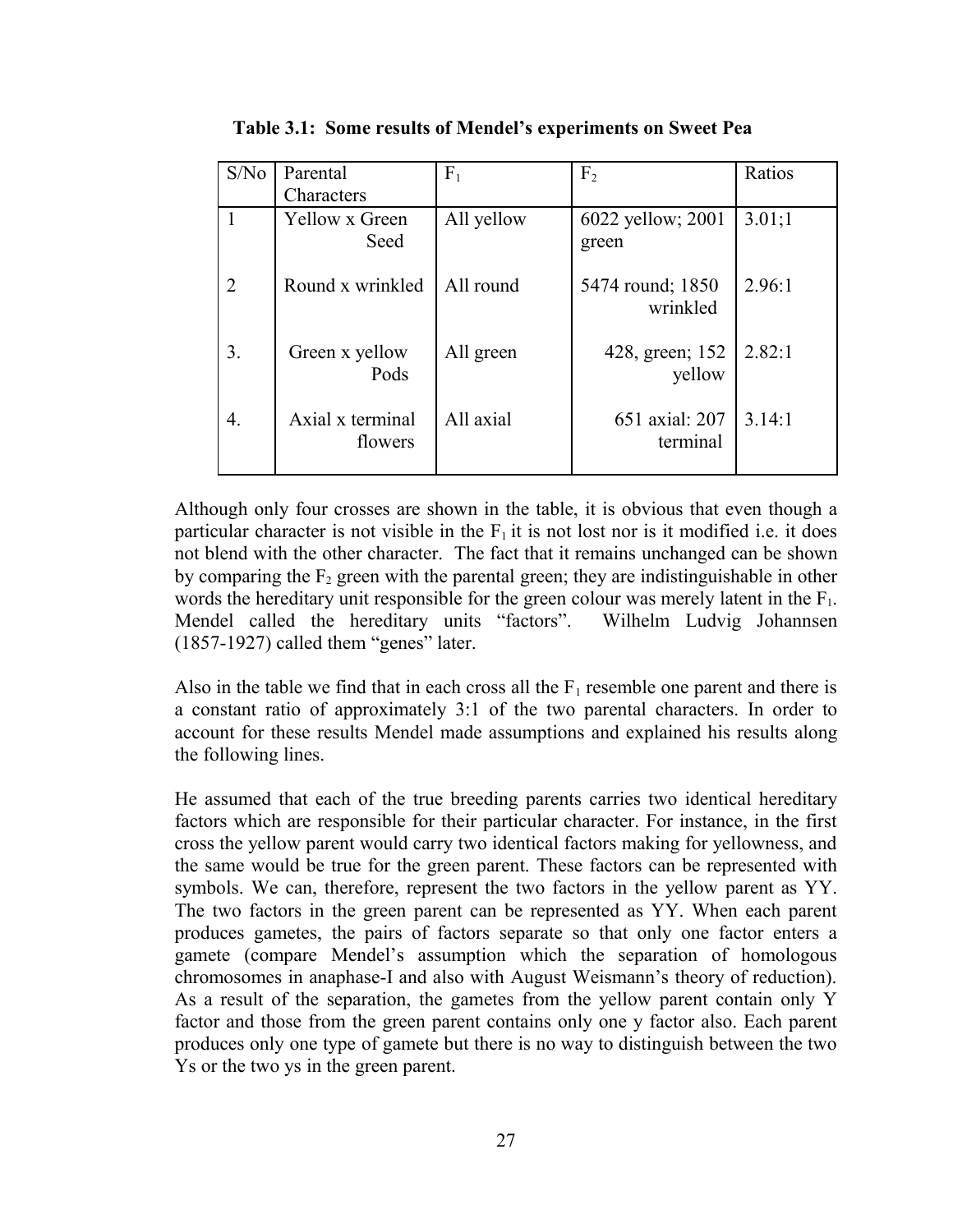When the gametes from the two parents fuse at fertilization, a zygote i.e. the  $F_1$  is formed containing two factors, one Y and one y. Hence the  $F_1$  may be designated Yy. From the table, the observed character exhibited by the  $F_1$  is yellow, which corresponds to the Y-factor inherited from the yellow parent. Since a y-factor was also inherited from the green parent but not exhibited, the y-factor is latent in the  $F_1$ .

The yellow character is said to be *dominant* over the green character because when the two types of factors responsible for both characters are present in the same individual only the yellow character is exhibited. In the same way the Y-factor is said to be dominant over the y-factor. The green character is said to be *recessive* to the yellow character. The same terminology is used to describe the relationship of the y-factor to the Y-factor.

The factor for the yellow trait is designated Y because yellow is dominant and the factor for green is designated y because green is recessive. The same letters used as the symbol for both the yellow and green characters because they are alternate forms of the same character. In other words a seed is either yellow or green but not both. Although we have been using gene (hereditary factor) and character interchangeably, the character is the effect produced by the gene. The symbols Y and y are therefore alternate forms of the same gene. They are called *alleles*. Alleles are modifications of the same gene, hence variations of the same symbol are used to designate them.

We assumed earlier that each parent carried a pair of alleles for the characters in question, hence we would use symbols to represent the genetic constitution of each parent and also of the offspring. The term for the genetic constitution is *genotype*. For example the genotype of the yellow parent is YY. The effect produced by the genotype (which we had called character) is called the *phenotype*. Before continuing with our discussion of Mendel's experiment, it is important to draw your attention to the fact that identical phenotypes do not necessarily indicate identical genotypes. In the example under consideration the phenotype of the  $F_1$  are indistinguishable from that of the yellow parent yet according to our explanation so far the yellow parent is  $YY$  while the yellow  $F_1$  are  $Yy$ .

According to Mendel's assumption, given the parental genotype and the types of gametes produced, the  $F_1$  are Yy. What type of gametes would the F1 produce? We had concluded that because the F2 green was not different from the green in the Pgeneration, the contribution of the green parent to the F1 must have retained its integrity and merely remained latent. In effect therefore, we also have to assume that the y allele remained unchanged in the F1. In spite of the difference in genotype there is no reason to assume that the processes leading to gamete formation in the F1 would be different. Again the two alleles must separate so that only one, Y or y, enters each gamete. It is most important that you recognize the fact that only one allele would be in any given gamete. When both alleles were identical as in the parental generation, each parent produced only one type of gamete. But you will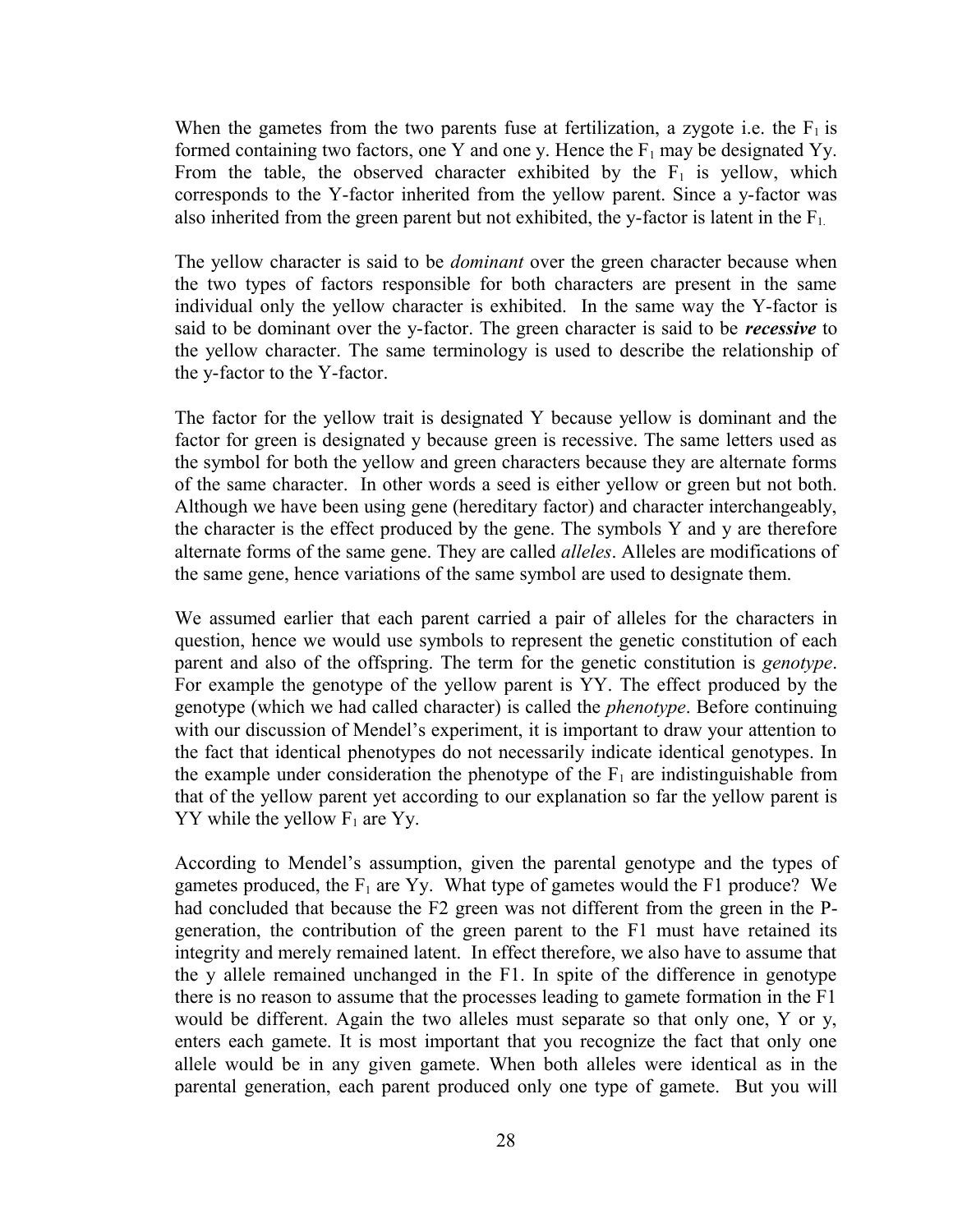recall that at the end of meiosis-I each daughter cell contains one member of a homologous pair of chromosomes. Genes are on chromosomes so the same situation applies. More specifically then, 50% of the gamete formed by each F1 would contain the Y-allele and the other 50% would contain the y-allele.

Fertilization i.e. gametic fusion according to Mendel is a random process, i.e. the Ybearing pollen does not preferentially fertilized either the Y-bearing or y-bearing ovule. Both types of fusion are equally frequent because there are equal amounts of the two types of gametes. We can easily represent random fertilization by using the Punnett squares (designed by [Reginald C. Punnett,](http://en.wikipedia.org/wiki/Reginald_C._Punnett) 1875-1967). All the four boxes are equally possible in this case, and together constitute a unit.

|     | <b>POLLEN</b> |        |       |
|-----|---------------|--------|-------|
|     |               |        |       |
|     |               |        |       |
| EGG |               |        |       |
|     |               |        |       |
|     |               | Yellow | Green |

## **Fig. 3.2 The Punnett Square**

The genotype in each box is produced by the fusion of the corresponding gametes. The contents of the boxes represent the  $F_2$  and they are equally visible. Mendel's actual results given earlier in Table 3.1 show that the ration of yellow: green in the  $F<sub>2</sub>$ was 3:1. The Punnett squares show the same type of ratio, and in addition, how the ratio was arrived at. It shows the genotypes contained in the two phenotypic groups.

The results produced by Mendel's assumptions and shown in the Punnett square allow the following predictions to be made:

- 1. The green  $F_2$  will be pure breeding if they are either self fed or crossed to the pure-breeding green of the P-generation because they have the same genotype. (yy).
- 2. One-third of the yellow  $F_2$  i.e.  $\frac{1}{4}$  of all the  $F_2$  will also be pure breeding for the yellow phenotype since they are YY in genotype.
- 3. Two-third of the yellow  $F_2$  i.e. 2/4 of all the  $F_2$  will yield the same results as the  $F_1$  if they are self fed. They will give yellow and green  $F_3$  in a ratio of 3:1.

You can convince yourself with respect to the fractions which are expressed in quarters by indicating the fractions of the gametic types i.e.  $\frac{1}{2}$  Y and  $\frac{1}{2}$  y. A fusion

 $29$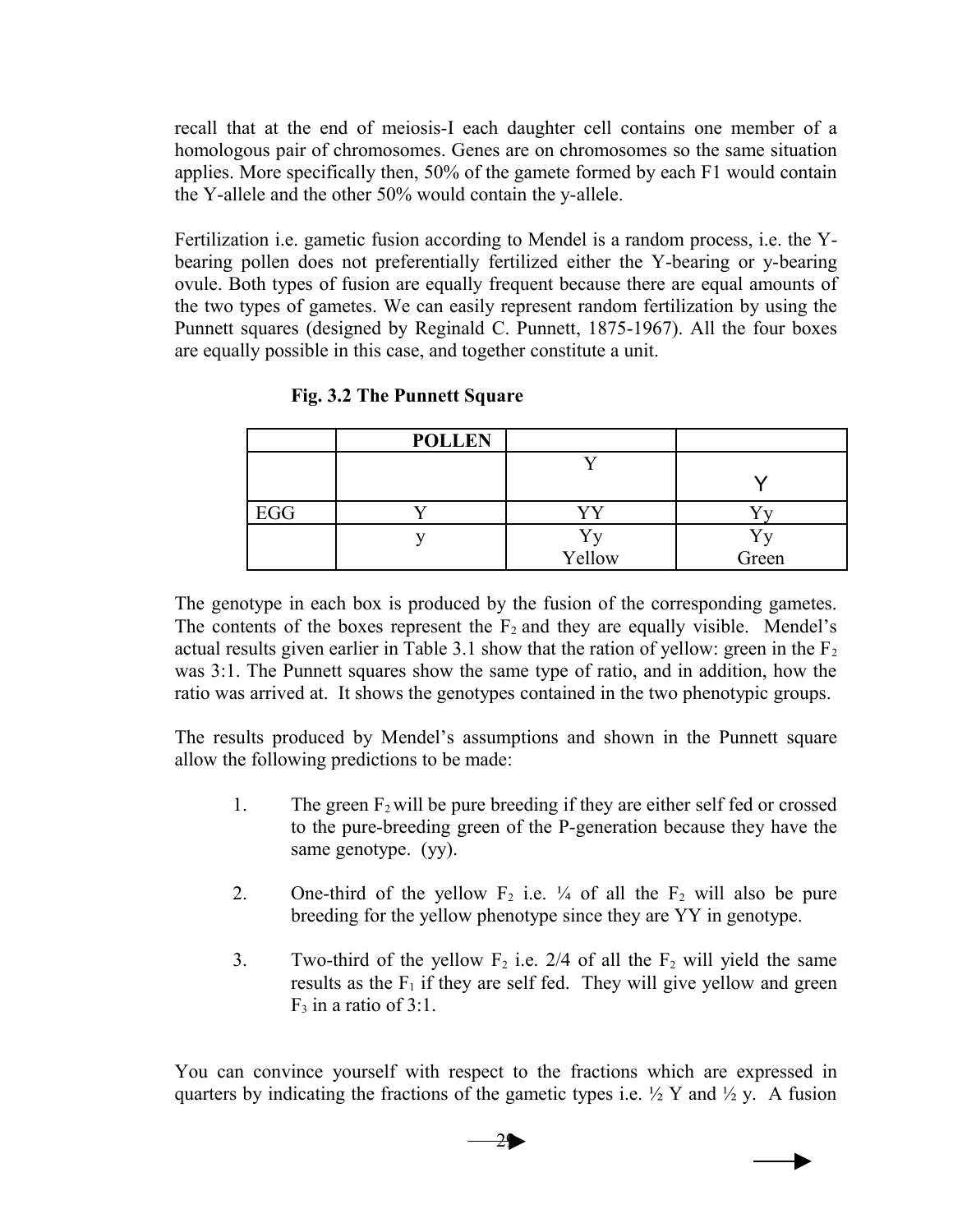event in the Punnett square is "like" an algebraic multiplication such that  $Y \times Y$  $YY$  (*NOT*  $Y^2$ , that is why an *arrow* is used instead of  $=$ ). If therefore you now include the fraction of the gametic type we shall have  $\frac{1}{2}$  Y x  $\frac{1}{2}$  Y YY.

Mendel tested these predictions and obtained the expected results, thus confirming the correctness of these assumptions – there are a pair of factors (alleles); there is segregation and there are dominant and recessive alleles.

We can re-summarise these and other facts as follows:

A diploid organism contains pairs of homologous chromosomes such that the numbers of each homologous pair separate into two cells during meiosis. A gene may occur as different forms of the same functional unit; the different forms are called alleles. A diploid organism contains only two alleles for any give phenotype, and the alleles may be identical as in YY or different as in Yy. Because there are only two of any alleles and because there is only a pair of any given chromosome type, we can say that one allele is on one chromosome and the other alleles is on its homologous partner. Recall the parallel behaviour of the genes and the chromosomes.

We can summarise Mendel's experiments with seed colour as shown below:



3 yellow : 1 green

Mendel derived the First law of inheritance, also called the Principle of segregation from these results. Mendel's First law of inheritance states that: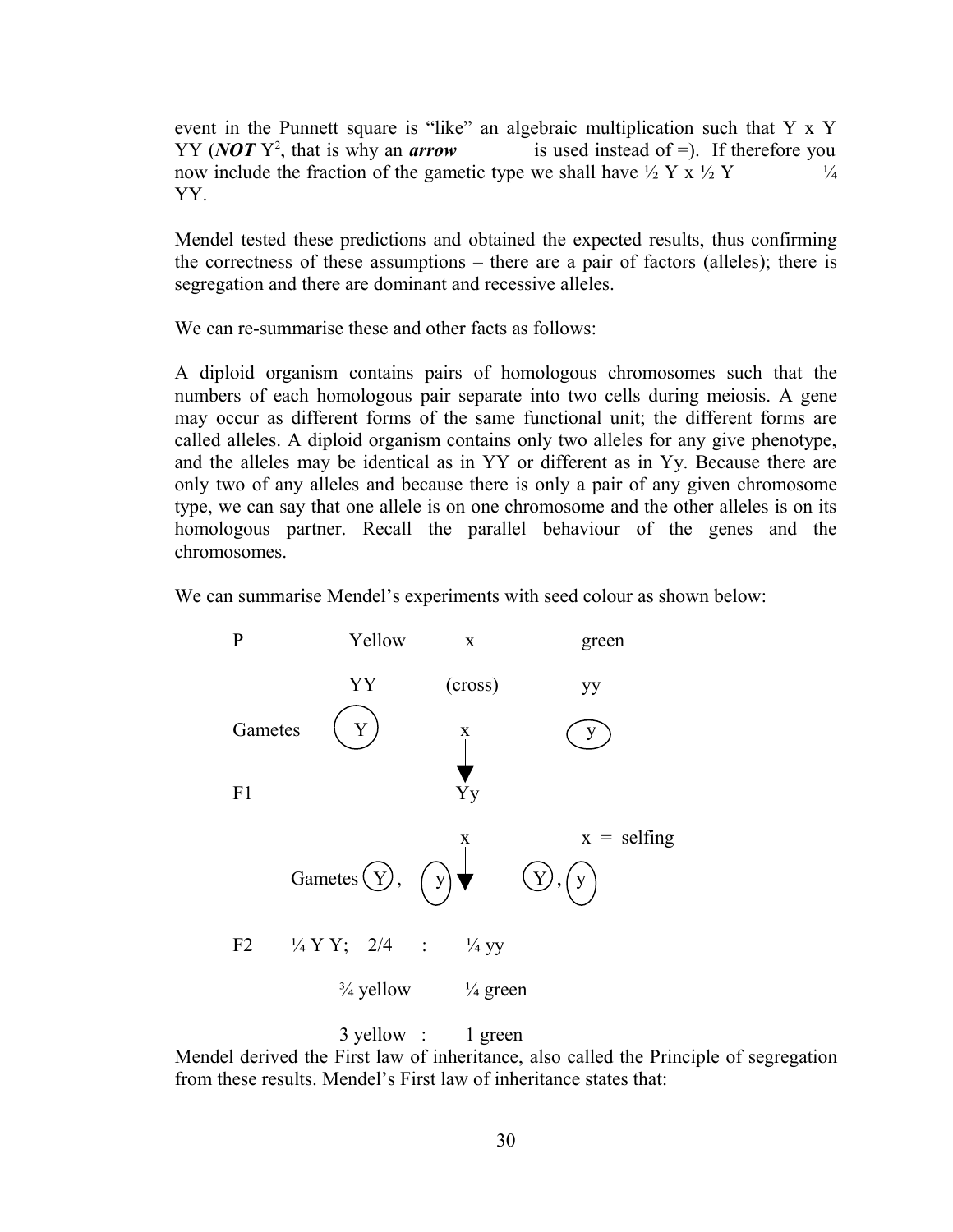"In the formation of gametes, the members of a gene pair i.e. a pair of alleles, segregate from each other so that only one or the other member is contained in each gamete."

Although the law has been formally stated, it is not intended that you should memorise it. Rather, you should understand it and be able to apply it. As you can see, it deals only with gamete formation. If you cannot correctly derive the gametes then the offspring you derive would not be viable!

### **3.2 Some Definitions**

#### **3.2.1 Locus**

This is the specific point on a chromosome, occupied by a gene. Thus alleles occupy the same locus on homologous chromosomes. We had said earlier, that genes do not normally move from chromosome to chromosome. The locus of a gene is constant. The only aspect that varies is the allele that may be at that locus on a particular chromosome.

### **3.2.2 Homozygous/Heterozygous**

A genotype is said to be homozygous when both alleles are identical e.g. YY or yy, and it is heterozygous when the alleles are different e.g. Yy. Homozygous organisms are called homozygotes. By the same token heterozygotes are heterozygous individuals. From the definitions and the discussions above homozygotes are pure breeding types if self fed or crossed to similar homozygotes.

### **3.2.3 Backcross**

This is a cross between an offspring and one of its parents an individual that is genotypically identical with one parental type.

### **3.2.4 Testcross**

This is a cross between an individual whose genotype is not known and another individual who is known to be homozygous recessive for the trait in question. The testcross by its design makes it possible to determine the unknown genotype. For example we know that in the garden pea, axial flowers are dominant over terminal flowers. Suppose a plant had axial flowers and we had to determine the genotype of the plant. We would make a testcross.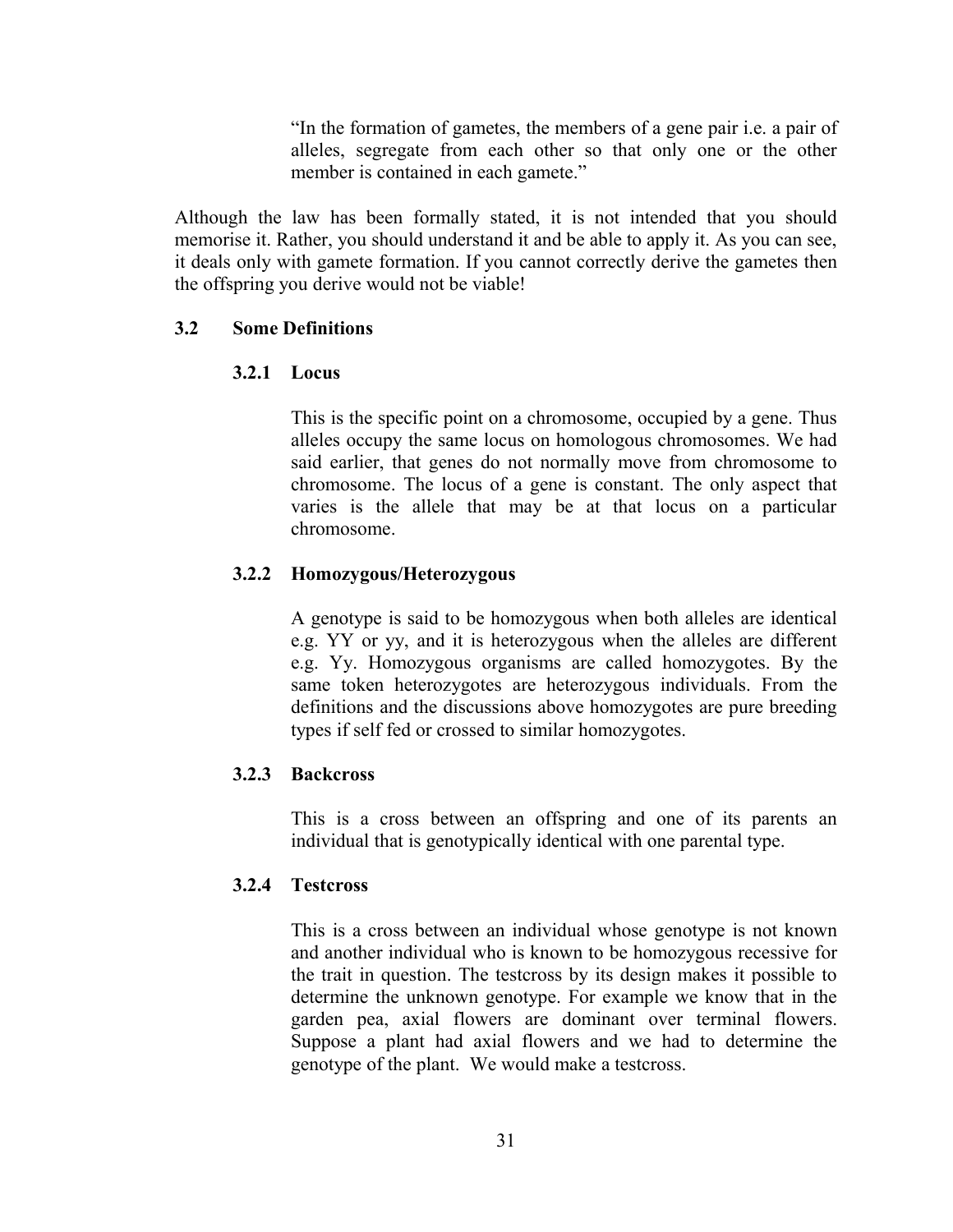| i.e. Axial Flowers | terminal |
|--------------------|----------|
|                    | аа       |

The genotype which we give the plant with axial flowers will be determined by the types of progeny we get. The critical aspect of the test-cross however lies in the fact that the homozygous recessive parent (terminal flowers in our example) produces only one type of gamete and the gamete contains only recessive alleles. Because the allele is recessive, any allele from the other parent which it fuses with can be easily determined. Suppose our test-cross yielded two types of offspring as shown below:



Since the recessive parent produces only one type of gamete half of the  $F_1$  genotype is known, as indicated. In order to have a terminal phenotype, a recessive trait, there must be homozygosity for the recessive allele. Hence, that genotype is aa, and the axial parent must have contained "a" as part of its genotype. The axial  $F_1$  also has "a" as part of its genotype but the phenotype is a dominant one, thus requiring that at least a dominant "A" allele be present. Such an allele could only have been contributed by the parent with unknown genotype which also has an axial phenotype.

Therefore, the genotype of the axial parent is Aa and the cross is

### **Axial x terminal**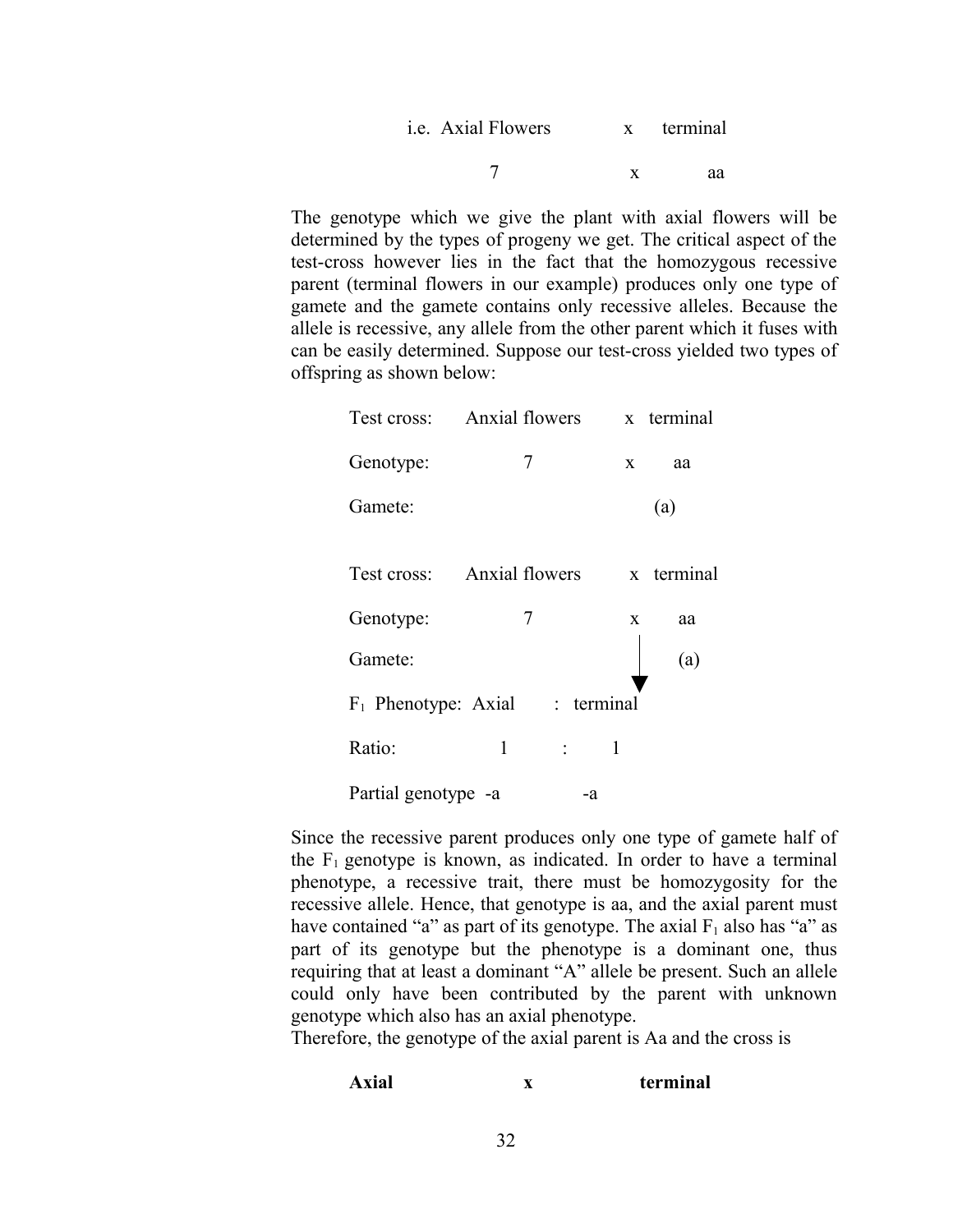

#### **3.2.5 Phenotypic Ratio**

This is the ratio of the different phenotypes in the progeny of a cross, based on the fraction of the different phenotypes. For instance in the testcross above, the phenotypic ratio is  $1 : 1$ , but among the  $F_2$  in Mendel's experiment the ratio was 3 yellow: 1 green.

### **3.2.6 Genotypic Ratio**

This is the ratio of the different genotypes among the progeny of a cross. The genotypic ratio may or may not be identical with the phenotypic ratio. It depends on the parental genotypes.

### **3.2.7 Monohybrid Cross**

This is a cross in which the parents differ with respect to only one trait which is controlled by only one gene (and its alleles). The example of Mendel's cross is a monohybrid cross. One pure breeding parent was yellow and the other green, but the trait was seed colour controlled by the one gene with the alleles Y and y. The  $F_1$  combining the traits and alleles from both parents is a monohybrid. It is a hybrid with respect to one locus.

### **3.2.8 Genetic Symbols**

As we found earlier symbols are used to designate the game responsible of a given trait. The same basic symbol may be modified to designate the alleles of that gene. We therefore use symbols to represent the genotypes of an individual.

The choice of symbols is somewhat arbitrary so you will sometimes find different symbols for the same gene in different books. There are however some common patterns which we shall adopt, except when convention demands something different.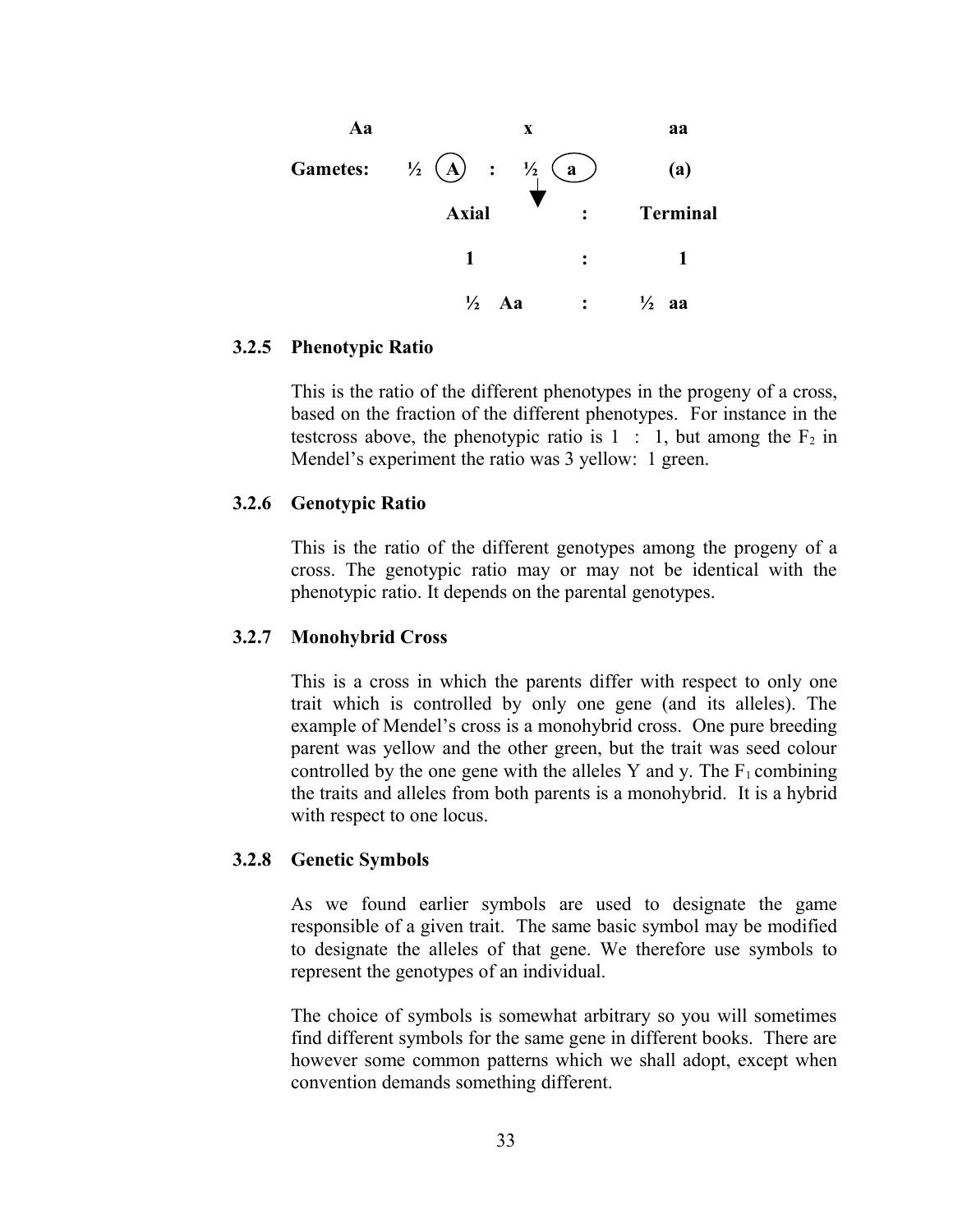Usually a single letter chosen from one of the phenotypes is used and the capital form represents the dominant allele while the lower case represents the recessive. It is often best to state which phenotype corresponds to a symbol, e.g. yellow  $= Y$  and green  $= y$ . Equally important is the need to ensure that the same letter is used for alleles since that is the only way of making it unambiguous that the phenotypes belong to the same gene. You would be correct if you use  $y$  vellow = G and green = g, but I would mark you wrong if for the *alternate* phenotypes of yellow and green you wrote the allelic symbols as "Y" and "g" respectively. I would take it that these are alleles to two different genes occupying two different loci, so that a genotype such as Yg would not be taken as heterogenous. It would be taken as incomplete, since as we shall see later it represents a gamete carrying alleles from two loci.

One deviation from the above pattern is found in *Drosohila* genetics. By convention the wild type alleles (i.e. the most common type found in the wild) are written with a "+" as superscript e.g. " $w^+$ ." The less common allele is written as "w". The symbol implies neither dominance nor recessiveness. This aspect has to be stated.

### **4.0 CONCLUSION**

We have covered very specific information as well as principles which apply equally to plants and animals. You are not expected to commit to memory whether a particular trait is dominant or recessive. On the basis of the facts you can easily determine that if you know the principles. In the example, yellow is said to be dominant because in the  $F_1$  from a cross between pure breeding yellow and green was also passed on to the  $_{F1}$ .

I expect you to be able to give the genotypic and phenotypic ratio from a cross and also to be able to derive the types of offspring a cross between two parental types will produce as well as the converse i.e. to be able to derive the probable parental genotype given sufficient information about the offspring.

You would almost certainly have a lot of difficulty if you did not try to understand how results are obtained, you will never be able to memorise all the different situations. Yet you can quite easily master the principles for deriving gametes, hence offspring and parental genotypes. " $F_1$ " or " $F_2$ " do not designate any specific genotypes or phenotypes, nor does "backcross" imply a specific genotype. Yet a testcross must definitely include a homogenous recessive parent. You should memorise definitions but you should equally know how and when to apply them.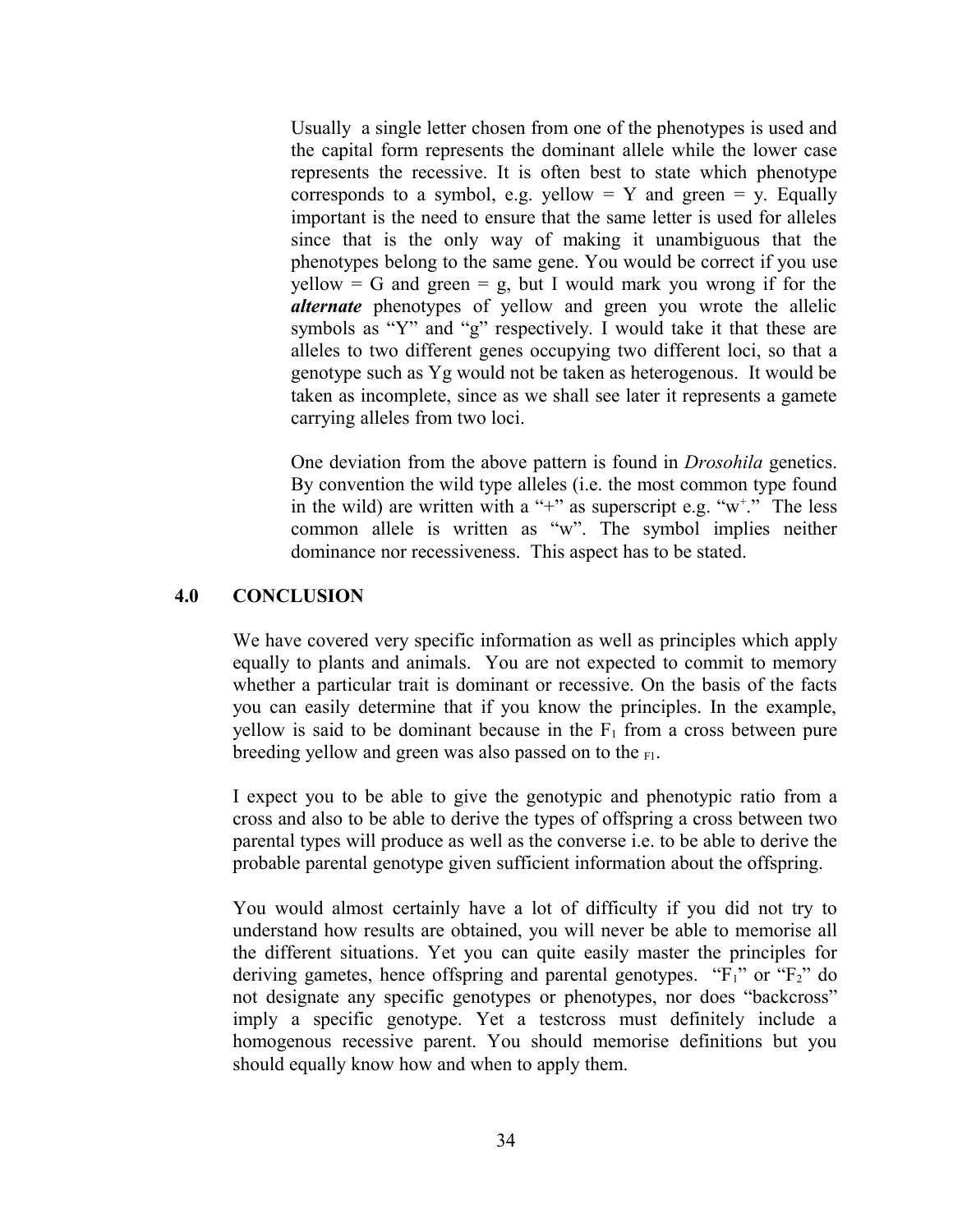# **5. SUMMARY**

Nuclear contribution by both gametes that form the zygote is equal, although the ovum has more cytoplasm than the sperm. Genes are the hereditary factors found on the chromosome and occur in pairs in diploid organisms. The predominant gene of the pair, where they are different i.e. heterozygous, is said to be dominant while the latent one is said to be recessive. Both the dominant and recessive genes are called alleles with the dominant being represented with capital letter (e.g. Y) and the recessive by small letter (e.g. y)

# *Self Assessment Question*

- 1. Define the terms a) alleles b) genotype c) phenotype d) locus
- 2. Define the following terms with examples a) dominant b) recessive c) heterozygous d) homozygous

# **6.0 TUTOR-MARKED ASSIGNMENT**

Using the Punnett square

- a. show the offspring of a cross between Yy and Yy
- b. explain the genotypes and phenotype of the offspring.

## **7.0 REFERENCE**

Williams, G.O 2001, BIY 302 – Genetics –1, Module 5, Distance Learning Institute, University of Lagos.

## **Answers to Self Assessment Questions**

1. **a.** alleles are modifications of the same genes, hence variations of the same symbols are used to designate them e.g. Y for yellow and y for green.

**b.** Genotype stands for the genetic constitution of an organism e.g. an organism may be yellow but still bear the green allele; hence the genotype of this particular type would be Yy.

**c.** Phenotype is the visible characteristics produced by the genes (genotype) present within an organism. E.g. Yellow seeds may have the genes Yy or pure YY; green seeds will be yy.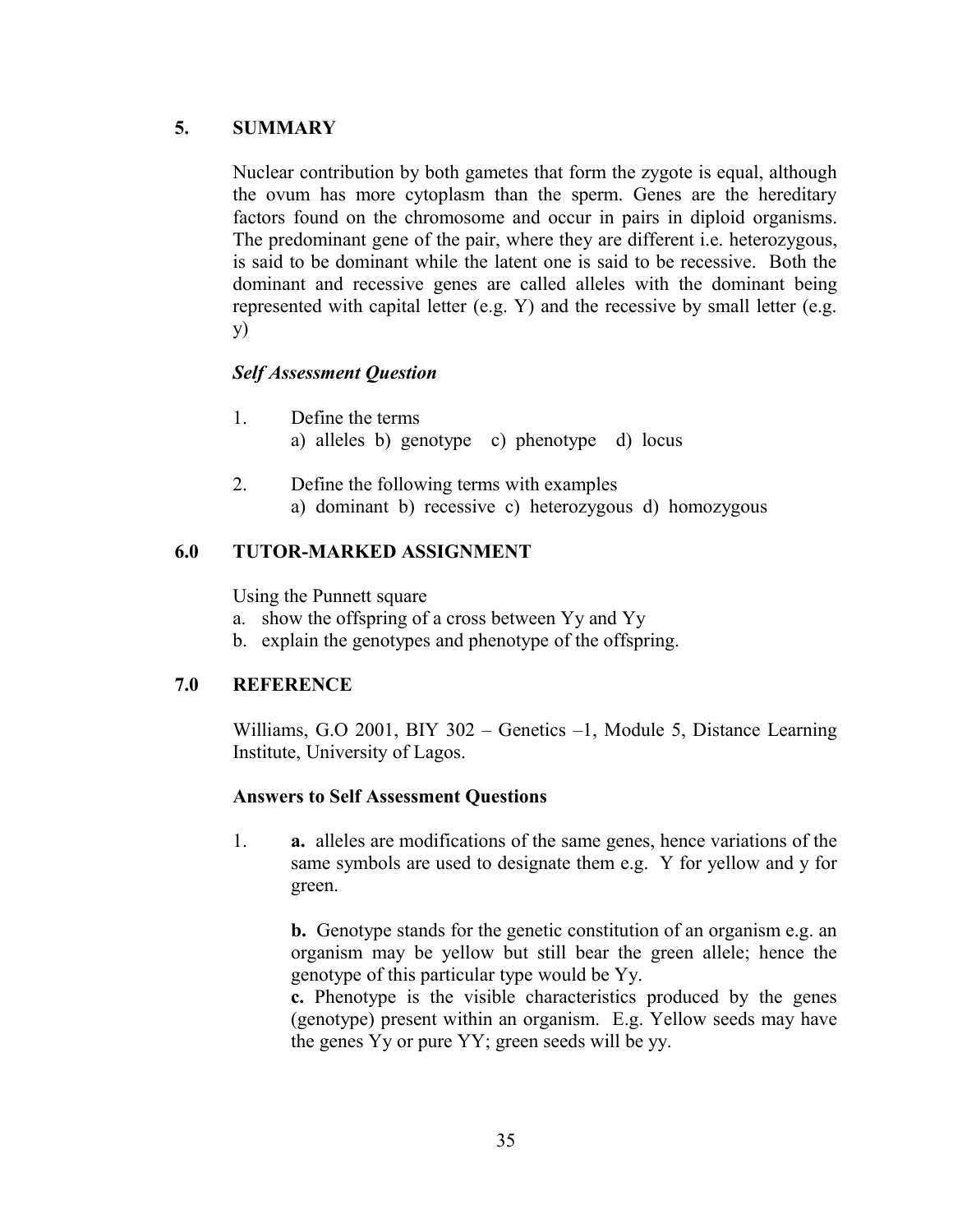2. Dominant – is an allele that shows and overshadow the other counterpart in a pair. E.g. yellow (Y) overshadows green (y).

**b.** Recessive is the latent allele of a gene that is overshadowed, but remains unchanged, only to resurface in future generations.

**c.** Heterozygous is when the two alleles of a gene are different e.g. Yy.

**d.** Homozygous is when the two alleles of a gene are the same e.g. Yy or yy.

### **UNIT 4 PRINCIPLES OF INDEPENDENTASSORTMENT (MENDEL'S SECOND LAW OF INHERITANCE)**

1.0 Introduction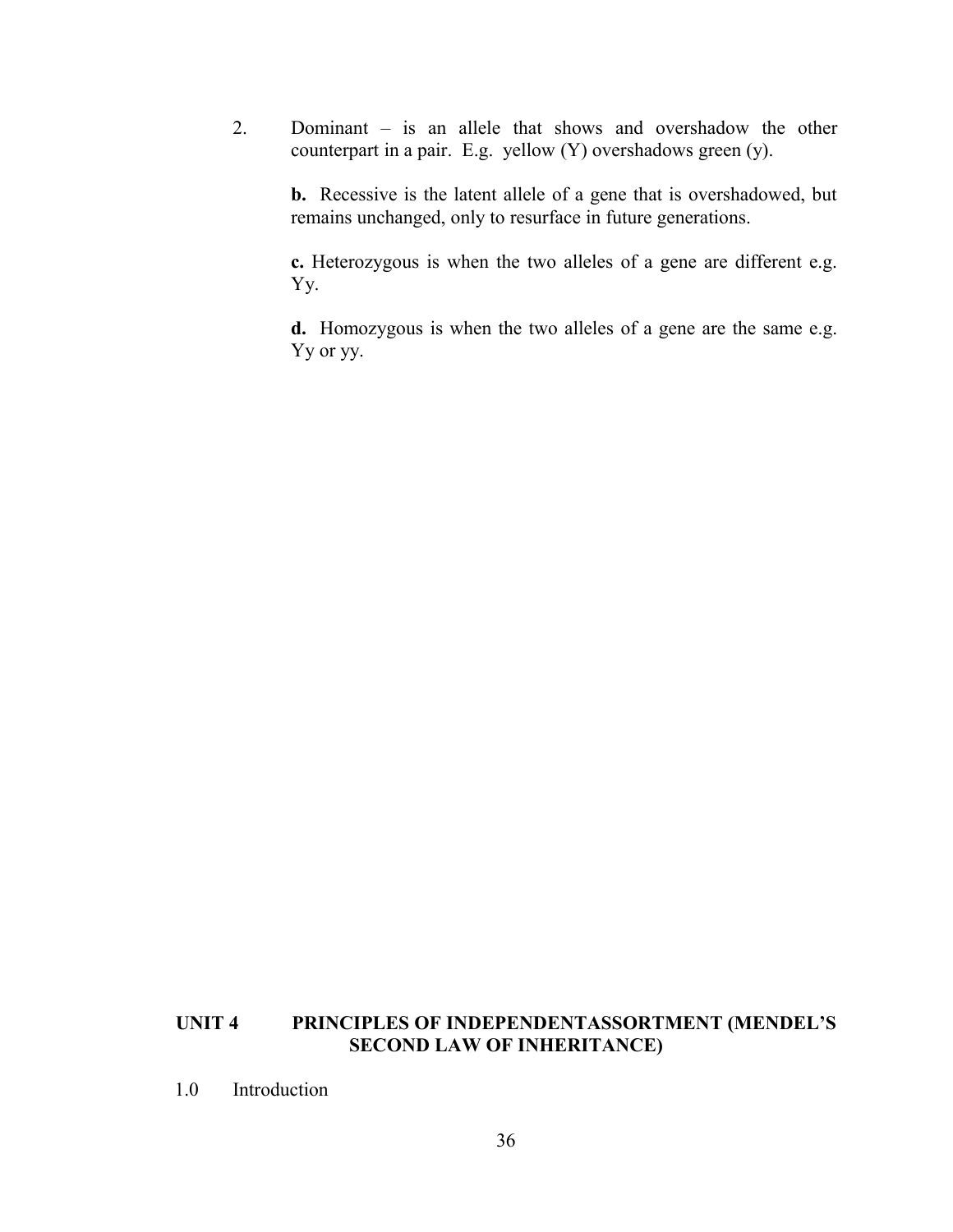- 2.0 Objectives
- 3.0 Main content
- 3.1 Mendel's Second Law of Inheritance
- 4.0 Conclusion
- 5.0 Summary
- 6.0 Tutor-Marked Assignment
- 7.0 References

# **1.0 INTRODUCTION**

The Chromosome is a long twining chain of genetic materials. It has been established as the site where genes will be found. There are many genes to be found on one chromosome. For example in the human being the gene for tallness, and fair skin may be found on one chromosome. The father of a child may be tall and dark while the mother is short and fair-skinned. A child may take the father's height and the mother's fairness. This means that the two genes present on the same chromosomes have been assorted independently. This phenomenon could have been assorted independently. The phenomenon could have happened at the time of crossover in metaphase stages of meiosis. Independent assortment, the thrust of Mendel's Second Law of Inheritance, may involve more than two genes on a chromosome.

# **2.0 OBJECTIVES**

In spite of its importance as a basic law, the Principles of Segregation deals with the transmission of only one locus, in isolation from other loci. However, there are cases in which it is necessary to consider more than one locus at a time. The second law governs such situations. On completion of this topic, you should be able:

- 1. to state and explain the second law
- 2. to explain the fact that in spite of the apparent differences, the first law is implied and therefore, obeyed in the second law by each of the loci being considered together.
- 3. to determine the phenotypic and genotypic ratios among the progeny when two or more loci are involved in a cross.
- 4. to determine the gametic and offspring genotypes from given parents and parental genotypes from offspring genotypes or phenotypes and ratios.

# **3.1 Mendel's Second Law of Inheritance**

Although Mendel's first law is a very important basic law, it deals with the pattern of inheritance of alleles at only one locus. However, it is very rarely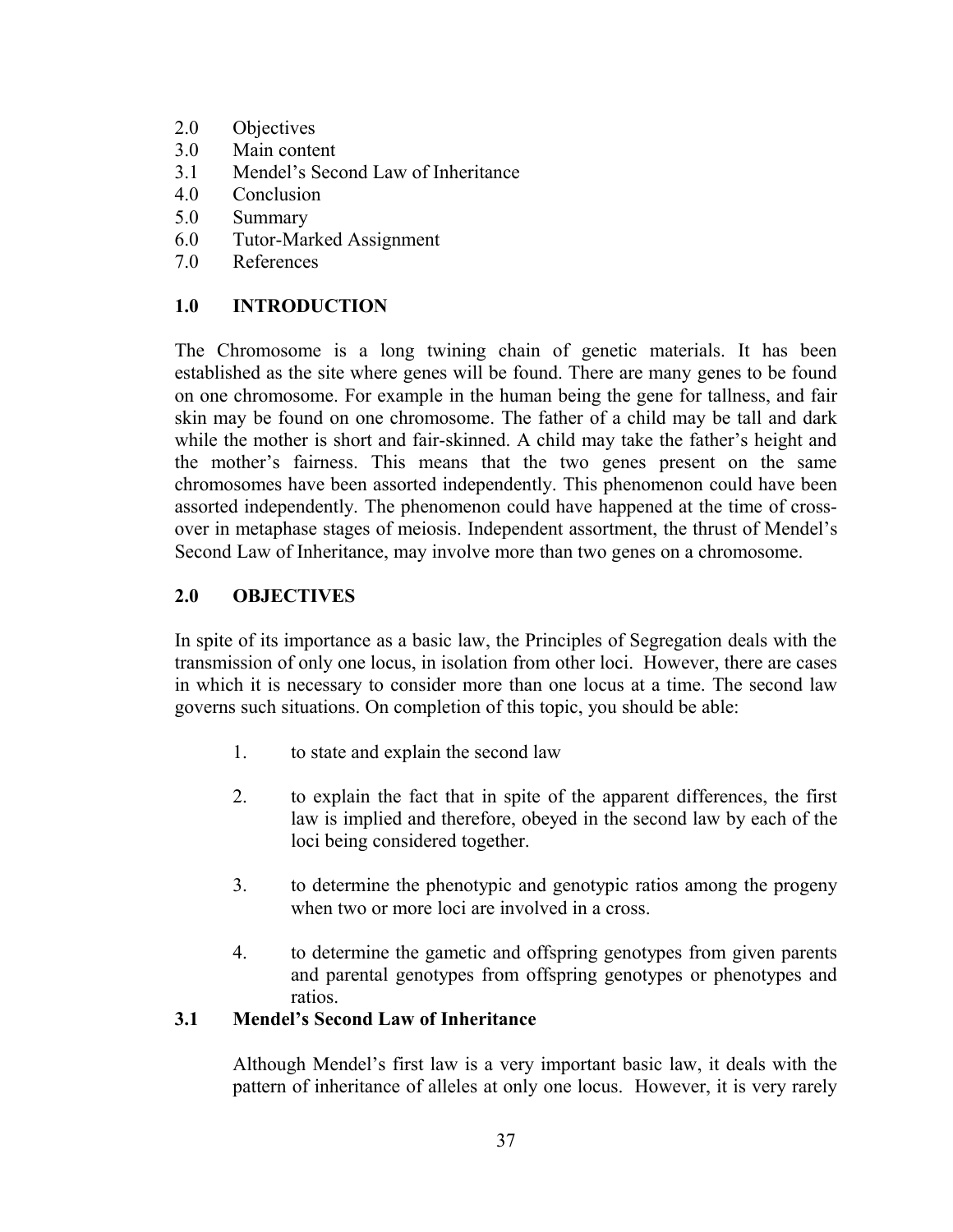the case that two individuals differ at only one locus. Mendel recognized this fact and so performed experiments in which he studied the simultaneous inheritance of more than one phenotype. The simplest example of such a case is one in which there are two phenotypes, each controlled by one locus.

Instead of using Mendel's example, we shall consider an example from the fruit fly, *Drosophila melanogaster*. This will give us a chance to use another series of genetic symbols. The term wild type is used to describe any phenotype which is most common in flies in the wild; such a phenotype may be either dominant or recessive. The wild type fly has red eyes and long bristles on various parts of the body. A mutant gene, purple, changes the eye colour to purple. This gene is represented by the symbol, pr, and its wild type allele for red eyes is symbolized as  $pr +$  the superscript "+" indicating that it is a wild type allele. Another gene, spineless (ss), drastically reduces the length of the bristles. Its wild type allele is represented as  $SS<sup>+</sup>$ . Notice that the symbol is derived from the mutant and not the wild type. The reason for this is that there may be other non-allelic mutant genes which alter the same wild type feature. For instance, the red eye colour may be changed to white by the gene, w, whose wild type allele is  $w^+$ .

Coming back to the example we are considering we can make the following dihybrid cross i.e. a cross in which the parents differ with regard to two characters. Our initial cross is with two pure breeding parents as follows:

P: purple, spineless x wild type eyes and bristles

 $F_1$ : (Dihybrid) wild type eyes and bristles

The  $F_1$  is described as a dihybrid because it is the product of parent who differs with regard to two characters. In future crosses, the wild type eye colour and bristles will be referred to as red and normal respectively. The wild type phenotype of the  $F_1$  indicates that both purple and spineless are recessive, since they are not expressed when present in combination with their respective wild type alleles.

At this stage of our experiment, the result of our cross is not different from that of a monohybrid cross; all the  $F_1$  have the same phenotype. (Review your monohybrid cross.) We therefore, do not know whether we are dealing with one or to loci. In order to answer the question we can cross the  $F_1$  inter as i.e. cross to  $F_1$ . The result from such a cross using hypothetical numbers is shown below:

 $F_1$  red, normal  $x$  red, normal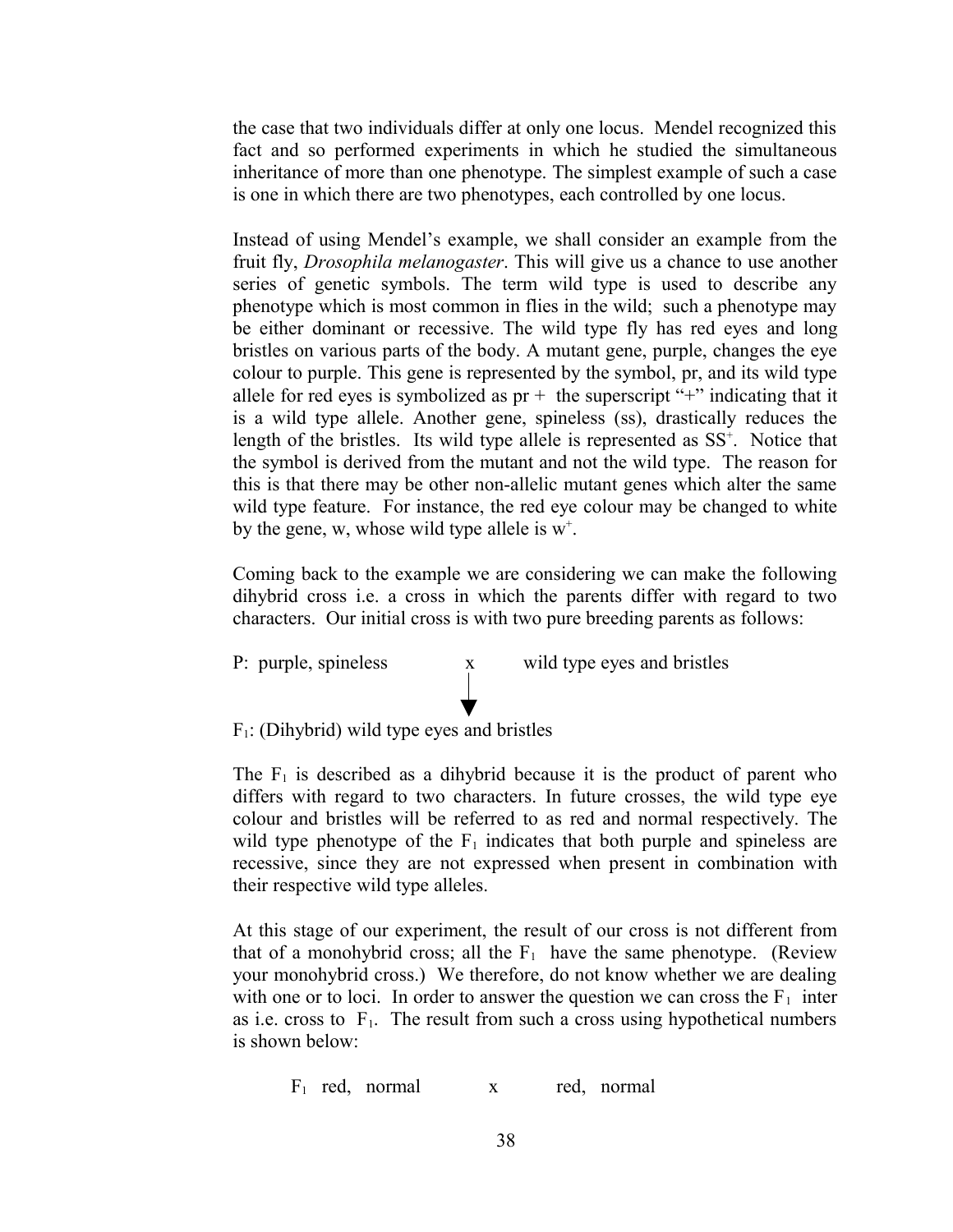$F<sub>2</sub>$  red, normal; red, spineless; purple, normal; purple, spineless

|                 | 290 | $\sigma_{\rm{max}}$ | 108: |   | 101 | ÷       |  |
|-----------------|-----|---------------------|------|---|-----|---------|--|
| Approx. ratio 9 |     | $\sim 1000$         |      | ٠ |     | $\cdot$ |  |

As shown above four phenotypic classes of  $F_2$  are obtained. The numbers immediately below the classes show the number of each class of progeny. These numbers work out to a ratio (use the smallest number, 32, to divide all the numbers) of  $9 \div 3 \div 3 \div 1$ . Using the sum of the ratios as the denominator,  $9/16$  of the  $F_2$  are red, normal,  $3/16$  are red, spineless e.t.c. This result looks very different from the  $F<sub>2</sub>$  of the monohybrid cross in which there were only two phenotypic classes in a ratio of 3:1.

A close examination of the distribution of the phenotypes among the  $F<sub>2</sub>$  of the cross above shows that there are 398 red and 133 purple, giving a ratio approximately 3:1. There are also 391 normal and 140 spineless and again the ratio is 3:1. Thus when we look at each trait separately, we find that it is behaving according to the first law of inheritance. We can therefore, re-write our experiment so far as two separate monohybrid experiments, shown below:



The fact that the dihybrid cross can be broken into two monohybrid crosses raises the question: "why does the  $F_2$  ratio change when we look at both traits simultaneously?" The change, however, is only an apparent one since the  $9 : 3 : 3 : 1$  ratio is the same as the expression (3 red: 1 purple) (3 normal : 1 spineless). When that expression is expanded i.e. multiplied, it gives 9 red, normal : 3 red, spineless : 3 purple, normal : 1 purple, spineless. In other words the situation is such that what is inherited at on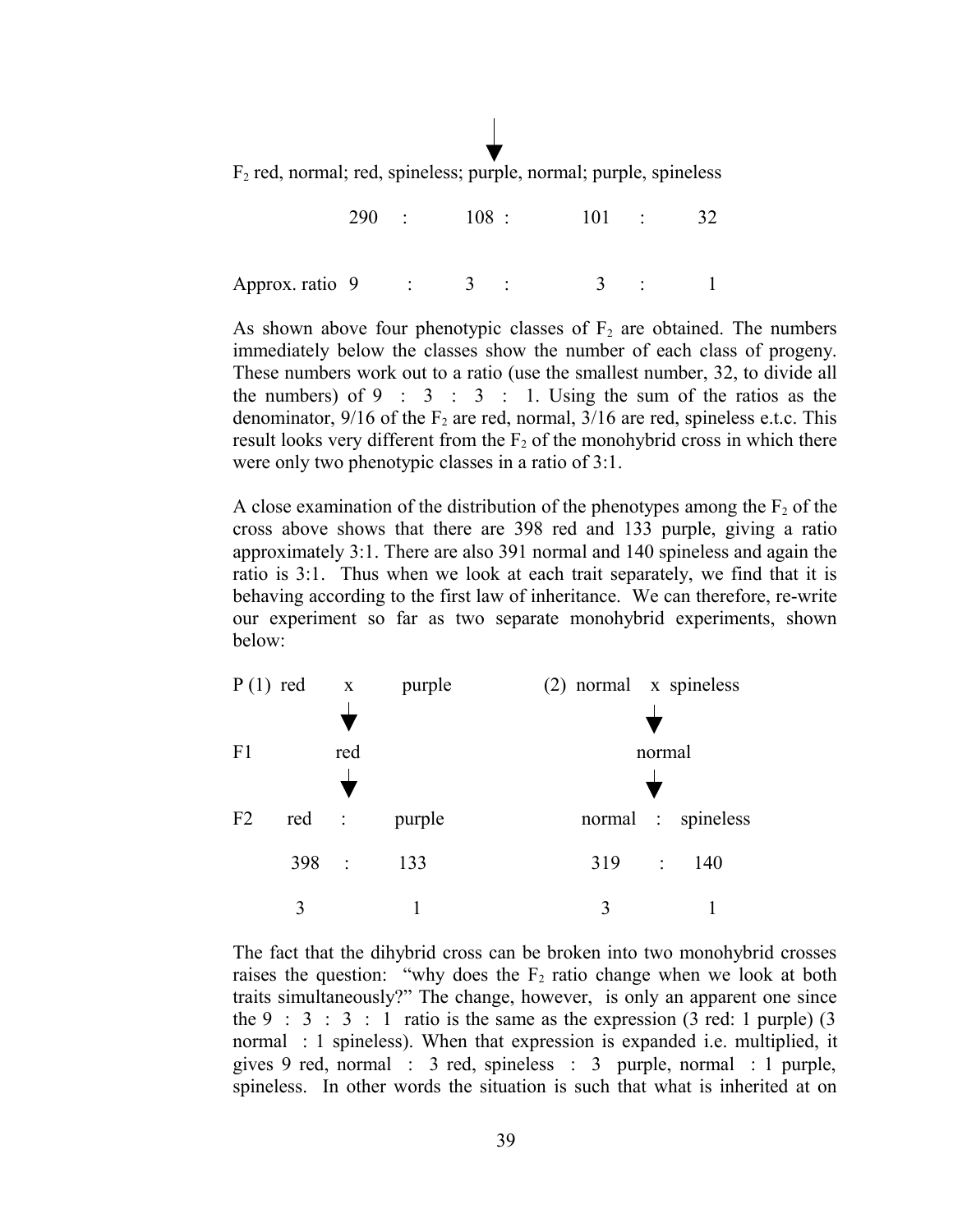locus does not prevent or determine what is inherited at another locus. There is a *random combination* of both loci in the progeny.

This conclusion is confirmed by examining a testcross. Recall that one of the parents in a testcross is homozygous recessive; in this case two lock are involved, as one parent is purple, spineless in phenotype. Notice that this testcross is also a backbone since the homozygous recessive parent is identical with one of the parents in the F generation of our cross. The testcross is as shown below:



Here again as in the  $F_2$  of our original cross, there are four phenotypic classes, but the ratio is  $1 : 1 : 1 : 1$ . Recall that in the monohybrid testcross the ratio was 1 : 1. In order to account for the result of the testcross we must go back to determine the genotype of the  $F_1$  which we used in the testcross. We found that purple was recessive to red and spineless recessive to normal bristle. We also found that the cross could be broken into two crosses and then recombines. Since the P generation parents were pure breeding our crosses and progeny are:



The genotypes are listed under the corresponding phenotypes. When combined, the genotypes of the pure breeding parents are  $pr^+/pr^+$ , ss<sup>+</sup>/ss<sup>+</sup>, and pr/pr, ss/ss. The red, normal  $F_1$  are pr<sup>+</sup>/pr, ss<sup>+</sup>/ss. Although we have derived the genotype of the  $F_1$ , one could still ask: what type of gametes did the  $F$ parents produce to give the  $F_1$ ? At this stage it is pertinent to recall some of the relevant principles in answering the question.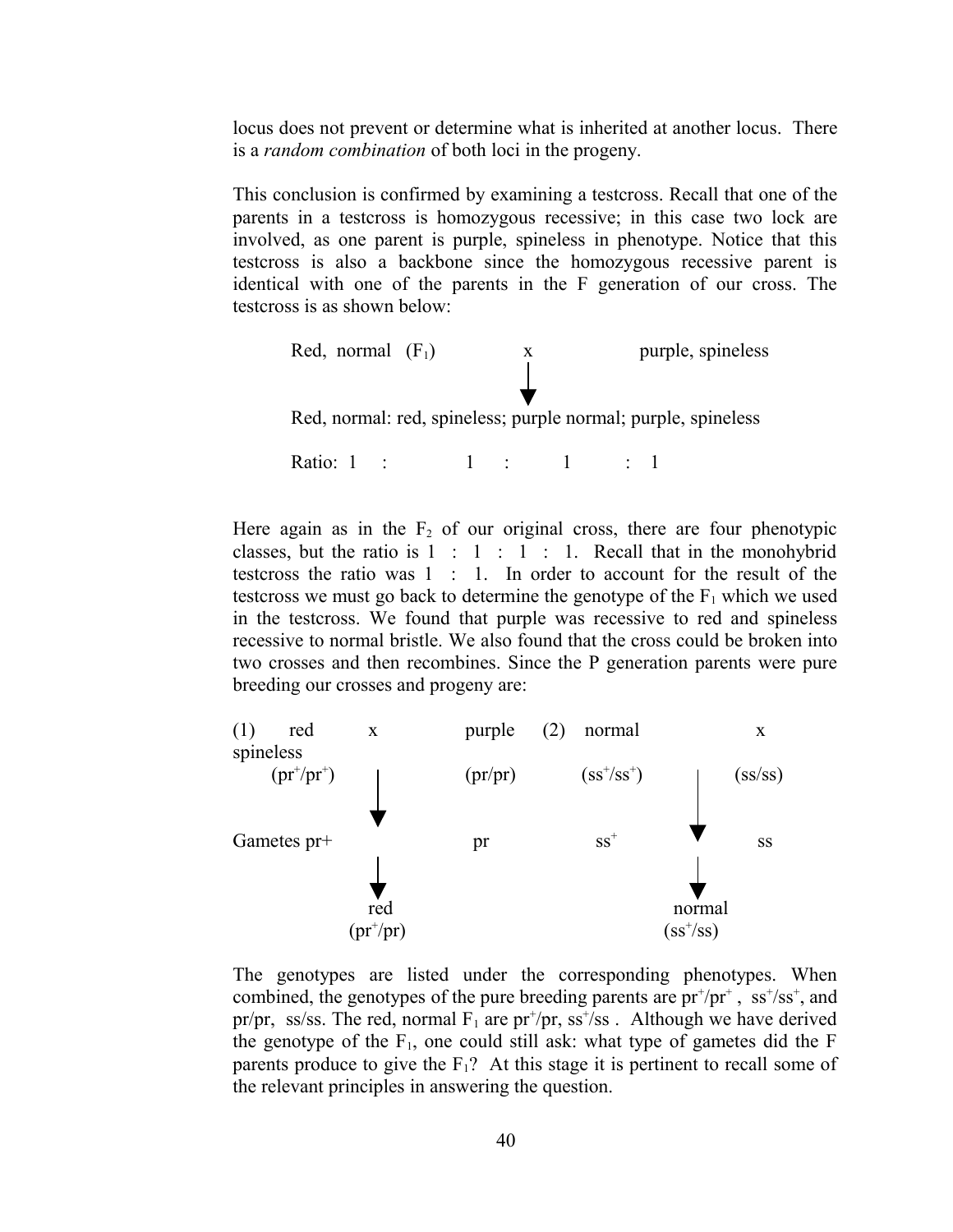- 1. According to the Chromosomes Theory, every type of chromosome must be represented in the gamete. Since the genes are on the chromosome, it follows that every gene/locus (two loci in that case) must be represented in the gamete.
- 2. According to Mendel's first law, there is a segregation of alleles, so only one member of a pair enters the gamete. Therefore there must be segregation at every locus present.

In each  $P$  – parent, the alleles at each locus are identical, so each parent produces only one type of gamete. The red, normal parent will produce *pr<sup>+</sup> , ss<sup>+</sup>* gamete and the purple, spineless will produce *pr, ss* gametes. Fertilization will produce the doubly hererozygous  $F_1$  genotype (i.e. there is heterozygosity at each locus) derived above. The genotype conforms with the red, normal  $F_1$  phenotype. On the basis of the preceeding, the genotype of the  $F_1$  testcross parent is  $pr^*/pr$ , ss<sup> $+/s$ </sup> and that of the purple, spineless parent is pr/pr, ss/ss.

The next step is to determine the genotype of each of the four classes of the testcross progeny. We can easily determine one half of the genotype of each class of progeny because the purple, spineless testcross parent is (it has to be) homozygous for each of the two recessive genes. This parent will therefore produce only one type of gamete, having a genotype of pr, as we found with one of the  $P$  – parents. Since these two alleles which are contributed to all the testcross progeny are both recessive, they will not obscure the effects of the alleles contributed by the  $F_1$  parent. Put differently we can say that the phenotypes of the testcross progeny will be determined by the genotypes of only the gametes produced by the  $F_1$  parent. The testcross can therefore be represented as shown in the table below (Table 4.1)

**Table 4:1 Testcross showing genotypes and phenotypes**

| $\cdots$<br><b>Section</b><br>ΩC<br>-<br>. .<br>на<br>11 V<br>$\sim$<br>л.<br>$\overline{\phantom{a}}$<br>$-$<br>- | $\sim$ $\sim$ $\sim$<br>ייכיה. |
|--------------------------------------------------------------------------------------------------------------------|--------------------------------|
|--------------------------------------------------------------------------------------------------------------------|--------------------------------|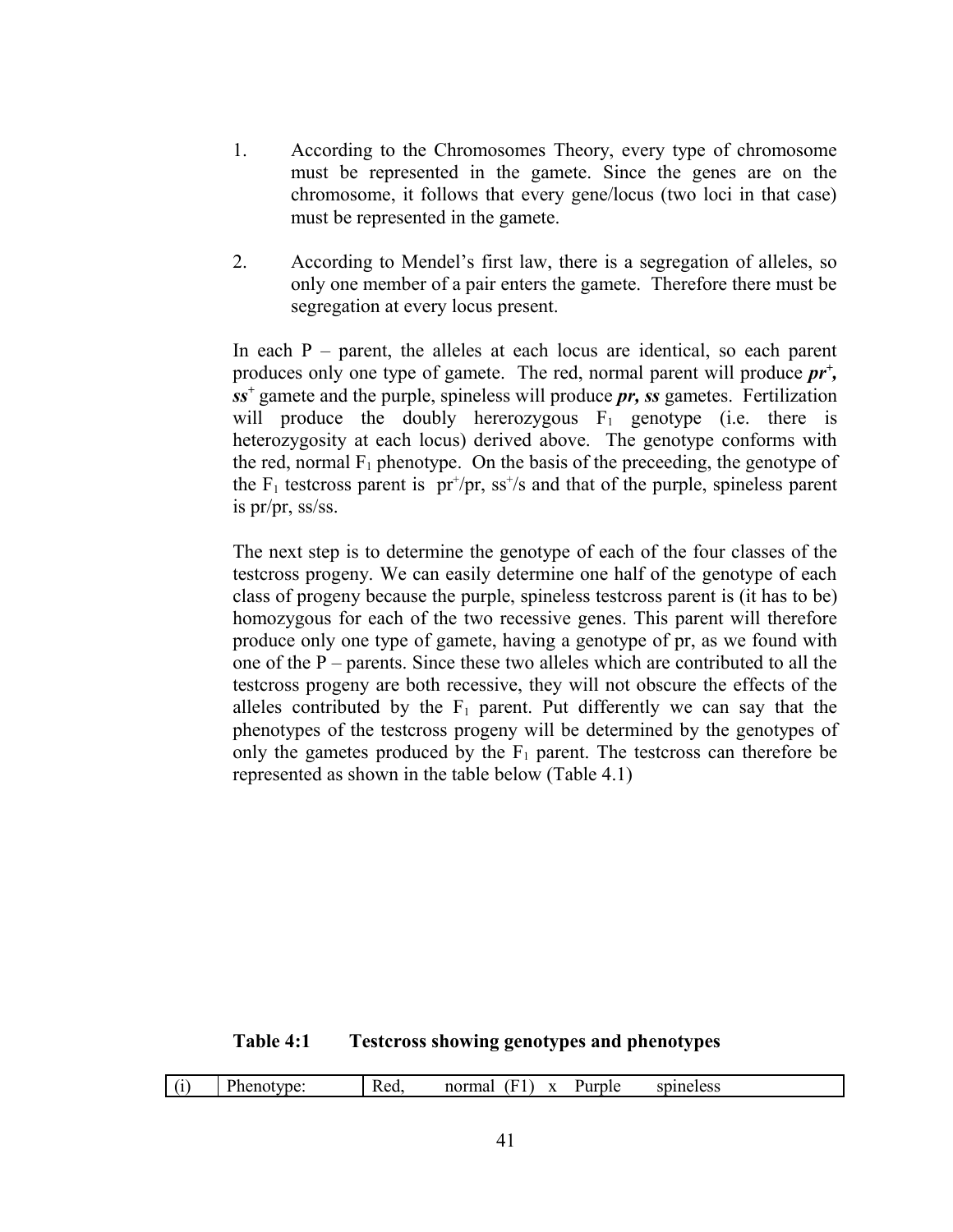| (iii)             | Genotype:           | $pr^{\dagger}/pr$            |                  | $SS^{\dagger}/SS$                                                                                                                        |    | $\text{pr}/\text{pr}$ |        | SS/SS     |                                                                |
|-------------------|---------------------|------------------------------|------------------|------------------------------------------------------------------------------------------------------------------------------------------|----|-----------------------|--------|-----------|----------------------------------------------------------------|
| (iii)             | Phenotype:          |                              |                  |                                                                                                                                          |    |                       |        |           | Red, normal; red, spineless; purple, normal, purple, spineless |
| (iv)              | $F_1$ Gamete:       | $\mathrm{pr}^{\mathrm{+}}$ , | $SS^{\dagger}$ ; | $\mathrm{pr}^{\mathrm{+}}$ ,                                                                                                             | SS | pr,                   | $SS^+$ | pr        | SS                                                             |
| $\vert (v) \vert$ | Other Gamete:       | $Pr_{x}$                     | $SS$ ;           |                                                                                                                                          |    | pr, ss ; pr,          |        | ss ; pr   | SS                                                             |
| (vi)              |                     |                              |                  |                                                                                                                                          |    |                       |        |           |                                                                |
|                   | Progeny<br>Genotype |                              |                  | $pr^{\dagger}/pr$ , ss <sup><math>\dagger</math></sup> /ss; $pr^{\dagger}/pr$ , ss/ss; $pr/pr$ , ss <sup><math>\dagger</math></sup> /ss; |    |                       |        | $pr/pr$ , | SS/SS                                                          |
| $\int$ (vii)      | Ratio               |                              |                  |                                                                                                                                          |    |                       |        |           |                                                                |

**Note: gametes on lines (IV) and (V) are from the parental genotype in (ii).**

We can derive the testcross progeny genotype shown above as follows: We already determined all the other lines except lines (iv) and (vi). Let us first determine the genotype of the red, normal class or progeny. From line (v) one now know that the other parent contributed pr, as which are both recessive. The phenotype, however, is dominant. Therefore, the  $F_1$  parent must have contributed two dominant alleles in order to produce the observed phenotype. This contribution is represented in line (iv) under that phenotype. When combined, line (iv) and (v) give us the appropriate genotype for that class of progeny.

In the case of the red, spineless class, in order to have the red phenotype the  $F_1$  parent must contribute the dominant alleles,  $pr^+$  and for spineless, there must be homozygosity for the recessive alleles. Therefore in this case the gamete from the  $F_1$  parent is  $pr^+$ , as in line (iv). You can go through the steps of determining the gametic contributions of the  $F_1$  parent in the last two classes.

From the table above, it is obvious that the  $F_1$  parent produced four types of gametes. The four types are possible because, as we derived, the  $F_1$  are heterozygous at both loci. We can also see that with respect to each locus two of the four types of gametes contain one allele, e.g. pr<sup>+</sup> while the other two contain the other allele, pr, using the same example. Line (vii) shows that the four different (phenotypes) genotypes among the progeny are present in a ratio of  $1 : 1 : 1 : 1$ . In other words each class represents  $\frac{1}{4}$  of the testcross progeny. Since the phenotypes (and genotypes) which we obtained among the testcross progeny were in the final analysis determined by the gametic contributions of the  $F_1$  parent, we have to conclude that (1) four different types of gametes are produced by the  $F_1$  parent in a ratio of 1 : 1 : 1 : 1; (2) fertilization is a random process, determined only by the proportions of the different types of gametes present. In other words all the different types of gametes from the  $F_1$  parent are equally likely to fuse with the gamete from the other parent.

We examined the test-cross in order to facilitated our understanding of the results obtained when two  $F_1$  were crossed, and we obtained  $F_2$  progeny in a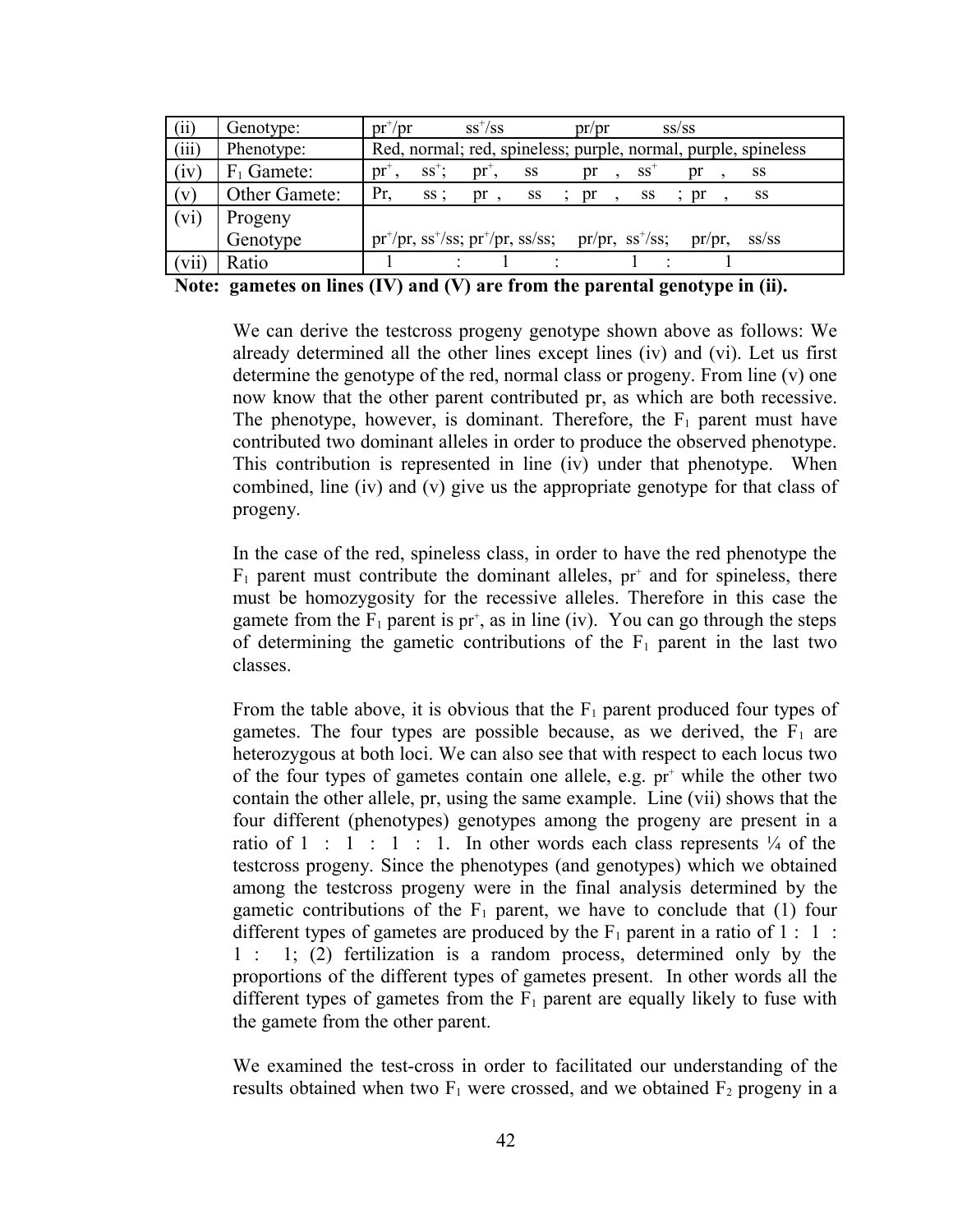ratio of 9 red, normal: 3 red, spineless: 3 purple, normal: 1 purple, spineless. In our examination of the testcross we found that fertilization by the gametes from the  $F_1$  is a random process, we can therefore, use the Punnett squares to diagram the gametic fusions when two  $F_1$  are crossed. The gametes are as we derived earlier.

 $C$ ametes

|                  |                                                                                | <b>Sallicies</b>                                 |                                                     |                                                                       |
|------------------|--------------------------------------------------------------------------------|--------------------------------------------------|-----------------------------------------------------|-----------------------------------------------------------------------|
|                  | $pr^+$ , ss <sup>+</sup>                                                       | $pr^*$ , ss                                      | $pr, ss^+$                                          | pr, ss                                                                |
| $pr^*$ , $1ss^*$ |                                                                                |                                                  |                                                     | $pr^{\dagger}/ pr$ ss <sup><math>\dagger</math></sup> /ss             |
|                  | $\text{pr}^{\dagger} / \text{pr}^{\dagger}$ , ss <sup>+</sup> /ss <sup>+</sup> | $pr^{\dagger}/ pr^{\dagger}$ ss <sup>+</sup> /ss | $pr^{\dagger}/ pr$ ss <sup>+</sup> /ss <sup>+</sup> |                                                                       |
|                  |                                                                                |                                                  |                                                     |                                                                       |
| $pr^*$ , ss      |                                                                                | $pr^{\dagger}/ pr^{\dagger}$ , ss /ss            |                                                     | $pr^{\dagger}/ pr^{\dagger}$ , ss <sup><math>\dagger</math></sup> /ss |
|                  | $pr^{+}/ pr^{+}$ , ss <sup>+</sup> /ss                                         | //////////////////                               | $pr^{+}/ pr$ , ss <sup>+</sup> /ss <sup>+</sup>     | //////////////////                                                    |
|                  |                                                                                |                                                  |                                                     |                                                                       |
|                  |                                                                                | $pr^{\dagger}/\,pr\,ss^{\dagger}/ss$             | ////////////////////                                |                                                                       |
| $pr, ss^+$       | $pr^{\dagger}/\,pr\,ss^{\dagger}\,s^{\prime}$                                  |                                                  | $\rm{pr}/\rm{pr}$ , $\rm{ss}^*/\rm{ss}^*$           | pr/ pr ss $\frac{1}{10}$                                              |
|                  |                                                                                |                                                  |                                                     | /////////////////                                                     |
| pr, ss           |                                                                                |                                                  |                                                     |                                                                       |
|                  |                                                                                | $pr^{\dagger}/ pr$ , ss /ss                      | $pr/ pr$ , ss <sup>+</sup> /ss                      | $pr/ pr$ , ss/ss                                                      |
|                  | $pr^{\dagger}/ pr$ , ss <sup>+</sup> /ss                                       | ///////////////////                              |                                                     | ///////////////////                                                   |

Since there are four types of gametes from each parent, there would be sixteen possible fusions (boxes). In addition since the gametes are present in equal proportions each box represents  $1/16$  of the  $F_2$ . Therefore by counting the number of boxes corresponding to each phenotype we can determine the frequency of that class of progeny. The fourth phenotype classes are identified by different types of shading. For instance in order to have a dominant phenotype for each locus, there must be at least one dominant allele at each locus. This class of progeny is represented by the unshaded boxes which are nine in number. Therefore  $9/16$  of the  $F_2$  are red, normal. Thus we find that the ratios obtained from the Punnett squares correspond to the observed results of the same cross split into two monohybrid crosses.

The genotypic ratio in the  $F_2$  is different from the phenotypic ratio. The different genotypes among the progeny have been numbered in the Punnett squares. There are nine different genotypes in a ratio of  $1: 2: 2: 4: 1: 2: 1: 2$ : 1. Make sure you understand how the genotypes correspond to the phenotypes. The fractions are in sixteenths like the phenotypic fractions and they add up to one.

From the above results we can conclude that the inheritance pattern (both in the formation or gametes and in the fusion of gametes) does not influence the pattern at another locus. The apparent discrepancy we found due to the independent behaviour of each locus. It is pertinent to emphasis that regardless of the method used to derive the  $F_2$  frequencies, the sum of the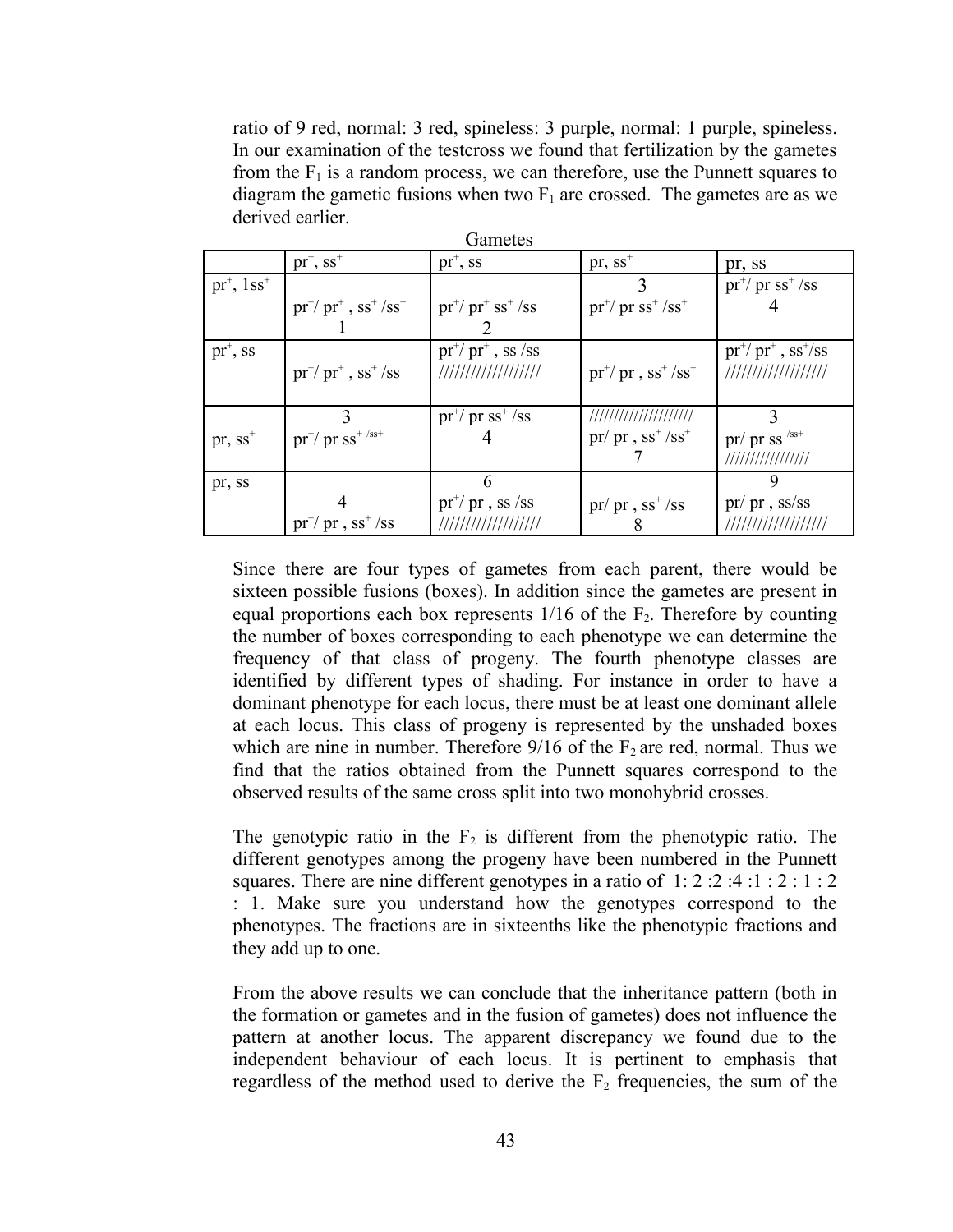frequencies must be equal to 1 since together they constitute the  $F_2$  progeny from a specific kind of cross.

Mendel derived his second law of inheritance (the Law of Independent Assortment) governing the simultaneous inheritance of genes at two or more loci, after analyzing the results of crosses similar to the one we have discussed. The second law may be stated as follows:

*"In the formation of gametes, the two alleles of a given gene assort independently of the pairs of alleles of other genes on nonhomologous chromosomes".* 

You should not try to memorise the law as just stated. You should instead try to understand the meaning of the law so that you can explain it in your own words. The law as stated above is not in Mendel's words since Mendel did not know of chromosomes nor did he use the term alleles and genes.

Given an individual whose genotype is AaBb, we can diagram the production of gametes using the second law as follows:-

|   | B | AB |
|---|---|----|
| A | b | Ab |
|   | b | ab |
| a |   |    |
|   | B | aB |

According to the first law and each pair of alleles will segregate. But recall that meiosis-I leads to the production of only two cells. Therefore, the A allele has to go into the same cell with one of the alleles at the other locus. However, since the two loci assort independently, one locus does not influence the other. Hence, there are two equal possibilities of which allele will go into the same cell with A then b must go with a and vice versa. As shown in the diagram there are four equally possible combinations. (Diagram meiosis in a cell with two pairs of chromosome inserting one pair of alleles on one pair of homologous chromosomes – only one member of the pair of alleles on each chromosome).

### **4.0 CONCLUSION**

We have seen so far that an individual heterozygous for one locus produces two types of gametes in equal frequencies. When two such individuals are crossed, four combinations (2 x 2 as seen in the Punnett squares) are expected among the progeny. The four types of gametic fusions really amount to three different genotypes in a ratio of 1:2:1. However, because of dominance only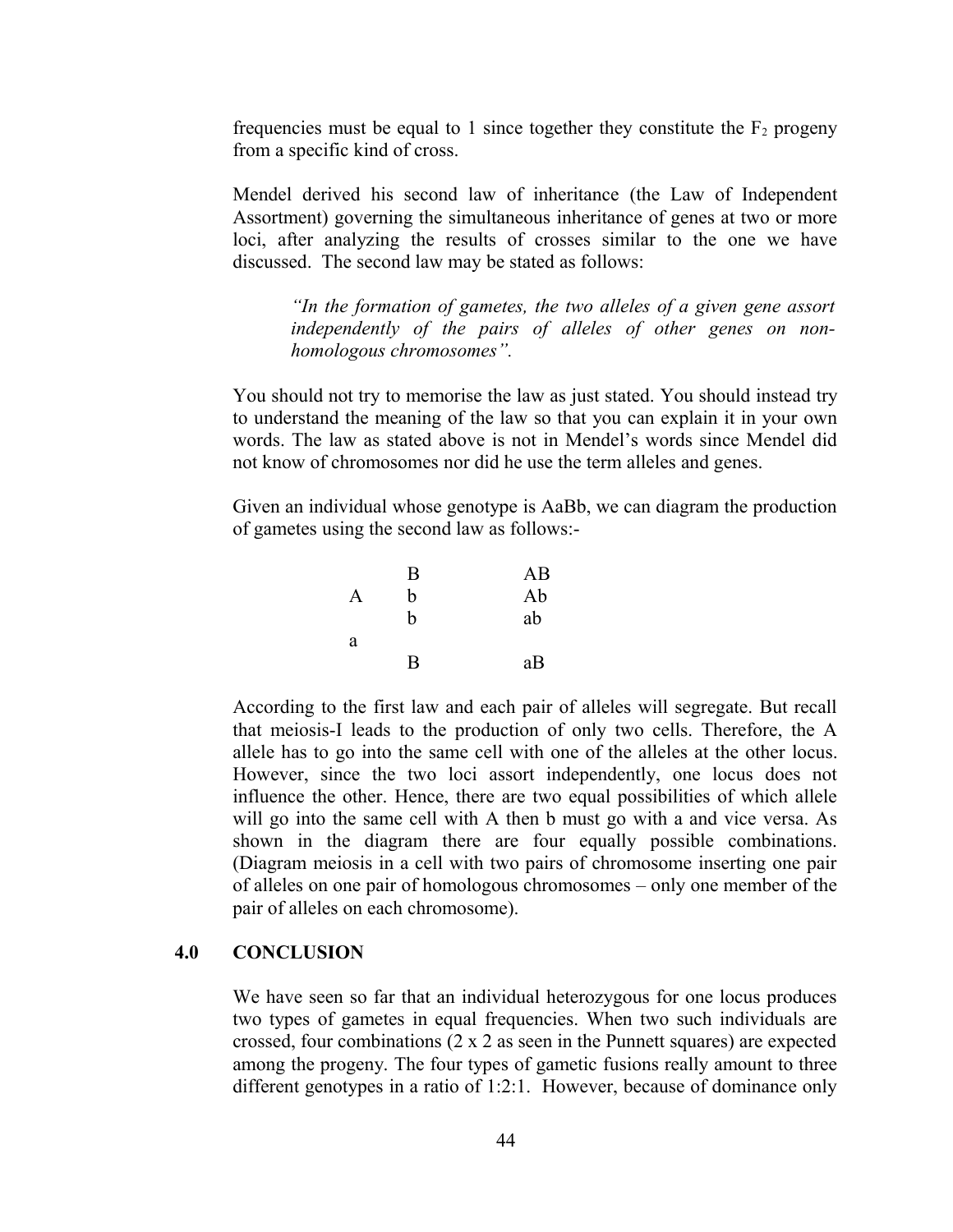two phenotypes are observed, in a ratio of 3:1. We have also seen the situation when there is heterozygosity for two lock – there are four types of gametes, sixteen (4 x 4) types of gametic fusions, nine different genotypes and four phenotypes. What happens when there is triple heterozygosity e.g. Aa Bd Dd? Gamete formation is as follows:



There are eight gametic genotypes, leading to 64 (8 x8) possible types of gametic fusions. In this case there will be 27 different genotype and eight different phenotypes if there is dominance. Below is a table showing the number combinations possible when two parents heterozygous for the same number of loci are crossed. Note the last column of the table applies only when there is complete dominance between a pair of alleles.

| Number of pairs<br>Of heterozygous<br>Loci | genotypes from<br>each parent | Number of gamete Number of gametic Number of<br>fusions | different<br>zygotic<br>Genotypes | Number of<br>different kinds<br>phenotypes |
|--------------------------------------------|-------------------------------|---------------------------------------------------------|-----------------------------------|--------------------------------------------|
|                                            | $2$ or $21$                   | 4 or $4^1$                                              | $3$ or $31$                       | $2$ or $21$                                |
| 2                                          | 4 or $2^2$                    | 16 or $4^2$                                             | 9 or $3^2$                        | 4 or $2^2$                                 |
| 3                                          | $8$ or $23$                   | $64$ or $4^3$                                           | $27 \text{ or } 3^3$              | $8$ or $23$                                |
| 4                                          | 16 or $24$                    | $256$ or $4^3$                                          | 81 or $34$                        | 16 or $2^4$                                |
| n                                          | $2^n$                         | 4 <sup>n</sup>                                          | $3^n$                             | $2^n$                                      |

As shown in the last line, the power in the expressions is the same as the number of heterozygous loci. Instead of merely memorizing the formula in the last line, you should learn to derive the expressions for one and two loci by understanding what they mean and why they are so.

#### **5.0 SUMMARY**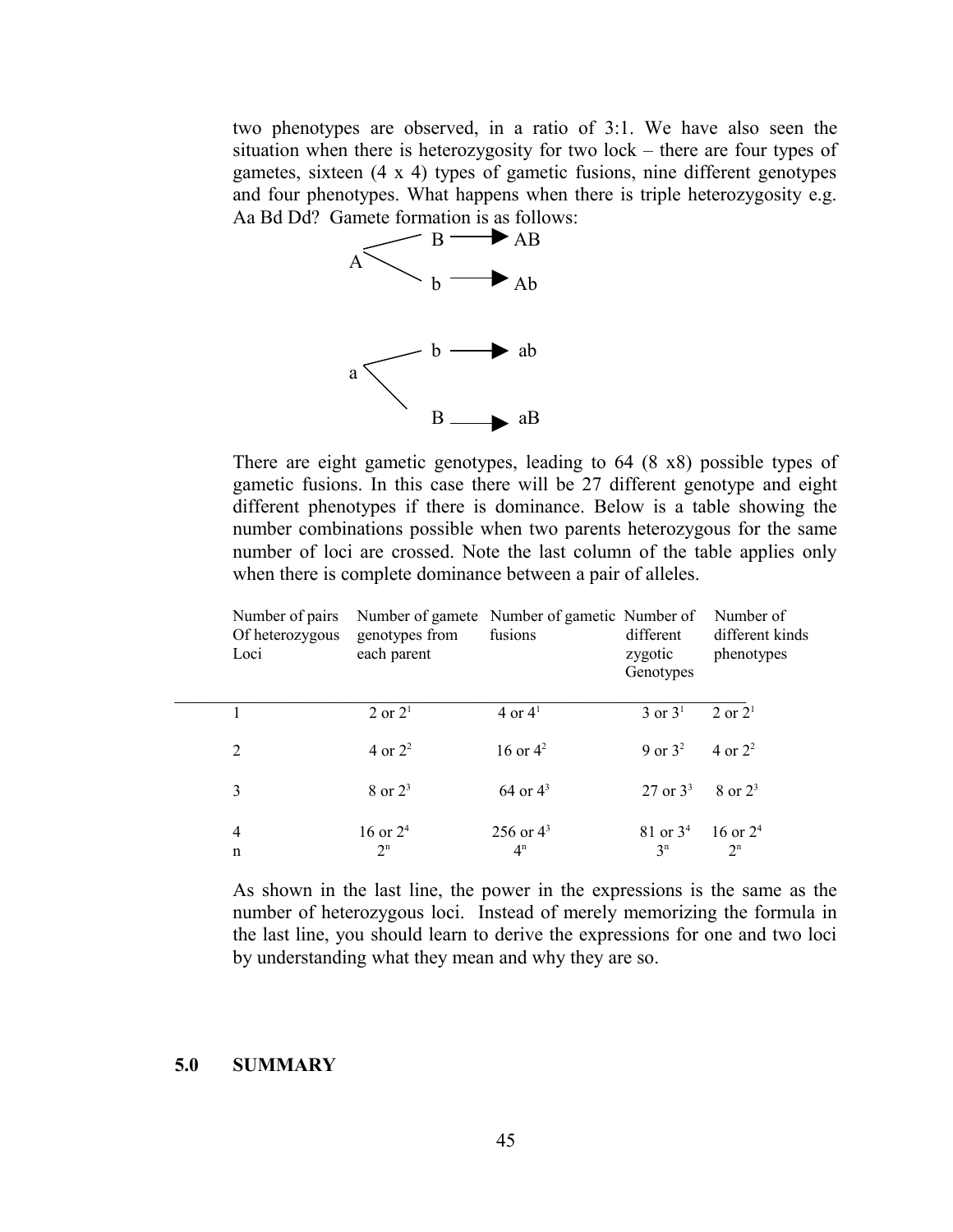The first and second laws of Mendel are the guiding principles of Genetics. It is very important that you familiarize yourself with these laws and know their applicability. This will greatly ease your understanding of Genetics.

# *Self Assessment questions*

| <b>BIO 201: GENETICS I</b>                                                 |
|----------------------------------------------------------------------------|
| <b>COURSE DEVELOPMENT</b>                                                  |
|                                                                            |
| Course Developer:<br>????????.                                             |
| Unit Writer:<br>???????                                                    |
| Programme Leader:<br>???????.                                              |
| Course Coordinator:<br>???????<br>NOUN, Lagos.                             |
| NATIONAL OPEN UNIVERSITY OF MIGERIA<br>NATIONAL OPEN UNIVERSITY OF NIGERIA |
|                                                                            |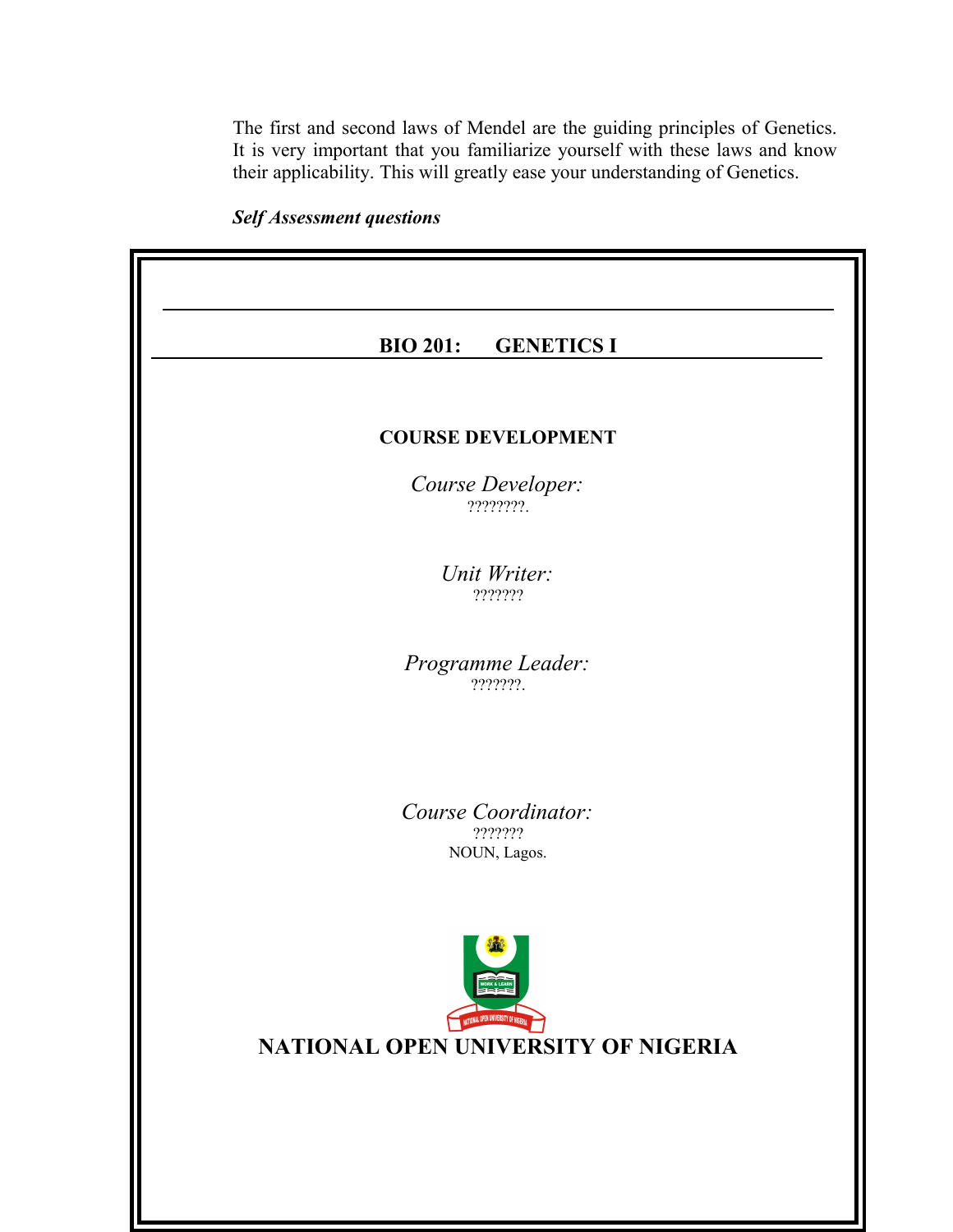#### Module 2

- Unit 1 Probability
- Unit 2 Quantitative/polygenic inheritance
- Unit 3 Sex determination and linkages
- Unit 4 Sex linkages

### **UNIT 1 PROBABILITY**

- 1.0 Introduction
- 2.0 Objectives
- 3.0 Main content
- 3.1 General principle
- 3.1.1 First Law of Probability
- 3.1.2 Genetic Considerations
- 3.1.3 Second Law of Probability
- 4.0 Conclusion
- 5.0 Summary
- 6.0 Tutor-Marked Assignment
- 7.0 References

### **1.0 INTRODUCTION**

We saw when discussing meiosis that, with regards to any pair of homologous chromosomes, an organism can produce two types of gametes. Thus when there are n-pairs of chromosomes, 2<sup>n</sup> types of gametes can be produced. For instance, in man there are 23 pairs of chromosomes, therefore, every human being is capable of producing  $2^{23}$  i.e. 8,388,608 different types of gametes, assuming that the two chromosomes which make a pair are different.. If every human being has the potential to produce such a large variety of gametes, it follows that even if the constitution of say the egg is kept constant, it would still be a matter of chance which one of the large variety of sperms would fertilize the egg. Thus in genetics there is a chance factor or probability to be considered with regard to whether a particular type of offspring will be produced by a given mated pair.

### **2.0 OBJECTIVES**

From meiosis and the laws of inheritance it should be obvious that, depending on the genotype, a variety of gametes can be produced by any organism. Since fertilization is a random process it follows that it would be a matter of chance which types of offspring would be produced and in what proportions by any pair of parents. You should be able, on completion of this topic: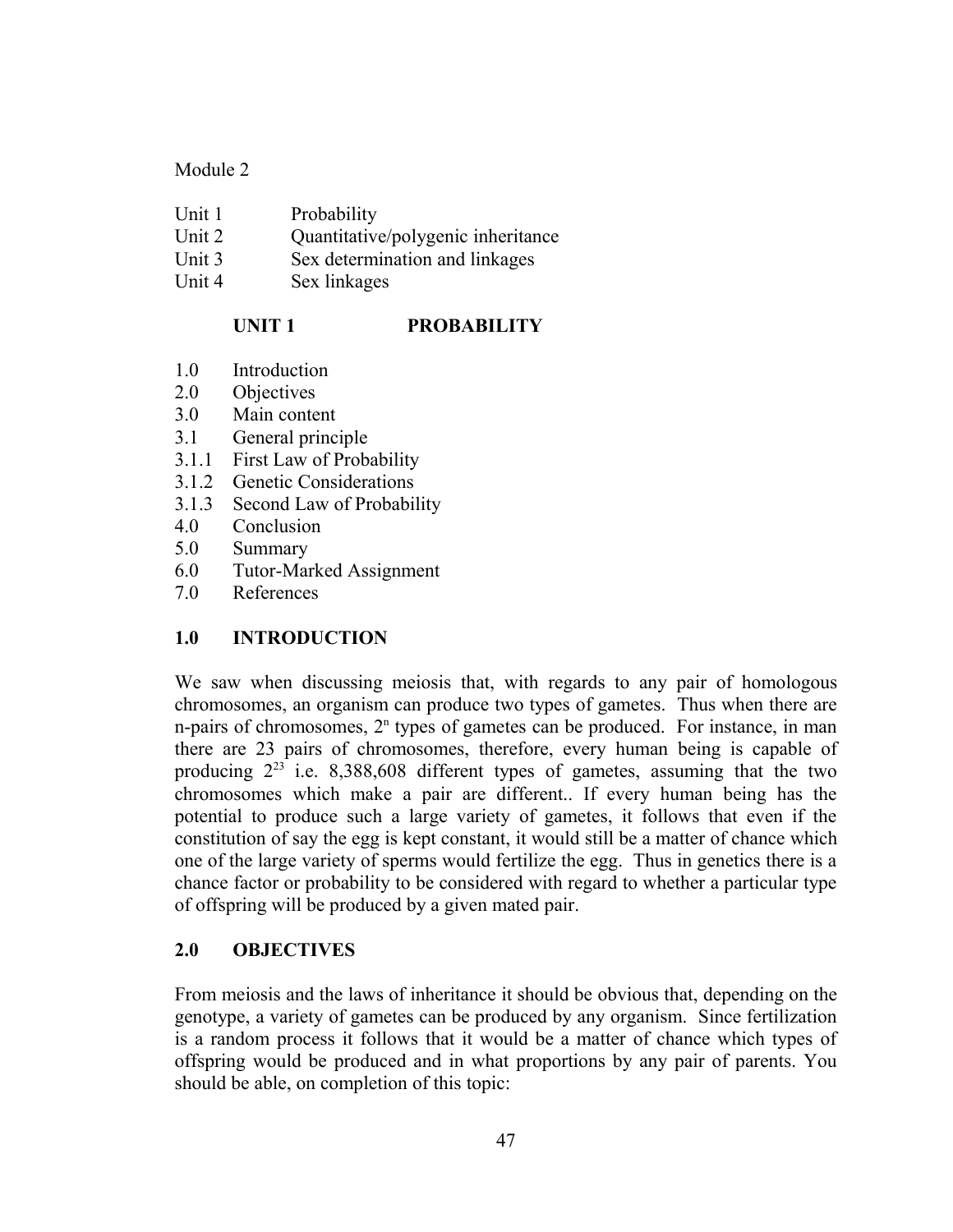- 1. to explain and use the basic probability principles summarized at the end of this topic;
- 2. to appreciate the fact that genotypic and phenotypic rations correspond to probabilities when expressed as fractions;
- 3. to use the fact contained in No. 2 above to determine phenotypic and genotypic ratios from complex genetic crosses. In such cases the Punnett Squares are an ineffective tool because of their size.
- 4. to apply probability to simple human conditions.

## **3.0 MAIN CONTENT**

### **3.1 General Principles**

Before looking at probability as applied to genetics, let us consider an everyday example. A coin has two sides, a head and a tail. When the coin is tossed it will come up head or tail usually. If the coin is not loaded so that it is biased in favour of one side, we would expect that in a large number of trials, *approximately* 50% of the results would be head and 50% would be tails. The result of one toss does not influence the result of another toss. In other words the ratio of heads or tails would be *approximately* 1 : 1. Notice that I am not saying that exactly 50% of the result would be heads and 50% tails. The results could deviate from the ideal 1 : 1 ratio for any given set of trials. However, statistical tests would show that the deviations from expectation is insignificant i.e. we would be correct if we said that the ratio was approximately 1 : 1

The fact that we can draw the above conclusion means that we can also make the generalization that, when an unbiased coin is tossed the probability that it will come up heads is  $\frac{1}{2}$ . By the same token the probability that it will not come up heads is  $\frac{1}{2}$ , which is the same as saying that the probability it will come up tails is  $\frac{1}{2}$ . State as a formula, we can say that the

| Probability of a |   | Number of favourable occurences |
|------------------|---|---------------------------------|
| Given event      | = | Number of possible occurences   |

Going back to our example, we would ask for the probability of a head. A coin has only two sides so there are only two possible occurrences and only one of them is favourable i.e. what we want. Therefore, the probability is ½. We could expand the numbers, as in the large experiment, in which case we would get a probability that is acceptable as ½.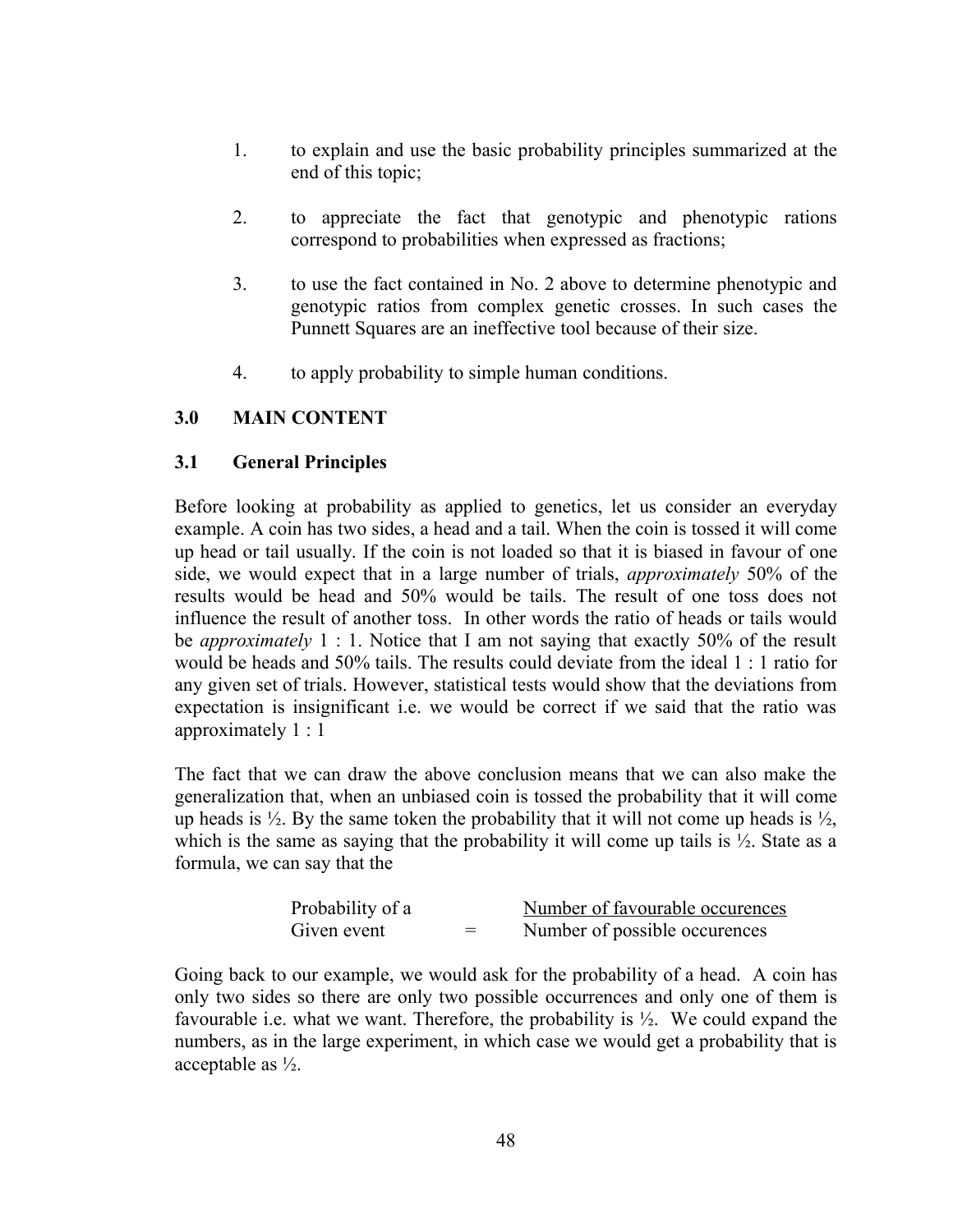#### **3.1.1 First Law of Probability**

In considering the probability of heads or the probability of tails we are considering the probability of single events. However, we could ask a different question; what is the probability that if we toss a coin, we shall get either a head or a tail? Since we have only two possible occurrences when a coin is tossed and both are favourable according to the question, the answer to the question is 1. It is certain that we shall get head or tail. Thus when it is certain that an event will occur the numerical probability is 1. Instead of using the formula above which would be  $1 + \frac{1}{2} = 1$ , we could have arrive t the same answer by adding the probabilities of each of the two events i.e.  $\frac{1}{2} + \frac{1}{2} = 1$ . We can summarise this operation by saying that the probability of occurrence in one trial, of either of two mutually exclusive events is the sum of the probabilities of individual occurrence. The events must be mutually exclusive i.e. both cannot occur in one trial, it has to be one or the other as in the coin toss.

In the coin example we found that the sum of the probabilities of the different types of occurrences is 1. This principle applied even if the number of type of occurrences is greater than two. The reason is that in the formula given above "the number of possible occurrences" constitute both the numerator and the denominator. Put differently, for a given set of events e.g. throwing dice, it is certain that one possibility will occur. As we said earlier when an event is certain, the probability is one. It is important that you remember that the sum of all the probabilities for a given set of events is never greater than 1. Using this principle we could answer the question: "what is the probability that a coin will not come up head?" as follows:

```
Probability of not head = 1 – Probability of head i.e. 1 - \frac{1}{2} which is \frac{1}{2}.
```
A dice has six sided which are equally possible therefore the probability that it will not show 6 when thrown is  $1 - 1/6$  which is 5/6. Notice that this is the probability that either 1, 2, 3, 4 or 5 will show. The converse of when an event is certain to occur is when it is impossible i.e. it cannot occur. The probability in such a case is 0. For instance we cannot come up with 7 when we toss a dice. Therefore if the numerator in our formular is 0 the fraction has to be zero. This in effect means that the probability of an event occurring can never be less than 0 i.e. it cannot be written with a minus sign. Therefore, the probability of an occurrence is greater than or equal to 0, and less than or equal to 1 but never greater than 1.

In the examples of the coin toss or the dice, the probability of obtaining a head is equal to that for a tail and the same is true for all the six sides of the die. However, such equality is not always true for all the possibilities of an event. Notice that the formula given above does not require such equality.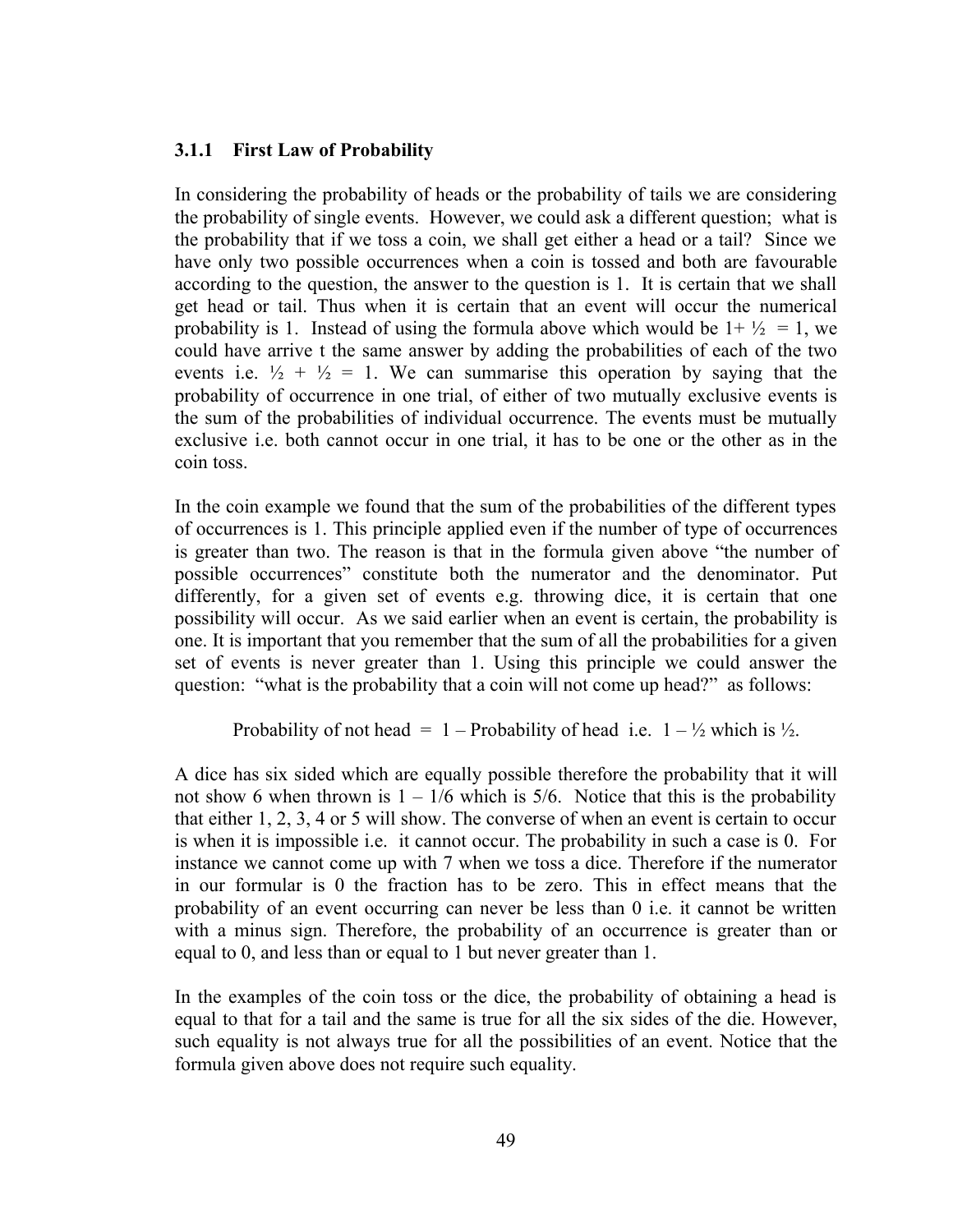#### **3.1.2. Genetic Considerations**

The probabilities of the different possibilities depend on the type of event under consideration. For instance when two monohybrids are crossed,  $\frac{3}{4}$  of the progeny have the dominant phenotypes while  $\frac{1}{4}$  have the recessive phenotype. In simple terms then we can say that 3 out of 4 progeny would have the recessive. The reason as we saw from the Punnett squares is that there are 4 possible types of fusion between the parental gametes to give the progeny. Thus we could ask the question; what is the probability that the first offspring of two heterozygotes (monohybrids, Aa x Aa) will have the dominant phenotype?" The answer is  $\frac{3}{4}$  since 3 out of the 4 possible gametic fusions will produce dominant phenotypes.

One important aspect of consideration of probabilities, is the fact that the answer is highly dependent on the phrasing of the question. Compare the last question with this one: "What is the probability that two monohybrid parents will produce an offspring having the dominant phenotype?" The answer is 1 because these parents are potentially capable of producing *an* (at least one) offspring with dominant phenotype. In the first question we were considering a particular offspring, the *first*. In the same way the answer to the question, what is the probability that the first child of Aa x aa parents will have the recessive phenotype, is  $\frac{1}{2}$ . The reasons are:

- 1. a particular child is indicated, and
- 2. there are only two possible genotypes and phenotypes, Aa and aa.

Earlier, we found that the sum of all the probabilities for a given series of events is always 1. We also know that from a cross of two monohybrid parents,  $\frac{3}{4}$  of other progeny have the dominant phenotype. However, such progeny can be either AA or Aa in genotype. Among the progeny with the dominant phenotype, the two genotypes are present in a ratio of 1 : 2 respectively.

**QUESTION**: "what is the probability that if a farmer put his hand *in a bowl containing the yellow seeds* from a cross of Yy x Yy,he would pick up a seed which is YY in genotype?"

The phrasing of the question eliminates the green seeds from the number of possible occurrences to be considered. The relevant seeds occur in a ratio of 1 : 2, therefore, the answer is 1/3. The probability of Yy would be 2/3; so again the sum of the probabilities for this series of events involving only yellow progeny is  $(1/3 + 2/3)$ equal to 1. (The answer to the question would have been  $\frac{1}{4}$  if the question had been, what is the probability that the farmer would pick a YY seed from among the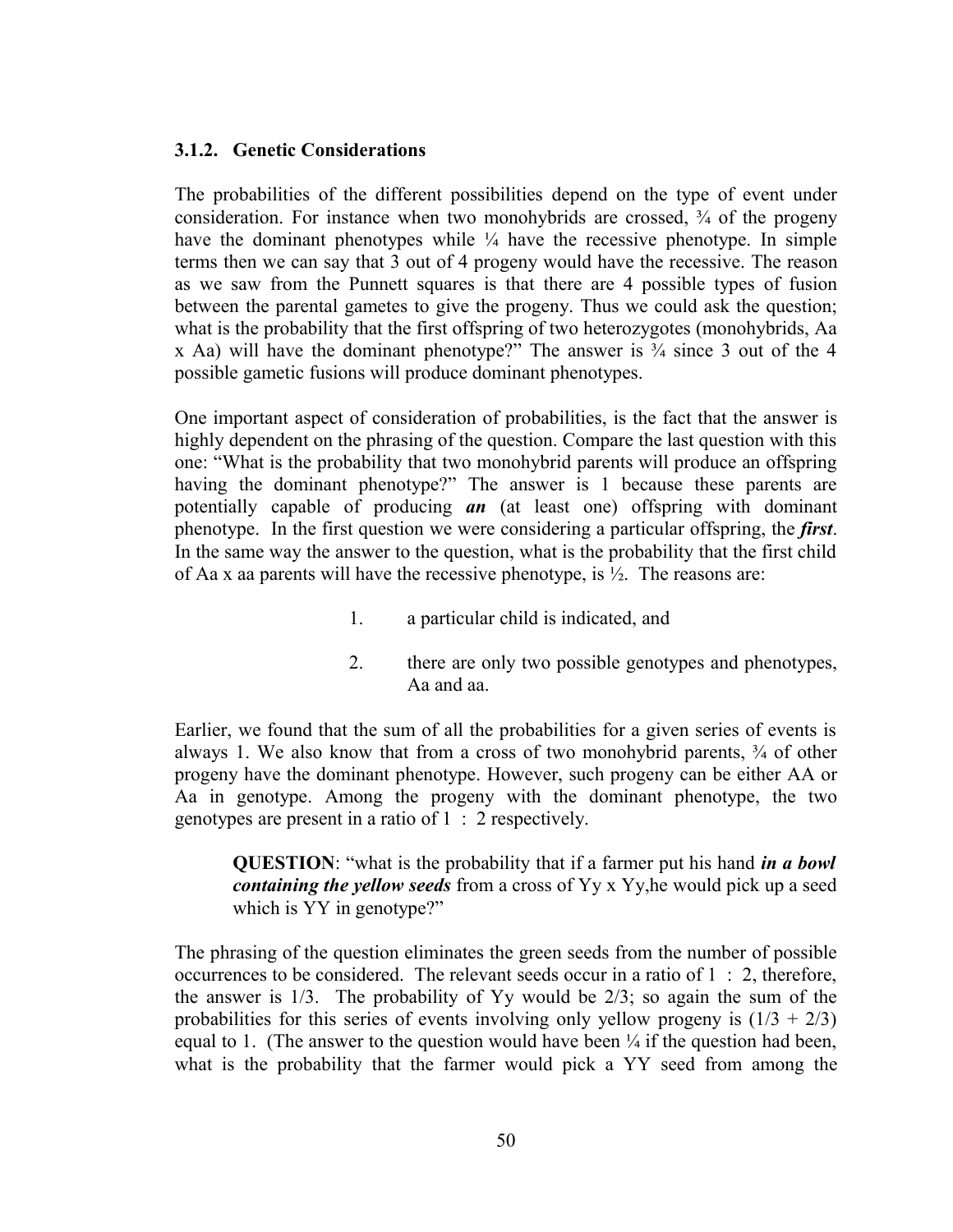progeny of a Xy x Xy cross?) It is important for you to remember that the sum of all the probabilities is one even if you have re-adjusted the total number of possibilities. The probability of occurrences of either of two mutually exclusive events in one trial is the sum of the probabilities of their individual occurrences.

**QUESTION**: What is the probability of picking in one attempt, a seed with the dominant phenotype from a bowl containing the seeds from a cross of Yy x Yy?"

The question is the same as asking for the probability of either a YY or Yy genotype. The probabilities are  $\frac{1}{4}$  and  $\frac{1}{2}$  respectively but both genotypes would give a dominant phenotype. Therefore the answer to the original question is  $\frac{1}{4} + \frac{1}{2}$  i.e  $\frac{3}{4}$ . If the question had asked for homozygous genotype, the answer would be for either YY or yy i.e.  $\frac{1}{4} + \frac{1}{4}$ . Which would be  $1/2$ .

#### **3.1.3 Second Law of Probability**

If two coins are tossed simultaneously, the appearance of a head or tail on one coin does not in any way influence what appears on the other coin. Thus we have the following possible combinations: HH, HT, TH and TT. All of these combinations are equally probable, assuming the coins were not biased. Using the probability formula, the probability that both coins would appear heads in a single toss is  $\frac{1}{4}$ . The same would be true for both coins appearing tails. However, the answer with respect to the situation where the coins show up differently will depend on the question asked. For example, "what is the probability that one coin will appear head and the other tail?" According to the possible combinations listed earlier, there are two favourable occurrences (combinations) which satisfy the condition HT and TH, therefore the answer is 2/4 i.e. ½. A different question is: "what is the probability that the *first* coin will be head and the *second* tail?" In this case the answer is ¼ because we have specified what we expect of each coin, making only the HT combination the favourable occurrence.

We can derive the probabilities for different combinations without listing all the possible occurrences. The probability of a head for each coins are tossed or one coin is true for tail. When two coins are tossed or one coin is tossed twice, the probability of an HH combination is  $\frac{1}{2} \times \frac{1}{2}$  which is  $\frac{1}{4}$  as we found earlier. The same is true for the other combinations. Note that there again, the sum of the probabilities for all the possible combinations is 1. The principle which we have discussed in this and the preceding paragraph may be summarized as follows:

#### **4.0 CONCLUSION**

The probability of the simultaneous occurrence of two or more independent events is equal to the product of the probabilities of their individual occurrences. This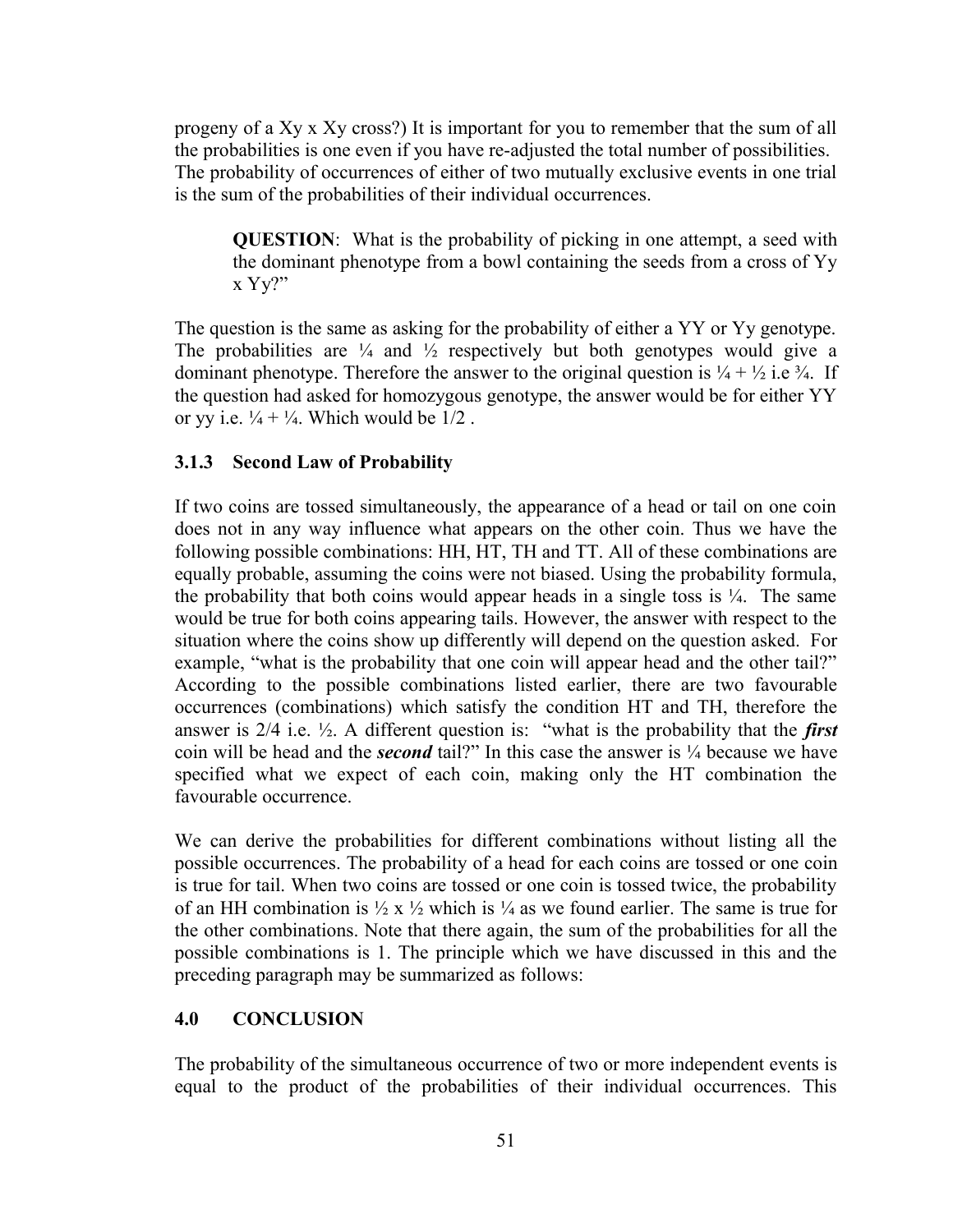principle applies only when one is dealing with independent events i.e. the outcome of one trial does not influence the outcome of the other trials. In the example we considered, one coin does not influence the outcome of the next toss of the same coin.

## **5.0 SUMMARY**

Probability appears, at first hand, difficult but with careful reasoning you will be able to follow the principles involved. It is very applicable to Genetics, especially when considering Mendel's 2nd Law of Inheritance which states that two or more alleles segregate independently of one another. The same is true when throwing two dices or coins, each one of the coins can turn heads up regardless of what the other turns up.

## **6.0 TUTOR-MARKED ASSIGNMENT**

- 1. An albino (aa) man of blood type MN marries a heterozygote for albinism (Aa) also of MN blood type. They plan to have 4 children. If you assume independent segregation, what is the exact probability they will have
	- a) no albinos
	- b) 2 non-albino children with MN blood type
	- c) 3 children with M blood type?
- 2. After meiosis of the genotype Aa Bb in Neurospora you obtain 100 asci. If you assume independent segregation how many ascospores do you expect to have the following genetic constitution: AB? Ab plus aB?

### **7.0 REFERENCES**

Williams, G.O 2001, BIY 302 – Genetics –1, Module 5, Distance Learning Institute, University of Lagos.

Herskowitz I. H. 1973, Principles of Genetics. The Macmillan Co. New York.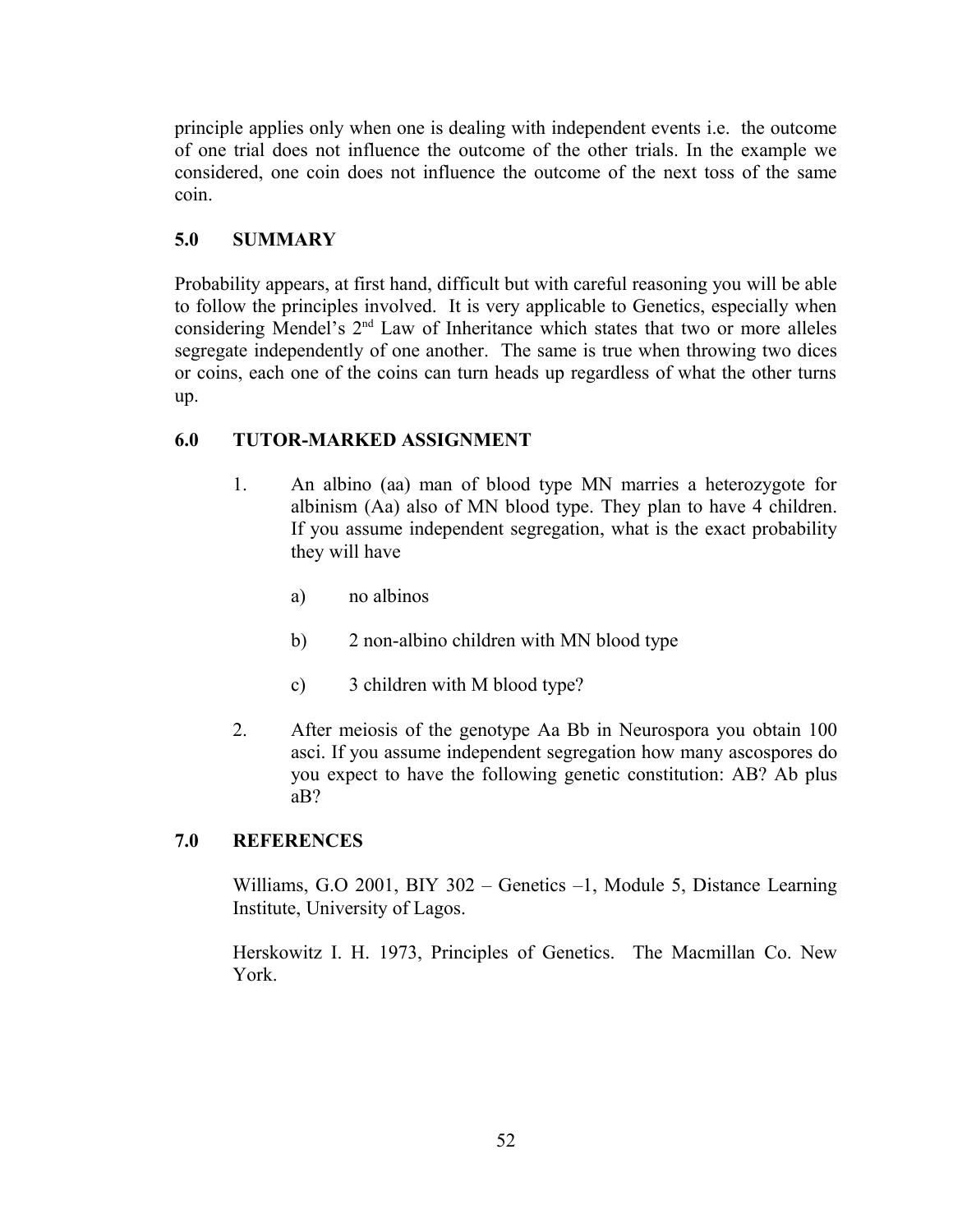## **UNIT 2 QUANTITATIVE/POLYGENIC INHERITANCE**

- 1.0 Introduction
- 2.0 Objectives
- 3.0 Main content
- 3.1 Continuous variations
- 3.3 Worked examples
- 3.3 Other considerations
- **4** Conclusion
- **5** Summary
- **6** Tutor-Marked Assignment
- **7** References

### **1.0 INTRODUCTION**

In our considerations so far we have dealt with phenotypes which can be clearly distinguished from one another regardless of:

- 1. the type of relationship that exists among the alleles at one locus complete or incomplete dominance or codominance.
- 2. the complexity of the genotype, in terms of the number of loci involved and the type of interaction among the alleles at the different loci e.g. epistatic interactions.

Put differently every genotype or class of genotype has a distinctive phenotype. For instance, in the ABO blood group the blood types can be clearly distinctive classes of phenotypes and are described as QUALITATIVE traits. The genes are said to show DISCONTINUOUS variation is their phenotype.

### **2.0 OBJECTIVES**

- 1. In this unit as in the earlier ones you should be able to recognize the fact that the basic principles of inheritance are still operative.
- 2. The difference in this case lies in how the genotype determines the phenotype.
- 3. In order to be able to appreciate No. 2, you have to be able to state and explain the assumptions which form the basis for all the discussion in this module.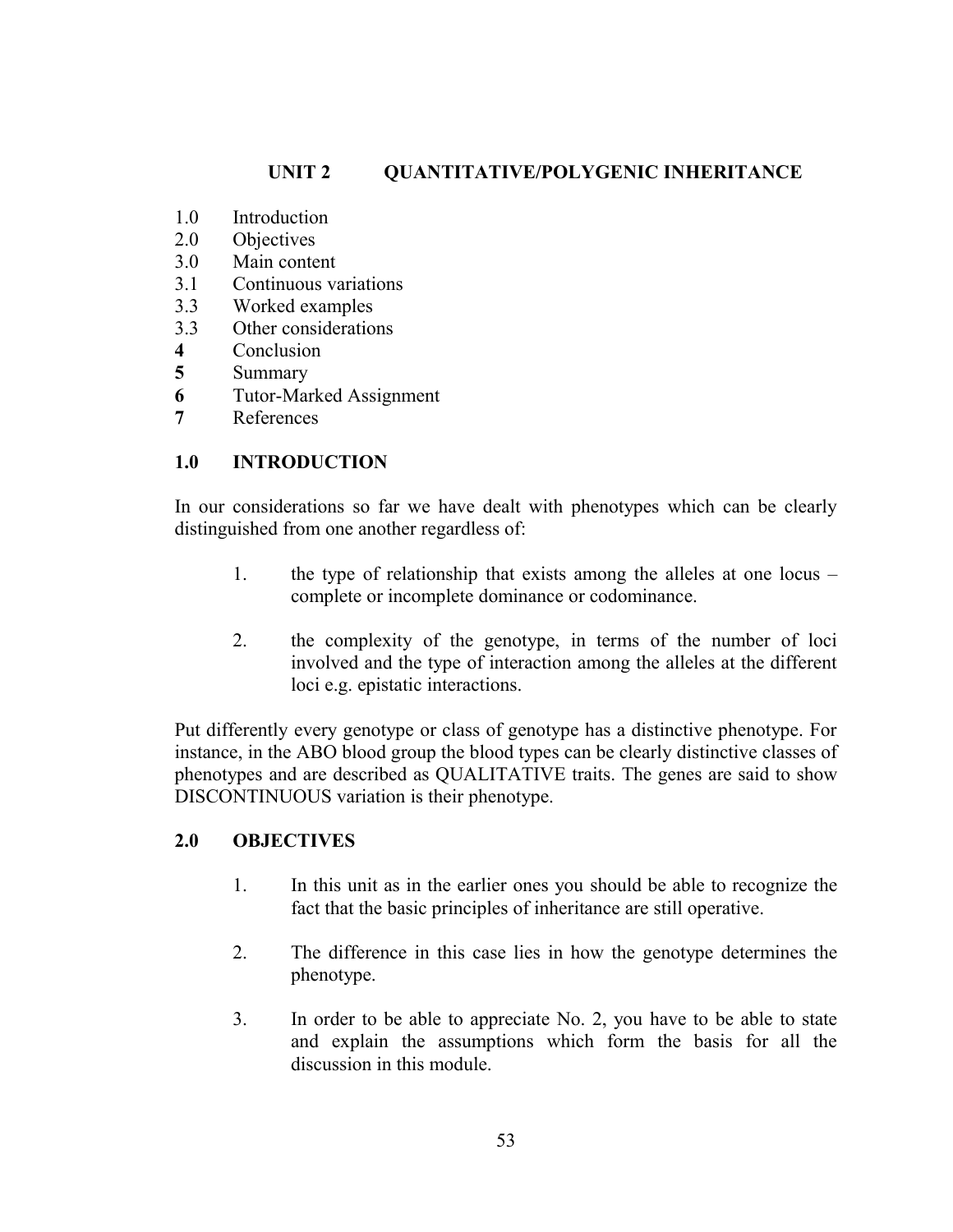You should be able to:

- (i) to account for the shades of difference between the variety of phenotypes in a given polygenic trait.
- (ii) to determine the number of genes controlling a trait
- (iii) to determine the genotypes for various phenotypes and viceversa, as well as the frequencies of various phenotypic and genotypic classes.
- (iv) to use the probability method in the determination in (iii) above.
- (v) to explain the fact that in some instances polygenic traits may have only phenotypes, produced by a threshold effect.

## **3.1 Continuous Variation**

There are traits which flow – CONTINUOUS variation. The different phenotypic classes are small so that the classes are not sharply distinguishable or immediately obvious. For example, in a population not everybody is the same height; there seems to be somebody in every possible position from the shortest to the tallest. Weight and skin colour are other traits which also show continouos variation. The differences between the various classes of such genetically determined traits is therefore, described as *quantitative* inheritances.

Evidence from a number of experiments on quantitative inheritance show that more than one gene is involved in the phenotype that is produced. One can therefore talk of a trait controlled by *multiple genes* or *polygenes*. The latter term is used more widely. The roles of the alleles at the different loci in the production of the phenotype issuch that, on a simplified basis, one can recognise two types of alleles at each locus – CONTRIBUTING and NON-CONTRIBUTING alleles. These are merely terms adopted for convenience of description because it is highly unlikely that an allele has no effect. Thus a genotype with only non-controlling alleles still has a "basis" phenotype.

In order to facilitate the study of quantitative inheritance some simplifying assumptions have to be made. There are those who argue, with good reasons against some of the assumptions, but, be that as it may, we shall use them because they reduce the complexity of the problem. Also, in many cases valid predictions can be made using them. The assumptions are:

1. The effect of each contributing alleles on the phenotype is equal to the effect of any other contributing allele. Moreover, the effect is in addition to a base or minimum value. Thus, we may say that each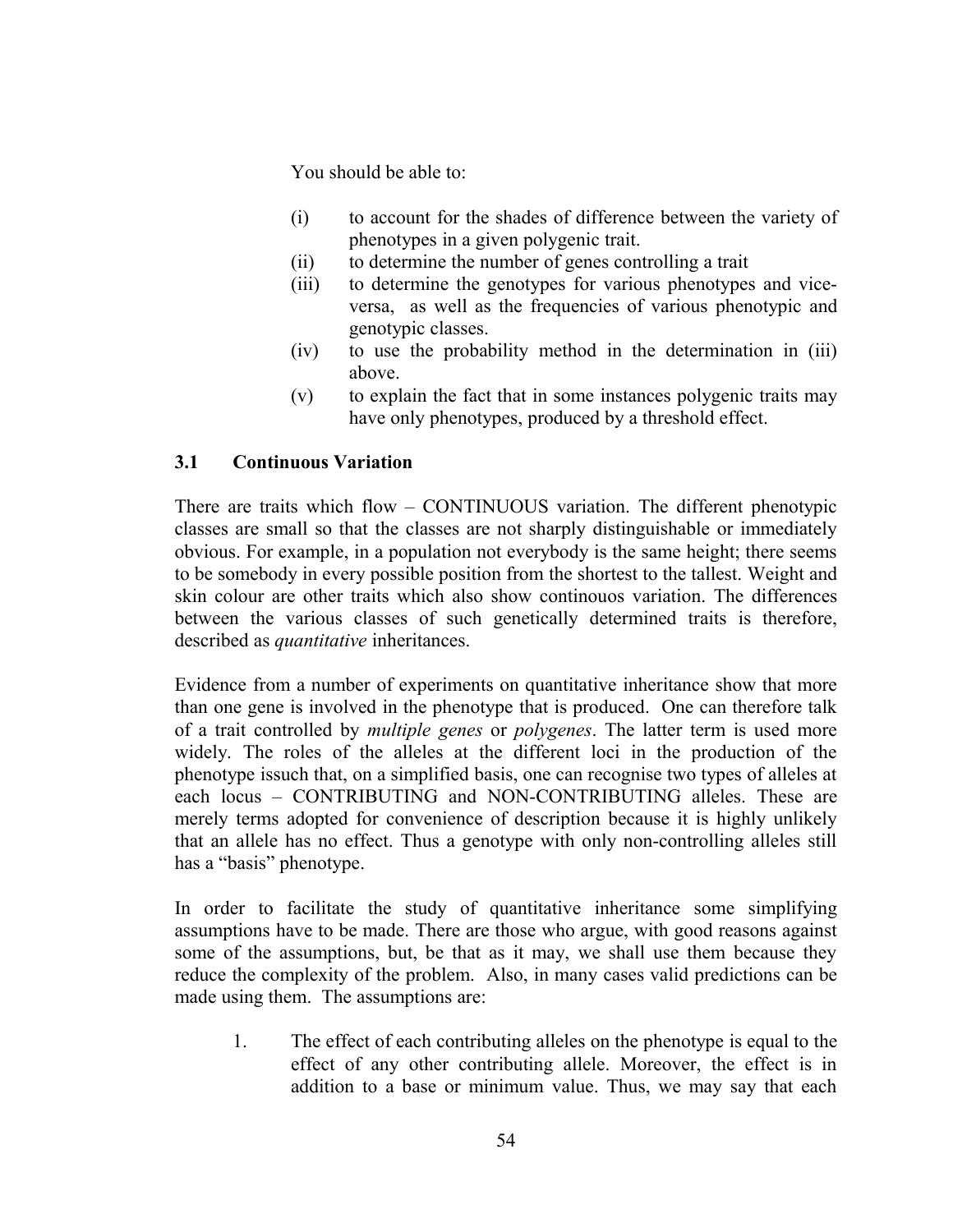allele contributing to a height adds 2.5 centimeters to the minimum height of one hundred and fifty centimetres.

- 2. The effects of the contributing alleles are additive. Therefore, if we continued with the example in No. 1, we could consider a genotype with six contributing alleles. In this case the total effect of the contributing alleles would be 15 centimetres (i.e. 6 x 2.5) which would be added to the minimum height. Thus the total height would be 165 centimetres (i.e.  $150 + 15$ ).
- 3. There is no dominance at each locus; instead we recognise contributing and non-contributing alleles as mentioned earlier. In other words at any locus one allele does not obscure the effect of the other alleles and the effect of homozygosity for two contributing alleles is greater than that of heterozygosity for one contributing and one non-contributing allele. Yet when there is dominance, homozygotes and heterozygotes have identical phenotypes. The assumption of contributing and non-contributing alleles is also different from intermediate and codominance because in both of these cases as well as in dominance the other allele has a distinctive phenotype. The non-contributing allele is not ascribed a specific phenotype.

One important consequence of the first three assumptions is that different genotypes will have the same phenotype is the total number of contributing alleles is the same in all the genotypes.

- 4. There is no epistasis. It is necessary to assume this condition in which the genotype at one locus does not mask the effect of the genotype at another locus because if that were not the case it would be difficult to assign a value for the effect of each allele. In the absence of epistasis there is a direct correspondence between the genotype and the phenotype.
- 5. There is no linkage among the loci controlling the trait. Linkage, you will recall, is one of the factors which modifies the genotypic and phenotypic ratios and the modified ratios are difficult to calculate. As we shall see later there may be as many as four or more loci involved in some traits and that would of course increase the complexity of the linkage calculations.
- 4. The environment has no effect on the genotype. In other words the phenotype is entirely attributable to the genotype. Certainly this assumption is a great simplification of the true situation. You know from personal experience that most people will not attach their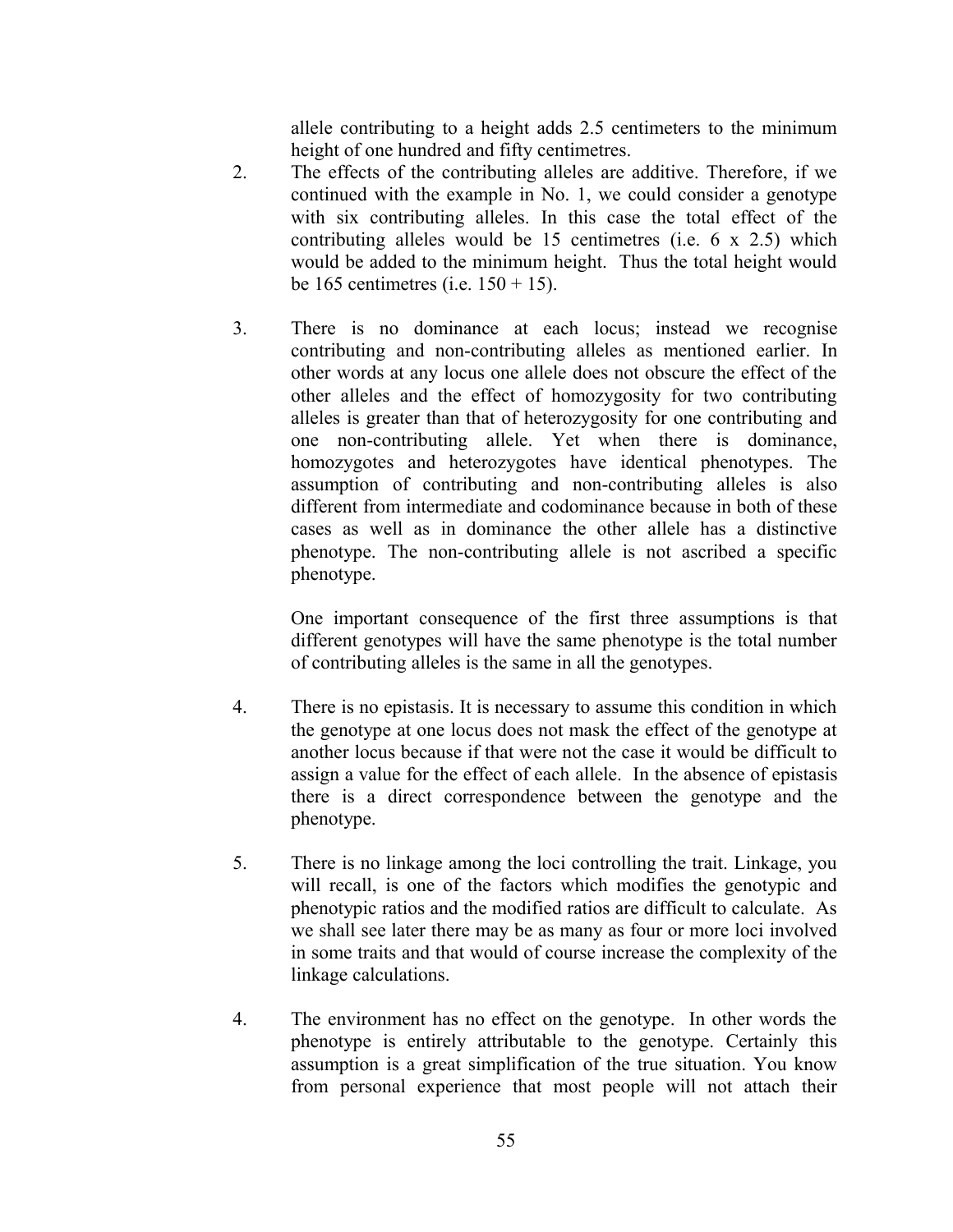potential maximum height and weight if they are under-nourished. In the same way various factors in the environment influence various traits in an organism. In spite of this obvious fact the environmental effect is not assigned any value because its true or even approximate value is variable and difficult to quantify consistently, ignoring it therefore, greatly facilitates quantification of the effect of the alleles involved.

I should emphasise the point that although the above assumptions are acknowledged as being merely for the purposes of simplification, conclusion based on them have been found to be very useful even in applied genetics.

The first significant breakthrough on the problem of quantitative inheritance was by Nilsson-Ehle in 1909. He worked on the colour of wheat kernel. The  $F_1$  from a cross between pure-breeding dark red-kerneled and white-kerneled parents were all of an intermediate red colour. This type of  $F_1$  from such a cross is consistently with incomplete dominance. The  $F_2$  generation, however, forces a rejection of that hypothesis. In the  $F<sub>2</sub>$  generation, one-sixteenth (1/16) of the progeny has the same dark red colour of the P-generation parents. The same was true for white progeny in the  $F<sub>2</sub>$ . The fact that the fractions of the different classes of progeny are in sixteenths, mean that the trait is controlled by two loci. But unlike what we found when considering the second law of inheritance with complete dominance, Nilsson-Ehle obtained Five phenotype classes among the  $F_2$ , instead of four. The presence of five phenotypic classes was also different from what is obtained when other types of genetic interactions are operative. The phenotypes in the crosses and among the progeny are shown below:



As mentioned earlier the fractions are indicative of two loci. The two types of alleles at each locus can be distinguished by a superscript. Thus we can assume that the  $A^1$  and  $B^1$  alleles contribute to red pigment production while  $A<sup>2</sup>$  and  $B<sup>2</sup>$  are non-contributing. The superscripts "1" and "2" as in " $A<sup>1</sup>$ " and " $A<sup>2</sup>$ " rather than capital and small letters such as "a" and " $A$ " were chosen to distinguish the contributing and non-contributing alleles because capital and small letters have already been used to represent dominant and recessive alleles. We assumed that there is no dominance so it would be best to avoid any confusion in that direction. Much as you are advised to use the same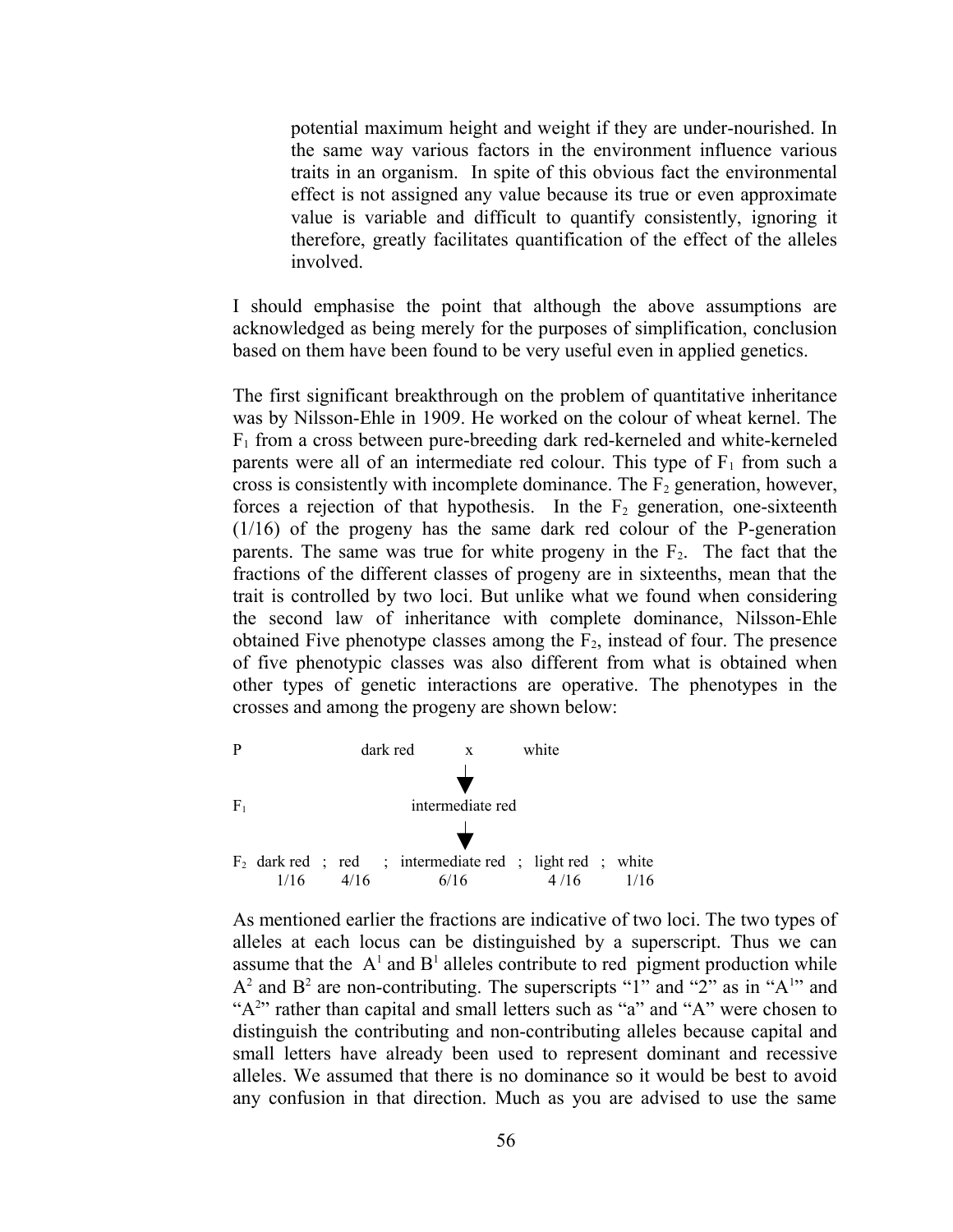method of representation used in these modules, you would not be penalized as long as you clearly define whatever method you opt for.

Since the parents were pure breeding the dark red parent would be  $A<sup>1</sup>A<sup>1</sup>B<sup>1</sup>B<sup>1</sup>$ and the white would be  $A^2A^2B^2B^2$ . The rationale for characterizing the dark red parent as being homozygous for only contributing alleles is that, that colour indicates the presence of the maximum amount of red pigment while white is due to the total absence of red pigment. Put differently the maximum number of contributing alleles any offspring can have is four if there are only two loci involved and four of such alleles would produce the maximum amount of red pigment.

Given the above parental genotypes, the  $F_1$  would inherit a maximum of two contributing alleles, both from the drdk red parent. Since the contributing alleles have equal effects which are also additive, the  $F_1$  with only two contributing alleles would have half as much red pigment as the parent. Hence its phenotype would be an intermediate red. The  $F_1$  is heterozygous at both loci (doubly heterozygous) and independent assortment during gamete production would yield gametes with 2, 1 or 0 contributing alleles Random Fertilization would in turn yield  $F_2$  progeny with 4,3,2, 1 or 0 contributing alleles. The phenotypes corresponding, would be different. Therefore, there would be five classes of  $F_2$  as Nilsson-Ehle observed. The whole cross can be written as:

 $A^1$  and  $B^1$  = contributing alleles  $A^2$  and  $B^2$  – non-contributing alleles.

P : dark red  
\n
$$
A^1A^1B^1B^1
$$
  
\n $A^2A^2B^2B^2$   
\nFI : intermediate red  
\n $A^1A^2B^1B^2$   
\nGametes:  $A^1B^1$ :  $A^1B^2$  :  $A^2B^1$ :  $A^2B^2$   
\nContinuting alleles  
\nin gametes  
\n2 1  
\n $I$   
\n1 0  
\nF2 : dark red  
\n $A^1A^1B^1B^1$   
\n $A^1A^1B^1B^2$   
\n $A^1A^1B^1B^2$   
\n $A^1A^2B^1B^2$   
\n $A^1A^2B^1B^2$   
\n $A^1A^2B^1B^2$   
\n $A^1A^2B^1B^2$   
\n $A^1A^2B^1B^2$   
\n $A^1A^2B^1B^2$   
\n $A^1A^2B^1B^2$   
\n $A^1A^2B^1B^2$   
\n $A^1A^2B^1B^2$   
\n $A^1A^2B^1B^2$   
\n $A^1A^2B^1B^2$   
\n $A^1A^2B^1B^2$   
\n $A^1A^2B^1B^2$   
\n $A^1A^2B^1B^2$   
\n $A^1A^2B^1B^2$   
\n $A^1A^2B^1B^2$   
\n $A^1A^2B^1B^2$   
\n $A^1A^2B^1B^2$   
\n $A^1A^2B^1B^2$   
\n $A^1A^2B^1B^2$   
\n $A^1A^2B^1B^2$   
\n $A^1A^2B^1B^2$   
\n $A^1A^2B^1B^2$   
\n $A^1A^2B^1B^2$   
\n $A^1A^1B^1B^2$   
\n $A^1A^1B^1B^2$   
\n $A^1A^1B^1B^2$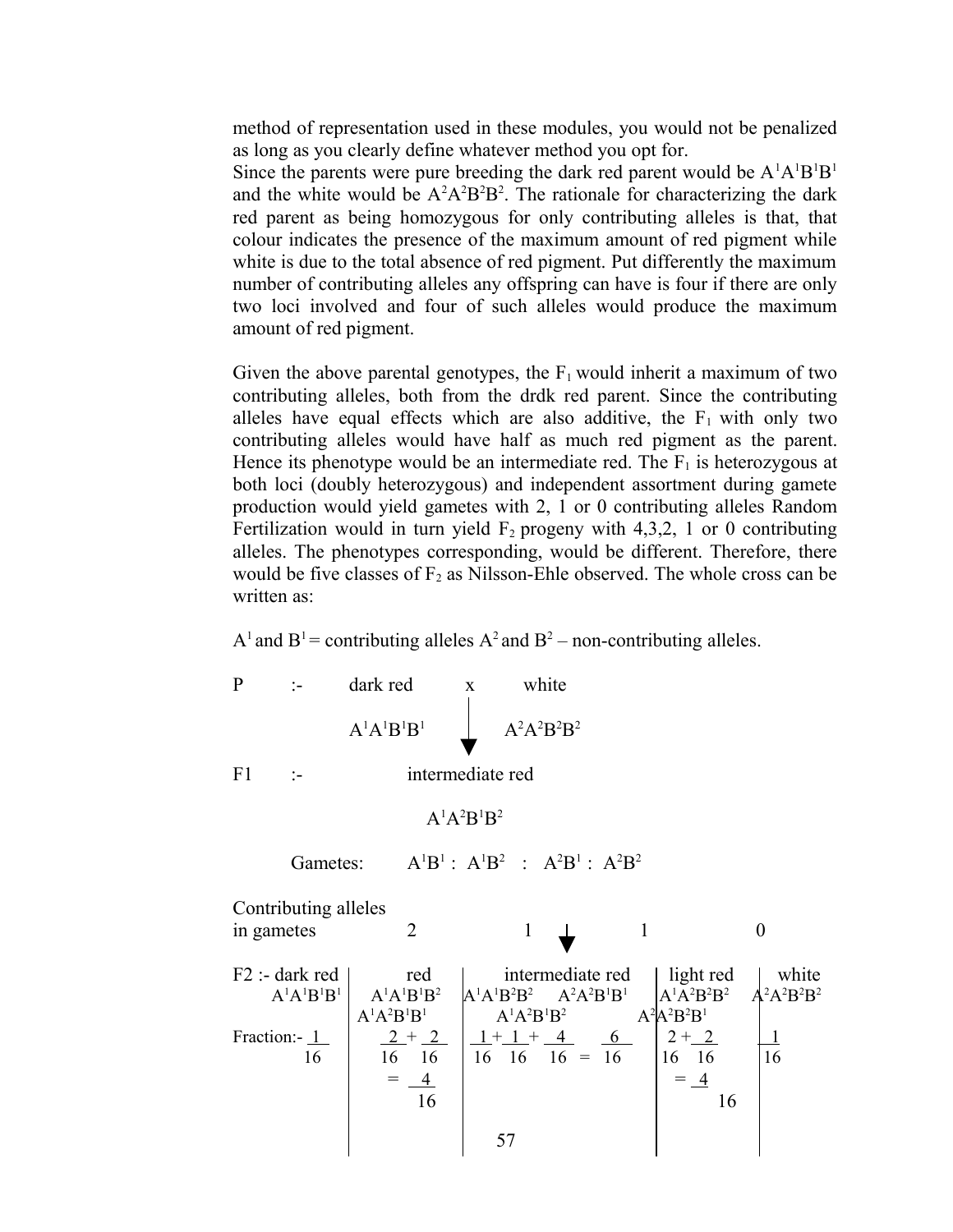| Contributing  |  |  |
|---------------|--|--|
| Alleles: $-4$ |  |  |

On the basis of the above and other experiment using larger numbers of loci it is possible to draw up the table below:

#### **Table 2.1**

| Expectations in the $F2 -$ Generation due to Polygenic differences |  |  |  |  |  |  |  |  |  |
|--------------------------------------------------------------------|--|--|--|--|--|--|--|--|--|
| between two homogenous Parents.                                    |  |  |  |  |  |  |  |  |  |

| P-generation: Number of<br>loci (pairs of polygenes)<br>in which two parents<br>differ | Fraction of F2 like either pure-<br>breeding parents | Number of<br>genotypic<br>classes in the<br>F <sub>2</sub> - generation | Number of phenotypic<br>classes in the F2 -<br>generation |
|----------------------------------------------------------------------------------------|------------------------------------------------------|-------------------------------------------------------------------------|-----------------------------------------------------------|
|                                                                                        | $\frac{1}{4}$                                        | $3 = 3^1$<br>$9 = 3^2$                                                  | $3 = 2 \times 1 + 1$                                      |
| $\overline{2}$                                                                         | $=(\frac{1}{4})^2$<br>1/16                           | $27 = 3^3$<br>59,049                                                    | $5=2 \times 2+1$                                          |
| 3                                                                                      | $=(\frac{1}{4})^3$<br>1/64                           |                                                                         | $7=2 \times 3+1$                                          |
| 10                                                                                     | $=(\frac{1}{4})^{10}$<br>1,048,576                   | 3486784401                                                              | 21                                                        |
| 20                                                                                     | $=$ $\binom{1}{4}^{20}$<br>1,099,511,627,776         | $3^n$                                                                   | 41                                                        |
| n                                                                                      | $(\frac{1}{4})^n$                                    |                                                                         | $2n + 1$                                                  |

From the table it is obvious that increases in the number of genotypic classes is not proportional to increase in the number of polygenes determining a trait. Rathe, the increase in the number of genotypes greatly outsripts the increase in the number of genotypes greatly outstripts the increase in the number of polygenes. The increase in the number of genotypes also results in an increase in the number of phenotypic classes, making it more difficult to distinguish between the phenotypic classes.

If two heterozygotes are crossed, the table shows that the number of genotypic classes is larger than the number of phenotypic classes wherever the number of loci at which they differ is greater than one. This means that there would be more than one genotype in a number of the phenotypic classes. In such cases it is necessary to know the number of genotypes in a given phenotypic class in order to be able to calculate the fraction of such progeny accurately. It is important that you bear in mind the fact that we are referring to number of genotypes not number of different genotypes. The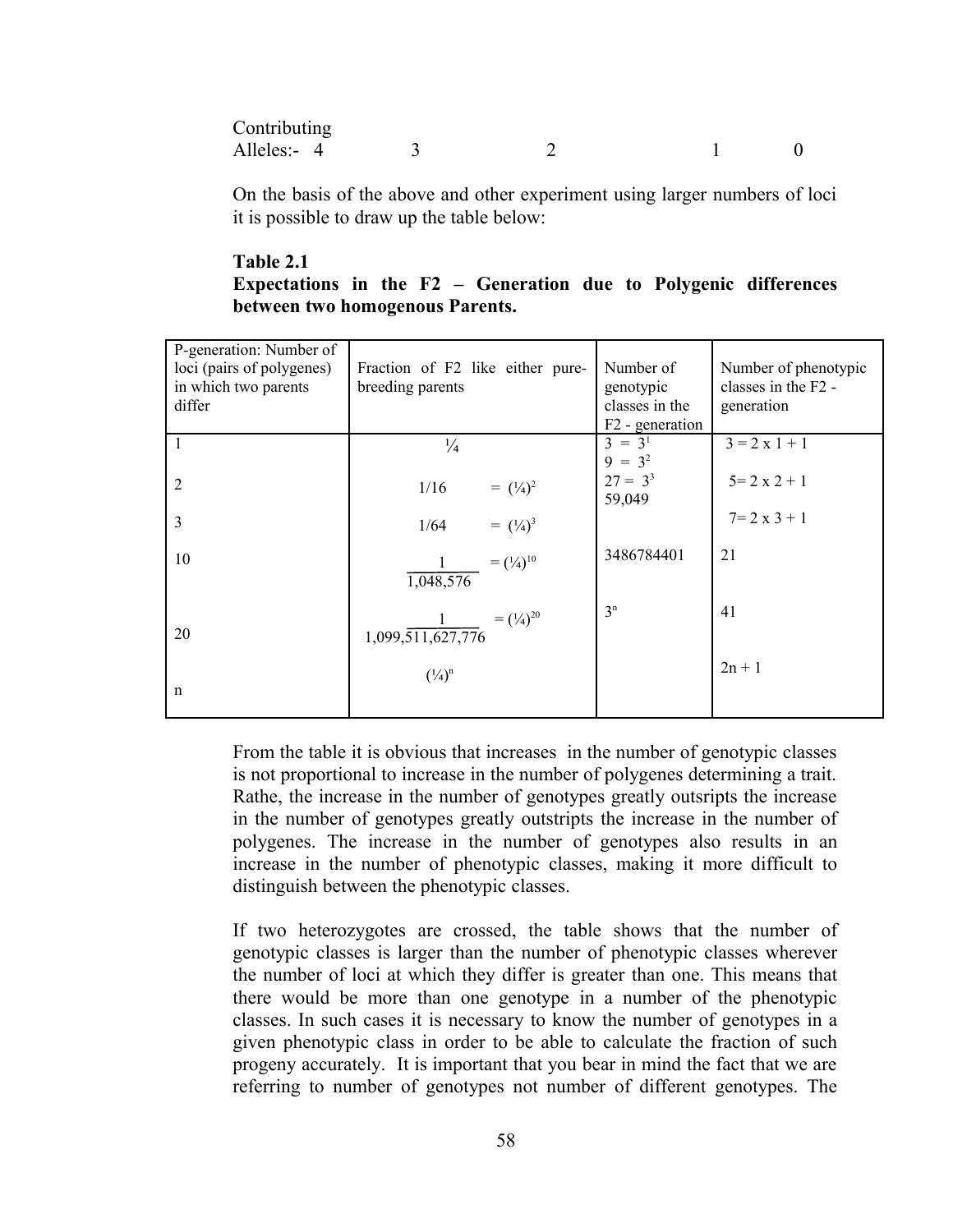distinction is a fine one but nonetheless a very important one. The former category includes similar genotypes which occur more than once well as different genotypes. Thus in Nilsson-Ehele's experiment which we considered earlier, the class of  $F<sub>2</sub>$  progeny with intermediate red phenotype contains three different genotypes. Yet according to the distinction which we are trying to make, the number of genotypes in that phenotypic class is six, because the  $A^1A^2B^1B^2$  genotype can occur in four different ways, making up  $4/16$  of the total  $F_2$  progeny.

The above explanation makes it necessary to repeat what we are trying to accomplish: How to calculate the fraction of a given phenotypic class of progeny from a cross between two parents heterozygous for the polygenes under consideration. Suppose there are n loci involved. In any cross between two heterozygotes for one locus all genotypes occur in a fraction of  $\frac{1}{4}$  i.e. Aa x Aa  $\longrightarrow$  AA, Aa, aA, and aa. For n loci the fraction will be  $(1/4)^n$ . Recall that for two loci, there are 16 boxes in the Punnett squares, making the fraction of each genotype in the box,  $1/16$  which is the same as  $(1/4)^2$ . In other words  $n = 2$ . However, in order to get the correct fraction belonging to that class,  $(1/4)^n$  must be multiplied by a coefficient which is the number of genotypes in that class. The coefficient may be calculated by either the binomial method or by the factorial method. I shall discuss only the factorial method. The formula for the number of genotypes in any phenotypic class is:

$$
\frac{(2n)!}{X!\ (2n-X)!}
$$

 Where n is the number of loci (i.e 2n is the number of alleles in the genotype).

X is the number of contributing alleles in that phenotypic class and  $2n - X$  is therefore, the number of non-contributing alleles.

Therefore the fraction of a phenotypic class among the progeny is

$$
\boxed{\frac{(2n)!}{X!(2n-X)!}} = (1/4)^n
$$

## **3.2 Worked Example**

#### **Question**

In human population the shortest height is one metre and the tallest is two metres. Five loci quantitatively determine height.

(a) What is the effect of each contributing alleles?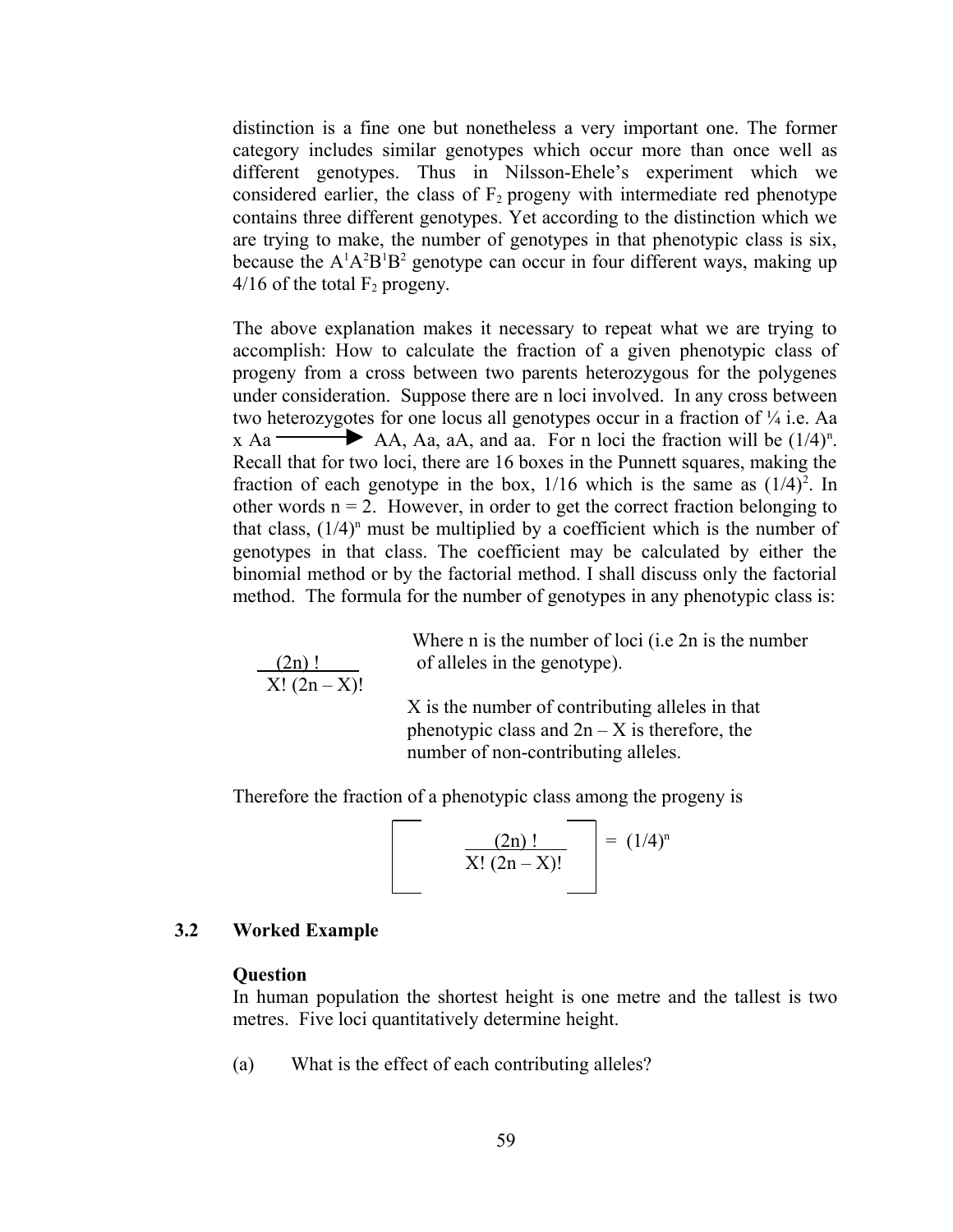- (b) If people of intermediate height marry
	- (i) What fraction of their children would be expected to be like their parents genotypically?
	- (ii) What fraction of their children would be expected to have the intermediate phenotype?
	- (iii) What fraction of their progeny would be expected to have intermediate height and be homogous for contributing alleles,  $A^1$  and  $B_1$  in their genotype. (Assume the loci are A, B, C. D, and E)

#### **Answer:**

.

.

(a) Assume that the shortest height is homozygous for only noncontributing alleles and also that the tallest are homozygous for contributing alleles. Therefore the additive effects of the contributing alleles will account for the difference in height between the tallest and the shortest. Therefore the contributing alleles will account for one metre in height. There are five loci and the tallest are homozygous for only contributing alleles. Hence 10 equally additive alleles produce some metre or 100 cm.

> The effect of each contributing alleles is 100  $\overline{10}$  = 10 cm

- (b) People of intermediate height would be 1.5 metres in height. The additional 50cm will be produced by five contributing alleles in addition to five non-contributing alleles in the genotype.
- (i) Let us assume that the genotype of both parents is  $A<sup>1</sup>A<sup>2</sup>B<sup>1</sup>B<sup>2</sup>$  $C^1C^2D^1D^2$  E<sup>1</sup>E<sup>2</sup> (a number of other genotypes will produce the same effect).

If the parents are as sucy assumed the fraction of  $A<sup>1</sup>A<sup>2</sup>$  from  $A<sup>1</sup>A<sup>2</sup>$  x  $A^1A^2$  is  $\frac{1}{2}$ .

. . The fraction that is genotypically like the parents is:

 $\binom{1}{2}^5$ 

 (if you do not understand how this answer was arrived at, go back and review the lectures on Probability)

(ii) As mentioned above people of intermediate height have 5 contributing and 5 non-contributing alleles. It was also stated earlier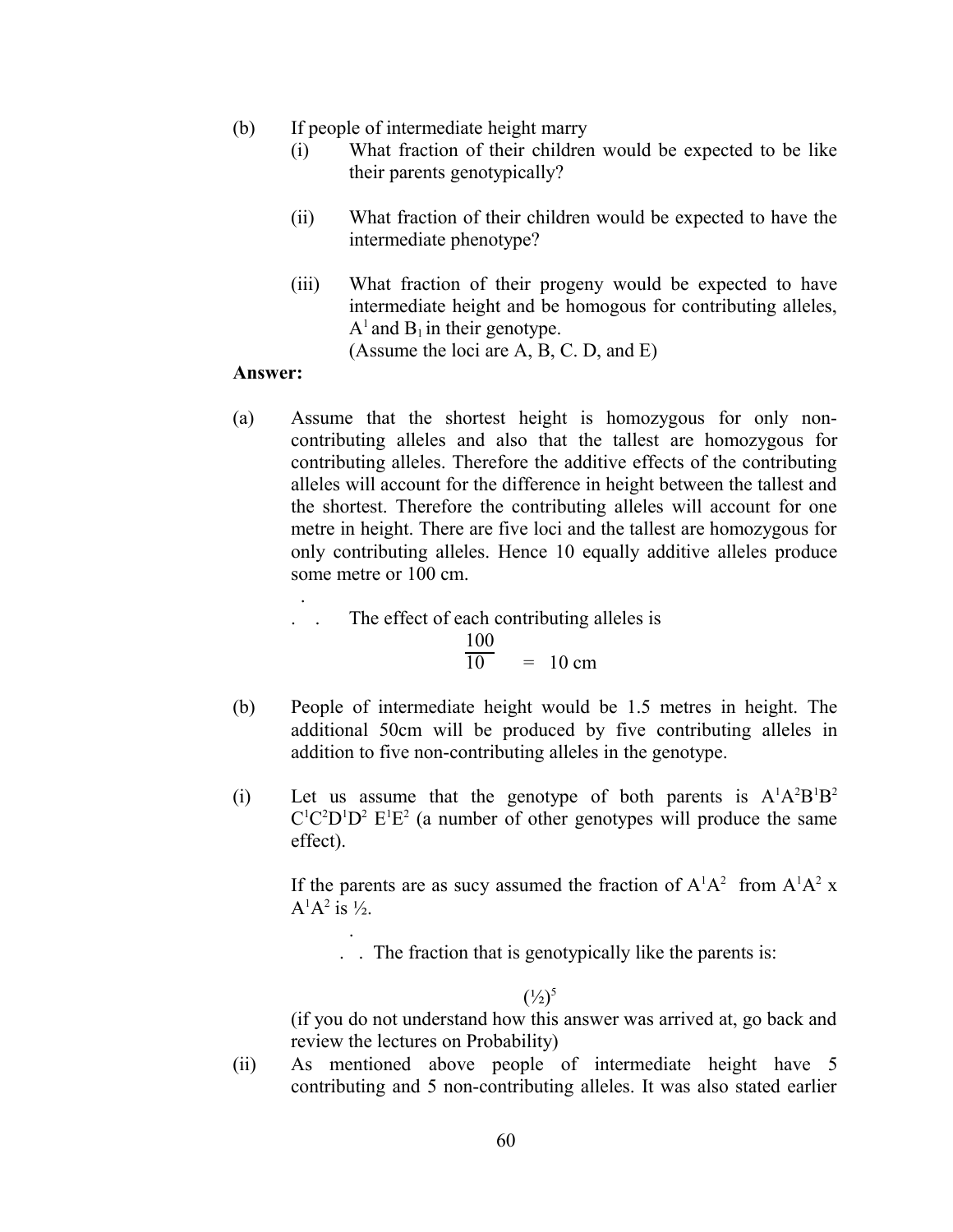that the fraction (probability) of any given genotype from such a cross is  $\frac{1}{4}$  at each locus. For the five loci, that would be  $(\frac{1}{4})^5$  but there are a number of genotypes possible with five contributing and five noncontributing alleles. The formula for calculating this number or coefficient has been given. When applied, the expression to be solved is

$$
\frac{10!}{5! (10-5)!} \times \frac{(\frac{1}{4})^5}{5!5!} \times \frac{10!}{5!5!} \times \frac{(\frac{1}{4})^5}{5 \times 4 \times 3 \times 2 \times 1}
$$

$$
= 252 \times (\frac{1}{4})^5
$$

(iii) Since the relevant progeny are both intermediate in height and homozygous for contributing alleles at loci A and B, four of the five contributing alleles have been determined. The fifth contributing allele will be due to heterozygosity at either locus C, D or E i.e. three different possibilities. The fraction of  $A<sup>1</sup>A<sup>1</sup>B<sup>1</sup>B<sup>1</sup>$  from a cross of two  $A^{1}A^{2}B^{1}B^{2}$  is  $(\frac{1}{4})^{2}$  For the three other loci if there is heterozygosity for a contributing allele at the C locus, the two other loci must be homozygous for non-contributing alleles, giving  $2/4 \times \frac{1}{4} \times \frac{1}{4}$  and the fraction for the full genotype would be

 $\frac{1}{4}$  x  $\frac{1}{4}$  x  $\frac{2}{4}$  x  $\frac{1}{4}$  x  $\frac{1}{4}$ 

since there are three possibilities for genotypes at loci C, D and E, the fraction of this relevant type of progeny is:

 $3 \times 2/4 \times (1/4)^4$ 

#### **3.3 Other Considerations**

It is estimated that skin colour in man is determined by a minimum of three and a maximum of six additive loci. If we assumed that four loci are involved with the  $A^1$ ,  $B^1$ ,  $C^1$  and  $D^1$  alleles contributing to pigment production while  $A^2$ ,  $B^2$ ,  $C^2$  and  $D^2$  are non-contributing, a marriage between pure black and pure white would produce mulatto children with intermediate skin colour. Their genotype in this particular cross would be  $A<sup>1</sup>A<sup>2</sup>B<sup>1</sup>B<sup>2</sup> C<sup>1</sup>C<sup>2</sup>D<sup>1</sup>D<sup>2</sup>$ . On the other hand, a marriage between two mulattoes would be capable of producing the while spectrum of skin colours. This is because both parents can produce gametes which contain only contributing (i.e.  $A^{1}B^{1}C^{1}D^{1}$ ) or non-contributing (i.e.  $A^2B^2C^2D^2$ ) alleles in addition to other gametic genotypes. The point being made here is that because of the way in which skin colour is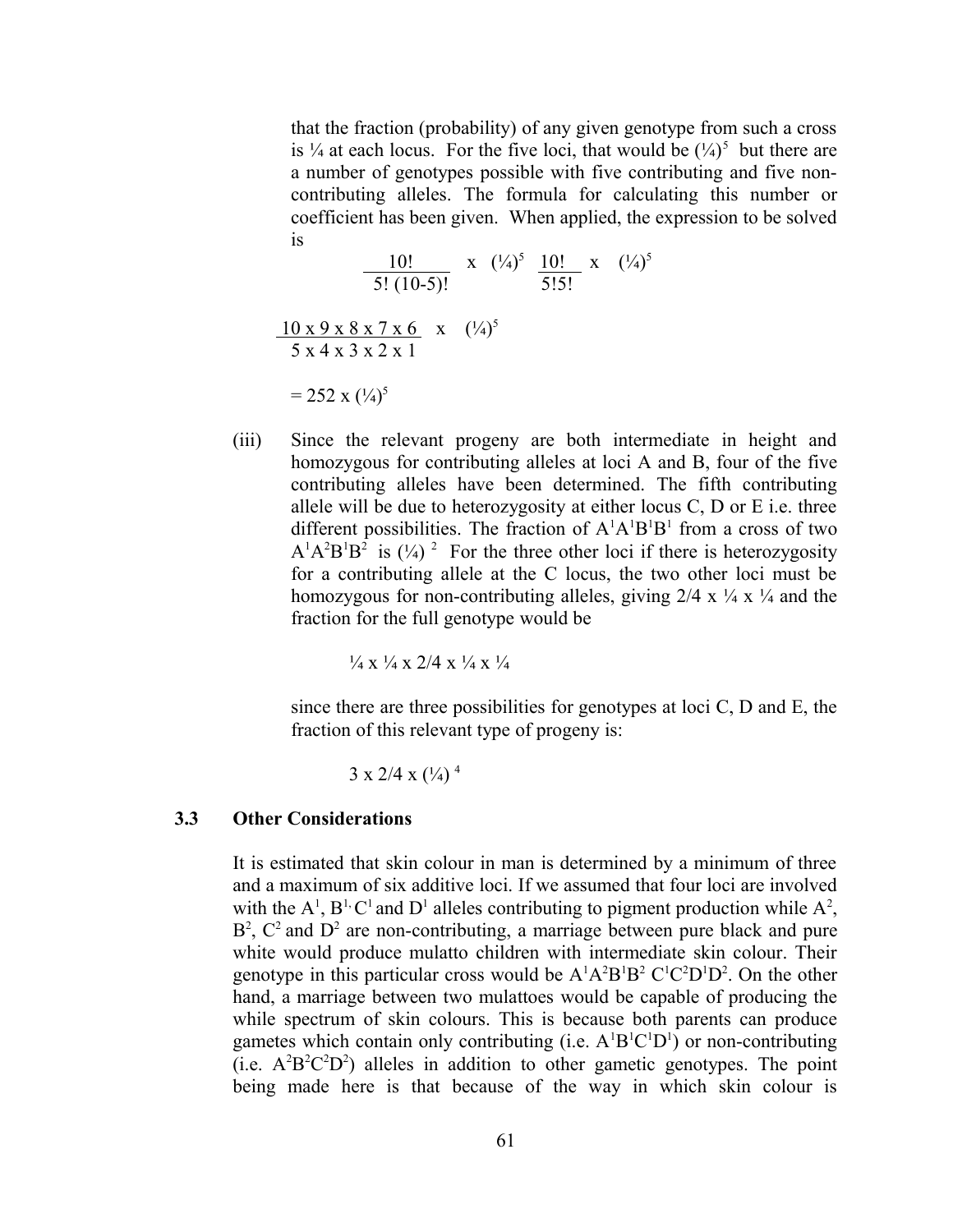determined it is possible for a couple to have children who are either much lighter or darker in complexion than either of them. Infidelity on the woman's part therefore may not be the correct explanation when a child with a markedly different skin colour from the rest of the family is born.

Although the discussion of polygenic inheritance so far has characterized it as a condition in which there is a continuum of phenotypes that is not always the case. There are polygenic traits for which only two phenotypes are produced. For example, in the guinea pig the normal hind foot has only three toes, but there are some strains with four toes. Crosses between the pure breeding three-toed and four-toed strains produced  $F_1$  which are nearly all three-toed. The  $F<sub>2</sub>$  from this type of cross consists of three-toed and four-toed individuals in a ratio of approximately 3 three-toed : 1 four-toed. This ratio suggests that we are dealing with a pair of alleles in one locus exhibiting complete dominance by the allele for three toes.



Crosses with the F2 however do not support the one locus hypothesis. Instead it is more reasonable to assume that there are approximately four additive loci involved, but that is not all. In order to have fur toes there must be at least about five contributing alleles present. If there are less than five contributing alleles then only three toes develop, but if there are five or more, four toes develop. In other words, there is a threshold or level which must be reached before there would be development of four toes. Any number of contributing alleles below the threshold produce only three toes.

In discussing this particular example of threshold effect on the phenotype, I have not gone into the ramification. The important point to bear in mind is that the alleles are additive. The effects of the different alleles must be added in order to reach the threshold at which the effect, in this case development of four toes, becomes visible. Equally important is the fact that once the threshold is re3ached the effect (phenotype) is the same regardless of the number of contributing alleles present. What we have discussed with reference to number of toes may be summarized by the following diagrams.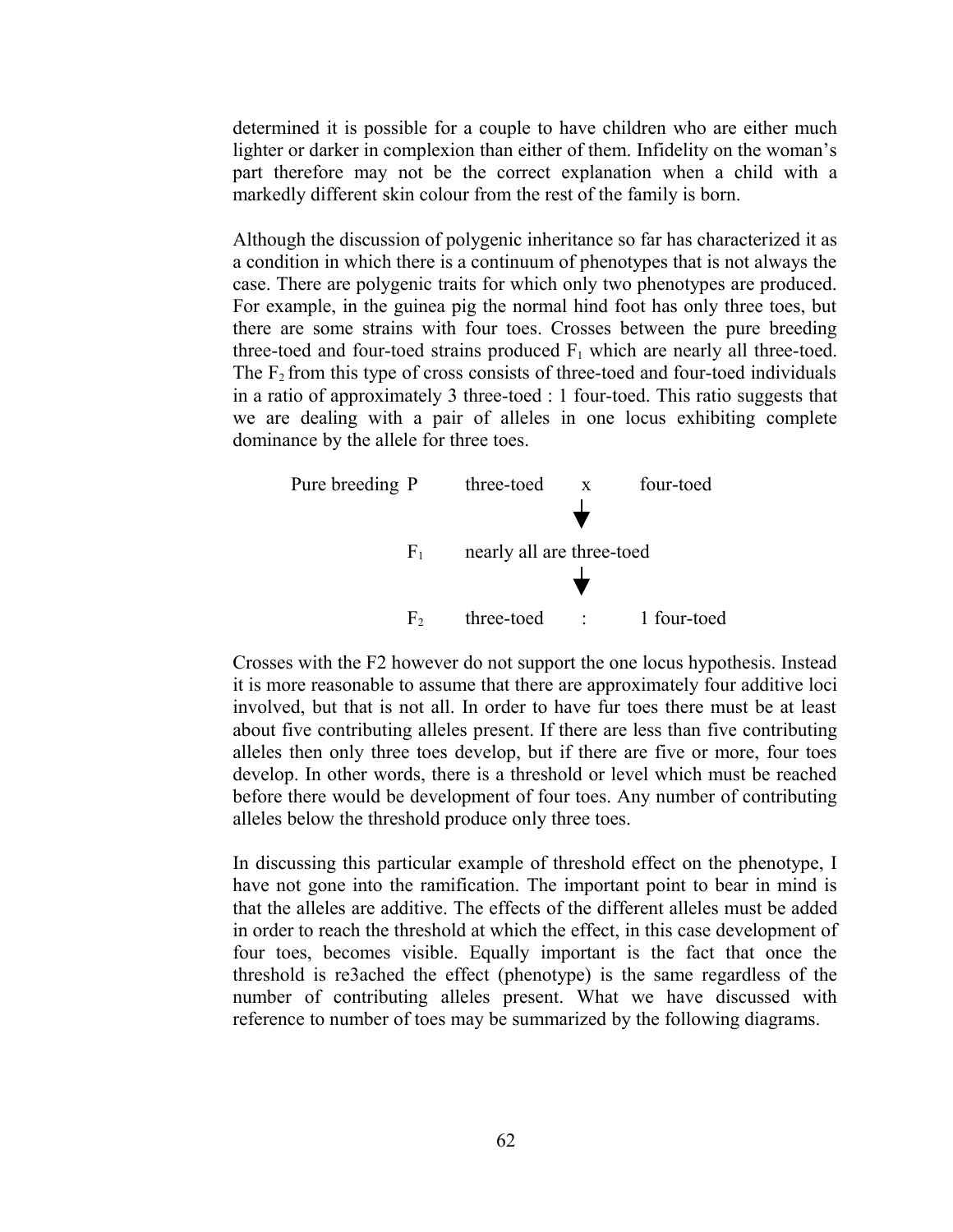

number of contributing Alleles

According to the hypothesis to account or the three-and four-toed phenotypes if  $A^1$ ,  $B^1$ ,  $C^1$  and  $D^1$  are contributing and  $A^2$ ,  $B^2$ ,  $C^2$  and  $D^2$  are not, then parents who are  $A^{1}A^{1}B^{1}B^{1}C^{1}C^{1}D^{2}D^{2}$  would be pure-breeding for four-toes. The same would be true of  $A^1A^1B^1B^1C^1C^1D^1D^2$  parents but of  $A^1A^1B^1B^1C^1C^2D^1D^2$  parents. Try to explain why the statements are correct.

#### **4.0 CONCLUSION**

- 1. A trait is controlled by multiple genes or polygenes
- 2. Alleles appear in pairs and two types can be recognized contributing and non-contributing alleles.
- 3. Certain simplifying assumptions have been made to facilitate the study of quantitative inheritance. Among these are
	- (a) at any locus one allele does not obscure the effect of the other allele.
	- (b) the effect of each contributing allele on the phenotype is equal to the effect of any other contributing allele.
	- (c) the effect of the contributing alleles are additive.
	- (d) there is no epistasin.
	- (e) there is no linkage among the loci controlling the trait.
	- (f) the environment exerts no effect on the genotype.

#### **5,0 SUMMARY**

Quantitative inheritance is the mechanism of genetic control of traits showing continuous variation. Many traits, especially those that are measured in a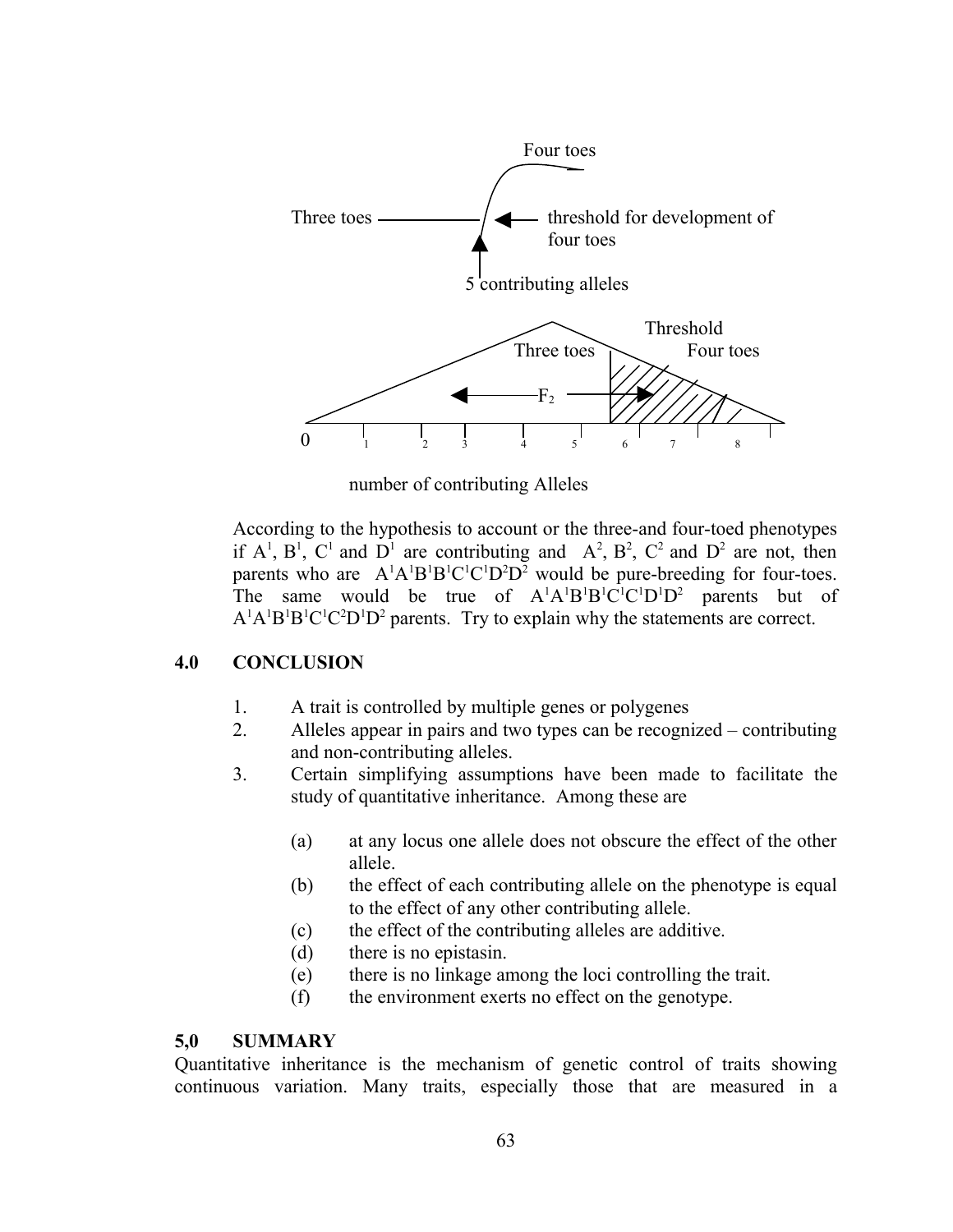"quantitative" manner, are affected by many genes, examples include Height, Weight, Yield in crops, Growth rate in farm animals IQ. In addition to quantitative inheritance, inheritance of these traits is often referred to as "cumulative gene action" or "polygenic-inheritance

#### **6.0 TUTOR-MARKED ASSIGNMENT**

How does polygenic inheritance differ from Mendelian inheritance?

#### **Answer to TMA**

Mendelian inheritance refers to the expression of inheritance of monogenic traits, that is traits that are controlled by one gene. We will use flower color as an example. Suppose we have two of the same kind of plant. Plant A has red flowers, and plant B has blue flowers. Red is dominant, and blue is recessive. Therefore the color genes for plant A are either AA or Ab. Plant B is bb. If we cross A with B, the color of the flowers will either be red or blue but not purple. The gene composition can only be AA, Ab, or bb. If it is AA, then the flowers will be red. If it is Ab, then the flowers will be red because the A gene will mask the expression of the b gene. "Ab" does not result in a purple flower. If it is bb, then the flowers will be blue.

However, when we consider polygenic inheritance things become more complicated. Polygenic inheritance refers to the expression of traits controlled by two or more genes and environmental interactions. Polygenic traits do not follow Mendelian patterns of dominance and recessiveness. Skin color is a good example. Not only do multiple genes affect skin color, but the environment does as well. Changing a specific gene or factor may result in only minor changes in the expression of the gene. Suppose one person has black skin and their mate has white. Their offspring may have black skin, white skin, or some shade in between.

#### **7.0 REFERENCES**

Williams, G.O 2001, BIY 302 – Genetics –1, Module 5, Distance Learning Institute, University of Lagos.

Herskowitz I. H. 1973, Principles of Genetics. The Macmillan Co. New York.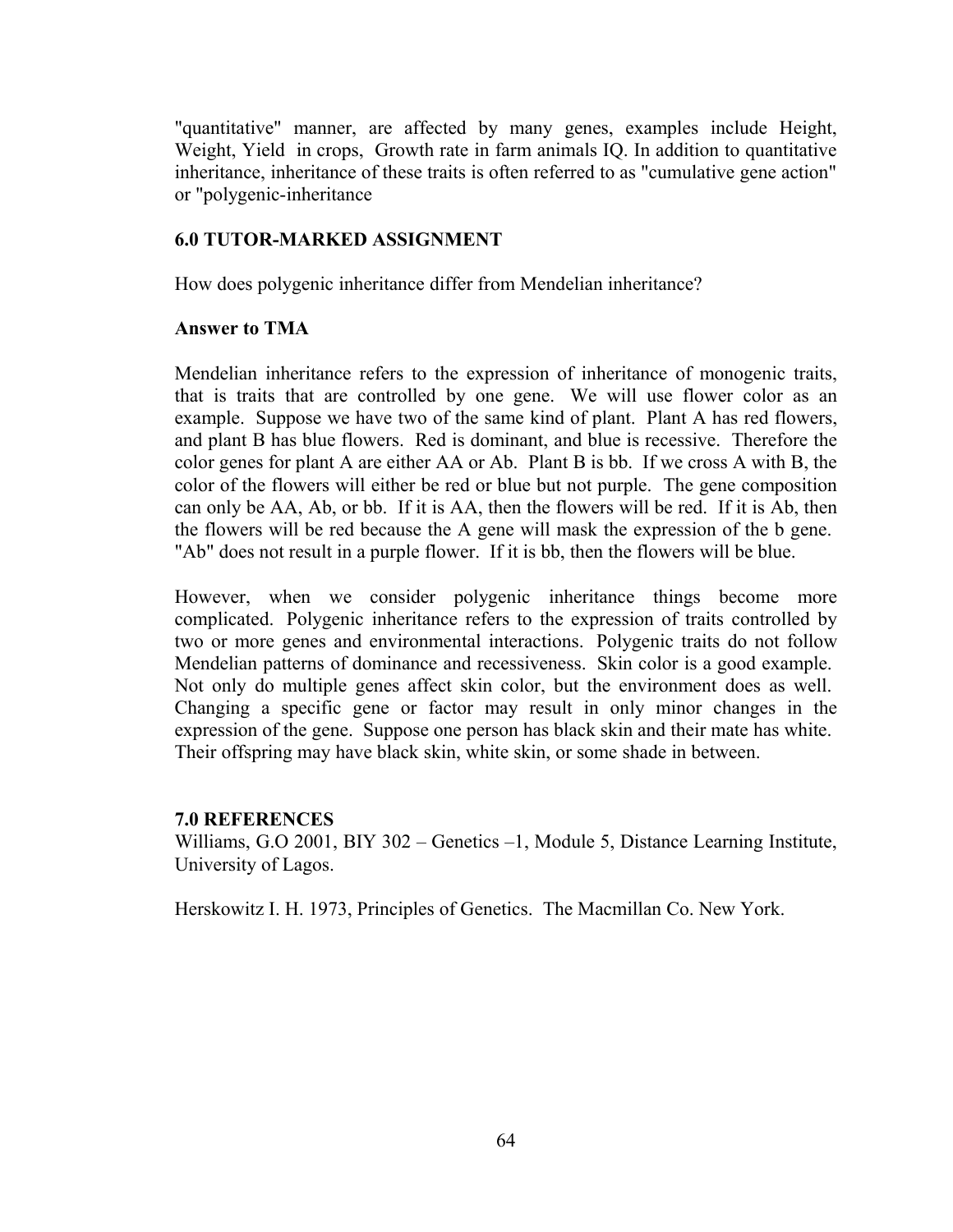### **UNIT 3 SEX DETERMINATION AND SEX LINKAGES**

- 1.0 Introduction
- 2.0 Objectives
- 3.0 Main content
- 3.1 Sex determination
- **3.2** Sex determination in Drosophila
- **3.3** Other organisms
- 4.0 Conclusion
- 5.0 Summary
- 6.0 Tutor-Marked Assignment
- 7.0 References

## **1.0 INTRODUCTION**

Many men blame their wives for having only female children; some couple have only male children. Is it the fault of the woman for having only daughters? How exactly does a baby get to be a boy or a girl? This unit, among other things, examines this phenomenon.

## **2.0 OBJECTIVES**

In many sexually reproducing organisms, especially in animals, the two sexes are distinct. There are a number of factors which determine the sex of an individual. The materials discussed should enable you to:

- 1. distinguish between autosomes and sex chromosomes;
- 2. account for the sexes produced by the chromosomal constitutions discussed;
- 3. explain the pattern of inheritance and expression of genes on the sex chromosomes;
- 4. explain the terms sex-linked, sex limited and sex influenced traits.

### **3.1 Sex Determination**

 One of the characteristics of living things is the ability to reproduce their own kind. The method of reproduction however, may be either of two kinds, although some organisms are capable of using both kinds. The two kinds of reproduction are asexual or vegetative reproduction and sexual reproduction. One major feature of sexual reproduction is the fusion of two types of gametes. In many organisms – all higher organisms have the two gametes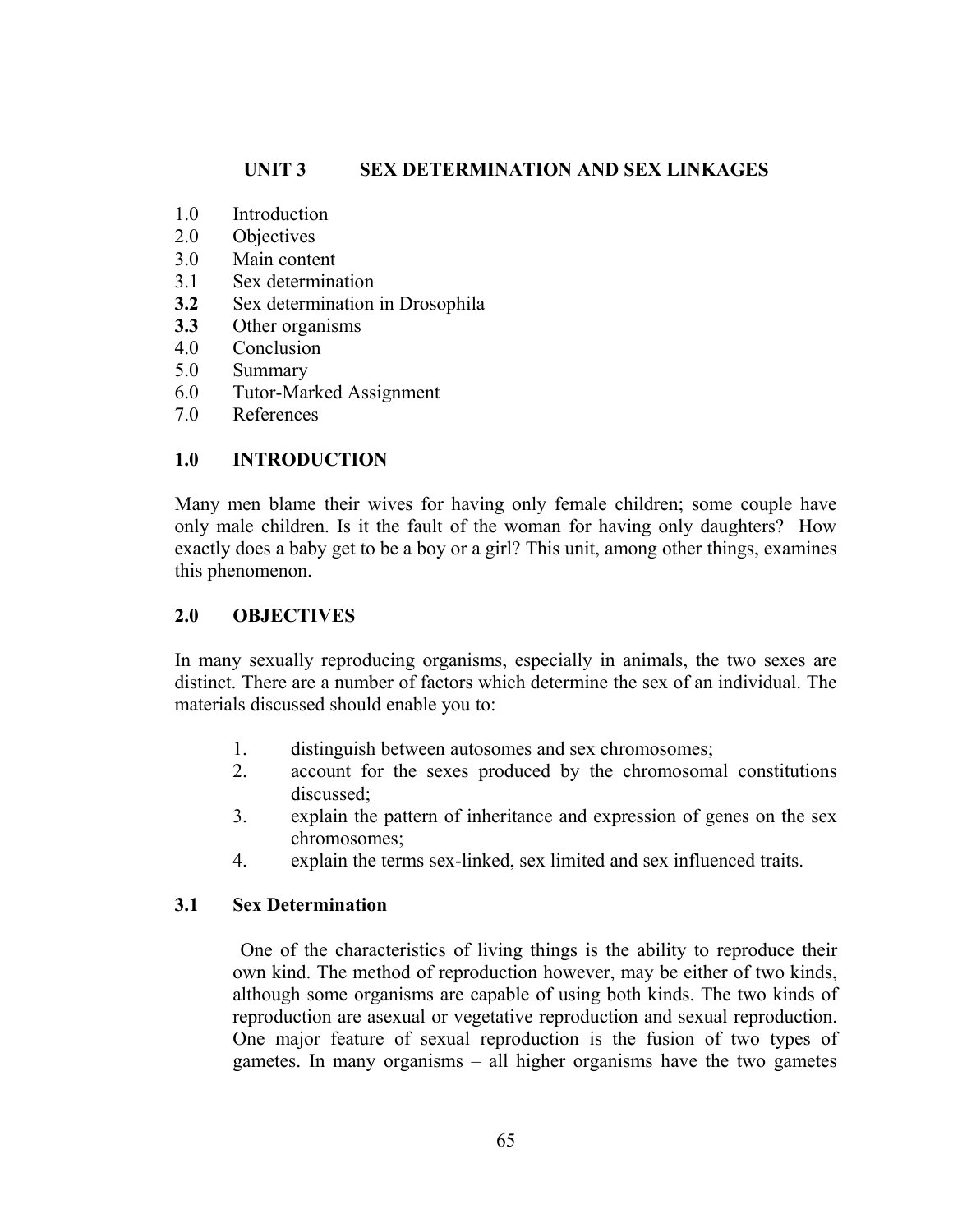morphologically different. There is no fusion of gametes in asexual reproduction.

Sexually reproducing organism may be either *monoecious* or *dioecious*. In the former case one individual produces both kinds of gametes. In other words both male and female parts are present in the same individual. Dioecious organisms however, are characterized by the fact the sexes are separate; any normal individual is either male or female and therefore produces only one type of gamete. Put differently, among dioecious organisms, the primary sex difference is in the types of gametes produced. In addition, there are secondary sexual characters which distinguish the sexes. However, we will not be concerned with the secondary differences per se. Rather, our time will be spent in considering the underlying genetic mechanisms responsible for the differences. What is the genetic basis for the fact that one zygote develops into a male while another develops into a female?

In 1891, a German biologist, Hermann Henking (1858-1942), observed that in certain insects, the nuclei of half of the sperm contain an extra structure. He called the structure the "X-body" (similar usage of x in algebra to designate unknown quantity) because its role in the nucleus was not known. In 1902 Clarence Erwin McClung (1870-1946), an American biologist found that the somatic cells of female grasshoppers contain 24 chromosomes while male cells contain 23 chromosomes. In 1905, Edmund Beecher Wilson (1856-1939) and Nettie Maria Stevens (1861-1912), also Americans, identified Henking's X-body as a chromosome. They arrived at this conclusion after studying gametogenesis (oogenesis and spermatogenesis) in a number of insects. The X-body therefore, became known as the Xchromosome. In addition to the X-chromosome, another chromosome showing some similarities in behavior with the X was discovered. It was named the Y chromosome to indicate the closeness in behaviour.

In general therefore, three types of chromosome can be identified, although not all the three are necessarily present in all sexually reproducing organisms. The three types of chromosomes are the AUTOSOMES, the  $X$  – and the Y – chromosomes. The number of autosomes is the same in both sexes of all but a few organisms. The  $X$  – and the Y – chromosomes are designated the SEX CHROMOSOMES because, although their number is constant (same as autosomes), for any member of a species, the number and types of sex chromosomes present depend on the sex of the individual (Table 6.1)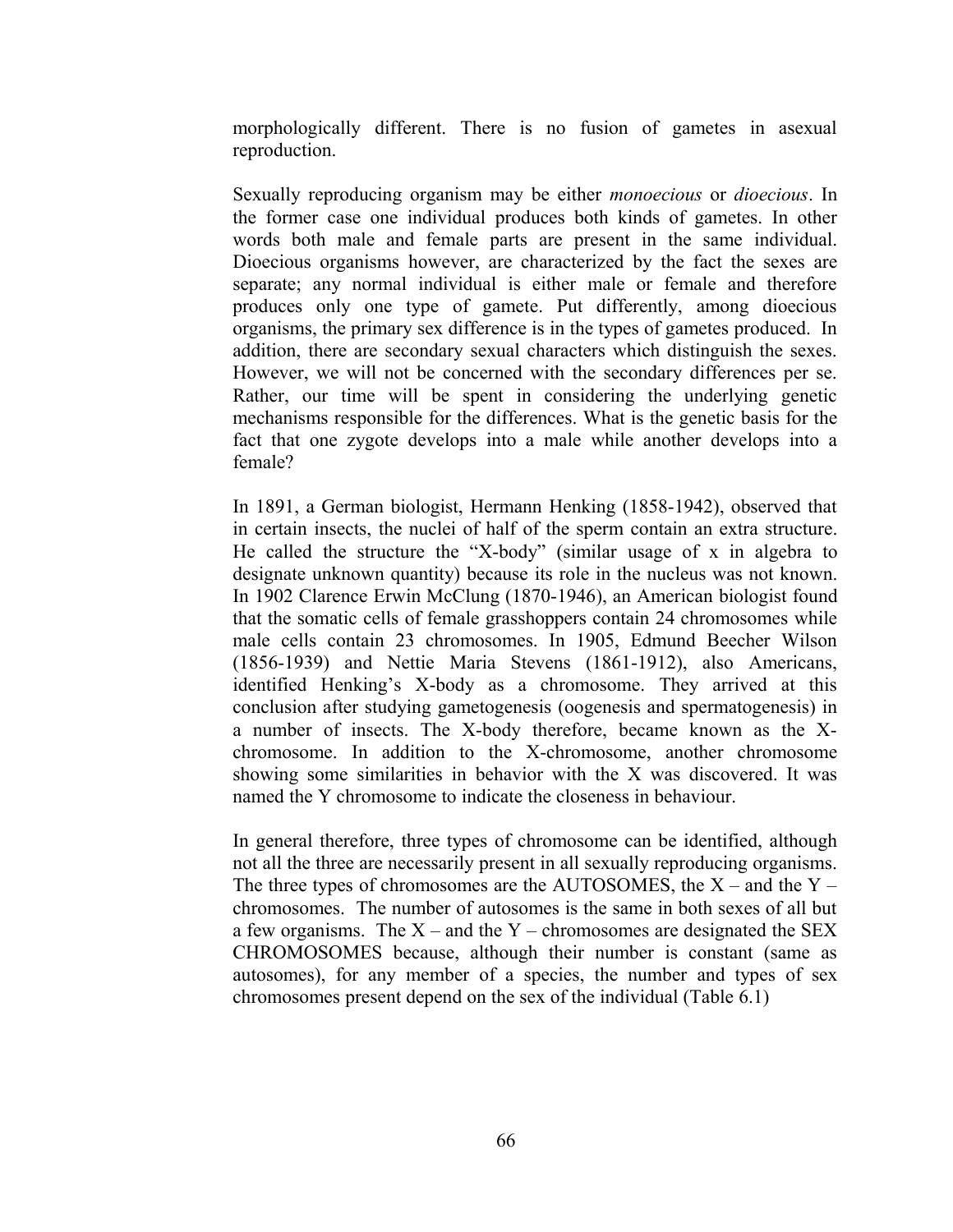|                                                         |               | <b>AUTOSOMES</b> | <b>SEX CHROMOSOMES</b>          |   |          |  |
|---------------------------------------------------------|---------------|------------------|---------------------------------|---|----------|--|
|                                                         |               |                  | Χ                               | Y | 2n       |  |
| Fruitfly                                                |               | 3 pairs          | 1 pair                          |   | 8        |  |
| (Drosophila<br>melanogaster)                            | $\mathcal{L}$ | 3 pairs          | 1                               | 1 | 8        |  |
| Grasshopper<br>(Zonocerus                               | ♀             | 11 pairs         | $1 \text{ pr.}$                 |   | 24       |  |
| Variegatus)                                             | 3             | 11 pairs         | 1                               |   | 25       |  |
| Man<br>(Homo sapiens)                                   | 248           | 22 pr.<br>22 pr. | $1 \text{ pr.}$<br>1            | 1 | 46<br>46 |  |
| Chimpanzee<br>(Fantroglodytes                           | 24            | 23 pr.<br>23 pr. | $1 \text{ pr.}$<br>1            | 1 | 48<br>48 |  |
| Chicken<br>(Gallus domesticus) $\vec{\circlearrowleft}$ |               | 38 pr.<br>38 pr. | $1z^*$<br>$1 \text{ pr. of } z$ | W | 78<br>78 |  |

**Table 3.1: The Chromosomes Number and Types in a Few Animals**

\* The choice of nomenclature is merely to underscore the fact that in some organisms it is the male which has two homologous sex chromosomes. This obviously is a different pattern. Some geneticists prefer the x-y nomenclature.

It is obvious that when the sec chromosomes are the same type they would behave like any pair of homologous chromosomes during meiosis-I, segregating to opposite poles. However, in spite of the differences in their nomenclature, the  $x(z)$  and the Y(W) behave like a pair of homologues in meiosis-I. Although we shall not discuss that aspect, there is in fact partial homology between the two chromosomes. Be that as it may, the net result of the meiotic behaviour of the sex chromosomes is that the individual with one pair of X- or z- chromosomes produces only X- or z- bearing gametes. On the other hand an XY or ZW individual will produce two types of gametes  $- X$  bearing and Y-bearing or  $Z$ - and W- bearing. The grasshopper male also produces two types of sperms X-bearing and O-bearing (pronounced zerobearing i.e. no x chromosome). The sex which produces only one type of gamete is described as the *homogametic sex* while the sex which produces two types of gametes is called the *heterogametic sex*. Thus in man the male is the heterogametic sex but in the chicken it is the female.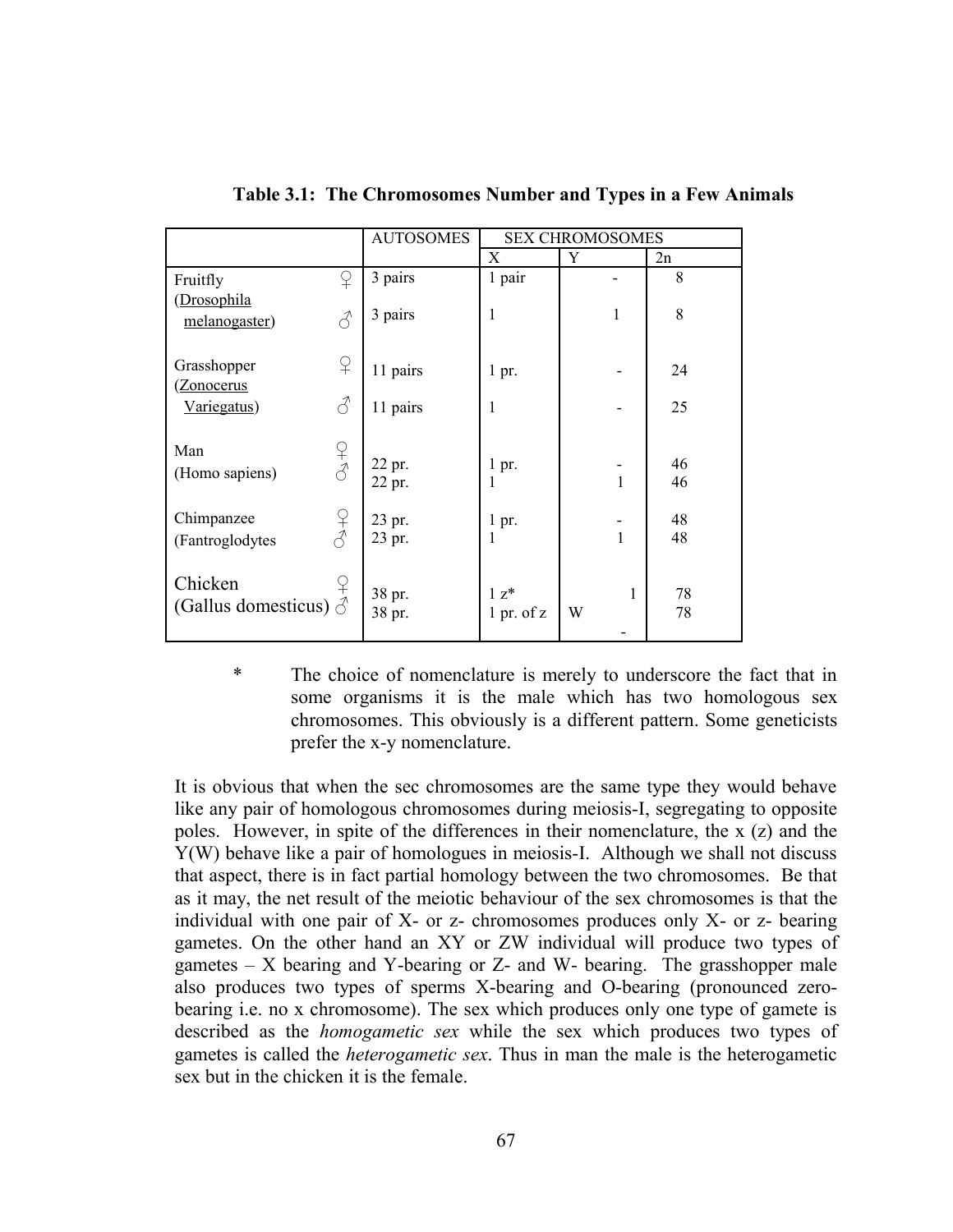From the table above, we can distinguish three different patterns of sex chromosomes distribution, the  $XX - XY$ ,  $XX - XO$  and  $ZZ - ZW$ . Since these sex chromosomal constitutions are the basic differences between the chromosomal complements or the nuclei of the two sexes, it is reasonable to assume that the sex chromosomes are associated with sex determination. The assumption is not far fetched. Genes determine much of what an organism is. According to the Chromosome Theory, the genes are on the chromosomes and different chromosomes carry different genes. Differences in chromosomal constitutions should therefore, result in different phenotypes.

In the light of the information so far presented, the assumption regarding the significance of the sex chromosomes is a logical one. However, there are a number of questions which also require answers that would specify the role of the sex chromosomes. For instance, is the *Drosophila* female, a female because it carries two X-chromosomes, or is it a female because it carries two Y-chromosomes? We can ask similar questions about the male also. Is it a male because it carries one Xchromosomes or because it carries a Y-chromosomes? Are the autosomes involved in sex determination? Man and *Drosophila* are very different organisms yet they have the same pattern of sex chromosome distribution. Are the two systems of sex determination similar?

### **3.2 Sex Determination in Drosophila**

Normally in meiosis-I homologous chromosomes go to opposite poles so that every gamete gets one of each pair of homologous pair. Deviations do occur however, such that both members of a pair go to the same pole. The condition where a pair of chromosome fail to separate during cell division (meiosis and mitosis) is described as NON-DISJUNCTION. Note that as defined non-disjunction can occur between a pair of homologues in meiosis-I or between sister chromatids (chromosomes) in meiosis-II and mitosis.

If non-disjunction of the X-chromosomes occurred during meiosis-I in the female Drosophila two type of eggs can be produced. In one case the egg will be XX, containing 5 instead of 4 chromosomes. The other type of egg will not contain any sex chromosome, there would be only three autosomes. If these eggs are fertilized by normal sperm, we would get the following sex chromosomal constitutions: XXX, XXY, XO, OY. The OY condition is very rear and the zygote dies in the egg, so the condition is lethal. The XXX and XXY conditions give rise to females. XXXY females are fertile and are phenotypically indistinguishable from XX females. On the other hand, the XXX female is frail and sterile, and dies quite early, sometimes in the pupil stage. The XXX female is known as a metafemale although some authors still use the original nomenclature, superfemale. Given the characteristics just described, the term superfemale is a misnomer. The XO fly is phenotypically indistinguishable from normal males but it is also sterile.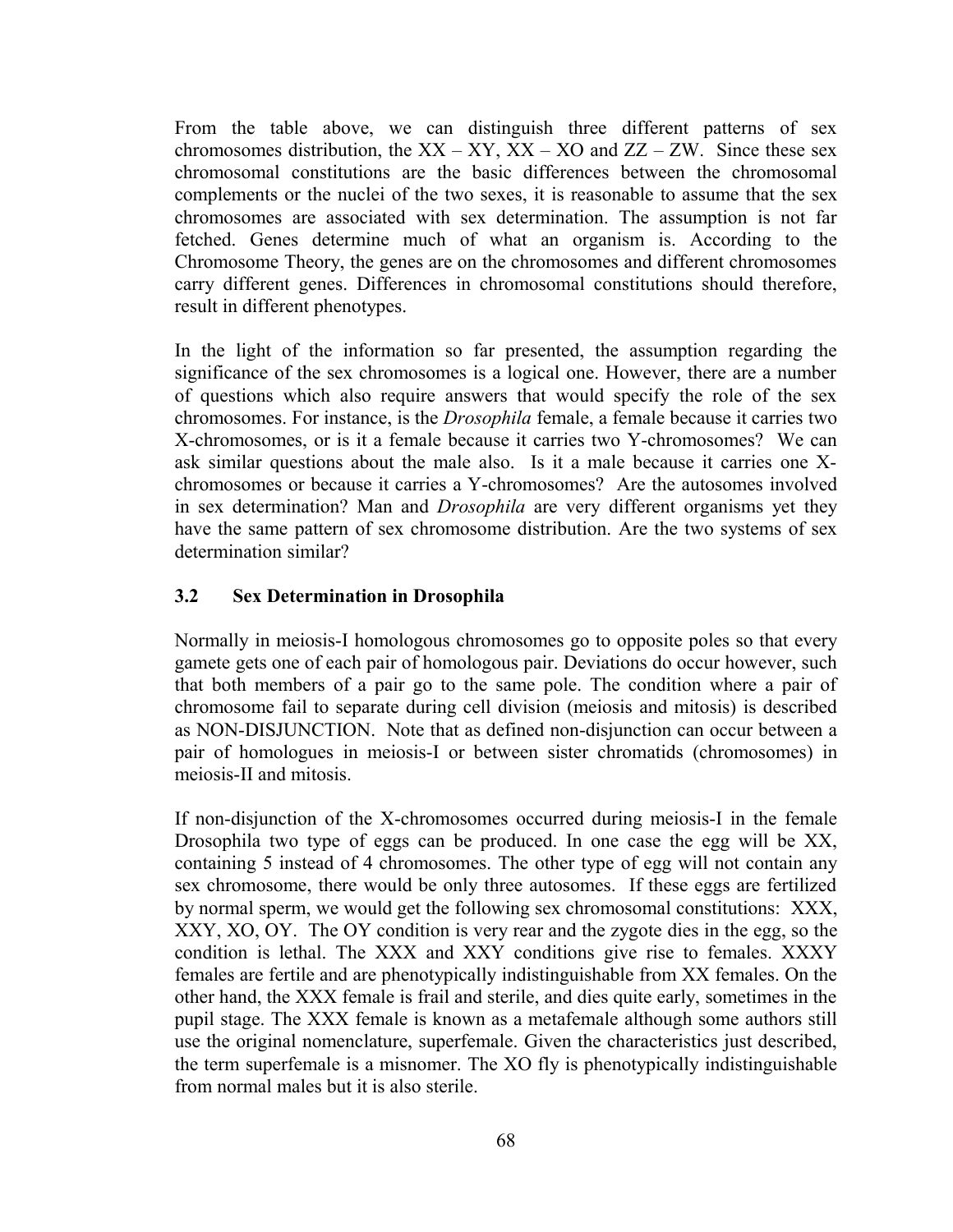From the results just considered the mechanism of sex determination in the fly may be stated as follows: In the fly with a diploid number of autosome, sex is determined by the number of x-chromosomes present, such that the fly is a female if there is more than one x-chromosome present. It is however, a male if there is only one xchromosome. The Y-chromosome does not play a role in sex determination, but it carries the genes which determine femaleness, the fact that the OY condition is lethal means that the x-chromosomes carries some genes which are necessary for viability.

The preceeding account of sex determination is *Drosophila* is only a part of the picture, hence the emphasis on the "diploid number of autosomes" in the paragraph above. The complete theory of sex determination in *Drosophila* as proposed by C. B. Bridges in 1925 involves an interaction between the autosome and the xchromosomes, with great significance given to the ratio of x-chromosomes to complete sets of autosomes. The reason is that there is some evidence indicating that genes for maleness are distributed among the autosomes. I have opted not to discuss this aspect of the theory because we would almost invariably be considering only diploid conditions. But to reiterate the point made earlier, for the purposes of this course, it is sufficient to say that in conjunction with a diploid number of autosomes the sex of the fly is female when there is more than one x-chromosomes and male when there is only one x-chromosomes present.

The validity of the above conclusion is evidenced by flies known as gynandromorphs or gynanders. Such flies are made up of male and female parts. The male sections of the fly are smaller than the female parts since male flies are smaller than female. The male parts of the gynandromorphy are XO and the female parts are XX. The proof that the chromosomal conditions are as stated comes from the expression of recessive genes on the x-chromosome. The theory is that male parts have only one xchromosome. Therefore, any recessive gene on that x-chromosome will be expressed. On the other hand female parts would not express such traits if they were heterozygous for the genes. Indeed, it is found when the appropriate experiment is done, that the parts which have the recessive phenotype are only the male parts. All the female parts have the dominant phenotype expected for a heterozygous genotype. A heterozygous genotype would be possible only if there are two homologous chromosomes, in this case two x-chromosomes, present in the same cell.

The evidence and the ensuing theory of sex determination in *Drosophila* indicated that it is the x-chromosome that is involved in sex determination. On the strength of this it is reasonable to conclude that a number of loci (genes) is involved in the determination of sex. All things being equal, that is the normal situation. However, there is evidence that single identifiable loci may play significant role in sex determination. For example, in *Drosophila melanogaster*. There is a recessive autosomal gene (i.e. a gene on an autosome as opposed to one on a sex chromosome) which when homozygous transforms XX-zygote i.e. female zygote into males which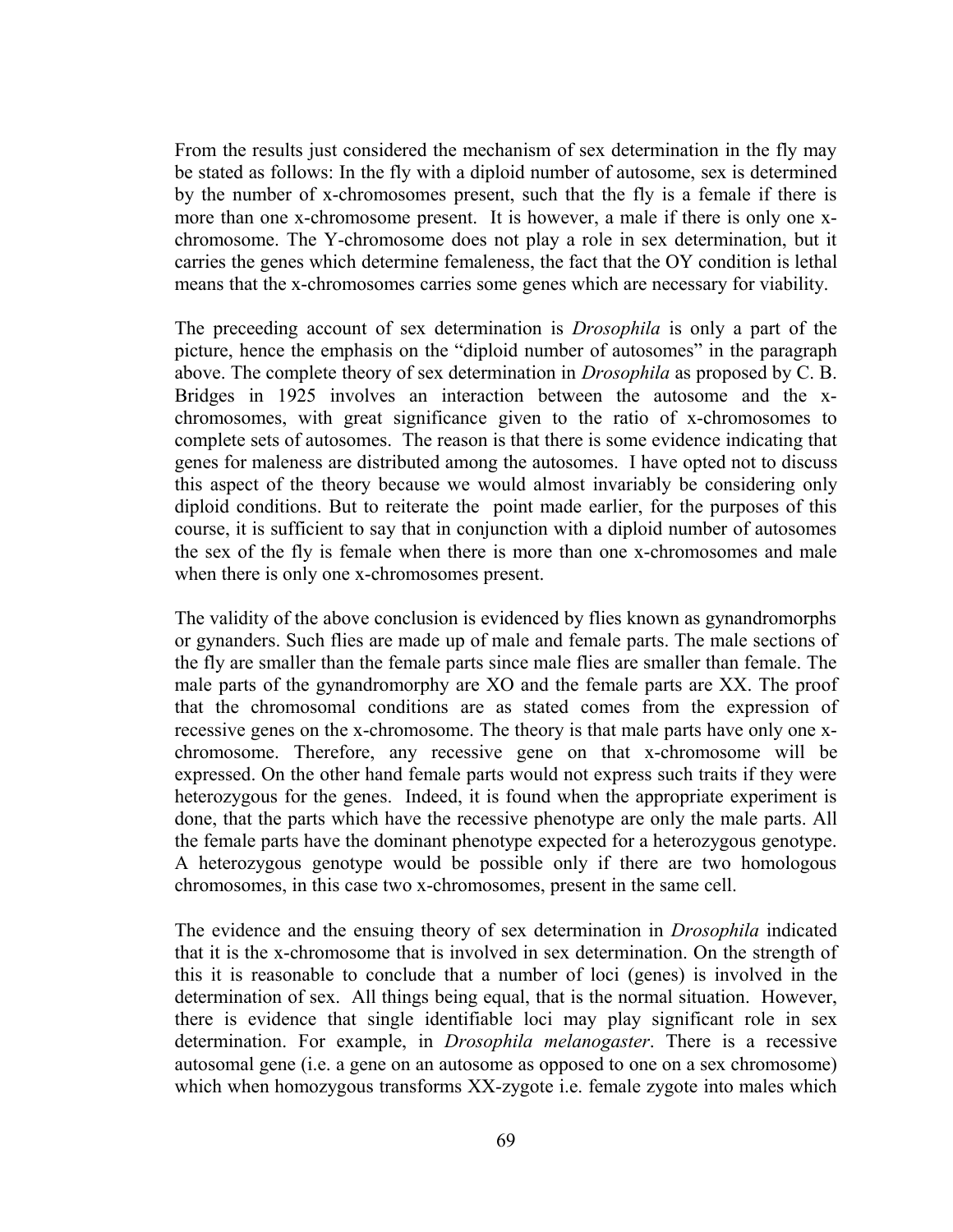are sterile. The effect is only XX zygotes. The gene, transformed I symbolized as *tra.* From what I have said so far, there are two possible types of males which are also homozygous for tar; they are ZY, tra/tra which are sterile males. The tra/tra genotype nullifies (i.e. it is epistatic) the effects of the female determining genes on the X-chromosomes present. I should emphasise the point that normally the recessive tra allele is not present, rather it is the dominant wild type allele, tra<sup>+</sup>, which is present, and this allele has no epistatic effect on the pattern of sex determination.

#### **3.3 Sex Determination in Man**

Human males and females, as shown in the table earlier, are XY and XX in the sex chromosomal constitution. This is the same constitution found in *Drosphila*. A logical question that arises about this is whether the mechanism of sex determination in man is the same in *Drosphila*. Relevant places of evidence indicate that the mechanism is different.

As in *Drosphila*, evidence that help in the elucidation of the pattern of sex determination in man came from cases of abnormal sex chromosomal constitution. Available data from studies in the U.S. show that one in  $500 - 800$  ( $1/500 - 1/800$ ) male births, i.e. babies recognizable as males, results in individuals affected with a condition known as Klinefelter's Syndrome. The condition was first described by Klinefelter's and the term syndrome indicates the fact that the condition is characterized by a member of specific abnormalities. In this case, some of the abnormalities are that although the external genitals appear normal, the testes are small and there is little or no sperm production; these males are therefore, sterile. The arms and legs are longer than normal. There is usually some enlargement of the breasts (a condition known as gynecomastia) and intelligence is often below average. Chromosomal studies show that Klinefelter males have 47 chromosomes instead of 46. The chromosomal constitution is made up of a normal complement of autosomes, i.e. 22 pairs, their sex chromosomal constitution is XXY.

Another major sex abnormally in man is Turner's Syndrome, occurring with a frequency of between one in 5,000 and one in 3,000 female births. Those affected with this syndrome, first described by [Henry Ashby Turner](http://en.wikipedia.org/wiki/Henry_Turner_(endocrinologist)) (1932-2008), are recognizable as females but they are poorly developed; the same is true of the secondary sexual characteristics – breasts e.t.c. Affected females are shorter than average and have folds of skin on both sides of the neck. The condition is described as "webbing" of the neck because the folds are similar to those between the toes of a duck. Although there is often a degree of mental retardation there are a few Turner females who are anything but mentally retarded. Affected females have a normal complement of autosomes but only one X-chromosome making a total of 45 chromosomes. The sex chromosomal constitution is therefore XO as opposed to XX for the normal female.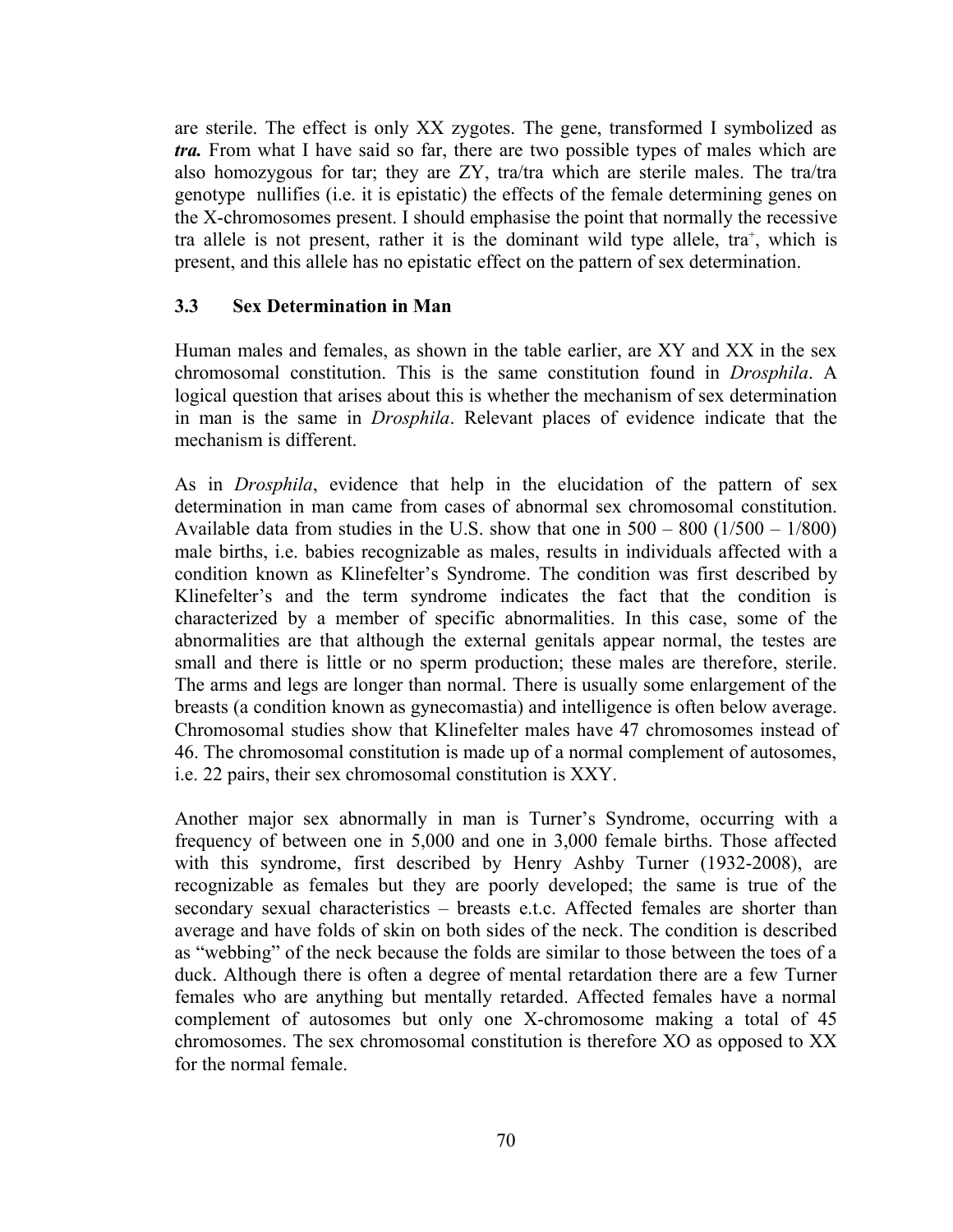The triple-X condition XXX is also known in man. These individuals have a normal complement of autosomes plus three X-chromosomes, making a total 47 chromosomes. They are female. Some are quite normal and most are fertile but others exhibit varying degrees of abnormality. Some have below average intelligence, some have poor development of the external and internal genitalia.

The OY condition has not been found in man, but it is known to be lethal in mice embryo. Therefore, it can be assumed to be also lethal in man.

The phenotype of the sex chromosomal constitutions descried so far indicate that in man as in *Drosophila,* the X-chromosome carries viability genes. Hence, at least one must be present if the embryo is to survive. However, the mechanism of sex determination in man is such that the Y-chromosome carries the male-determining genes but the X-chromosomes also carries some genes for femaleness. These constitutions are based on the fact that the XY and XXY constitutions are male and XO, XX and XXX i.e. no Y present are female. There is also the fact that there is development of some female secondary characteristic e.g. gynecomasty, in XXY males.

Further evidence in support of the male-determining effect of the human Y-chrosome is the observation that XXXY, XXYY, XXXXY are Klinefelter males. The logical conclusion is therefore, that the presence of a Y-chromosome, leads to a male regardless of the number of X-chromosomes present.

There is information regarding the distribution of the male-determining genes along the length of the Y-chromosome as well as the distribution of genes involved in sexdifferentiation on both the X and Y-chromosomes, but will not be considered in this course.

One of the major points in the Chromosomes Theory of Inheritance is that a normal chromosomes complement is necessary for normal development. The cases of sex chromosomal imbalance which we have considered, underscore the point. Although there is some measure of normality in XXX females, XXXX and XXXXX females show increasing degrees of mental retardation.

XYY individuals are males as expected and are very rare in the population. They are generally above average height and in most cases are below normal in intelligence. There are no consistent major abnormalities associated with this constitution. However, the XYY condition is of social interest because there is some evidence that it might predispose such men to criminality. The emphasis is on predisposition because the evidence for a direct association with criminality is not conclusive. There are many XYY men who do not run into conflict with the law. However, it is pertinent to note that in some countries the XYY condition is considered in much the same way as the insane criminal.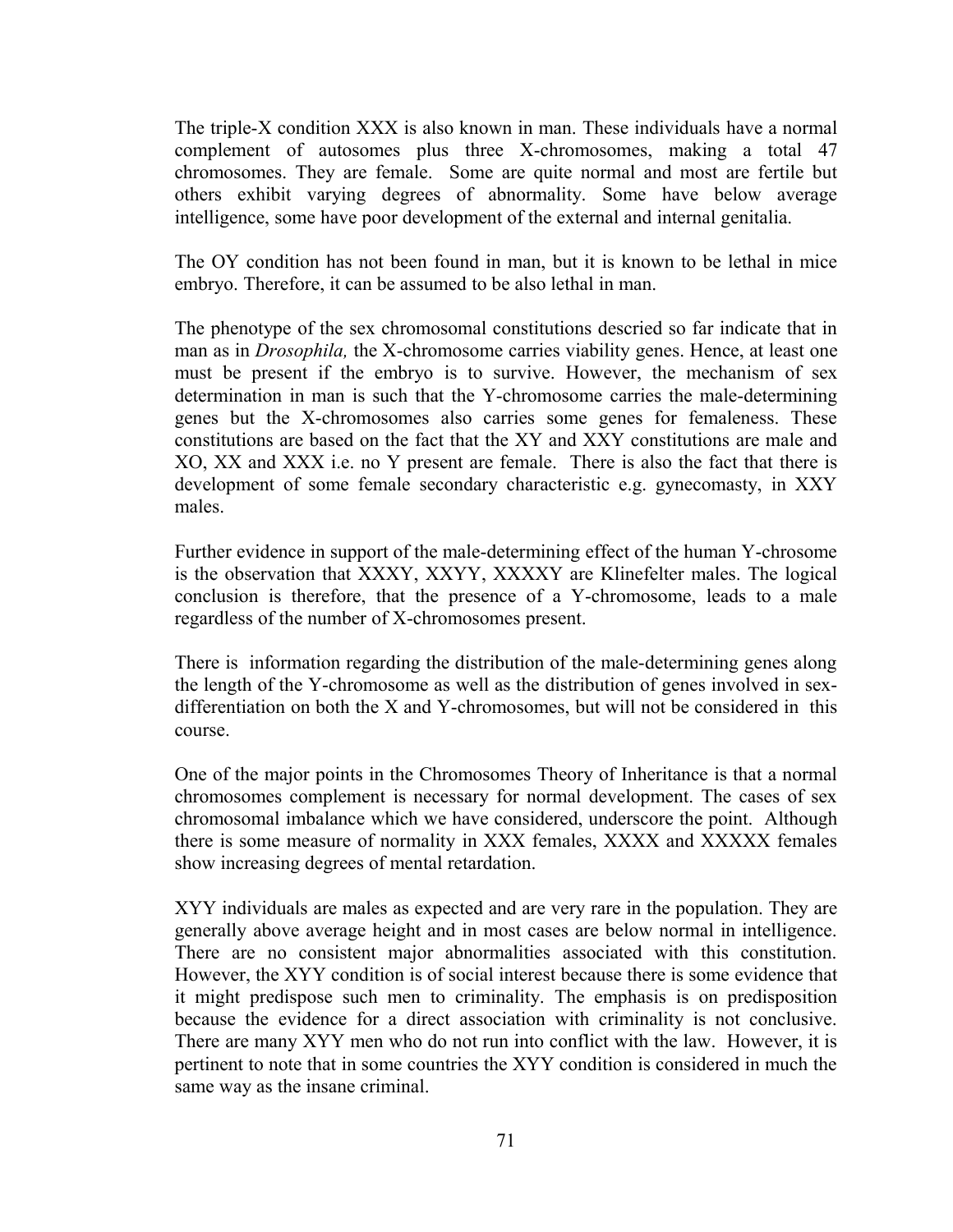Although in the normal pattern of sex determination in man, no specific gene is identified as having a specific role, there is evidence that might in fact be the case. In man there is a condition known as testicular feminization or male pseudohermaphroditism. Examination of those affected with this trait show them to be chromosomally XY but possessing female characteristics externally. Internally, however, they possess testes and lack ovaries and fallopian tubes. They behave as females and many are known to be married but are of course sterile. The only known effect of the gene for this trait on XX females is the absence of axillary and pubic hair in some carrier women. The gene also transforms XXY zygotes into sterile females. It has not been possible so far in man to determine whether the gene responsible is on an autosome or on the X-chromosome. If it is an autosomal trait, then it would have to be a dominant trait. Thus both carrier females and affected males would be heterozygous for the gene. On the other hand the gene could be either a recessive or dominant gene on the X-chromosome. The recessive gene would be expressed in all XY zygotes inheriting it since there is no other X-chromosome which could carry a dominant gene. Whatever the case, the gene is transmitted through only females and it overrides the male-determining effect of the Ychromosome.

The pattern of sex determination in man is the same in most mammals. However, in mice the XO females are fertile although not as fertile as normal XX females. Also in mice the gene for testicular feminization is known to be located in the Xchromosome and it is dominant.

The XX/XO system of sex determination is similar to that in *Drosophila* in that male have only one X-chromosome while females have two. Note, however, that the *Drosophila* male is different with respect to the fertility gene, which are located in the Y-chromosome.

Using the term which I introduced early in this series of lectures, in the system of sex determination which we have considered so far, the female is the homogametic sex (all eggs contain an X-chromosome) and the male is the heterogametic sex, producing two types of sperm one of which contains an X-chromosome while the other contain either a Y-chromosome or no sex chromosome.

#### **3.4 Other Organisms**

The next system which I will consider is such that the male is homogametic and the female heterogametic. For this reason, the sex chromosomes are often designated differently; they are represented as Z (the equivalent of the X) and  $W = Y$ ). In this system the male is ZZ and the female is ZW or ZO in some animal. This system is found in the chicken; males are ZZ and females are ZW. One interesting aspect of sex determination in the chicken is the fact that sex reversal without chromosomal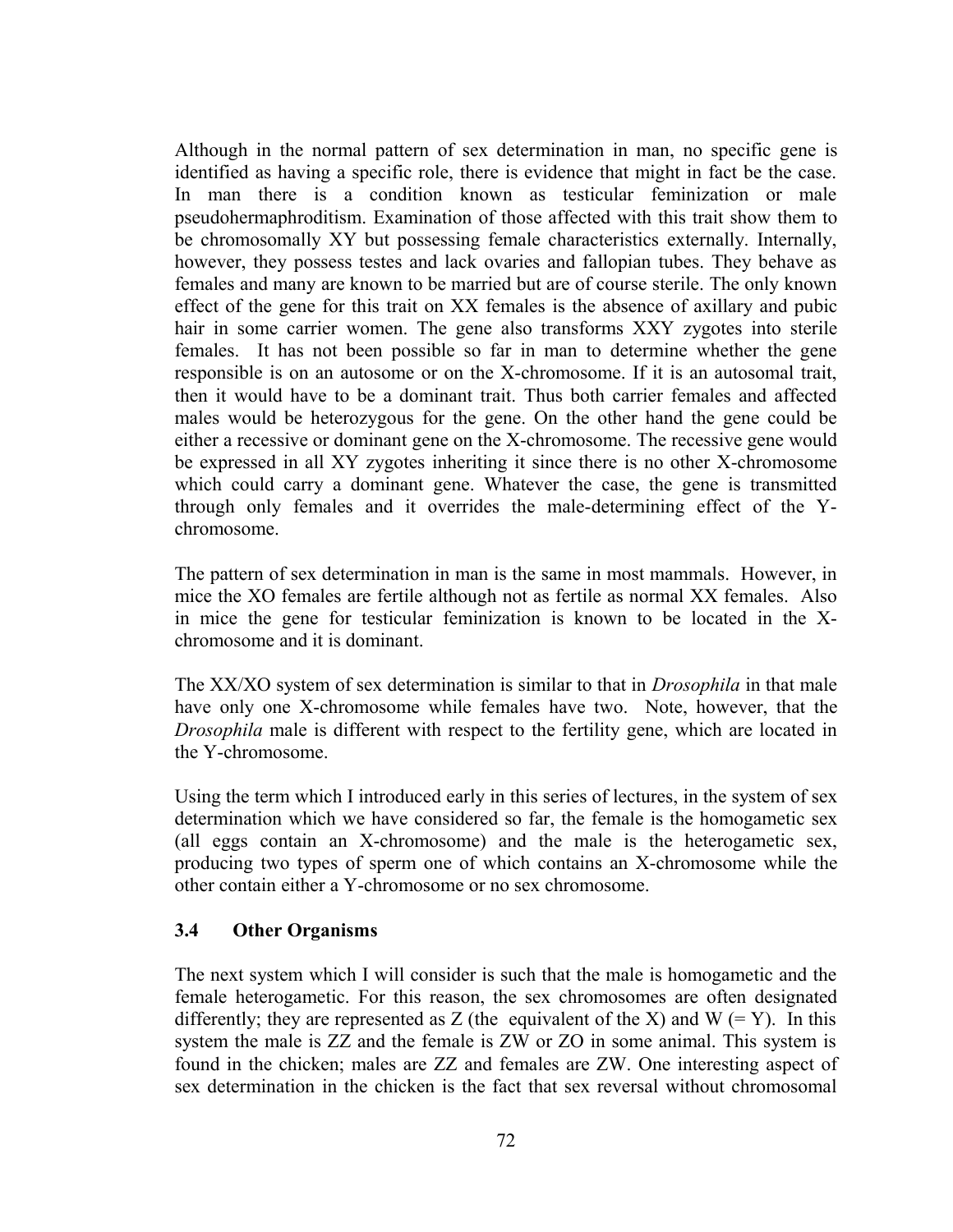change is possible in females. Normally only one, the left, of the two presumptive gonads develops into an ovary. The other is essentially rudimentary or better still dormant. If the left gonad i.e. the ovary is destroyed, the chicken even as an adult is transformed into a fertile ZW male.

Such a reversed female would be a heterogametic male. When this male is mated to a normal female, the cross would be:



The observed ratio of two females to one male instead of the expected 1:1 ratio among the progeny of this cross is proof that the male was a revered female with a ZW sex chromosomal constitution. (Diagram a normal ZW x ZZ cross to convince yourself that the expected sex ratio is 1 female : 1 male).

The chromosomal system of sex determination is not restricted to animals. For instance, in the dioecious plant, *Lychnis* XX plants are female and bear only pistillate flowers. There is, however, evidence to show that the type of flower produced is dependent on the ratio of X to Y chromosomes. When the ratio is  $4X : 1Y$  the plant produces mainly perfect flowers (i.e. hermaphroditic flowers with stamen and pistil) but occasionally there are some staminate flowers. Therefore, it is possible to suppress the male determining effect of the Y-chromosome by increasing the number of X-chromosomes.

Sex chromosomes also play a role in sex determination in some haploid organisms. For instance, in liverworts meiosis in the sporophyte, the diploid asexual generation, results in the production of two types of gametophytes (gamete producing plants). The one bearing the X-chromosomes develops into the archegonium which produces the egg cell. The one bearing the Y-chromosome develops into the antheridium and will produce the sperm. Fertilization will restore the XY constitution of the diploid asexual sporophyte.

In the hymenoptera – base and wasps – the system of sex determination does not depend on sex chromosomes. In the honey bee, for example, workers and the queen bees are females. Chromosomal analysis shows that they are diploid  $(2n = 32)$ . Male bees (drones), develop by parthenogenesis i.e. from unfertilized eggs and are haploid, with 16 chromosome. Thus on a generalized basis one can say that the 2n condition leads to femaleness while the haploid condition leads to maleness. Careful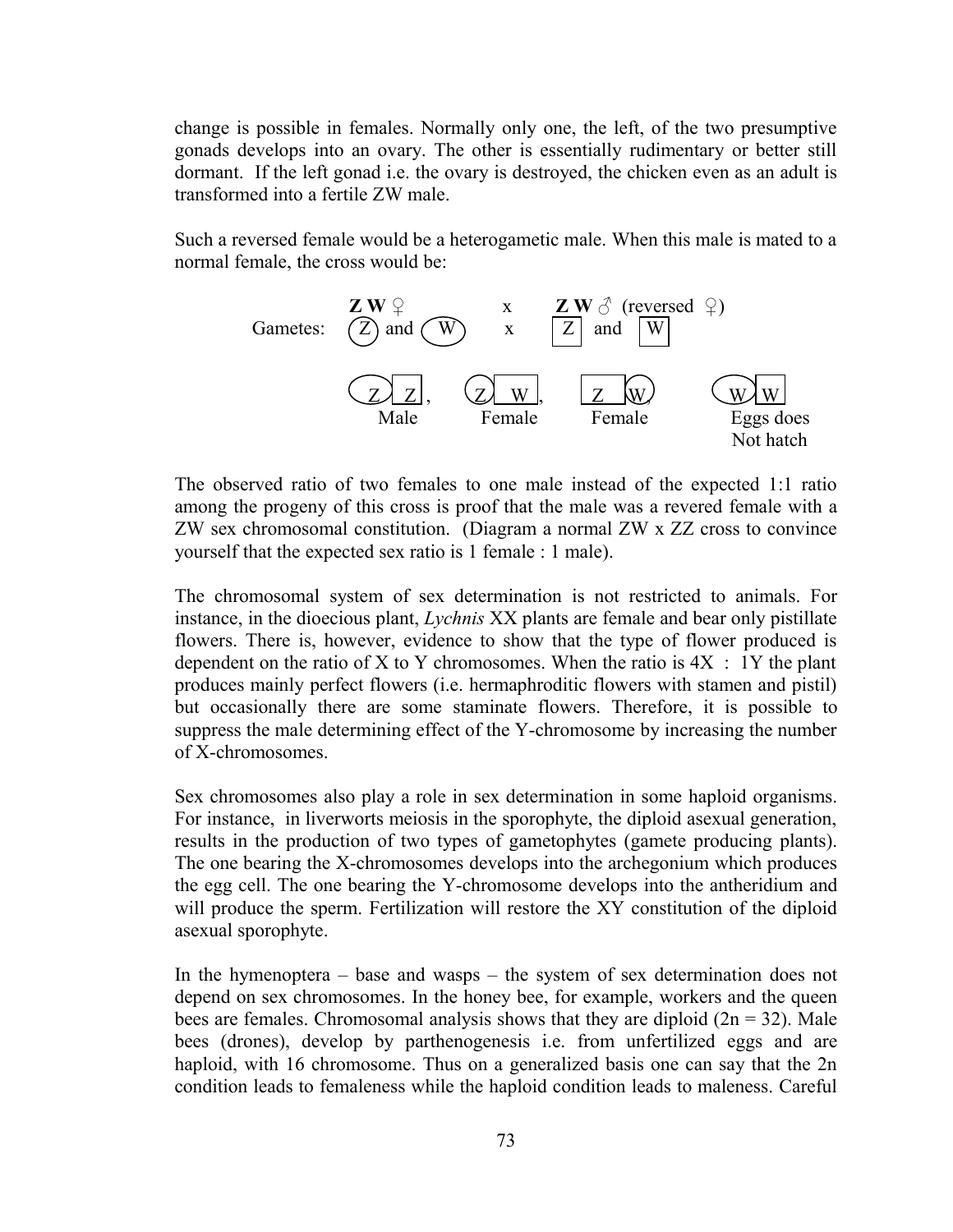studies have however, shown that a large number of genes are involved and more specifically it is the extensive heterozygosity for the large number of genes which leads to a female bee. By the same token homozygosity for a large number of the genes leads to a diploid male. For our purposes however, it would be sufficient to generalize the mechanism in terms of chromosomes number.

The patterns of chromosomal sex determination which have been discussed can be summarized as shown in the table below:

| <b>FEMALE</b> | <b>MALE</b> | <b>ORGANISMS</b>                                                                      |
|---------------|-------------|---------------------------------------------------------------------------------------|
| $*AAXX$       | <b>AAXY</b> | Man and other mammals;<br>some<br>dioecious anglosperms<br>(plants):<br>Drosophilia** |
| <b>AAXX</b>   | <b>AAXO</b> | Grasshopper, Cockroach and many<br>orthoptera and hemiptera.                          |
| AAZW/ZO       | AAZZ        | Birds, reptiles, some amphibia, some<br>fishes and lepidoptera.                       |
| AX            | AY          | Liverworts (plants)                                                                   |
| AΑ            | A           | Hymenoptera.                                                                          |

\*A = one haploid set of autosomes.

 \*\* Drosophila technically does not belong in this group since the Y is not sex determining.

# *Self Assessment Questions*

- 1. What is the diploid number of chromosomes in humans?
- 2. Explain how (a) a boy (b) a girl is formed at fertilization.
- 3. What is (a) heterogametic sex
	- (b) homogametic sex
- 4. What are (a) autosomes (b) sex chromosomes?
- 5. What are the sex chromosomes in man?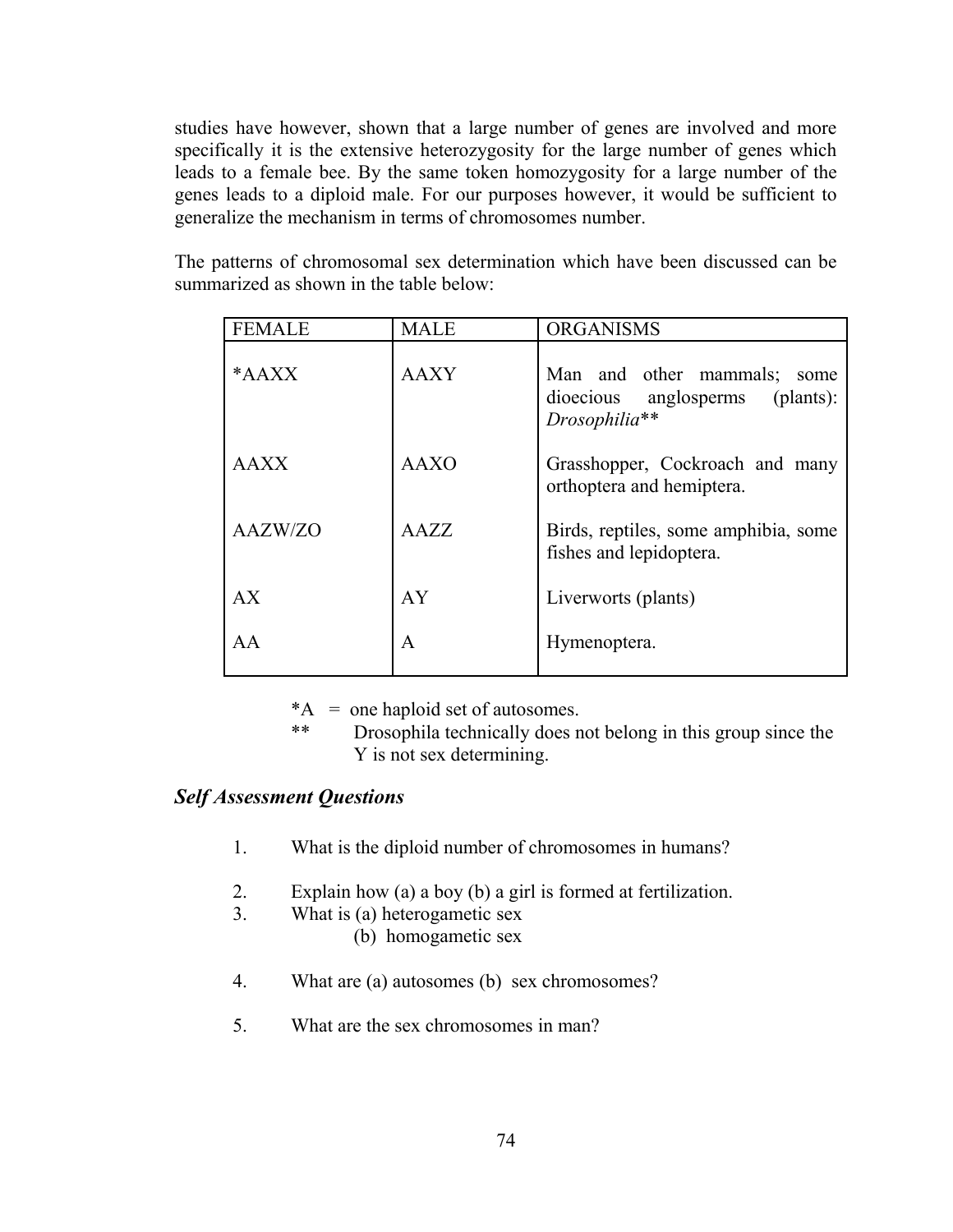# **4.0 CONCLUSION**

Reproduction is one of the general characteristics of all living organisms. Sexual reproduction is a more advanced form of reproduction than asexual reproduction and involves the fusion of sex cells or gametes which are quite distinct from one another.

A sexually reproducing organism may be *monoecious* in which case an individual produces both types of sex cells or gametes, or *dioecious* in which two distinctly different individuals in dioecious organisms are designated male or female. The chromosomes that determine the sex of an organism are known as *sex chromosomes*; others within the cell are known as autosome. In man, there are 22 pairs of *autosomes* (i.e. 44 autosomal chromosomes) and one pair (i.e 2) sex chromomoses. The sex chromosomes are designated X and Y. The Y chromosomes determines maleness.

# **5.0 SUMMARY**

Sex chromosomes are important in the formation of distinct sexes in living organisms. They are also responsible for some sex-linked diseases in organisms e.g. haemophilia and colour blindness in man. Some of these will be discussed in the next unit.

# **6.0 TUTOR-MARKED ASSIGNMENT**

- 1. Discuss Klinfelter's Syndrome.
- 2. Discuss Down's Syndrome.

# **7.0 REFERENCES**

Williams, G.O 2001, BIY 302 – Genetics –1, Module 5, Distance Learing Institute, University of Lagos.

Herskowitz, I. H. 1973, Principles of Genetics. The Macmillan Co. New York.

# *Answers to Self Assessment Questions*

- 1. There are 23 pairs or 46 chromosomes in the human cell.
- 2. (a) A boy is formed when a Y chromosome sperm fuses with the ovum to form XY.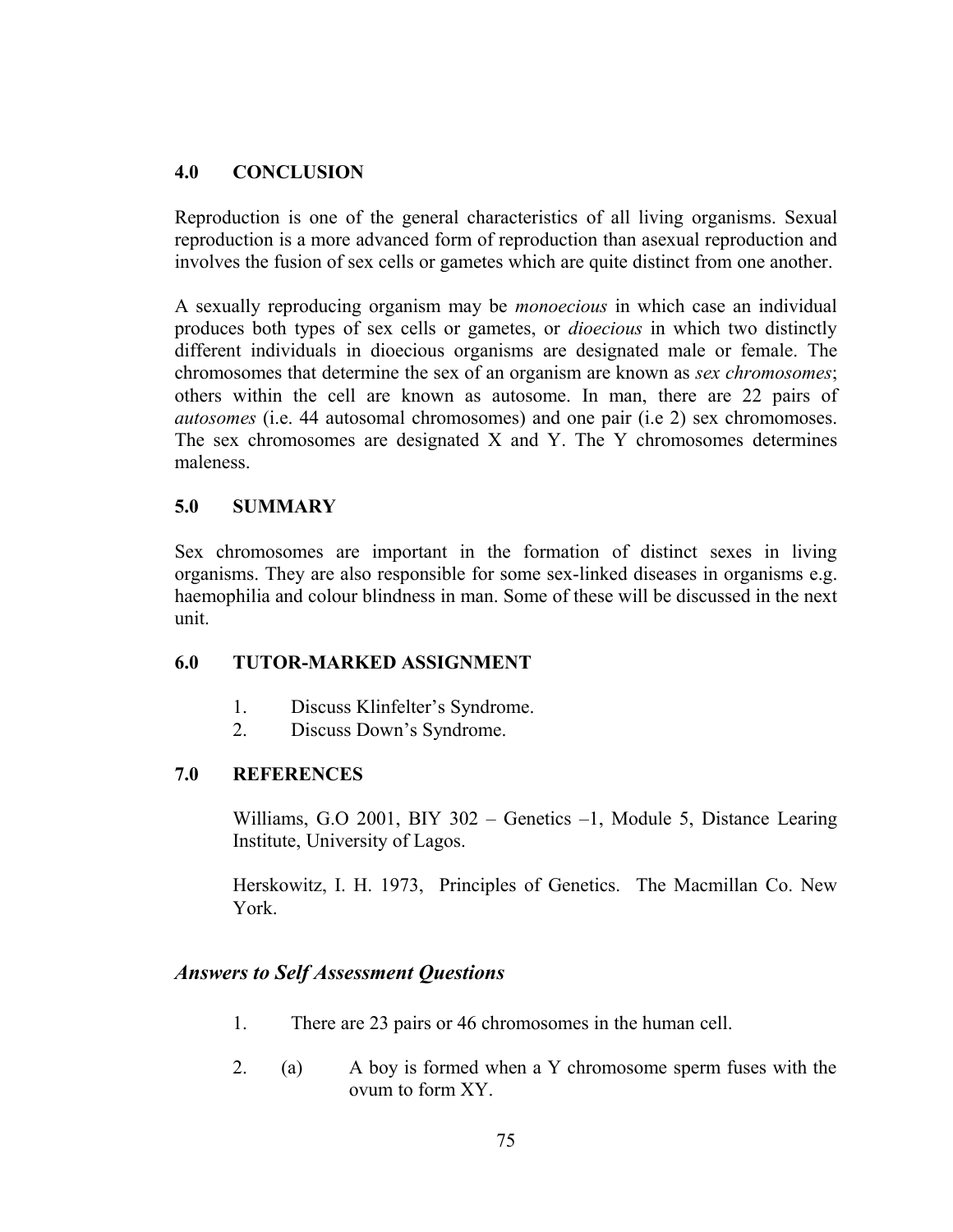- (b) A girl is formed when an X sperm from the father fuses with the ovum to form XX.
- 3. (a) An heterogametic sex is one that contains differing sex chromosomes e.g. XY as in a boy.
	- (b) A homogenetic sex is one where the sex chromosomes are the same.
- 4. (a) Autosomes chromosomes within a cell other than those that can determine the sex of the individual.
	- (b) Sex chromosomes are those that can determine the sex of the organism.
- 5. The sex chromosomes in man are the X and Y chromosomes.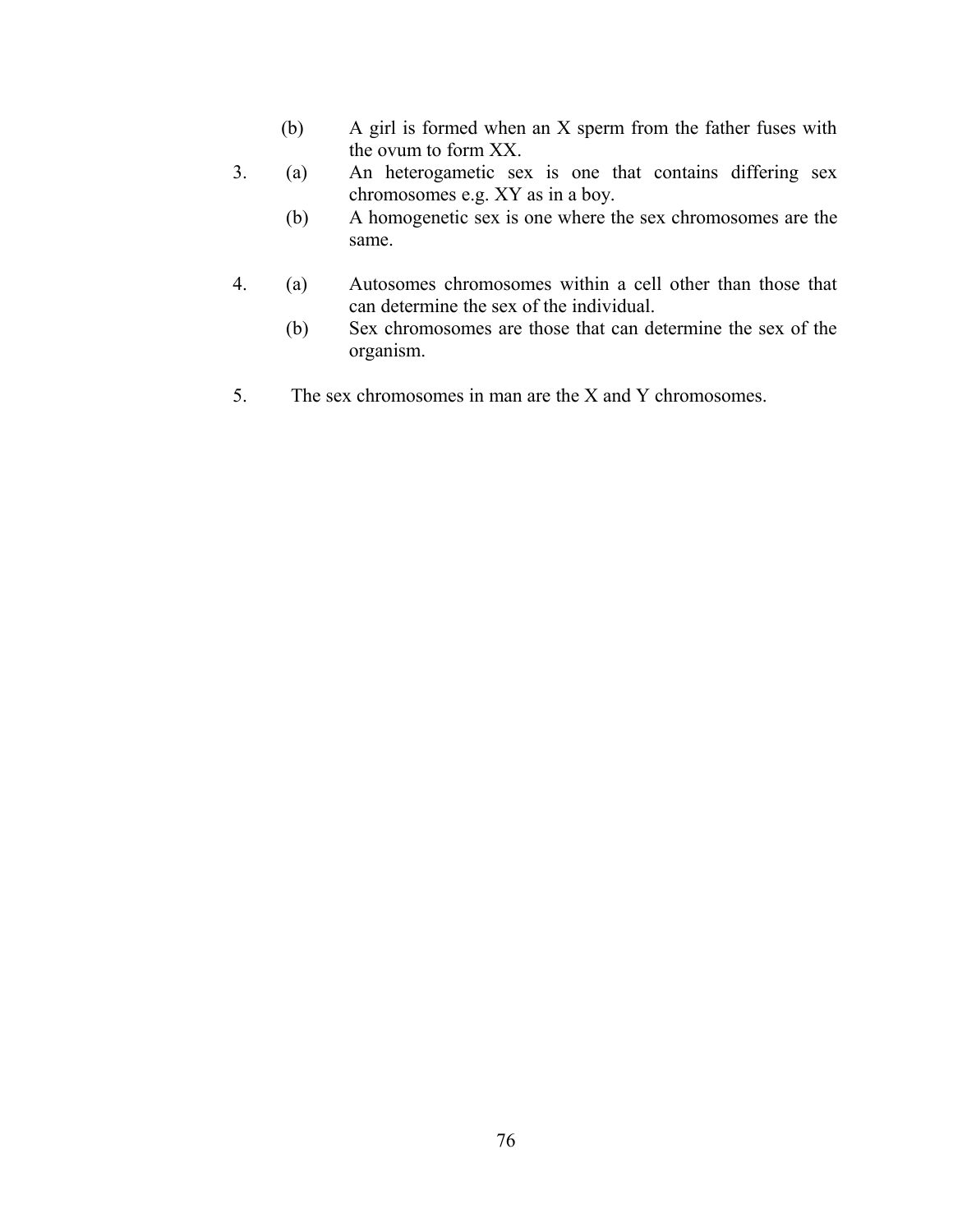#### **UNIT 4 SEX LINKAGES**

- 1.0 Introduction
- 2.0 Objectives
- 3.0 Main content
- 3.1 Sex linkage
- 3.2 Barr body
- **3.4** Y-linkage
- 3.4 Sex influenced trait
- **3.5** Sex influenced genes
- 4 Conclusion
- 4.0 Summary
- 6.0 Tutor-Marked Assignment
- 7.0 References

# **1.0 INTRODUCTION**

The sex of an organism is determined by the sex-chromosomes. These are designated by the letters X or Z for females and Y or W for males. The remaining chromosomes are called autosomes. The sex chromosomes carry some genes which are responsible for certain traits. Some genes are predominant on the X-chromosomes while some are linked to the Y-chromosomes. Such traits as night-blindness, colour blindness, haemophilia, deep/soprano voice and hairy chests are all linked to the sex chromosomes.

# **2.0 OBJECTIVES**

At the end of this unit you would be expected to:

- 1. Know about the discovery of the Barr Body.
- 2. Understand the term holandric genes linked with the Y-chromosomes.
- 3. Give examples of sex-linked traits
- 4. Give examples of sex-influenced genes.

# **3.0 MAIN CONTENT**

#### **3.1 Sex Linkage**

From the preceding series of units we have found that the basis of chromosomal sex determination is the fact that one chromosome or a pair of non-homologous chromosomes does not occur in the same numbers in both sexes. These chromosomes are therefore, named the sex chromosomes and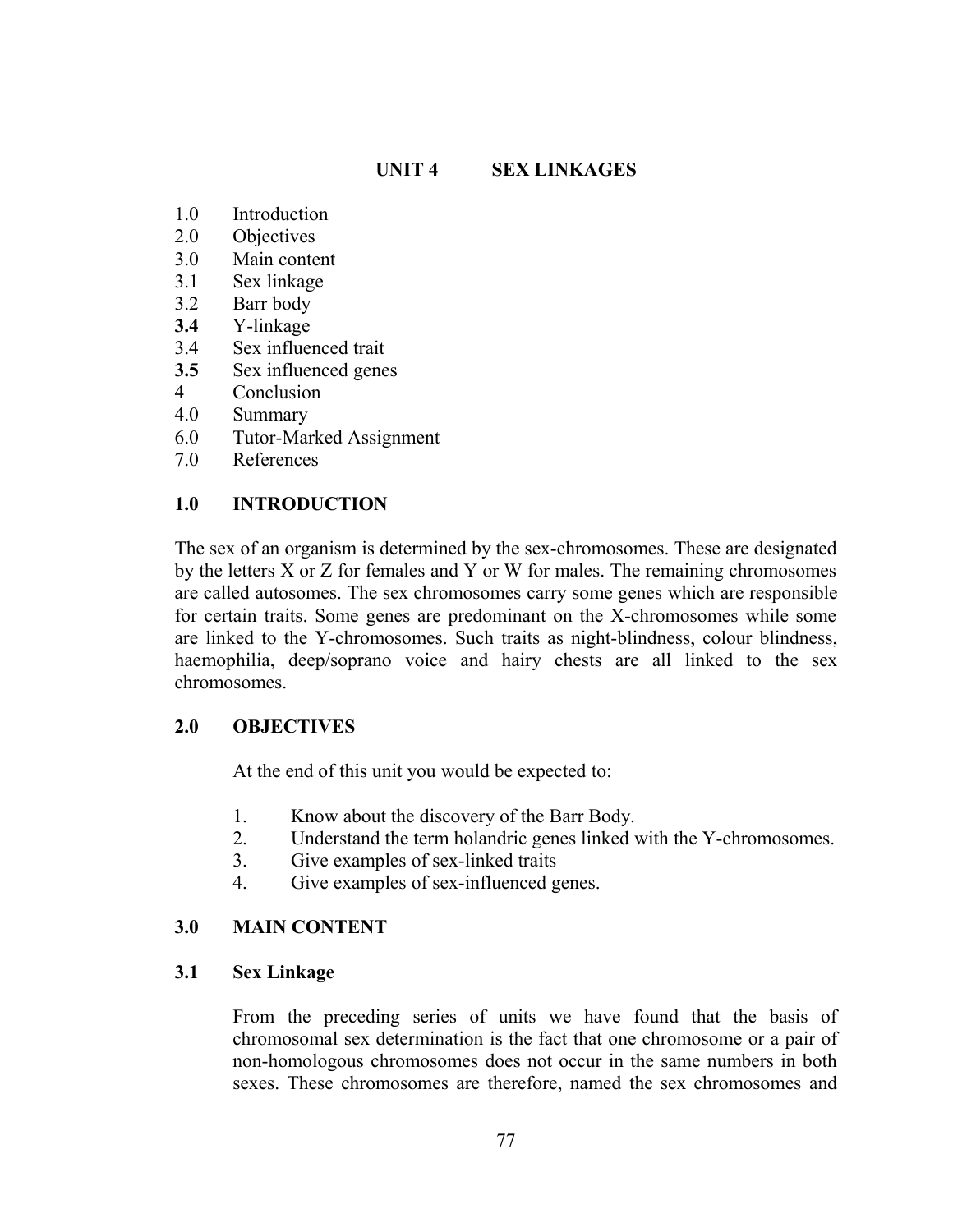symbolized as X and Y in some organisms or Z and W in others. In all our considerations of the transmission of genes hitherto, no attempt has been made to specify the sex of each parent. This was because the genes being considered are on the autosomes which you will recall are present in equal numbers in both sexes. That is not the case with the sex chromosomes. Hence, it is pertinent to inquire into the pattern of transmission and expression of genes on the sex chromosomes. The term linkage you should recall is used to describe the occurrence of genes on the same chromosome. By convention however, sex "linkage" refers to genes on the X- or Zchromosome, even though the Y- and the W- chromosomes are also sex chromomoses. The reason for such a usage of the term is the fact that in most organisms no specific loci on the Y- or W- chromosomes have been identified as being responsible for particular traits. With regard to the Y or W, one almost invariably refers to a group of genes rather than single genes as being responsible for say, fertility or determination of sex.

One of the most clear-cut pieces of evidence illustrating sex-linked inheritance was reported by Morgan in 1910 from crosses with *Drosophila melanogaster*. The crosses are shown below:



From the F1 of the original cross, one would conclude that the white-eye phenotype is recessive to the wild type i.e. red eye. The evidence that the eyecolour trait is probably controlled by one locus is the fact that there is only one pair of alternative phenotypes – red or white. The next question is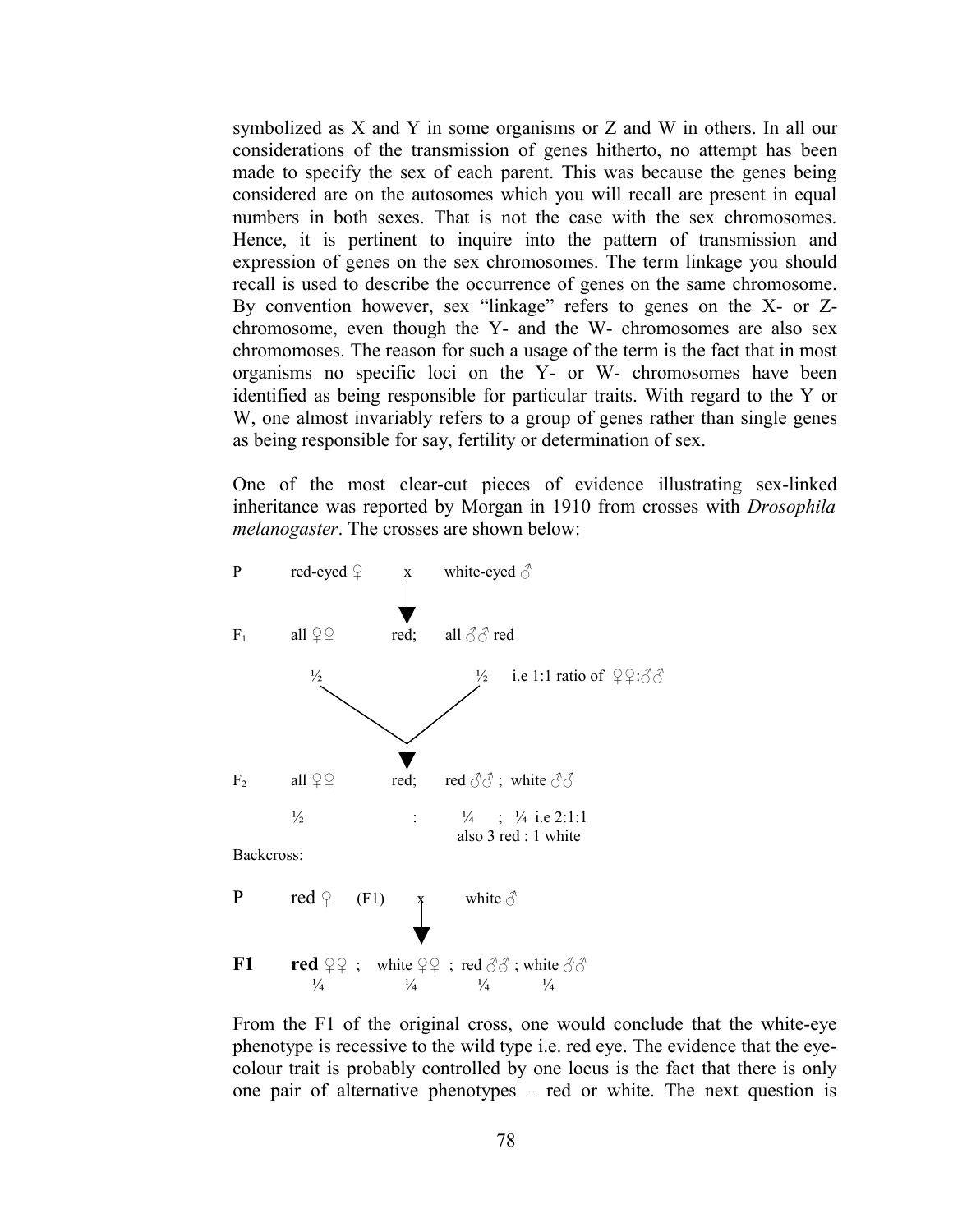whether the trait is due to an autosomal gene. If trait were an autosomal trait we would have expected both the male and female  $F_1$  in the original cross to be heterozygous for the pair of alleles, since both sexes have the same numbers of each autosome. If that were so we would then have expected in the  $F<sub>2</sub>$  a ratio of 3 red to 1 white. *BUT* with the sexes evenly distributed between the two phenotypic classes. Instead, we find that one-half of the males are white and the other half red but all the females are red-eyed.

In the backbone, one half of the F1 are white and the other half red. Furthermore, one half of the white are females and the other half males. The same is true for the red-eyed class. These ratios of 1 red : 1 white and equal numbers of males and females in the two classes are similar to what one would expect with an autosomal trait. However, the fact that the results of the original crosses were so different from what would be expected for an autosomal trait made Morgan to seek other explanations. It is necessary to note here that my attempt to explain sex linkage based on the results of Morgan's crosses is not strictly along the same steps. For example, Morgan based his hypothesis on the results of the backbone using his hypothesis. Instead I have chosen to discuss all the crosses and in the process explain sex linkage.

The result of the P-generation cross indicates that the white eye phenotype is recessive. If this were an autosomal trait white-eye flies would have to be homozygous. On the other hand if the locus of the gene were on the Xchromosome only white-eyed female need be homozygous for the recessive allele because they have two X-chromosomes. By the same token red-eyed females would be either homozygous dominant or heterozygous.

The heterozygous female would produce two types of eggs – one containing the X-chromosome with the dominant allele and the other containing the Xchromosome with the recessive allele. Both types of eggs can be fertilized by a Y-bearing sperm. If the egg with the dominant allele is fertilized the eye colour of the resulting male offspring is of course red because the dominant allele is present. However, one can only deduce the basis of the phenotype in the case of the egg with the recessive allele fertilized by a Y-sperm. The phenotype has to be white because there is no other X-chromosome present which could possibly carry a dominant allele. Even though the X and the Y segregate like a pair of homologues they are not homologous chromosomes. In other words there is no locus corresponding to the white locus of the X and Y. Therefore, the male fly has one set of sex-linked genes. The sex which has only one X or Z chromosomes and therefore, only one set of sex-linked genes is described as being HEMIZYGOUS for that set of genes. To underscore the point, one can say that when an individual is hemizygous for any gene, that gene will be expressed regardless of whether it is recessive or dominant.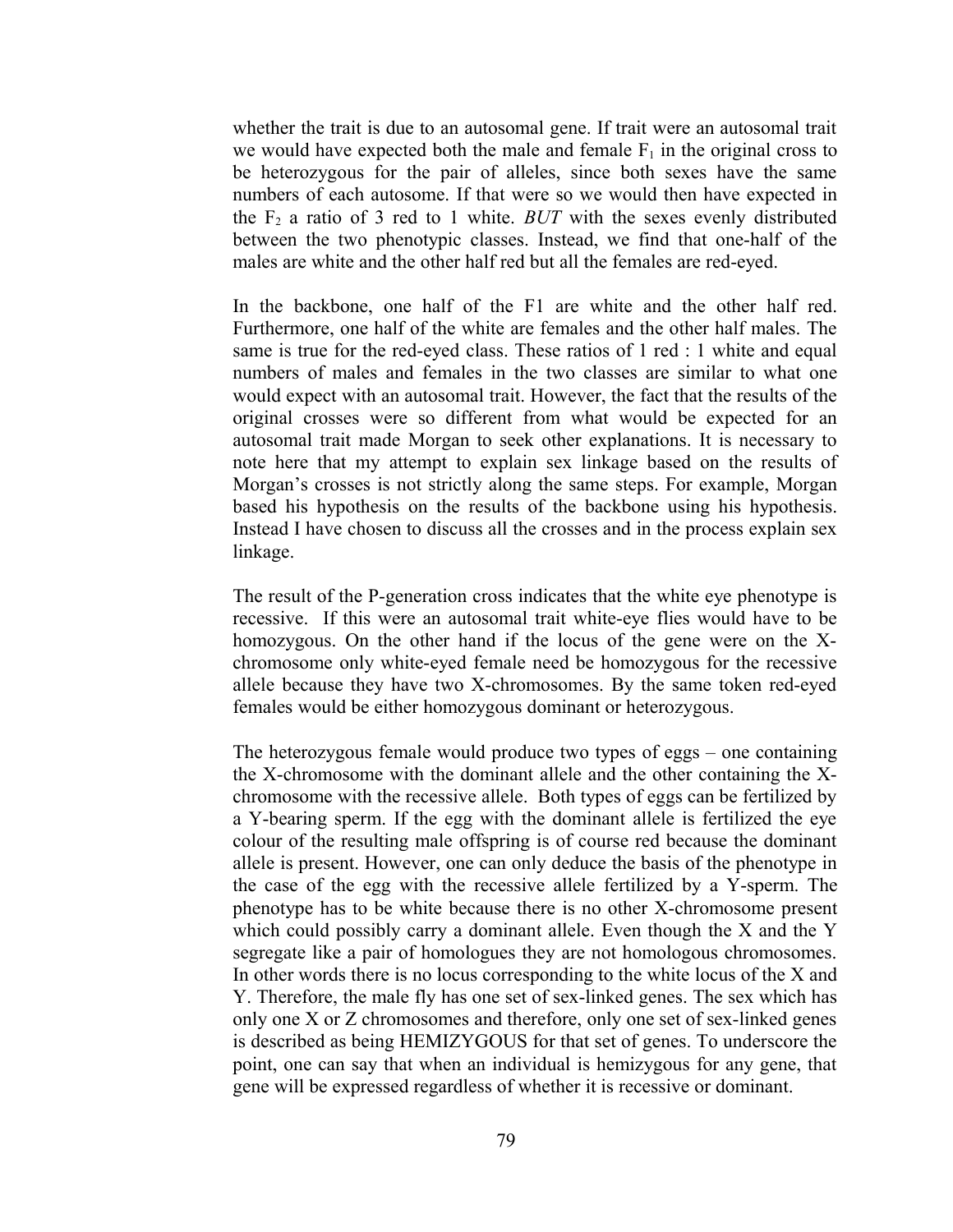Based on Morgan's deductions one can assign genotype to the parents and progeny in the crosses. In writing the genotypes, each allele will be written as a superscript on a capital X denoting the X-chromosomes. This is merely to remind you of the sex chromosomal constitution of the individuals. You need not include the X if you can keep track of male and female genotypes.



Ratio of red white is  $3 \cdot 1$ 

Notice, however, that all the females are red!

The genotypes assigned to the parents and progeny in the crosses adequately account for their phenotypes. The genotypes are of course a consequence of the hypothesis that the eye colour gene is located on the X-chromosome with no corresponding locus, and therefore no alleles, on the Y-chromosome. In the crosses above the white-eyed P male is hemizygous and his Xchromosome (designated by the heavy type) is transmitted to his daughters only. Thus some inherit their X-chromosome exclusively from their mother. Mothers can transmit either of their X-chromosomes to both sons and daughters. Since a father transmits his X-chromosomes to daughters only, only some of his grandsons by his daughters will inherit his X-chromosome. Thus under normal circumstances, an XY male never transmits his Xchromosomes to his sons. This transmission of the P-generation's male Xchromosome to  $F_2$  sons via the  $F_1$  daughters is sometimes referred to as "crisscross" inheritance.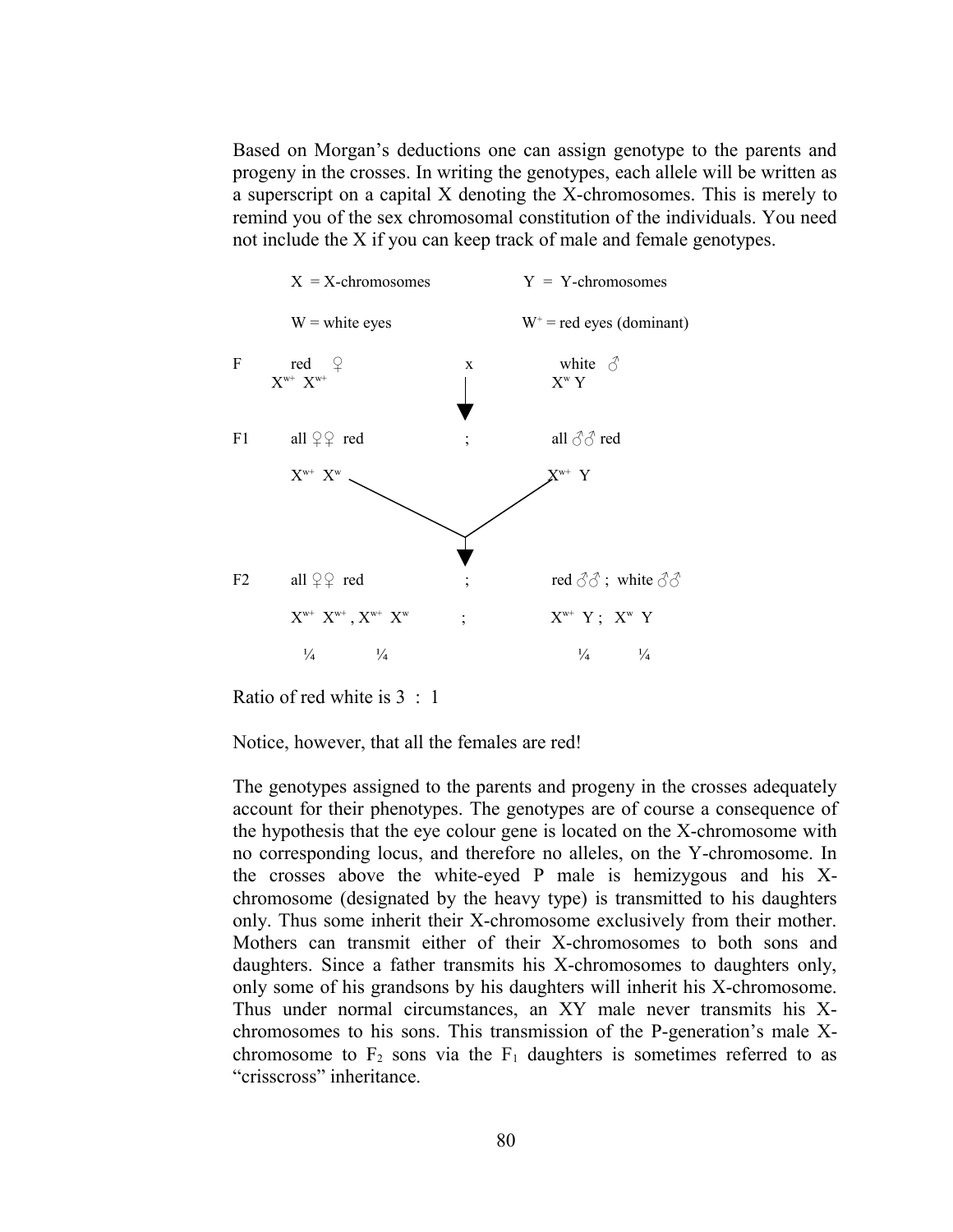(Assign genotypes to the backcross parents and progeny as was done for the original cross).

Morgan's postulate has the following implications:

- 1. A cross of white-eyed females with white-eyed males will yield only white-eyed progeny.
- 2. Heterozygous red females will always produce and expected proportion of 50% red-eyed and 50% white-eyed male progeny regardless of the type of males to which they are mated. However, only matings of these females to white males will produce white daughters in a proportion of 50% red-eyed and 50% white-eyed. (Recall the backcross).
- 3. F1 males from white  $\beta$  x red  $\varphi$  (pure breeding) will produce only red-eyed females; but all sons from the cross will be white-eyed.
- 4. F2 females from a P cross of pure-breeding red  $\frac{1}{2}$  x white  $\Diamond$  will all be red but of two genetypes :  $\frac{1}{2}$  W<sup>+</sup>/W
- 5. Reciprocal crosses for sex-linked genes will yield different results, contrary to what is found with autosomal genes:

red  $\varphi$  x white  $\varphi$  white  $\varphi$  x red  $\varphi$ red  $\partial \partial x$  all  $\partial \partial$  white, all  $\varphi$  red

The reason for the differences is the fact that the male is hemizygous for sexlinked genes.

Results from different crosses prove that these implications are correct and that they also apply to other sex-linked genes. Hence Morgan's sex-linkage hypothesis is a valid one.

Another demonstration of sex-linked inheritance in *Drosophila* is as follows. There is an X-chromosome which is ring-shaped instead of rod-shaped. During the early cleavage stages in development there is a tendency for the chromosome not to be included in some nuclei. The loss of the ring Xchromosome from some nuclei in an XX embryo results in a condition in which some cells retain their original X condition and other cells would be XO. The latter types of cells would be hemizygous for the genes on the remaining rod X-chromosomes.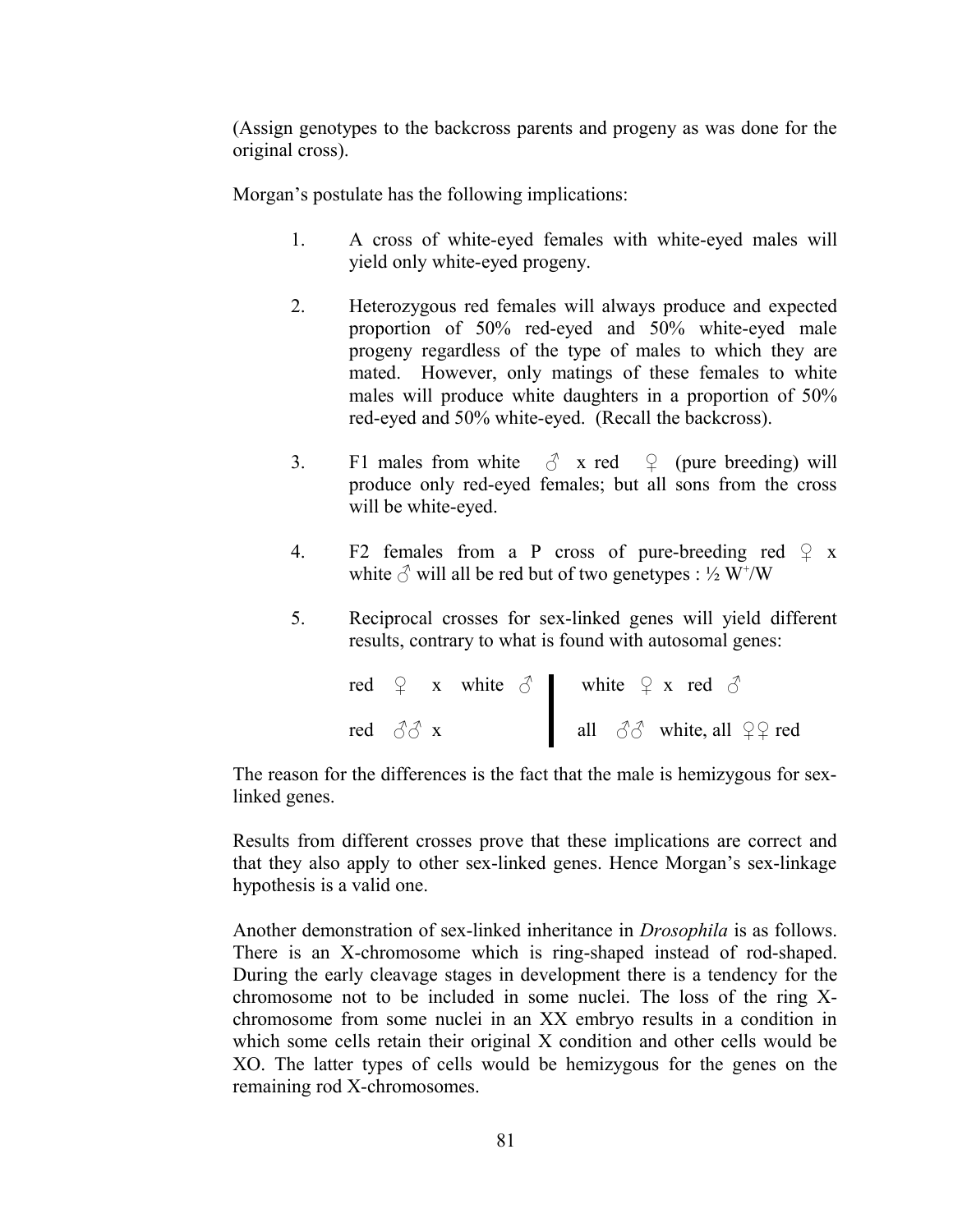Since the XO constitution is male determining, the parts of the fly containing the XO cells would give rise to male structures while the XX cells would develop into female structures. The extent of the mosaicism of male and female parts would depend on the distribution of the two types of cells and the relative numbers of the two types of cells. We have already characterized this type of fly as a gynandromorph.

With respect to sex-linkage, there is recessive allele which makes for yellow body chitin and bristles. Another recessive allele makes for twisted bristles. The embryo could be made heterozygous for the two loci such that the normal X-chromosomes carries the two recessive alleles while the ring Xchromosomes carries the dominant alleles for normal colour and straight bristles. Under such circumstances the male parts of the gynandromorph would be recognized by the fact that in addition to being smaller than the female parts, they would be yellow and would have twisted bristles. Such phenotypic differences between the XO male parts and the XX female parts bear testimony to the facts that the genes are on the X-chromosome and that the male is hemizygous for X-linked genes. The XO phenotypes for the genes are no different from the phenotypes in XY moles. Note that the phenotype in the gynandromorphy are further proof that the XO constitution in Drosophilia leads to male development.

Inheritance of the X-chromosomes of man follow the same pattern as in Drosophila. Therefore, with respect to X-linked traits sons are never like their fathers, instead they are more like their mothers! It is only daughters won inherit their fathers's X-chromosome. It is equally interesting to note here, that the sex of the child is determined by which of the father's two types of sperm fertilizes the egg. All things being normal it is a matter of chance, 50%, which type of sperm fertilizes the egg. Thus a family of six daughters is not highly improbable  $(\frac{1}{2})^6$  i.e. one out of sixty-four families of six children.

A number of sex-linked traits are known in man and they follow the same patterns of inheritance as sex-linked traits in *Drosophila*. Most of the known sex-linked traits in man are recessive. These tratits are rare in the population but males are more frequently affected than females. The reason in that the male is hemizygous, therefore any male who inherits the recessive allele from his mother will be affected. On the other hand female who is affected must have an affected father and a mother who is either heterozygous (called a "carrier") or affected. Put differently, if she inherited the abnormal recessive allele from one parent she might inherit the dominant normal allele from the other parent. In mathematical terms if the frequency of affected males in the population is q, the frequency of females would be  $q^2$  because they have to be homozygous.  $q^2$  is less than q because q is often in the range of 1/1000 or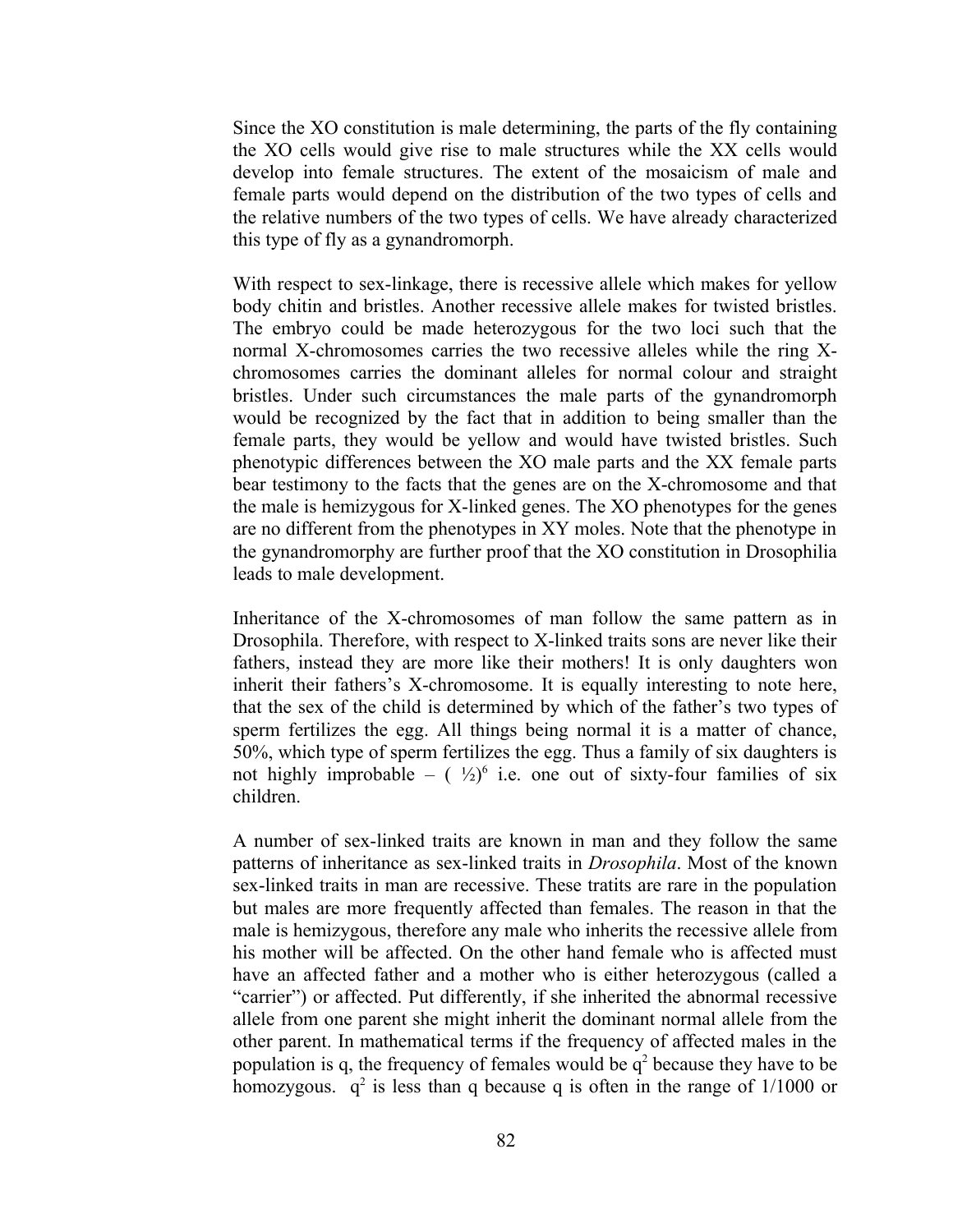even much less than that. A few examples of recessive x-linked traits are night blindness, hemophilia in which the affected cannot distinguish between red and green, deficiency for the enzyme glucose-6-phosphate dehydrogenase and ocular albinism.

The inheritance of sex-linked genes in XX/XO organisms follows the same pattern as in the XX/XY types which we have discussed using the *Drosophila* example. In ZZ/ZW animals the only difference is in the fact that it is the female which is heterogametic, therefore daughters never inherit Zlinked genes from their mothers.

#### **3.2 Barr Body**

One interesting aspect of sex-linked inheritance in mammals is connected with the presence of a dark staining body – the Barr body (named after the discoverer) – found in the interphase nucleus of most female somatic cells. The Barr body is one of the two x-chromosomes in the female. Furthermore it is not the same X-chromosomes which occur as the Barr body in all cells. Mary Lyon and others proposed the Lyon or inactive-X hypothesis about the Barr body. Very simply the hypothesis states that the genes in the Xchromosome forming the Barr body are inactive. Therefore, every female somatic cell is technically hemizygous. Since it is not the same Xchromosome which is inactive over the entire body, a female who is heterozygous for a trait would have the two phenotypes of her body. She would be a mosaic. For instance, in man the condition known as anhidrotic ectodermal dysplasis has as one of is characteristics, the absence of sweat glands in the skin. A woman who is heterozygous for this trait two types of patches on her body – no sweat glands and sweat glands. Although the Lyon hypothesis is clearly applicable to many x-linked traits, there are some which deviate from the hypothesis.

#### **3.3 Y-Linkage**

The y-chromosome does not occur in mammalian females or occurs only under special circumstances in *Drosophila* females. Therefore, any traits present on the Y-chromosome will be transmitted from father to son only. In other words the genes and their corresponding traits will occur in only one sex. Such genes therefore, would be described as holandric genes. The occurrence of an unusual amount of hair on the ear rims of some men was once thought to be holandric but the absence of the expected hairs in some males has cast some strong doubts on a Y-linked explanation. In man only two traits – a testis – determining factor and Y-histocompatibility – are known definitely to be Y-linked.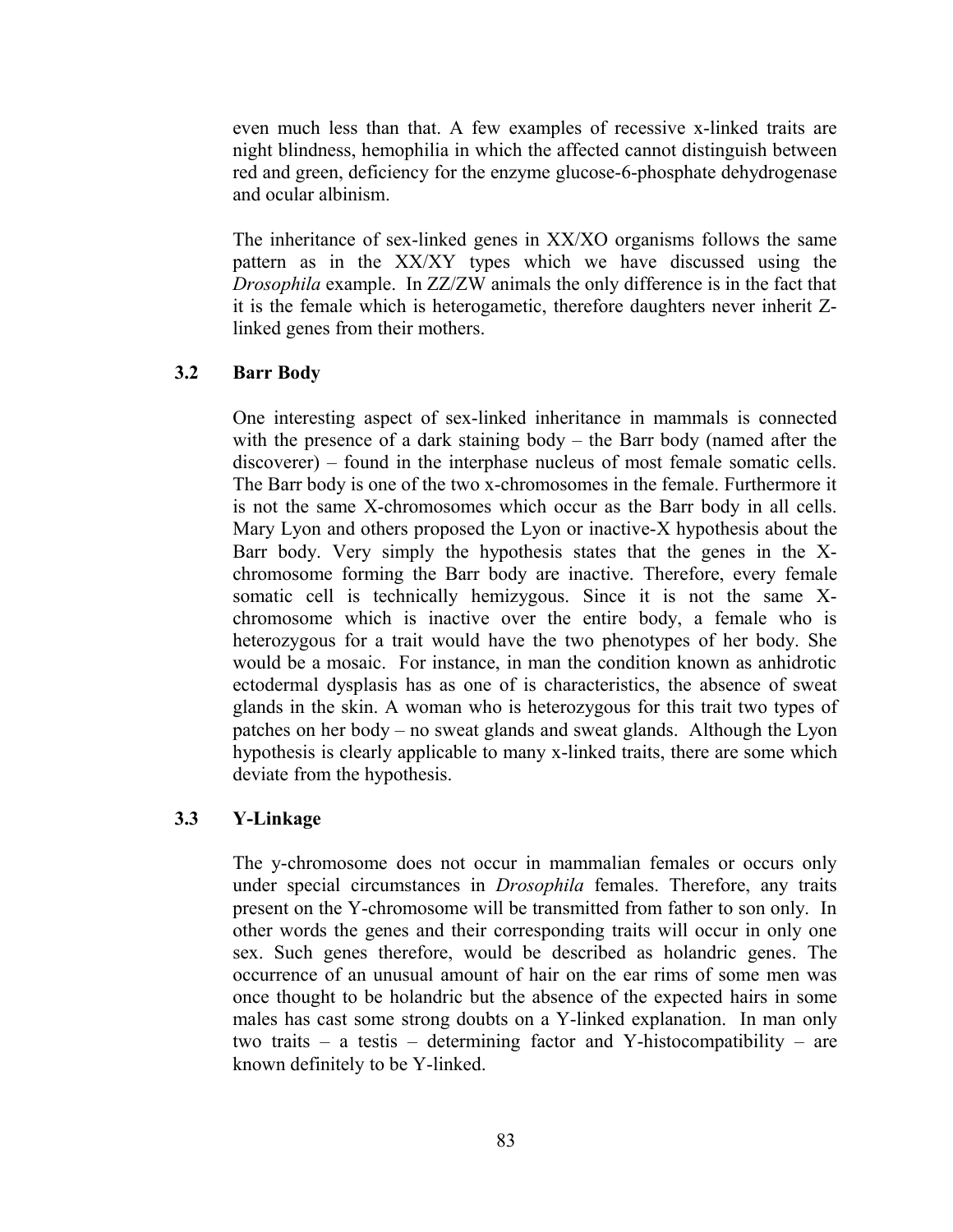# **3.4 Sex – Limited Traits**

Sex-limited traits are also referred to as sex-limited genes. However, I prefer the former term because as we shall see, the genes occur in both sexes although it is not expressed in one. One example which is of agricultural importance is the production of milk in cattle. The bull chosen to sire the dairy cattle is just as important as the cows because the genes controlling high milk production also occur in males but males do not produce milk because they are not equipped (differentiated) to do so. Other examples are the size and shape of the penis in males, breast development in women, heavy beard development in men and testicular feminization.

# **3.5 Sex – Influenced Genes**

Sex-influenced genes are also described as sex-controlled or sex-modified genes/traits. These are genes which are expressed in both sexes, unlike the genes for sex-limited traits. However, in this case the type of expression is different in the sexes given the same genotype. One common example is "pattern" baldness, which has a genetic basis. In the population there are many more males than female affected with this trait. The reason is that affected males are either homozygous or heterozygous i.e. BB or Bb but only homozygous BB females are bald. In other words although the trait is dominant men, it is recessive in females. Another sex-influenced trait in man is singing voice in which low bass males and high soprano females seem to have the same genotype.

# **4.0 CONCLUSION**

Sex chromosomes are designated by X and Y in some organisms or by Z or W in others. Genes on the autosomal chromosomes are present in equal numbers in both sexes. However, the sex chromosomes do not carry equal numbers of genes.

By convention sex-linkage refers to genes on the X or Z sex chromosomes and not the Y and W chromosomes. This is because for most organisms the genes on the Y and W – chromosomes no specific genes have yet been identified; rather, one refers to a group of genes as being responsible for, say, fertility or determination of sex.

The Barr body is a dark staining body found in the interphase nucleus of most female somatic cells. It is one of the two sex (x) chromosomes in the female. The Y chromosomes determine maleness in mammals and are not found in the females. The Y chromosome bears such genes (holandric genes) responsible for at testic-determining factor and Y-histocompatibility.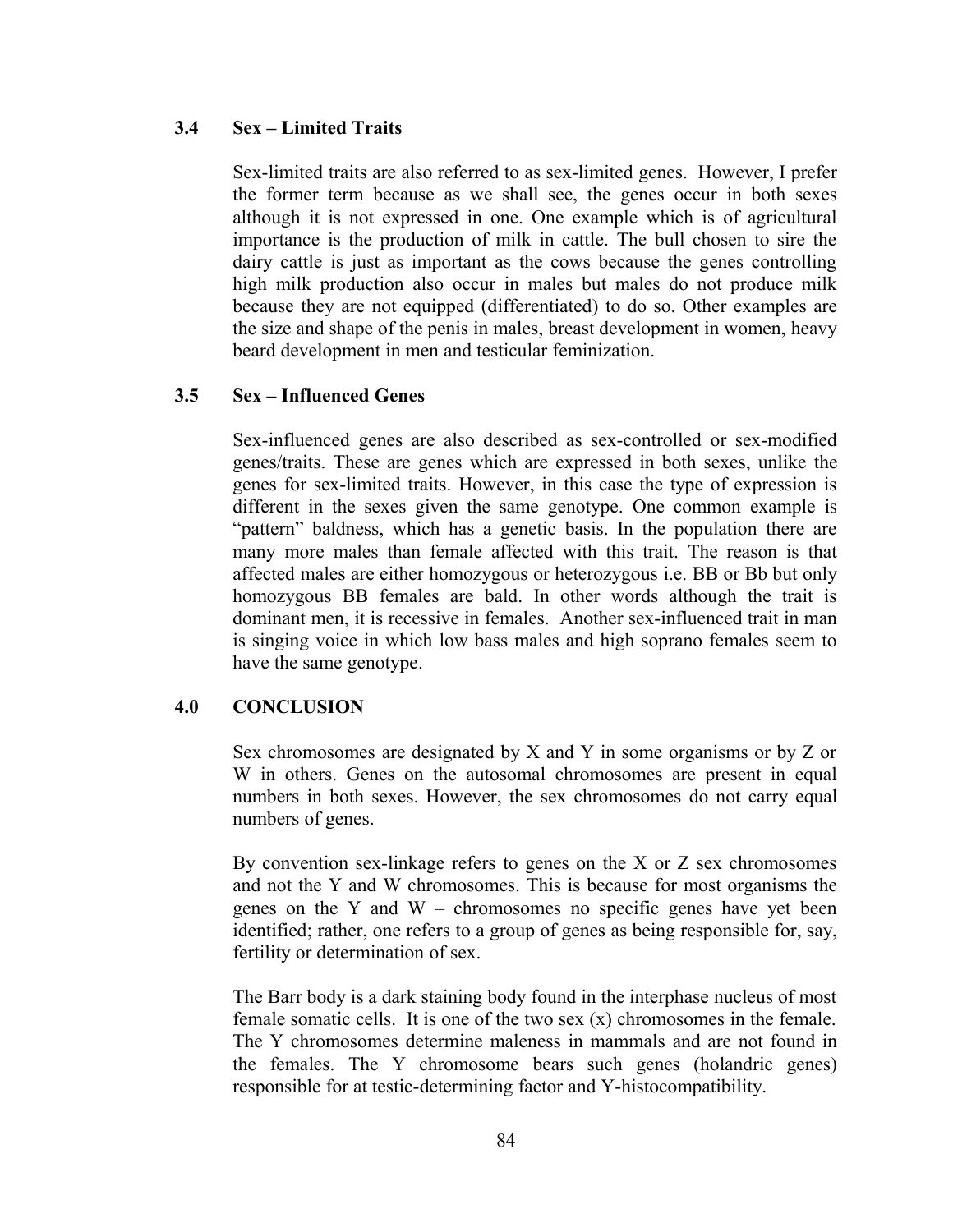Sex-limited traits or genes are responsible e.g. for high production of milk in cattle, size and shape of the penis in males, breast development in women, heavy beard development in men and testicular feminization.

Example of sex-influenced genes/traits is pattern baldness which has a genetic factor. Affected males are genetypically BB r Bb but only homozygous BB females are bald; hence the trait is dominant in men that another sex-influenced trait in man is singing voice in which low bass males and high soprano females seem to have the same genotype.

# **5.0 SUMMARY**

We started with the knowledge that the nucleus controls the activities of the cell. We narrowed the control center to the chromosome which carries information on themselves. The set of information is called genes. Genes are responsible for the characteristics/traits that are shown by the organisms. Genes occur on all sets of chromosomes – both autosomes and sex chromosomes. The genes on autosomal chromosomes are common in all cells but those on the sex chromosomes are not; this gives rise to sex-linked, sexlimited and sex-influenced genes/traits.

# **6.0 TUTOR-MARKED ASSIGNMENT**

i A lot of yellow and red tomatoes were crossed. Matings were not necessarily between true-breeding lines, but only between the phenotypes indicated. Determine whether yellow or red is dominant, and give your reasoning

| Type of mating  | $#$ red offspring produced | #yellow offspring produced |
|-----------------|----------------------------|----------------------------|
| red x red       |                            |                            |
| red x yellow    |                            | რრ                         |
| yellow x yellow |                            | 185                        |

#### **Answer to TMA**

Recessives breed true, thus red is recessive. Yellow x yellow can give some red, because some yellow x yellow matings were Aa x Aa. Some red x yellow matings can give red, because some matings were of Aa x aa. However,  $red = aa$ , so aa x aa only gives aa red offspring.

ii Recently, a study was made of fruit flies with plum-colored eyes. It was found that two plum colored flies mated together produced 145 plum-eyed offspring and 71 red-eyed offspring. What phenotypic proportions are expected from the mating of a plum-eyed and a red-eyed individual? Give genotypes and phenotypes of all individuals used to get your answer.